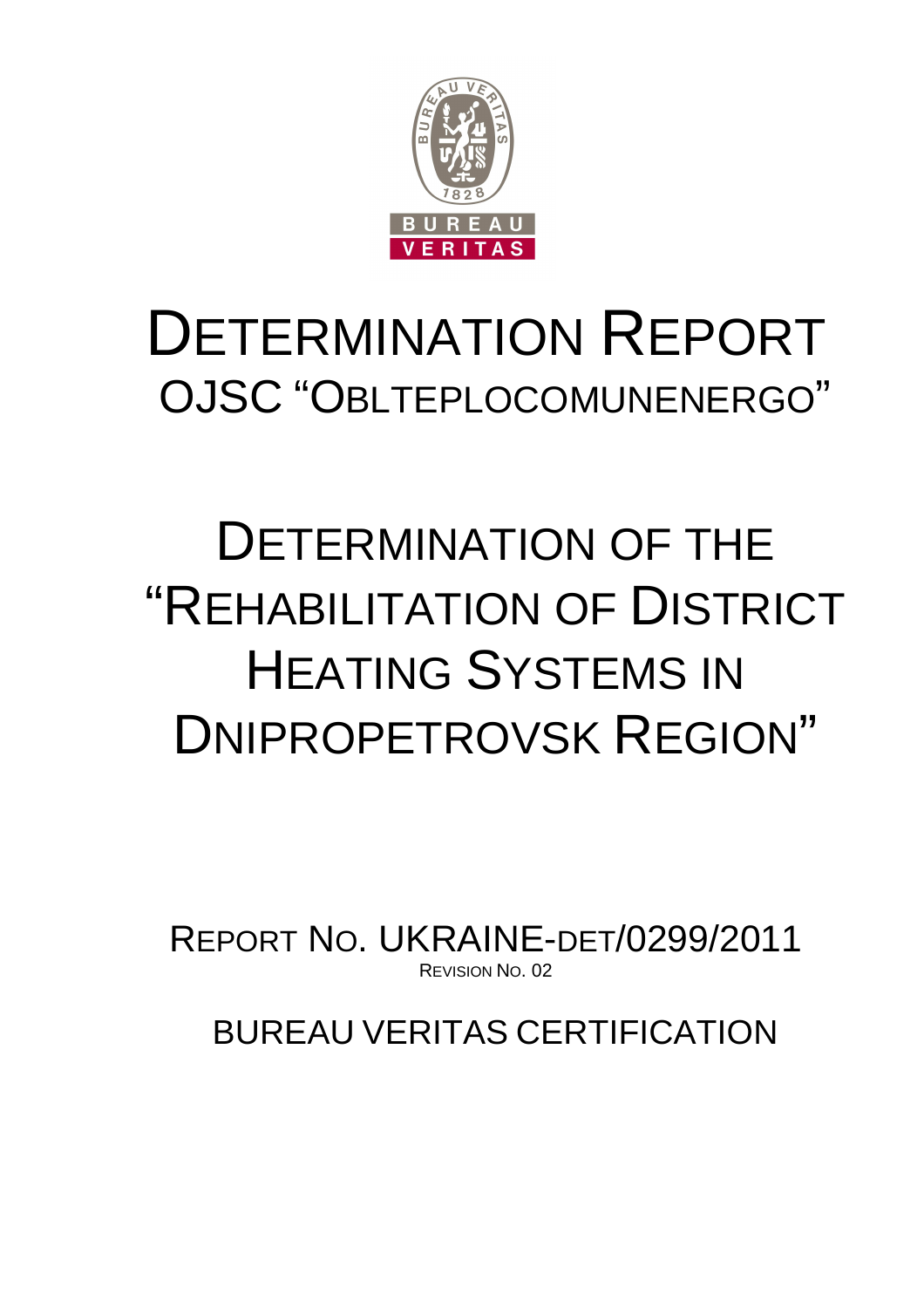Date of first issue:

٦

#### DETERMINATION REPORT "REHABILITATION OF DISTRICT HEATING SYSTEMS IN DNIPROPETROVSK REGION"

Organizational unit:



| 22/12/2010                                                                                                                                                                                                                                                                                                                                                                                                                                                                                                                                                                               | <b>Holding SAS</b>                                                                                                                                                                                                                                                                                                                                                                                                                                                                                                                                                                                           |   | <b>Bureau Veritas Certification</b>                                                      |  |  |  |  |
|------------------------------------------------------------------------------------------------------------------------------------------------------------------------------------------------------------------------------------------------------------------------------------------------------------------------------------------------------------------------------------------------------------------------------------------------------------------------------------------------------------------------------------------------------------------------------------------|--------------------------------------------------------------------------------------------------------------------------------------------------------------------------------------------------------------------------------------------------------------------------------------------------------------------------------------------------------------------------------------------------------------------------------------------------------------------------------------------------------------------------------------------------------------------------------------------------------------|---|------------------------------------------------------------------------------------------|--|--|--|--|
| Client:<br>OJSC "Oblteplocomunenergo"                                                                                                                                                                                                                                                                                                                                                                                                                                                                                                                                                    | Client ref.:<br>Mr Barbarov Yu.A                                                                                                                                                                                                                                                                                                                                                                                                                                                                                                                                                                             |   |                                                                                          |  |  |  |  |
| Summary:<br>Bureau Veritas Certification has made the determination of the "Rehabilitation of District Heating<br>Systems in Dnipropetrovsk Region" project of OJSC "Oblteplocomunenergo" located in<br>Dnipropetrovsk Region, Ukraine, on the basis of UNFCCC criteria for the JI, as well as criteria given<br>to provide for consistent project operations, monitoring and reporting. UNFCCC criteria refer to<br>Article 6 of the Kyoto Protocol, the JI rules and modalities and the subsequent decisions by the JI<br>Supervisory Committee, as well as the host country criteria. |                                                                                                                                                                                                                                                                                                                                                                                                                                                                                                                                                                                                              |   |                                                                                          |  |  |  |  |
| Certification internal procedures.                                                                                                                                                                                                                                                                                                                                                                                                                                                                                                                                                       | The determination scope is defined as an independent and objective review of the project design<br>document, the project's baseline study, monitoring plan and other relevant documents, and<br>consisted of the following three phases: i) desk review of the project design and the baseline and<br>monitoring plan; ii) follow-up interviews with project stakeholders; iii) resolution of outstanding issues<br>and the issuance of the final determination report and opinion. The overall determination, from<br>Contract Review to Determination Report & Opinion, was conducted using Bureau Veritas |   |                                                                                          |  |  |  |  |
|                                                                                                                                                                                                                                                                                                                                                                                                                                                                                                                                                                                          | The first output of the determination process is a list of Clarification, Forward and Corrective Actions<br>Requests (CL, FAR and CAR), presented in Appendix A. Taking into account this output, the project<br>proponent revised its project design document.<br>In summary, it is Bureau Veritas Certification's opinion that the project correctly applies Guidance on<br>criteria for baseline setting and monitoring and meets the relevant UNFCCC requirements for the JI<br>and the relevant host country criteria.                                                                                  |   |                                                                                          |  |  |  |  |
| Report No.:<br>Subject Group:<br>UKRAINE-det/0299/2011<br>JI                                                                                                                                                                                                                                                                                                                                                                                                                                                                                                                             |                                                                                                                                                                                                                                                                                                                                                                                                                                                                                                                                                                                                              |   |                                                                                          |  |  |  |  |
| Project title:<br>"Rehabilitation of District Heating Systems<br>Dnipropetrovsk Region"                                                                                                                                                                                                                                                                                                                                                                                                                                                                                                  | in                                                                                                                                                                                                                                                                                                                                                                                                                                                                                                                                                                                                           |   |                                                                                          |  |  |  |  |
| Work carried out by:<br>Oleg Skoblyk - Team Leader, Lead Verifier ULL<br>Igor Kachan - Team Member, Lead Verifier-<br>Denis Pishchalov - Team Member, Financial<br>Specialist                                                                                                                                                                                                                                                                                                                                                                                                            |                                                                                                                                                                                                                                                                                                                                                                                                                                                                                                                                                                                                              | ⋈ | No distribution without permission from the<br>Client or responsible organizational unit |  |  |  |  |
| Work verified by:<br>Ivan Sokolov - Internal Technical Reviewer<br>Work signed by:                                                                                                                                                                                                                                                                                                                                                                                                                                                                                                       |                                                                                                                                                                                                                                                                                                                                                                                                                                                                                                                                                                                                              |   | Limited distribution                                                                     |  |  |  |  |
| Flavio Gomes - Operational Manager<br>Rev. No.:<br>Date of this revision:                                                                                                                                                                                                                                                                                                                                                                                                                                                                                                                | Se Certification<br>Number of pages:                                                                                                                                                                                                                                                                                                                                                                                                                                                                                                                                                                         |   |                                                                                          |  |  |  |  |
| 26/07/2011<br>02<br>85                                                                                                                                                                                                                                                                                                                                                                                                                                                                                                                                                                   |                                                                                                                                                                                                                                                                                                                                                                                                                                                                                                                                                                                                              |   | Unrestricted distribution                                                                |  |  |  |  |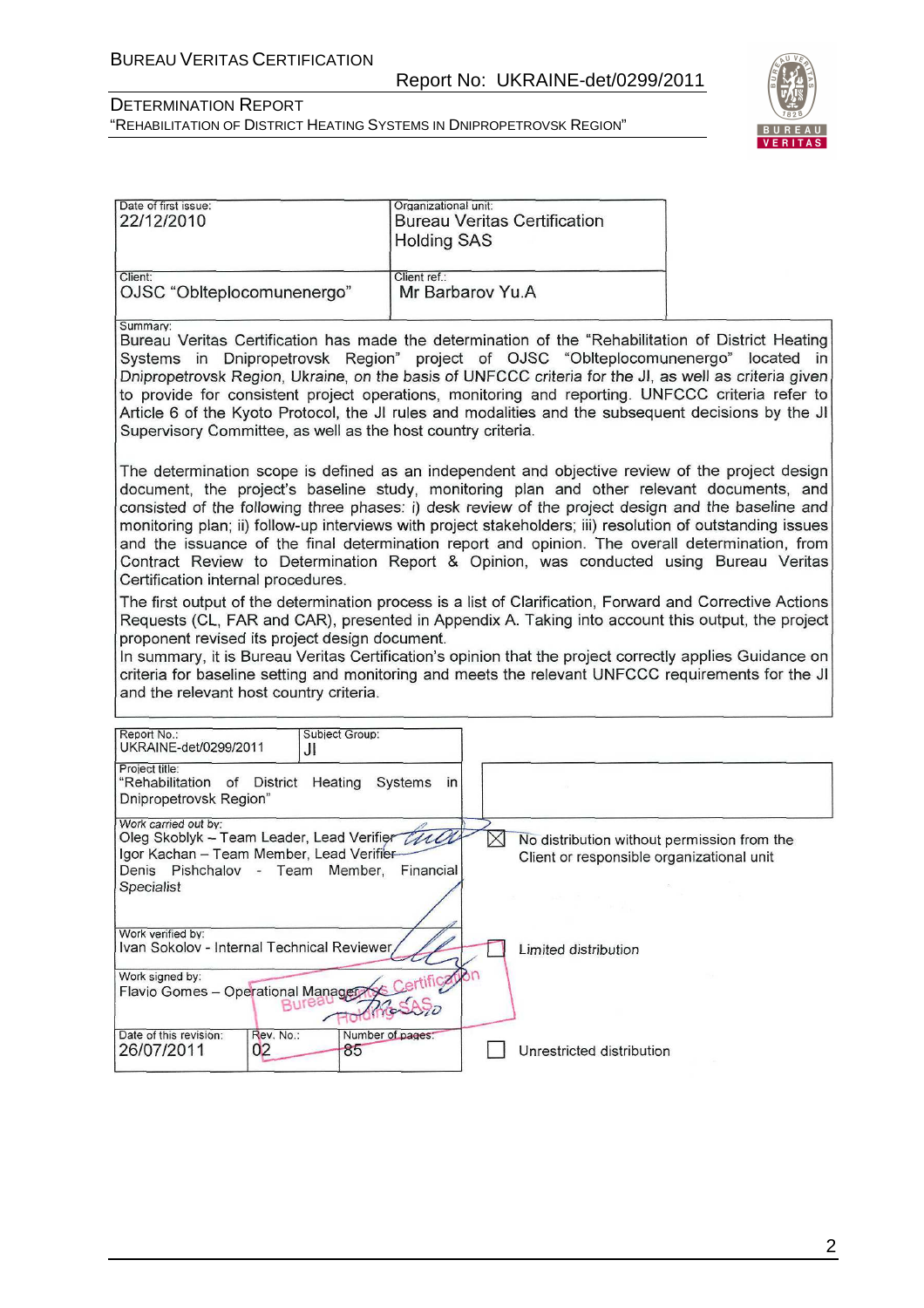Report No: UKRAINE-det/0299/2011

# **Table of Contents Page 2018**

| $\mathbf{1}$   |                                                                                                                                                       | 4              |
|----------------|-------------------------------------------------------------------------------------------------------------------------------------------------------|----------------|
| 1.1            | Objective                                                                                                                                             | 4              |
| 1.2            | Scope                                                                                                                                                 | $\overline{4}$ |
| 1.3            | Determination team                                                                                                                                    | $\overline{4}$ |
| $\overline{2}$ |                                                                                                                                                       | 5              |
| 2.1            | <b>Review of Documents</b>                                                                                                                            | 5              |
| 2.2            | Follow-up Interviews                                                                                                                                  | 6              |
| 2.3            | Resolution of Clarification and Corrective Action Requests                                                                                            | 6              |
| 3              |                                                                                                                                                       |                |
| 3.1            | Project approvals by Parties involved                                                                                                                 | 7              |
| 3.2            | Authorization of project participants by Parties involved                                                                                             | 8              |
| 3.3            | <b>Baseline setting</b>                                                                                                                               | 8              |
| 3.4            | Additionality                                                                                                                                         | 9              |
| 3.5            | Project boundary                                                                                                                                      | 11             |
| 3.6            | Crediting period                                                                                                                                      | 11             |
| 3.7            | Monitoring plan                                                                                                                                       | 12             |
| 3.8            | Leakage                                                                                                                                               | 17             |
| 3.9            | Estimation of emission reductions or enhancements of net                                                                                              |                |
|                | removals                                                                                                                                              | 17             |
| 3.10           | Environmental impacts                                                                                                                                 | 21             |
| 3.11           | Stakeholder consultation                                                                                                                              | 21             |
| 3.12           | Determination regarding small scale projects                                                                                                          | 21             |
| 4              | SUMMARY AND REPORT OF HOW DUE ACCOUNT WAS<br><b>COMMENTS</b><br>RECEIVED PURSUANT<br><b>TAKEN</b><br>OF.<br>- TO<br>PARAGRAPH 32 OF THE JI GUIDELINES | 21             |
| 5              |                                                                                                                                                       |                |
|                |                                                                                                                                                       |                |
| 6              |                                                                                                                                                       |                |
|                | APPENDIX A: JI PROJECT DETERMINATION PROTOCOL<br>APPENDIX B: VERIFIER'S CVS                                                                           |                |



## 3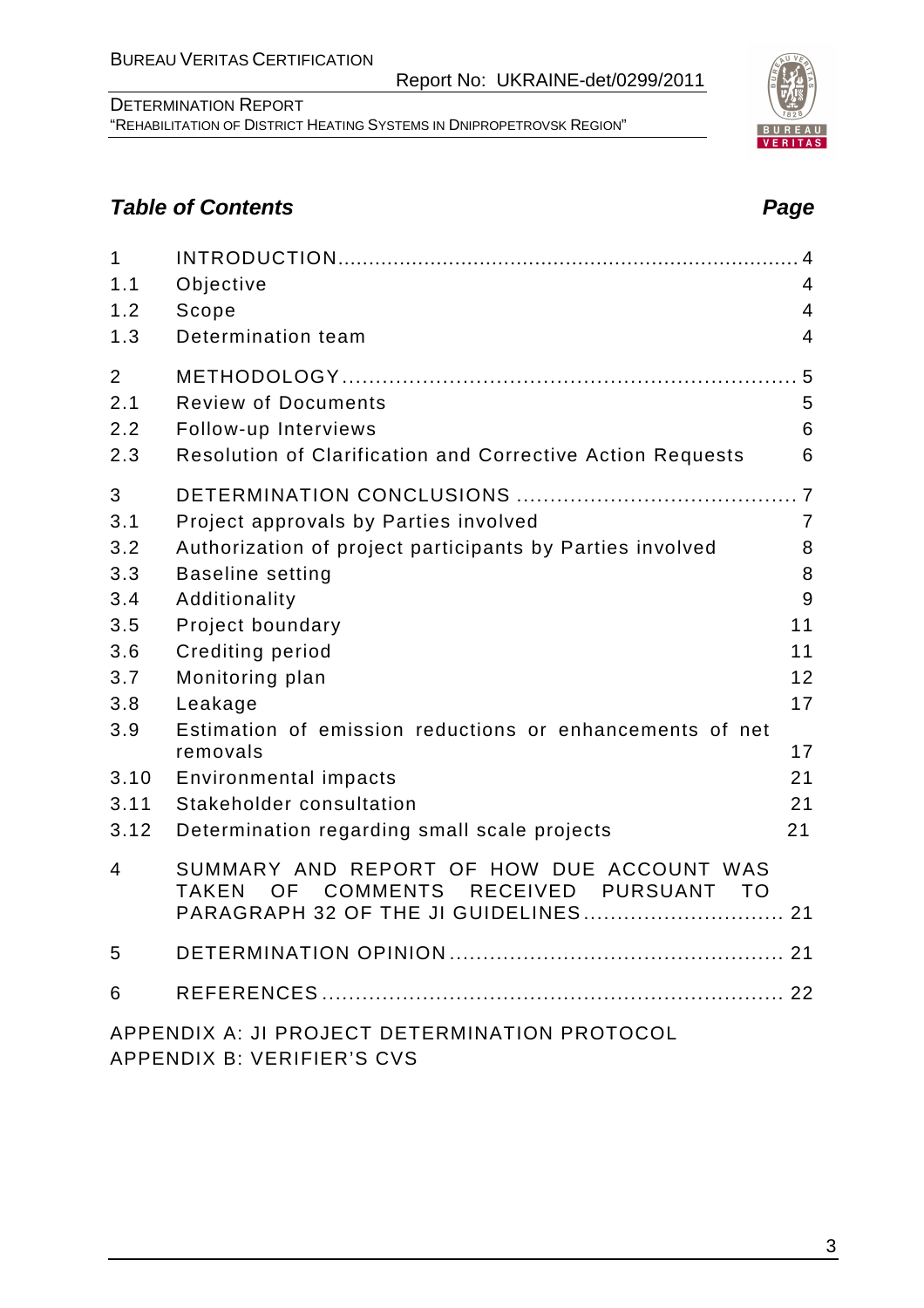

# **1 INTRODUCTION**

OJSC "Oblteplocomunenergo"" has commissioned Bureau Veritas Certification to determinate its JI project "Rehabilitation of District Heating Systems in Dnipropetrovsk Region" (hereafter called "the project") in Dnipropetrovsk Region, Ukraine.

This report summarizes the findings of the determination of the project, performed on the basis of UNFCCC criteria, as well as criteria given to provide for consistent project operations, monitoring and reporting.

# **1.1 Objective**

The determination serves as project design verification and is a requirement of all projects. The determination is an independent third party assessment of the project design. In particular, the project's baseline, the monitoring plan (MP), and the project's compliance with relevant UNFCCC and host country criteria are validated in order to confirm that the project design, as documented, is sound and reasonable, and meets the stated requirements and identified criteria. Determination is a requirement for all JI projects and is seen as necessary to provide assurance to stakeholders of the quality of the project and its intended generation of emissions reductions units (ERUs).

UNFCCC criteria refer to Article 6 of the Kyoto Protocol, the JI rules and modalities and the subsequent decisions by the JI Supervisory Committee, as well as the host country criteria.

# **1.2 Scope**

The determination scope is defined as an independent and objective review of the project design document, the project's baseline study and monitoring plan and other relevant documents. The information in these documents is reviewed against Kyoto Protocol requirements, UNFCCC rules and associated interpretations.

The determination is not meant to provide any consulting towards the Client. However, stated requests for clarifications and/or corrective actions may provide input for improvement of the project design.

# **1.3 Determination team**

The determination team consists of the following personnel:

Oleg Skoblyk

Bureau Veritas Certification Team Leader, Climate Change Lead Verifier

Igor Kachan

Bureau Veritas Certification Team Member, Climate Change Lead Verifier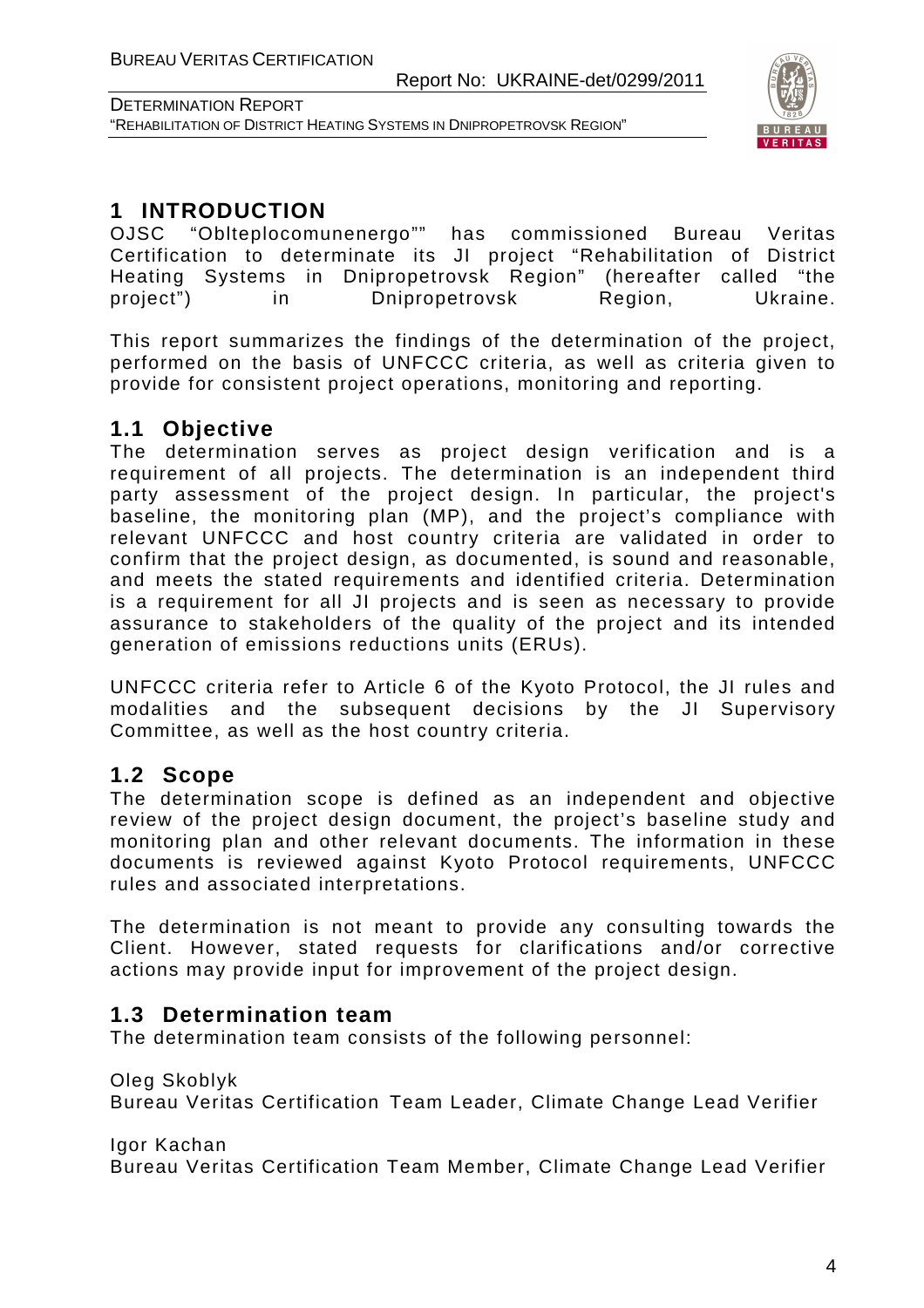

#### Denis Pishchalov

Bureau Veritas Certification, Financial Specialist

This determination report was reviewed by:

Ivan Sokolov

Bureau Veritas Certification, Internal Technical Reviewer

# **2 METHODOLOGY**

The overall determination, from Contract Review to Determination Report & Opinion, was conducted using Bureau Veritas Certification internal procedures.

In order to ensure transparency, a determination protocol was customized for the project, according to the version 01 of the Joint Implementation Determination and Verification Manual, issued by the Joint Implementation Supervisory Committee at its 19 meeting on 04/12/2009. The protocol shows, in a transparent manner, criteria (requirements), means of determination and the results from determining the identified criteria. The determination protocol serves the following purposes:

- It organizes, details and clarifies the requirements a JI project is expected to meet;
- It ensures a transparent determination process where the determiner will document how a particular requirement has been determined and the result of the determination.

The completed determination protocol is enclosed in Appendix A to this report.

### **2.1 Review of Documents**

The Project Design Document (PDD) submitted by OJSC "Oblteplocomunenergo" and additional background documents related to the project design and baseline, i.e. country Law, Guidelines for users of the joint implementation project design document form, Guidance on criteria for baseline setting and monitoring, Kyoto Protocol, Clarifications on Determination Requirements to be Checked by a Accredited Independent Entity were reviewed.

PDD "Rehabilitation of District Heating Systems in Dnipropetrovsk Region" project of OJSC "Oblteplocomunenergo" version 1 was submitted on 15/11/2010.

To address Bureau Veritas Certification corrective action and clarification requests the project participants revised the PDD and resubmitted it on 25/07/2011 as version 04.

The determination findings presented in this report relate to the project as described in the PDD versions 01, 02, 03 and 04.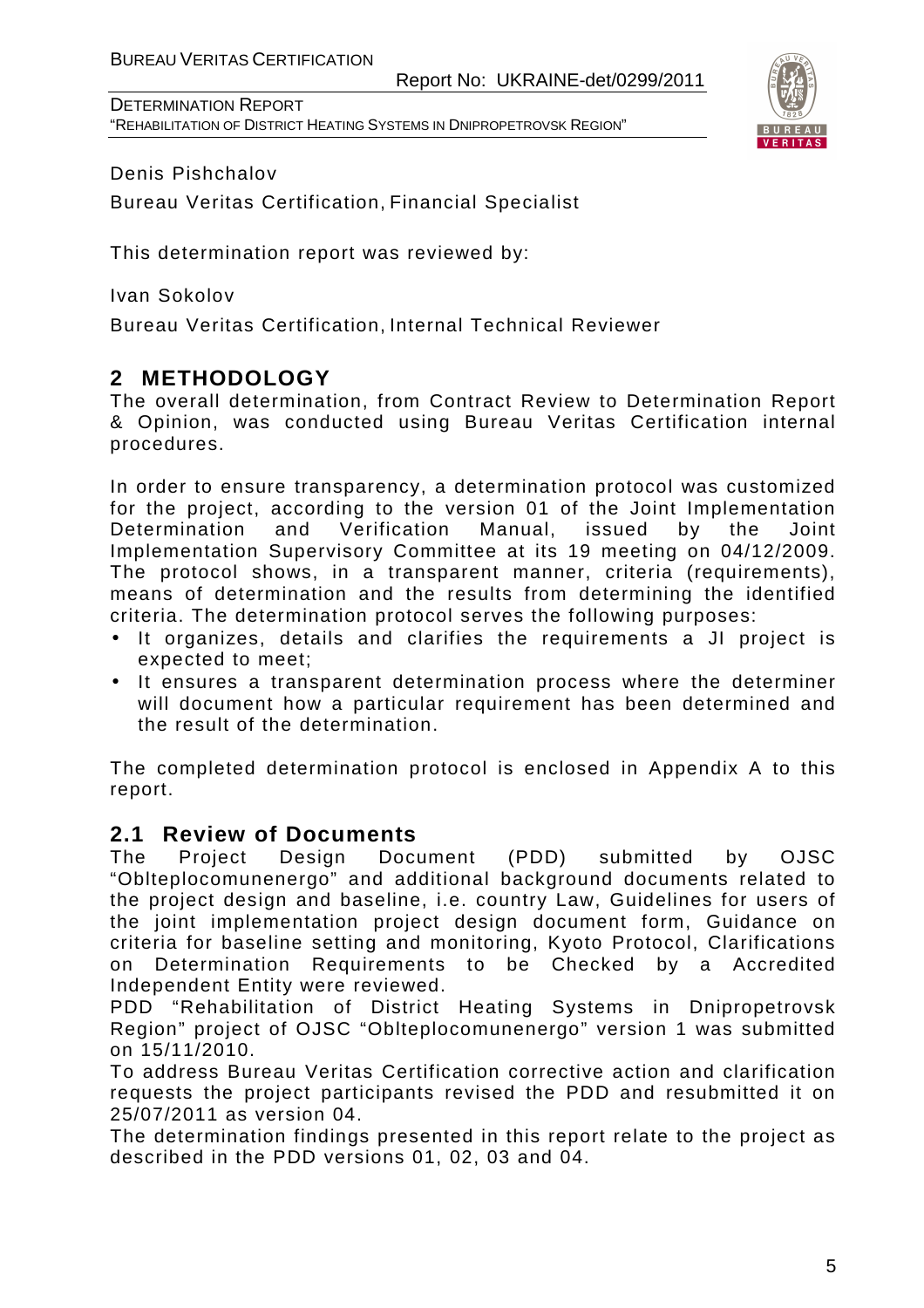"REHABILITATION OF DISTRICT HEATING SYSTEMS IN DNIPROPETROVSK REGION"



## **2.2 Follow-up Interviews**

On November 19, 2010 Bureau Veritas Certification performed on-site interviews with project stakeholders to confirm selected information and to resolve issues identified in the document review. Representatives of RME "Dniproteploenergo" and Institute of Engineering Ecology were interviewed (see References). The main topics of the interviews are summarized in Table 1.

| <b>Interviewed</b>         | <b>Interview topics</b>                           |
|----------------------------|---------------------------------------------------|
| organization               |                                                   |
| "Donetskmiskteplom         | $\triangleright$ Implementation schedule          |
| erezha"                    | $\triangleright$ Local stakeholder's response.    |
|                            | $\triangleright$ Metering equipment control       |
|                            | Metering record keeping system, database<br>≻     |
|                            | Monitoring plan and procedures<br>➤               |
|                            | Organizational structure<br>➤                     |
|                            | $\triangleright$ Permits and licenses             |
|                            | $\triangleright$ Project approach                 |
|                            | $\triangleright$ Project boundary                 |
|                            | $\triangleright$ Project history                  |
|                            | Quality management procedures and technology<br>➤ |
|                            | Rehabilitation/Implementation of equipment<br>≻   |
|                            | (records)                                         |
|                            | $\triangleright$ Responsibilities and authorities |
|                            | $\triangleright$ Technical documentation          |
|                            | Training of personnel<br>➤                        |
| <b>CONSULTANT</b>          | $\triangleright$ Applicability of methodology     |
| Institute of               | Baseline and project scenarios<br>➤               |
| <b>Engineering Ecology</b> | <b>Barriers analysis</b><br>≻                     |
|                            | Additionality justification<br>➤                  |
|                            | Common practice analysis<br>➤                     |
|                            | Monitoring plan<br>≻                              |
|                            | Conformity of PDD to JI requirements<br>➤         |
|                            | Calculation of emission reduction.                |

#### **Table 1 Interview topics**

# **2.3 Resolution of Clarification and Corrective Action Requests**

The objective of this phase of the determination is to raise the requests for corrective actions and clarification and any other outstanding issues that needed to be clarified for Bureau Veritas Certification positive conclusion on the project design.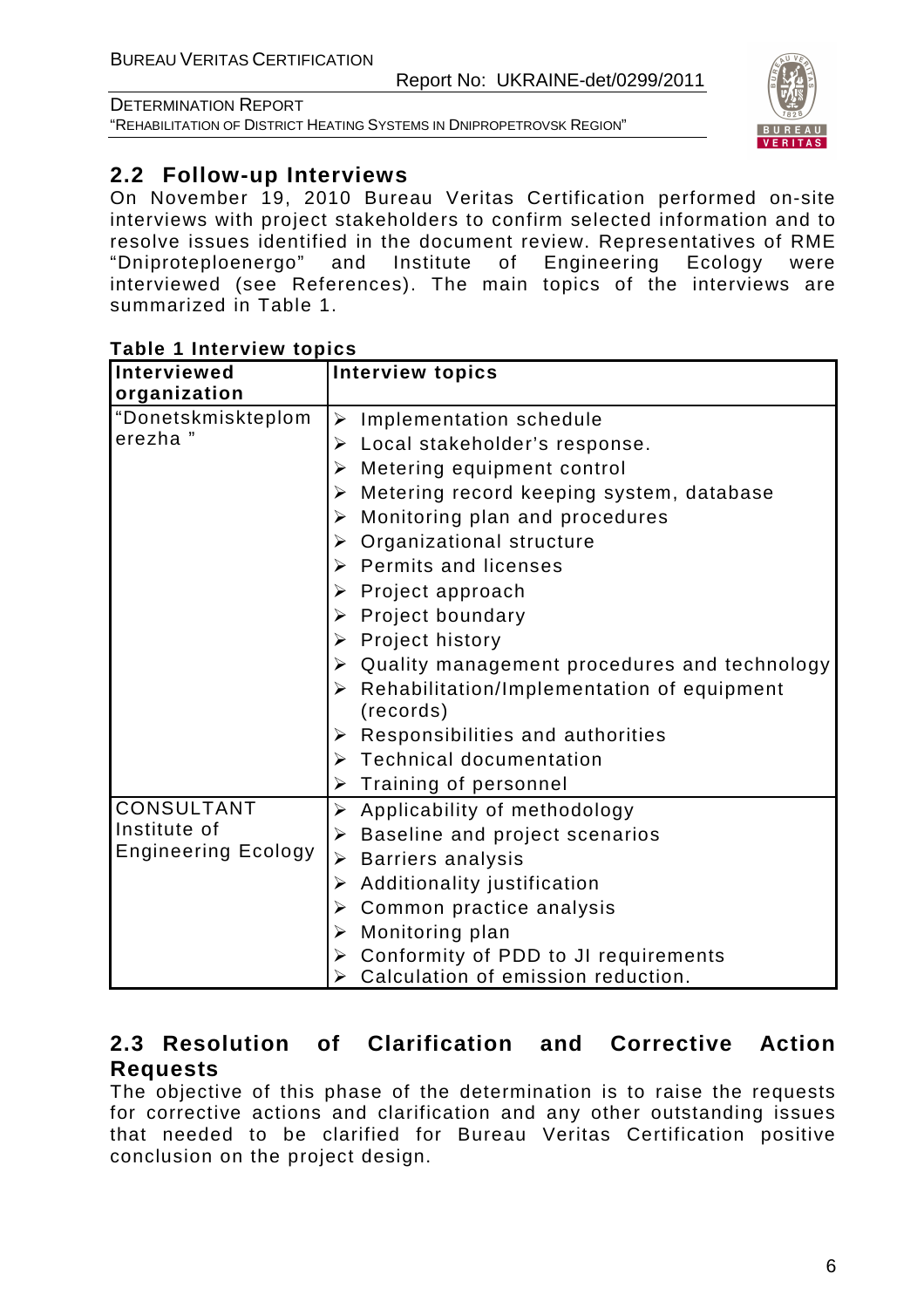DETERMINATION REPORT

"REHABILITATION OF DISTRICT HEATING SYSTEMS IN DNIPROPETROVSK REGION"



Corrective Action Requests (CAR) is issued, where:

(a) The project participants have made mistakes that will influence the ability of the project activity to achieve real, measurable additional emission reductions;

(b) The JI requirements have not been met;

(c) There is a risk that emission reductions cannot be monitored or calculated.

Forward Action Request (FAR), informing the project participants of an issue, relating to the monitoring that needs to be reviewed during the next verification period.

The determination team may also use the term Clarification Request (CL), if information is insufficient or not clear enough to determine whether the applicable JI requirements have been met.

To guarantee the transparency of the verification process, the concerns raised are documented in more detail in the verification protocol in Appendix A.

# **3 DETERMINATION CONCLUSIONS**

In the following sections, the conclusions of the determination are stated. The findings from the desk review of the original project design documents and the findings from interviews during the follow up visit are described in the Determination Protocol in Appendix A.

The Clarification and Corrective Action Requests are stated, where applicable, in the following sections and are further documented in the Determination Protocol in Appendix A. The determination of the Project resulted in 39 Corrective Action Requests and 1 Forward Action Request

The numbers between brackets at the end of each section correspond to the DVM paragraph.

# **3.1 Project approvals by Parties involved (19-20)**

The project was approved by the Government of the host Party (Ukraine), namely by the National Environmental Investment Agency of Ukraine. This is confirmed by the Letter of Approval #569/23/7 dated 16.03.2011. On 24/01/2011 The Federal Office for the Environment (FOEN), Switzerland (Party of Buyer) issued the Letter of Approval for the project No. J294-0485.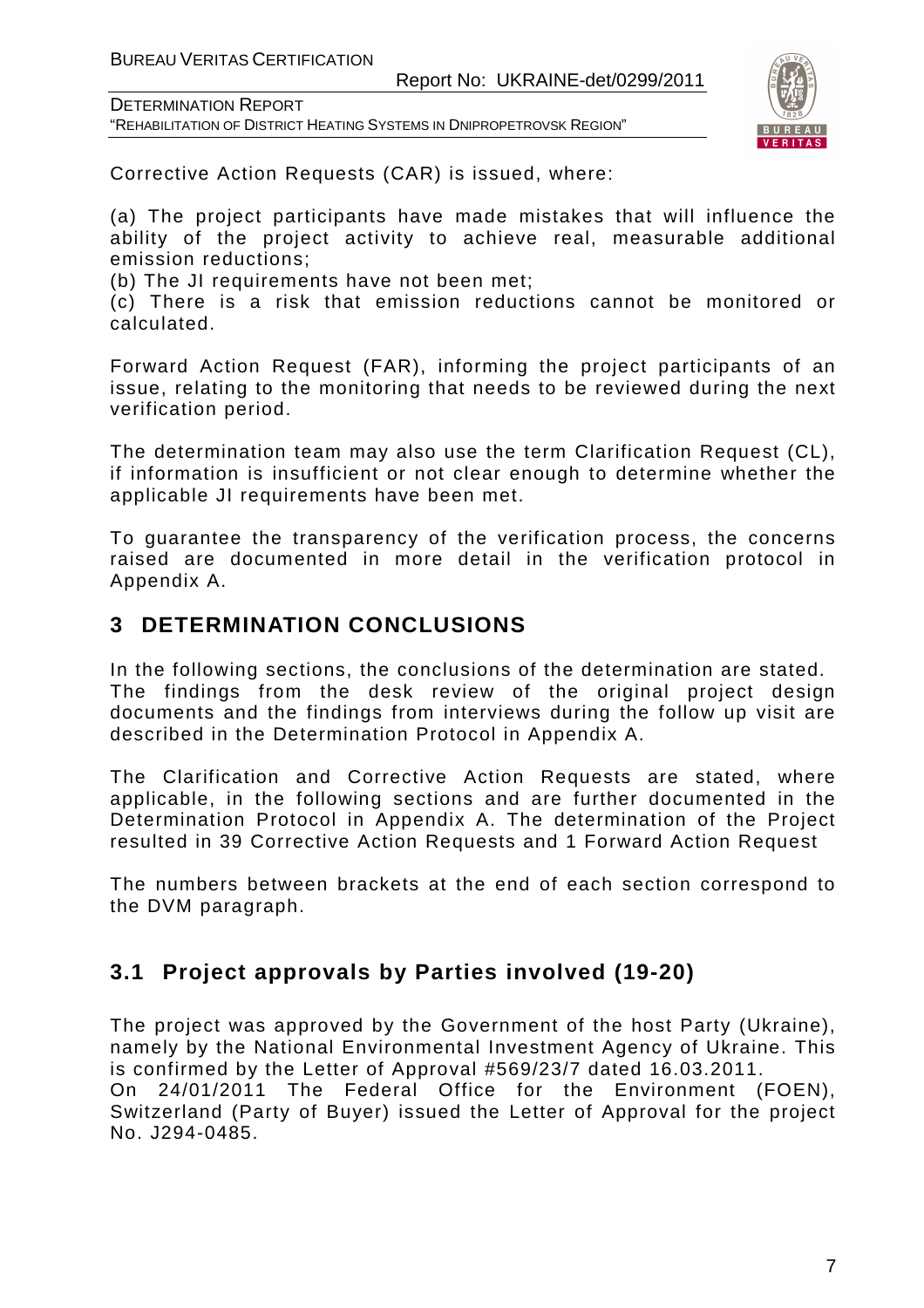



# **3.2 Authorization of project participants by Parties involved (21)**

Authorization of the project by the sponsor Party (Letter of Approval #569/23/7 dated 16.03.2011 issued by National Environmental Investment Agency of Ukraine) was obtained in March 2011.

Authorization of the project by the second party Federal Office for the Environment (FOEN), Switzerland, was issued on 24/01/2011.

# **3.3 Baseline setting (22-26)**

The PDD explicitly indicates that JI specific approach was the selected for identifying the baseline. It has been elaborated by the Institute of Engineering Ecology of Ukraine, approved by the International Academy of the Environment and applied in a number of JI projects "Rehabilitation of the District Heating System in Dnipropetrovsk Region", "Rehabilitation of the District Heating System in Chernigiv city», "Rehabilitation of the District Heating System in Crimea» and "Rehabilitation of the District Heating System in Kharkiv City», which received their final determination at JISC.

The PDD provides a detailed theoretical description in a complete and transparent manner, as well as justification, that the baseline is established:

(a) By listing and describing the following plausible future scenarios on the basis of conservative assumptions and selecting the most plausible one:

- a. "Business as usual" with minimum reconstruction works;
- b. Rehabilitation of the District Heating System in Dnipropetrovsk Region without Joint Implementation mechanism;
- c. Exclusion of the non-key type activity such as, for example, elimination of frequency controllers, etc., installation from the project.
- (b) Taking into account relevant national and sectoral policies and circumstances, such as sectoral reform initiatives, local fuel availability, power sector expansion plans, and the economic situation in the project sector. In this context, the following key factors that affect a baseline are taken into account:
	- According to The Laws of Ukraine "On licensing of the separate types of activity" (№ 1775-III, from June 01, 2000) and "On heat energy supply" (№ 2633-IV from 02.06.2005); Ukrainian Government Regulation "On introduction of changes to the Government Regulations №1698 from 14.11.2000 and №756 from 04.07.2001" №549 from 19.04.2006 and "On approval of the list of licensing bodies" №1698 from 14.11.2000, execution of economic activity in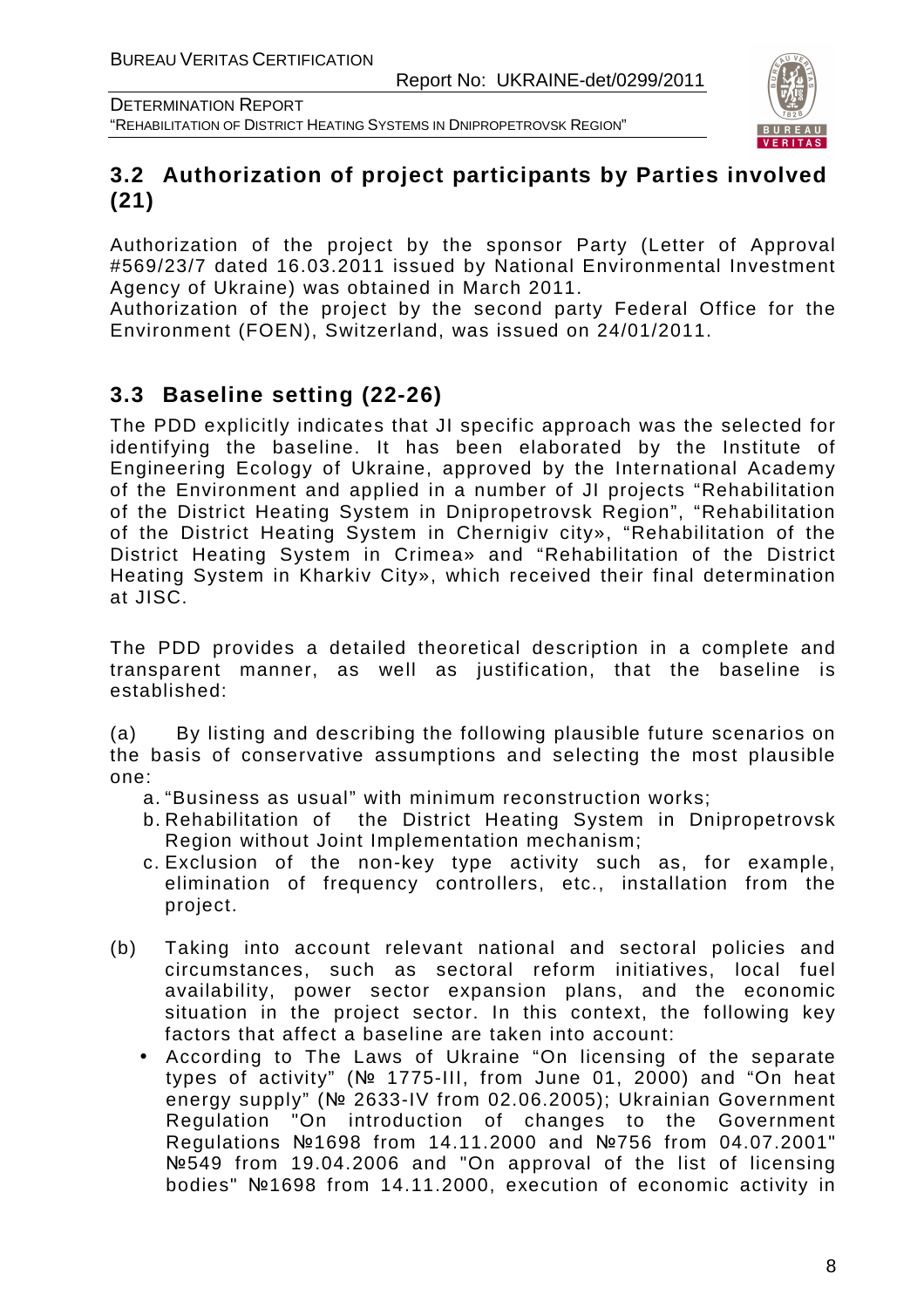"REHABILITATION OF DISTRICT HEATING SYSTEMS IN DNIPROPETROVSK REGION"



fields of heat energy production, distribution and supply require a license that is issued by Ministry of Housing and Municipal Economy of Ukraine. District heating enterprises that implement the project have such licenses. The Project "Rehabilitation of District Heating Systems in Dnipropetrovsk Region" has been prepared according to The Law of Ukraine from 01.07.1994 №74/94-VR "On energy saving" and The Law of Ukraine from 22.12.2005 №3260-IV "On changes in The Law of Ukraine "On energy saving".

- There is no local legislation regarding the time of boilers replacement and maximum lifetime permitted for boilers. It is common practice to exploit boilers which were installed 50-60 years ago in Ukraine, if they pass the technical examination by the authorized body.
- High price of the fuel, in particular natural gas which is nearly 95 % of fuel type used in Ukraine for the needs of the municipal heat suppl.
- The majority of boiler-houses in Ukraine are not equipped with devices for heat-carrier expenditure definition or heat meters. Fuel consumption is only one parameter, which is defined regularly and with high precision in the boiler houses.
- The specific project approach is based on the permanent measuring of the fuel consumption and amendments for possible parameters changes in baseline in comparison with reporting year. The variable parameters may are changes in Net Calorific Value of fuels, quality of heating service, weather changes, changes in customers' number, etc. Taking into account only equipment efficiency does not eliminate the possibilities of undersupply of heat to customers (deterioration of heat supply service), and possible weather warming in reported year, change in fuel quality, disconnection of some consumers, and other factors, and could lead to artificial overestimation of ERUs amount.

All explanations, descriptions and analysis pertaining to the baseline in the PDD are identified appropriately. The AIE confirms that the selected baseline methodology can be applicable to the project activity and established in transparent and conservative manner.

# **3.4 Additionality (27-31)**

The most recent version of the "Tool for the demonstration and assessment of additionality" approved by the CDM Executive Board was used, in accordance with the JI specific approach, defined in paragraph 2 (c) of the annex I to the "Guidance on criteria for baseline setting and monitoring". All explanations, descriptions and analyses are made in accordance with the selected tool.

The PDD provides a justification of the applicability of the approach with a clear and transparent description.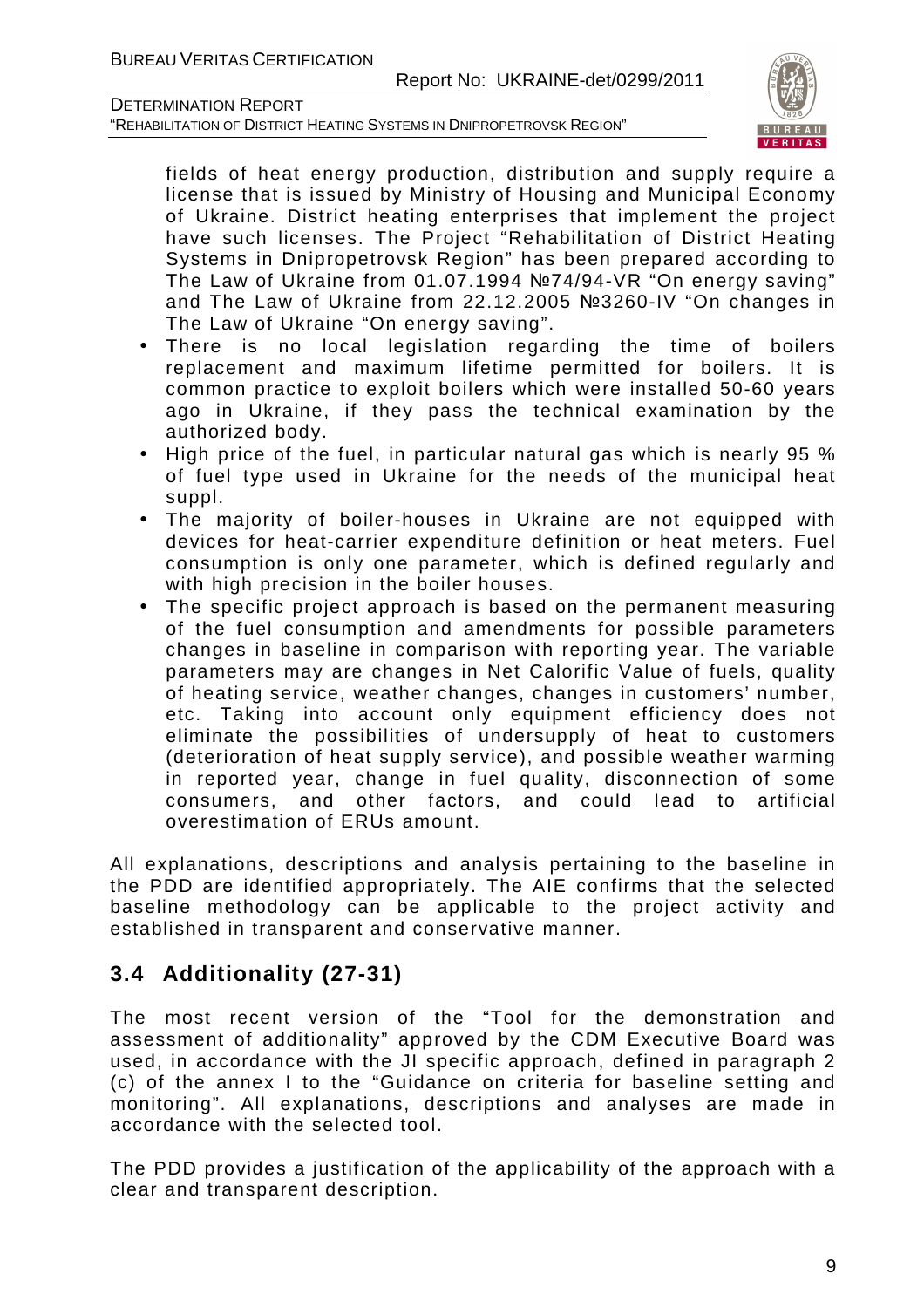DETERMINATION REPORT

"REHABILITATION OF DISTRICT HEATING SYSTEMS IN DNIPROPETROVSK REGION"



Three alternatives to the project activity consistent with current laws and regulations were identified in the project design.

The first alternative is the continuation of the current situation (no project activity or other alternatives undertaken), i.e. business-as-usual scenario with minimum reconstruction works, approximately balanced by overall degradation of the district heating system.

The second alternative is to make reconstruction works (the proposed project activity) without JI mechanism.

The third alternative is the shortened project activity, without any of the non-key type of activities.

It is clearly demonstrated in the section B.2. that all the alternatives are in compliance with the mandatory laws and regulations.

PDD includes barrier analysis to provide justification of additionality. Identification of barriers that would prevent the implementation of the proposed project activity is included in the section B.2. of the PDD:

- investment barrier;

- technological barrier;

- organizational barrier (the detailed information can be found in the section B of the PDD).

All explanations, descriptions and analyses with regard to additionality are made in accordance with the selected methodology. It is shown that the identified barriers would not prevent the implementation of one of the defined alternatives - business-as-usual scenario. However, the proposed project activity as well as the other alternatives faces strong barriers preventing their implementation.

The common practice is an essential part of addidionality assessment process. A common practice for district heating enterprises in Ukraine is only a necessary repair of the old equipment, mainly in emergency cases, and not the renewal. JI incentive makes possible to obtain the necessary additional funds for real rehabilitation of the district heating system. This is confirmed by the present situation that the real comprehensive rehabilitation of the district heating systems in Ukraine is performed only by the enterprises participating in JI projects. There are at least seven District Heating Rehabilitation Projects with JI mechanism in Ukraine at advanced stages beside the project: for DH systems in Chernihiv region, Donetsk region, AR Crimea, Kharkiv city, Rivne region, Luhansk city, Sevastopol city.

Thus based on the due analysis provided in the PDD it can be concluded that the approach applied sufficiently demonstrates project's additionality and the necessary proofs are provided.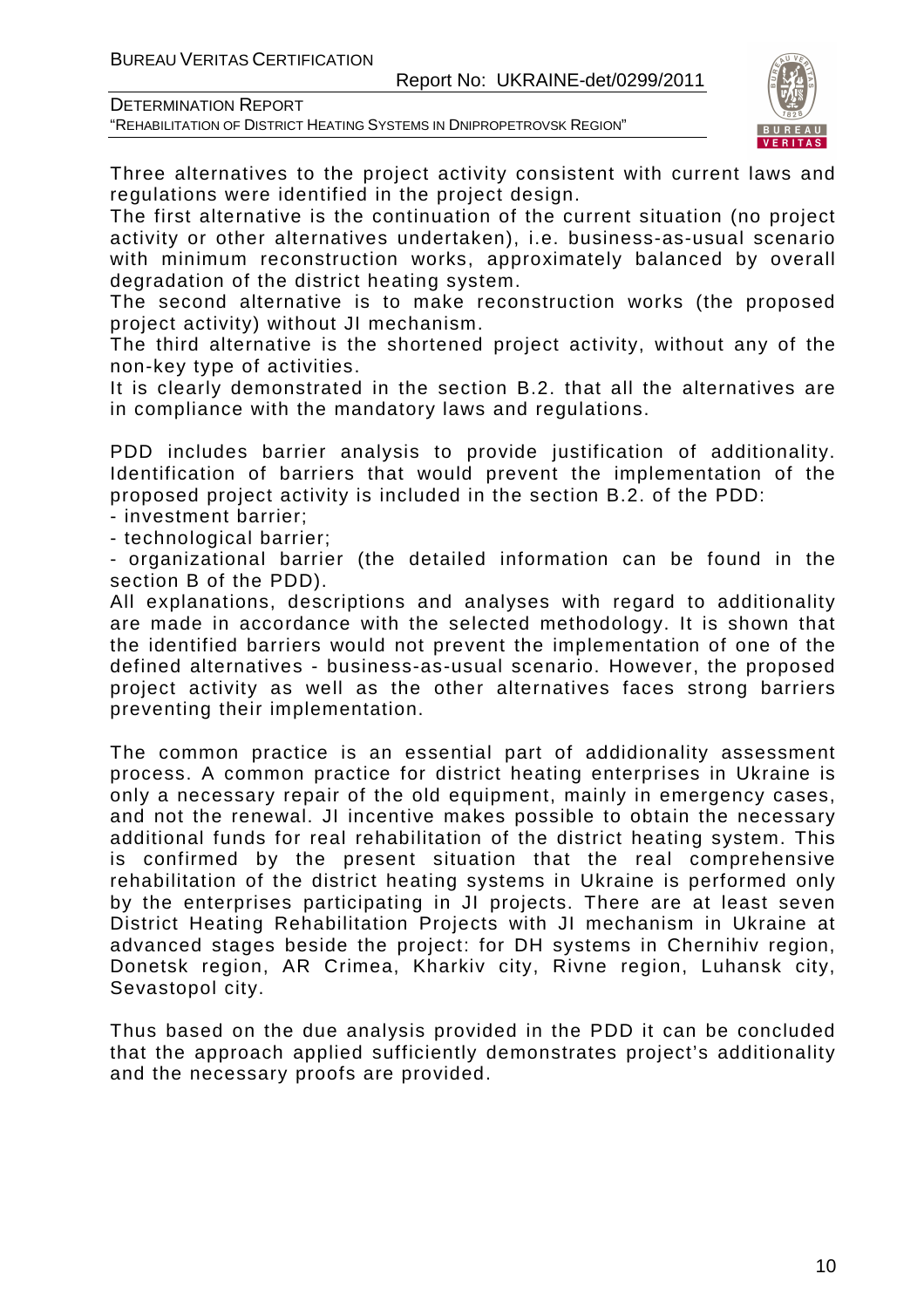

# **3.5 Project boundary (32-33)**

The project was initiated in 2002 to rehabilitate district heating systems in Dnipropetrovsk region, including boiler and distribution network equipment replacement and rehabilitation.

In 2011 the Municipal Enterprise "Teploenergo" of Dnipropetrovsk City Council, the City Municipal Enterprise "Dnipropetrovski miski teplovi merezhi" and Municipal Enterprise of Heat Supply Network "Kryvorizhteplomerezha" have joined the Project as partners.

The project boundary defined in the PDD, encompasses all anthropogenic emissions by sources of greenhouse gases (GHGs) that are:

- (i) Under the control of the project participants:
- $-CO<sub>2</sub>$  emissions from natural gas combustion in boilers
- (ii) Reasonably attributable to the project:

CO<sub>2</sub> emissions from power stations due to electricity production to the grid, that consumed by boiler houses.

- (iii) Significant, i.e., as a rule of thumb, would by each source account on average per year over the crediting period for more than 1 per cent of the annual average anthropogenic emissions by sources of GHGs, or exceed an amount of 2,000 tonnes of  $CO<sub>2</sub>$  equivalent, whichever is lower.

The delineation of the project boundary and the gases and sources included are appropriately described and justified in the PDD

# **3.6 Crediting period (34)**

The PDD states the starting date of the project as the date on which the implementation, construction or real action of the project began, and the starting date is 01/01/2003, which is after the beginning of 2000.

The PDD states the expected operational lifetime of the project in years and months, which is 28 years or 336 months.

The PDD states the length of the crediting period in years and months, which is 28 years or 336 months, and its starting date as 01/01/2003, which is the date the first emission reductions or enhancements of net removals are generated by the project.

The PDD states that the crediting period for the issuance of ERUs starts only after the beginning of 2008 and does not extend beyond the operational lifetime of the project.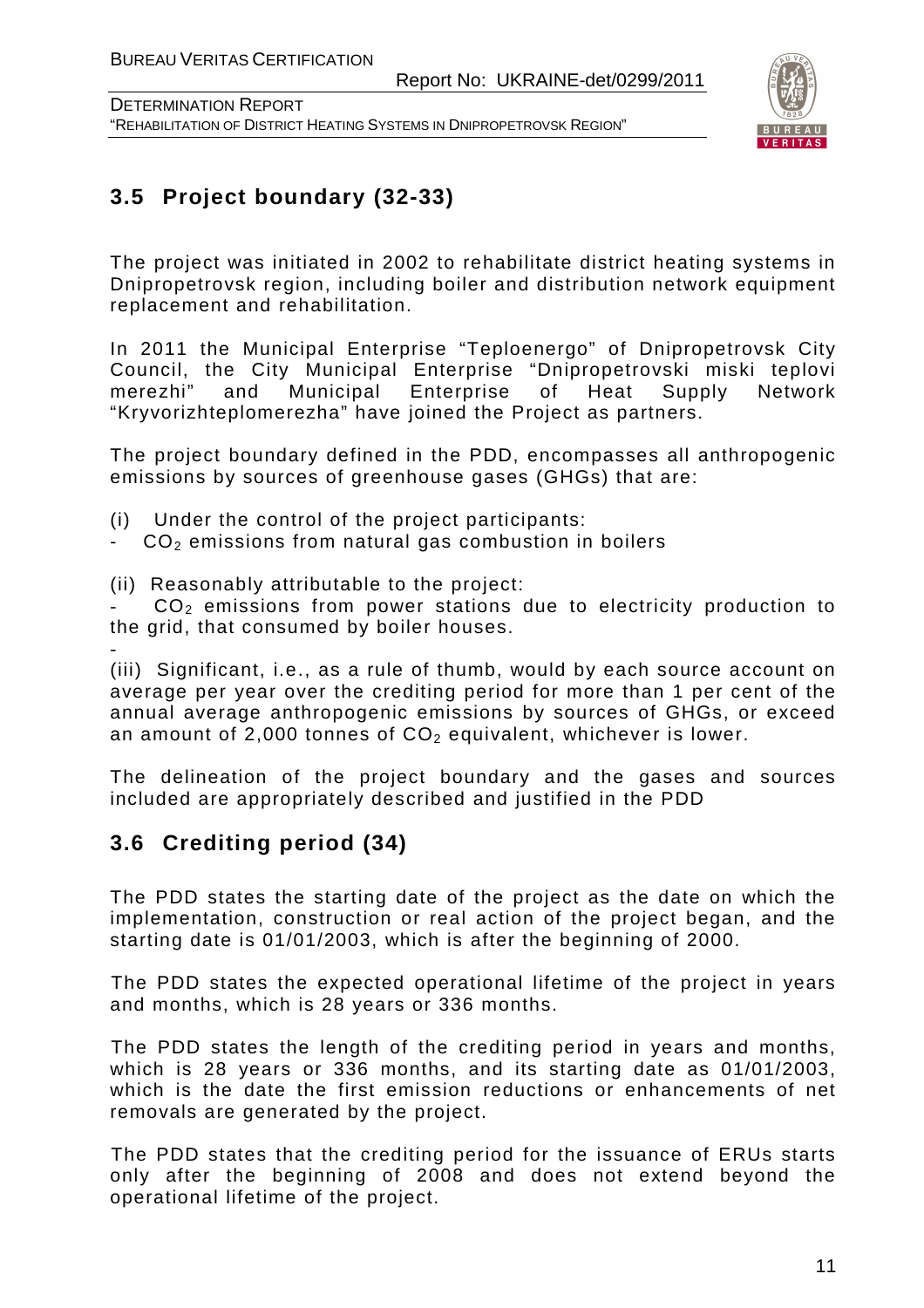

DETERMINATION REPORT "REHABILITATION OF DISTRICT HEATING SYSTEMS IN DNIPROPETROVSK REGION"

The PDD states that the extension of its crediting period beyond 2012 is subject to the host Party approval, and the estimates of emission reductions or enhancements of net removals are presented separately for those until 2012 and those after 2012 in all relevant sections of the PDD.

# **3.7 Monitoring plan (35-39)**

The PDD, in its monitoring plan section, indicates that JI specific approach was the selected.

The monitoring plan describes all relevant factors and key characteristics that will be monitored, and the period in which they will be monitored, in particular also all decisive factors for the control and reporting of project performance, such as fuel saving.

The monitoring plan specifies the indicators, constants and variables that are reliable (i.e. provide consistent and accurate values), valid (i.e. be clearly connected with the effect to be measured), and that provide a transparent picture of the emission reductions or enhancements of net removals to be monitored such as:

- 1. Fuel consumption by boiler-houses (natural gas and coal)
- 2. Heating value of natural gas
- 3. Average external temperature during heating season
- 4. Average internal temperature during heating season
- 5. Quantity of hot water supply consumers
- 6. Total heating area
- 7. Average heat-transfer factor of the buildings in base year
- 8. Heating area of buildings (existed in base year) with improved heat insulation in reporting year
- 9. Heating area of new buildings connected to the heat supply system (it is conceded that such buildings have new improved heat insulation) in reporting year
- 10. Heat-transfer factor of the buildings with new thermal insulation
- 11. Duration of heating period
- 12. Duration of hot water supply period
- 13. Maximal connected load for heating services
- 14. Connected load for hot water supply
- 15. Standard specific discharge of hot water at personal account
- 16.  $CO<sub>2</sub>$  emission factor
- 17. Conversion factor for average load within heating period
- 18. Electric energy consumption by the boiler-houses, wherein frequency regulation are planned

The monitoring plan explicitly and clearly distinguishes:

- Data and parameters that are not monitored throughout the crediting period, but are determined only once (and thus remain fixed throughout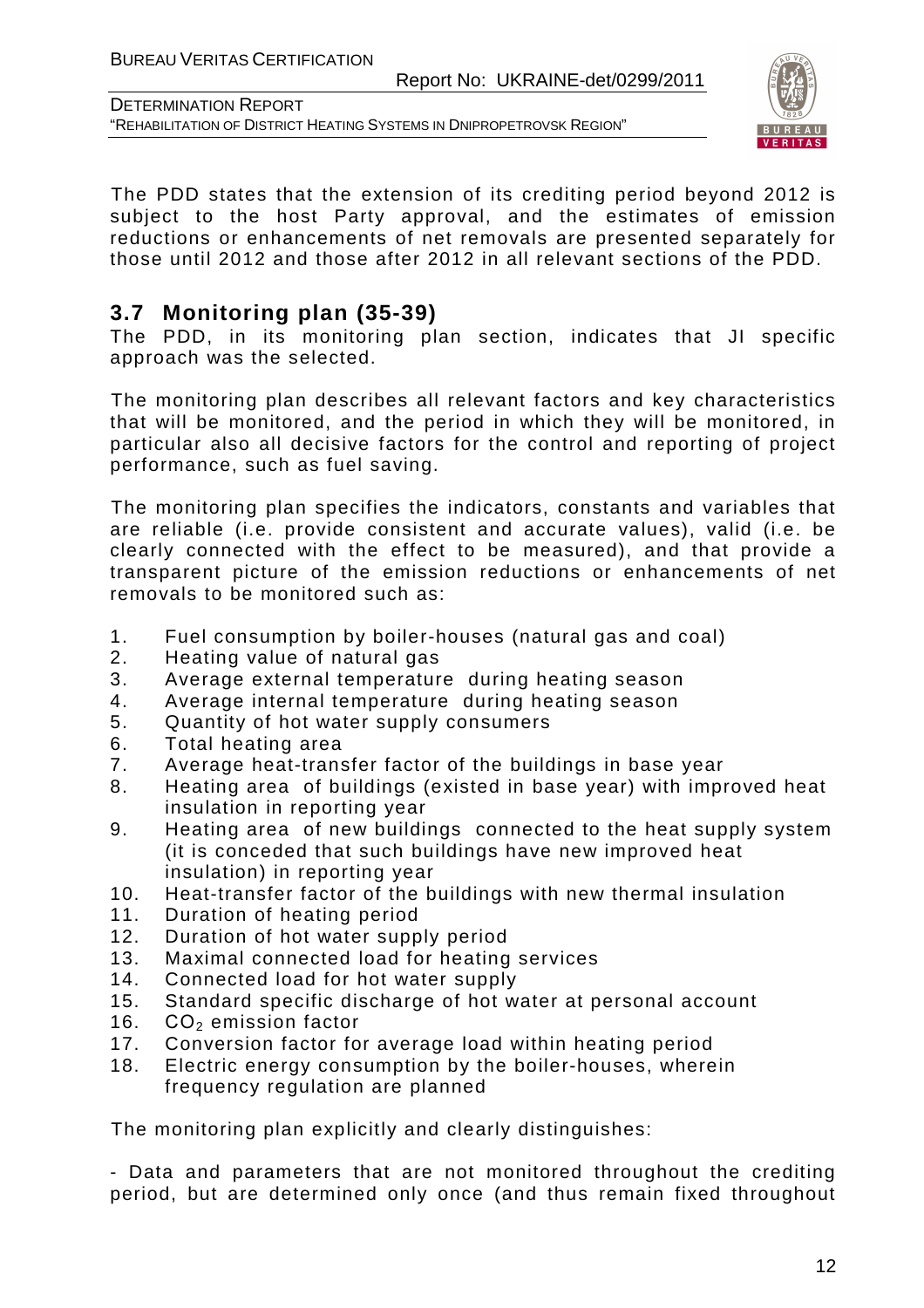Report No: UKRAINE-det/0299/2011





the crediting period), and that are available already at the stage of determination, such as

For parameters of the baseline year:

- 1. Fuel consumption at boiler houses
- 2. Power consumption
- 3. Average annual Calorific Value
- 4. Carbon emission factors
- 5. Carbon emission factor for electricity consumption
- 6. Daily outside temperature in the heating season
- 7. Average inside temperature in the heating season
- 8. Number of customers of hot water supply service
- 9. Heating area
- 10. Average heat transfer factor of heated buildings
- 11. Heating period duration
- 12. Duration of period of hot water supply service
- 13. Connected load to the boiler-house, that is required for heating
- 14. Connected load to the boiler-house, that is required for hot water supply service
- 15. Standard specific discharge of hot water per personal account

(iii) Data and parameters that are monitored throughout the crediting period, such as:

For parameters of the project year:

- 1. Fuel consumption at boiler houses
- 2. Power consumption
- 3. Average annual Calorific Value
- 4. Carbon emission factors
- 5. Carbon emission factor for electricity consumption
- 6. Daily outside temperature in the heating season
- 7. Average inside temperature in the heating season
- 8. Number of customers of hot water supply service
- 9. Heating area
- 10. Average heat transfer factor of heated buildings
- 11. Heating period duration
- 12. Duration of period of hot water supply service
- 13. Connected load to the boiler-house, that is required for heating
- 14. Connected load to the boiler-house, that is required for hot water supply service
- 15. Standard specific discharge of hot water per personal account
- 16. Heating area of buildings (previously existed in the base year) with the renewed (improved) thermal insulation in the reported year
- 17. Heating area of newly connected buildings (assumed with the new (improved) thermal insulation) in the reported year
- 18. Heat transfer factor of buildings with new thermal insulation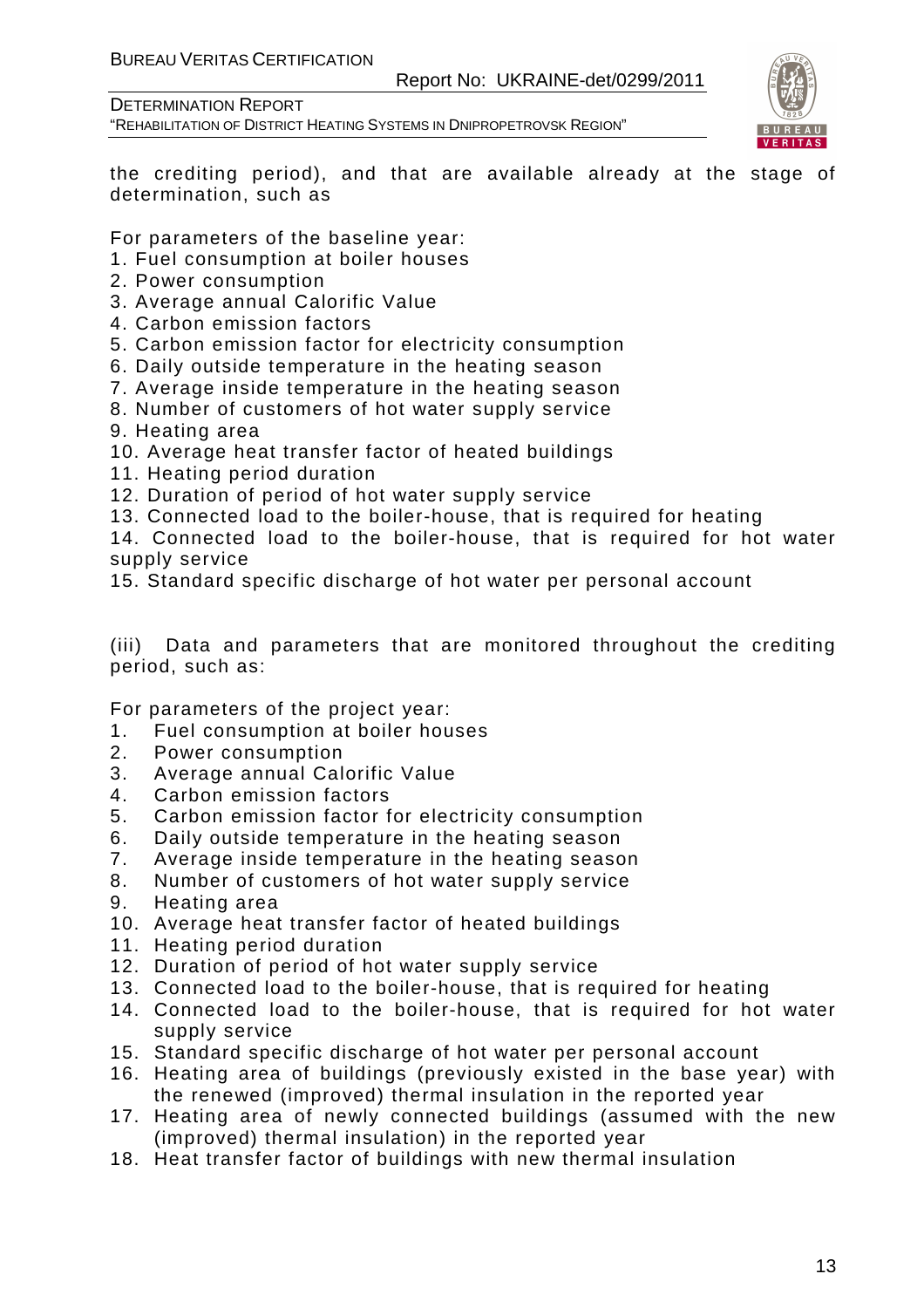Report No: UKRAINE-det/0299/2011

DETERMINATION REPORT "REHABILITATION OF DISTRICT HEATING SYSTEMS IN DNIPROPETROVSK REGION"



The monitoring plan describes the methods employed for data monitoring (including its frequency) and recording depending on its kind. It is provided in comprehensive manner in Tables in the Section D of the PDD.

The monitoring plan elaborates all algorithms and formulae used for the estimation of baseline emissions and project emissions/removals or direct monitoring of emission reductions from the project, leakage, as appropriate, such as:

Project emissions:

 $E_i^r = E_{1i}^r + E_{cons i}^r$ where:

 $E_{1i}$ <sup>r</sup> –  $CO_2$  emissions due to fuel consumption for heating and hot water supply service for an i boiler-house in the reported year,  $tCO_2$ eq;

 $E_{\text{cons}}$   $I - CO_2$  emissions due to electric power consumption from greed by the i boiler-house in the reported year,  $tCO_2$ eq.

$$
E_{1i}^r = NCV^{r*}Cef^{r*}B^r_i
$$

where:

 $\mathsf{NCV}^\mathsf{r}_\mathsf{i}$  – Average annual Net Calorific value, MJ/m $^3$  (MJ/kg)

Cef – carbon emission factor,  $ktCO<sub>2</sub>/TU$ ;

 $B^{r}$ <sub>i</sub> – amount of fuel consumed by a boiler-house in the reported year, ths  $\mathsf{m}^3$  or tonns;

 $E_{cons i}^r = P^{r*}CEFc;$ 

where:

 $P_r$  – electric power consumption by the boiler-houses and central heating points with energy saving measures implemented in the reported year, MWh;

CEFc – Carbon Emission factors for reducing electricity consumption in Ukraine, tCO<sub>2</sub>eq/MWh:

[r] index – related to the reporting year

Baseline emissions:

 $E_i^b = E_{1i}^b + E_{cons i}^b$  $E_i^b$  – baseline emissions, tCO<sub>2</sub>eq  $E_{1i}$ <sup>b</sup>– CO<sub>2</sub> emissions due to fuel consumption for heating and hot water supply service for an i boiler-house in the baseline year,  $tCO_2$ eq;  $E_{\text{cons}}^{\text{b}}$  – CO<sub>2</sub> emissions due to electric power consumption from greed by the i boiler-house in the baseline year, t  $CO_2$ eq.

For the case when in the baseline year the hot water supply service was provided (independent of this service duration,  $(1-a_b) \neq 0$ ), the formulae for  $E_1^b$  is: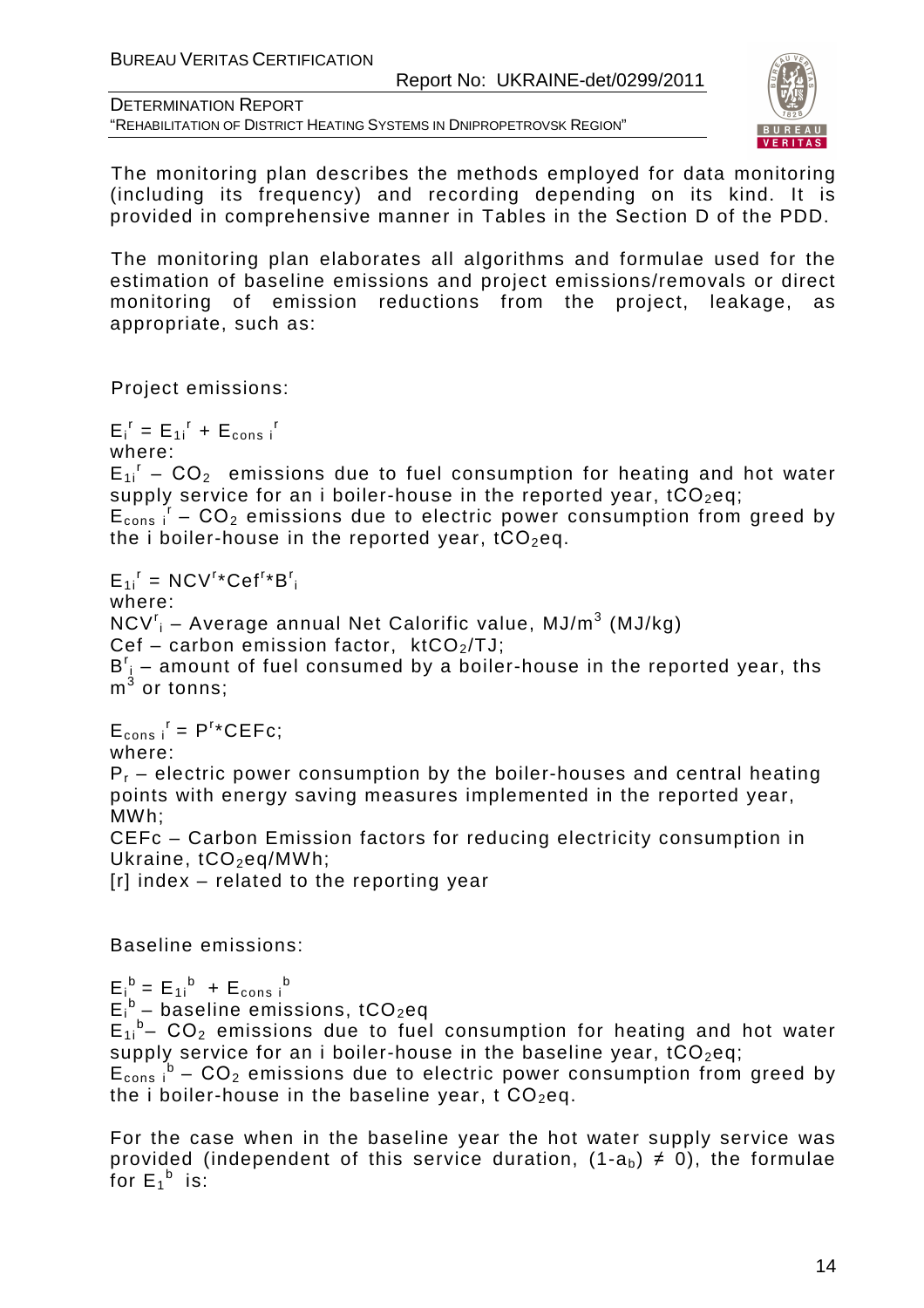

 $E_1^b = NCV_b*Cef_b* [B_b*a_b*K_1*K_h + B_b* (1-a_b)*K_1*K_w],$ where the first term in brackets describes fuel consumption for heating, and the second one – fuel consumption for hot water supply. For the case when in the baseline year the hot water supply service was absent at all  $((1-a<sub>b</sub>) = 0)$ , and in the reported year this service was provided (due to improvement of heat supply service quality for population), the formulae for  $E_1^b$  is:  $E_1^b = NCV_b*Cef_b* [B_b*a_b*K_1*K_h + B_r*(1-a_r)*K_1*K_{w0}].$ where:  $NCV<sub>b</sub>$  – Average annual Net Calorific value in the baseline year, MJ/m<sup>3</sup> (MJ/kg); Cef – carbon emission factor,  $KtCO<sub>2</sub>/TJ$ ;  $B_b$  – amount of fuel consumed by a boiler-house in the baseline year, ths  $\mathsf{m}}^3$  or tonns;  $K_1$ ,  $K_h = K_2^* K_3^* K_4$ ;  $K_w = K_5^* K_6^* K_7 -$  adjustment factors;  $a<sub>b</sub>$  – portion of fuel (heat), consumed for heating purposes in the baseline year;  $(1-a<sub>b</sub>)$  – portion of fuel (heat), consumed for hot water supply services in the baseline year;  $a_r$  – portion of fuel (heat), consumed for heating purposes in the reported year.  $a_b = L_h^{b*} g^* N h^{b} / (L_h^{b*} g^* N h^{b} + L_w^{b*} N_w^{b});$ where:  ${\sf L_h}^{\sf b}$ - maximum connected load required for heating in the baseline year, MW;  $\mathsf{L}_{\mathsf{w}}^{\mathsf{b}}$ - connected load required for hot water supply service in the baseline year, MW; g – recalculating factor for average load during heating period  $\overline{N}$   $h^b$  duration of heating period in the baseline year, hours  $N_w^b$  – duration of hot water supply service in the baseline year, hours  $a_r = L_h^{r*} g^* N_h^{r} / (L_h^{r*} g^* N_h^{r} + L_w^{r*} N_w^{r})$ where:  $L_h$ <sup>r</sup>- maximum connected load required for heating in the reported year, MW;  $L_w$ <sup>r</sup>- connected load required for hot water supply service in the reported year, MW; g – recalculating factor for average load during heating;  $\overline{N}$   $_{h}$ <sup>r</sup> – duration of heating period in the reported year, hours,  $N_w$ <sup>r</sup>- duration of hot water supply service in the reported year, hours.  $K_1=NCV_b/NCV_r;$ where: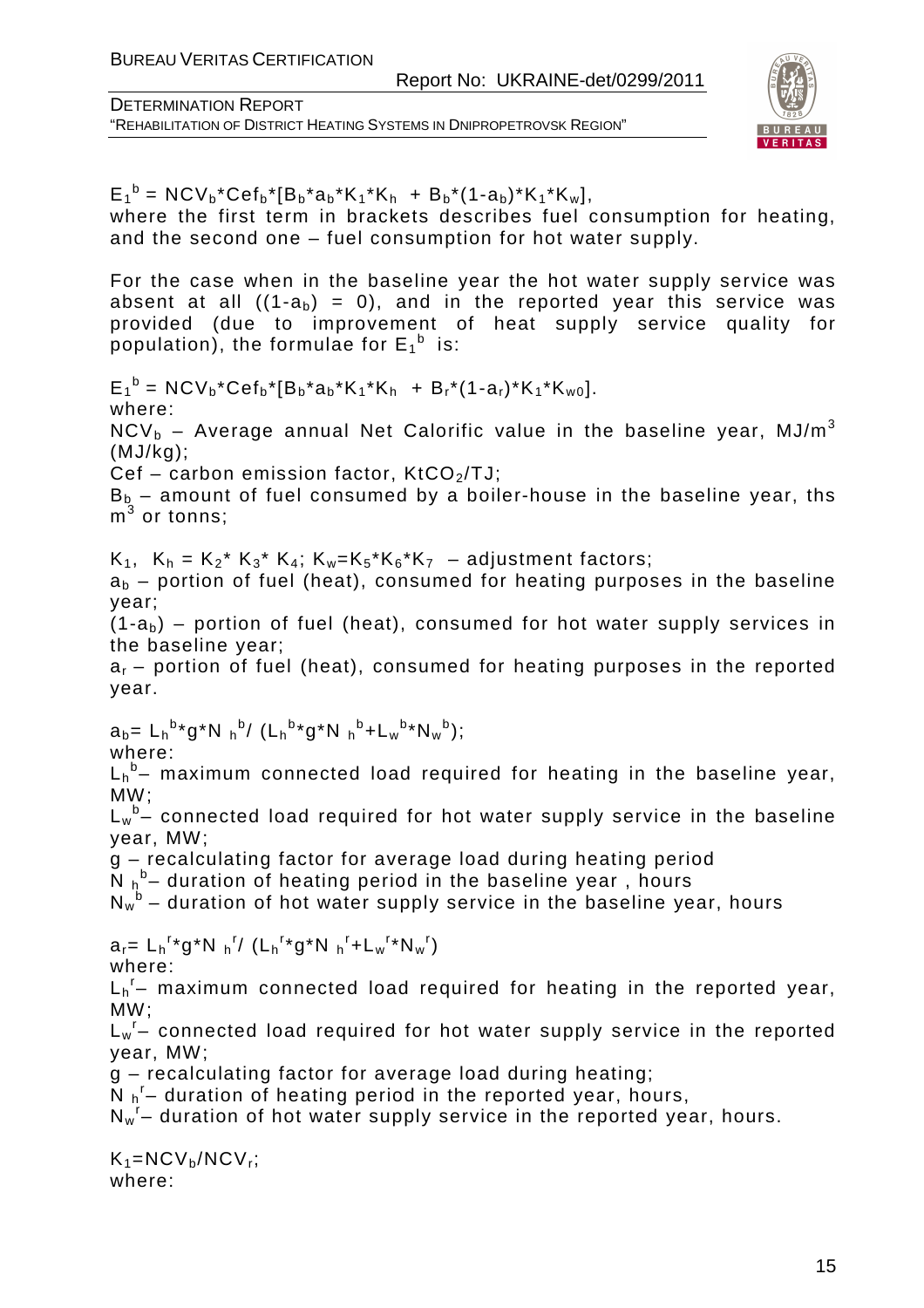"REHABILITATION OF DISTRICT HEATING SYSTEMS IN DNIPROPETROVSK REGION"



 $NCV<sub>b</sub>$  – Average annual Net Calorific value in the baseline year, MJ/m<sup>3</sup> (MJ/kg); NCV<sub>r</sub> – Average annual Net Calorific value in the reported year, MJ/m<sup>3</sup> (MJ/kg)

 $K_2 = (T_{\text{in }r} - T_{\text{out }r}) / (T_{\text{in }b} - T_{\text{out }b});$ where:

 $T_{\text{in}}$  - average inside temperature for the heating period in the reported year, K (or  $^0C$ );

 $T_{\text{in }b}$  – average inside temperature for the heating period in the baseline year, K (or  $^0C$ );

 $T_{\mathsf{out}}$   $_\mathsf{r}$  average outside temperature for the heating period in the reported year , K (or  $^0C$ );

T<sub>out b</sub>– average outside temperature for the heating period in the reported vear,  $K$  (or  $^{0}C$ )

 $K_3 = [(F_{h,r} - F_{h tr} - F_{h nr})^* k_{h b} + (F_{h nr} + F_{h tr})^* k_{h n}] / F_{h b}^* k_{h b};$ where:

 $F_{h b}$  – heating area in the baseline year, m<sup>2</sup>;

 $F_{h,r}$  – heating area in the reported year, m<sup>2</sup>;

 $F_{h,n,r}$  – heating area of new buildings connected to DH system (assumed with the new (improved) thermal insulation) in the reported year,  $\text{m}^2$ ;

 $F_{h,t,r}$  – heating area of buildings (previously existed in the baseline year) in reported year with the renewed (improved) thermal insulation,  $\mathsf{m}^2$ ;

 $k_{h b}$  – average heat transfer factor of heated buildings in the baseline year, W/m<sup>2</sup> \*K;

 $k<sub>h n</sub>$  – heat transfer factor of heated buildings with the new thermal insulation (new buildings or old ones with improved thermal insulation),  $W/m^2$ \*K.

 $K_4=N_{hr}/N_{hb}$ ; where:  $N_{hb}$ ,– duration of heating period in the baseline year, hours  $N_{\text{hr}}$  – duration of heating period in the reported year, hours

 $K_5 = n_{wr} / n_{wb}$ ; where:  $N_{wb}$ , – number of customers in the baseline year;  $N_{wr}$  – number of customers in the reported year

 $K_6 = v_{w r} / v_{w b}$ ;

where:

 $v_{w,r}$  – standard specific discharge of hot water per personal account in the reported year, (in heat units, kWh/h);

 $v_{w, b}$  – standard specific discharge of hot water per personal account in the baseline year, (in heat units, kWh/h).

 $K_7 = N_{wr} / N_{wbl}$ ;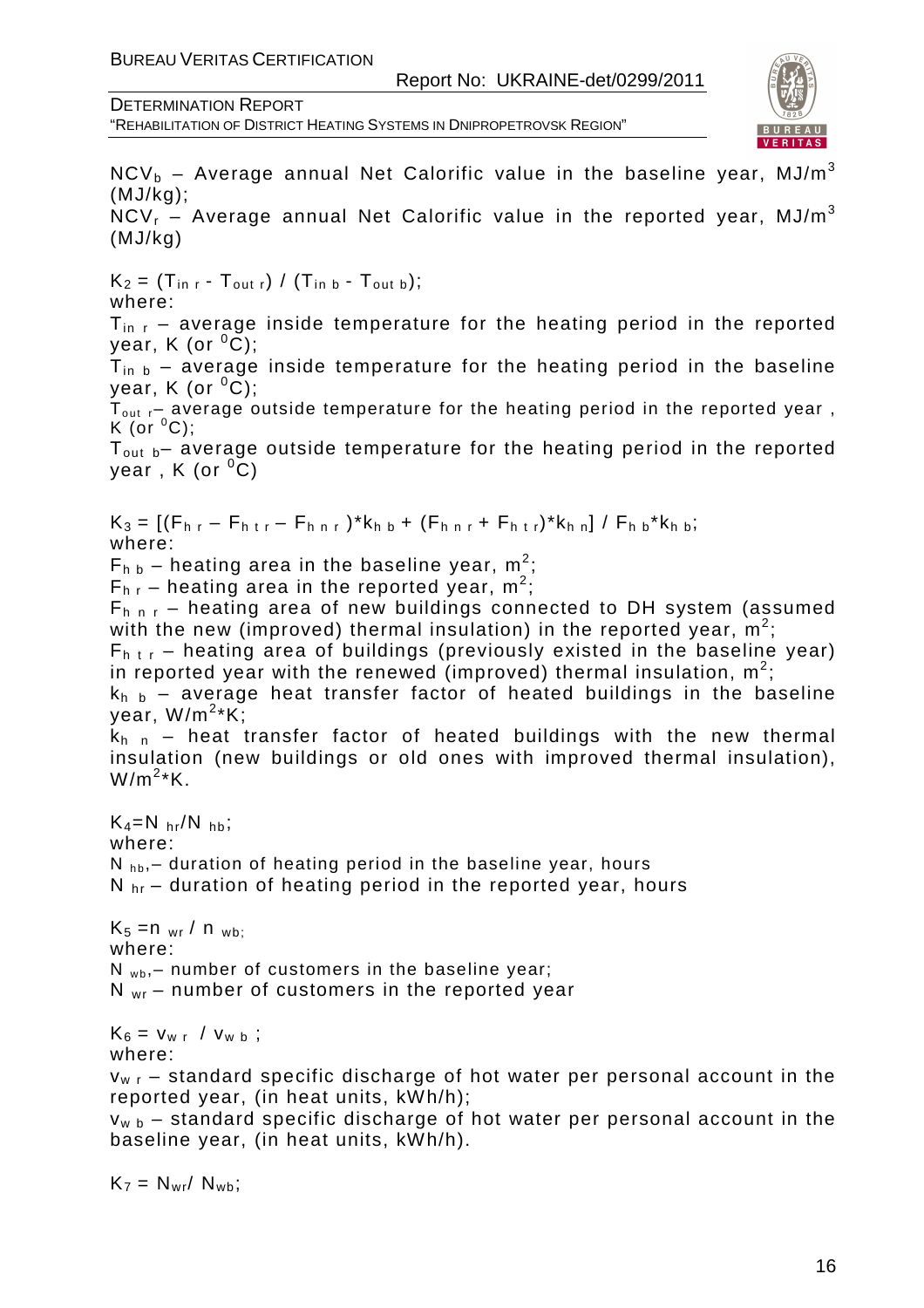

where:

 $N_{\text{wr}}$  duration of hot water supply service in the reported year, hours.  $N_{w<sub>b</sub>}$  – duration of hot water supply service in the baseline year, hours.

The monitoring plan presents the quality assurance and control procedures for the monitoring process. The PDD provides information about type of equipment, calibration procedure and procedure of actions in case of malfunction.

The monitoring plan clearly identifies the responsibilities and the authority regarding the monitoring activities. The roles and responsibilities of the persons involved to monitoring process are described in the Annex 3. On the whole, the monitoring plan reflects good monitoring practices appropriate to the project type.

The monitoring plan provides, in tabular form, a complete compilation of the data that need to be collected for its application, including data that are measured or sampled and data that are collected from other sources (e.g. official statistics, IPCC, commercial and scientific literature etc.) but not including data that are calculated with equations.

For the district heating enterprises RME "Dniproteploenergo" monitoring of the project activity was already executed for the period 01/01/2003- 31/12/2010 and transaction of ERUs was carried out in April, 2011.

For the district heating enterprises ME "Teploenergo" of Dnipropetrovsk City Council, CME "Dnipropetrovski miski teplovi merezhi" and MEHSN "Kryvorizhteplomerezha" monitoring of the project activity will be executed separately for the period till 31/12/2010. For this purpose, Monitoring Report containing the information only for these three enterprises will be provided.

For the next period starting from 01/01/2011, monitoring of the project activity is envisaged for execution for all 17 district heating enterprises of the Dnipropetrovsk region included into the project.

### **3.8 Leakage (40-41)**

The PDD appropriately describes an assessment of the potential indirect emissions of  $CO<sub>2</sub>$ ,  $CH<sub>4</sub>$ , N<sub>2</sub>O generated by fuel production and its transportation and appropriately explains that they are neglected, as they are not under the direct control of the enterprise.

### **3.9 Estimation of emission reductions or enhancements of net removals (42-47)**

The PDD indicates assessment of emissions in the baseline scenario and in the project scenario as the approach chosen to estimate the emission reductions generated by the project.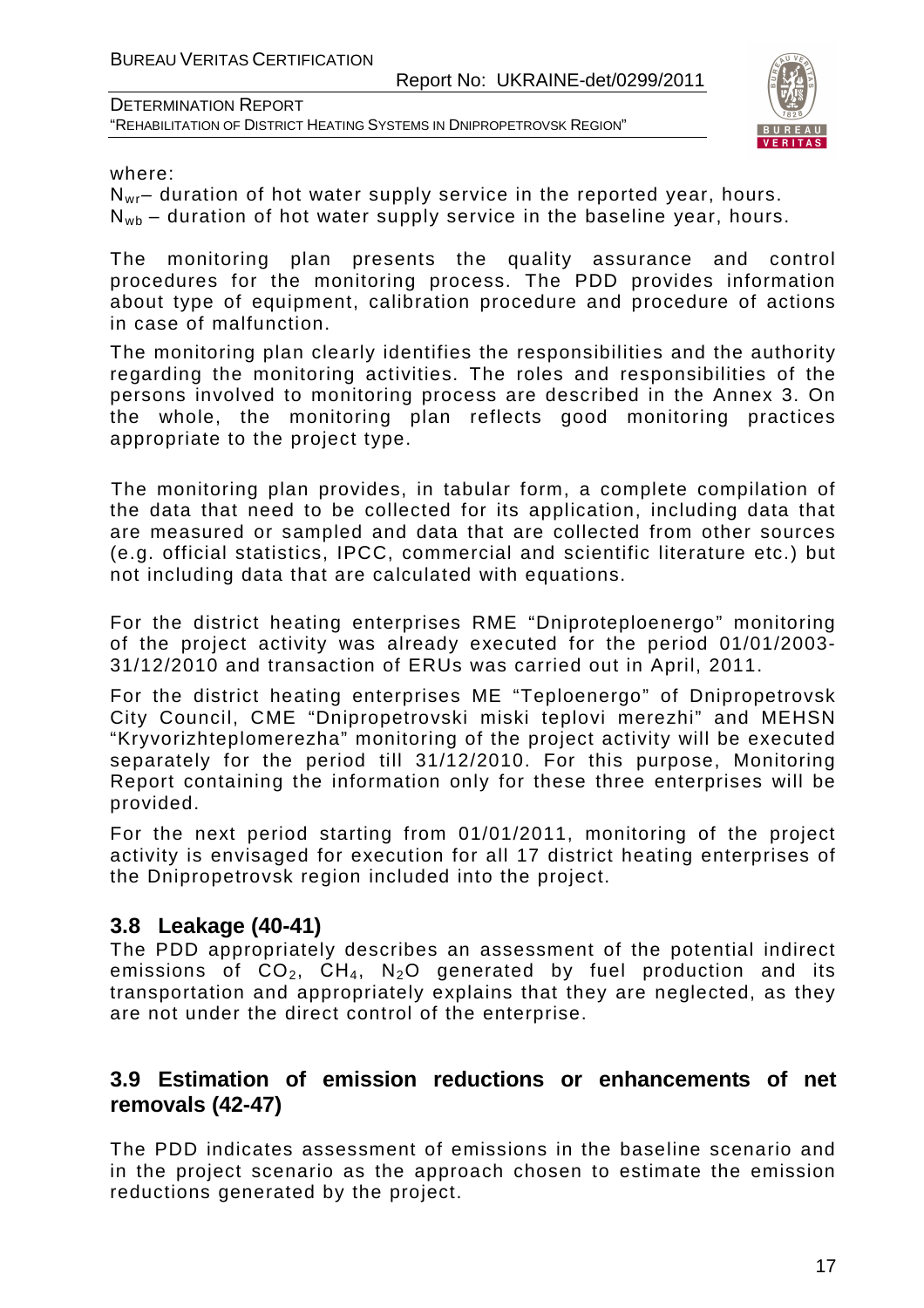DETERMINATION REPORT "REHABILITATION OF DISTRICT HEATING SYSTEMS IN DNIPROPETROVSK REGION"



The PDD provides the ex ante estimates of:

(a) Emissions for the project scenario (within the project boundary).

There are two kinds of emissions which are included in the project scenario:

1) Emissions of  $CO<sub>2</sub>$  from heat generation sources operated by systems of heat supply of Dnipropetrovsk region  $(E_1^t)$ .

2) Emissions of  $CO<sub>2</sub>$  due to electricity production to the grid, that consumed by boiler houses and heating points  $(E_2^r)$ .

Project annual  $CO<sub>2</sub>$  emissions after project implementation (from 2013) are presented in the Table below.

| Project emissions                                                                                                     |                    | Project emissions,<br>t $CO2$ |
|-----------------------------------------------------------------------------------------------------------------------|--------------------|-------------------------------|
| Emissions of $CO2$ from heat generation<br>sources operated by systems of heat<br>supply of Dnipropetrovsk region     | $E_1^r$            | 911054                        |
| Emissions of $CO2$ due to electricity<br>production to the grid, that consumed by<br>boiler houses and heating points | $E_2$ <sup>r</sup> | 219600                        |
| Total                                                                                                                 | F'                 | 1130654                       |

The detailed calculations and the estimates of project emissions from the beginning until the end of the crediting period for each year can be found in the section E.6 of the PDD and the Appendix 4 (Excel file "Rehabilitation of District Heating Systems in Dnipropetrovsk Region  $CO<sub>2</sub>$ ").

(b) Leakage, which is considered equal zero tons of  $CO<sub>2</sub>$ eq;

(c) Emissions for the baseline scenario (within the project boundary)

Baseline emissions consist of two types of GHG emissions:

1) Emissions of  $CO<sub>2</sub>$  from heat generation sources operated by systems of heat supply of cities of Dnipropetrovsk region  $(\mathsf{E_1}^\mathsf{b});$ 

2) Emissions of  $CO<sub>2</sub>$  due to electricity production to the grid, that consumed by boiler houses and heating points  $(E_2^b)$ .

Baseline annual  $CO<sub>2</sub>$  emissions after project implementation (from 2013) are presented in the Table below.

| Baseline emissions by the sources of GHG                                        | <b>Baseline</b>   |
|---------------------------------------------------------------------------------|-------------------|
| emission                                                                        | emissions, $tCO2$ |
| $\frac{1}{2}$ Emissions of CO <sub>2</sub> from heat generation $E_1^b$ 1501328 |                   |
| sources operated by systems of heat supply of                                   |                   |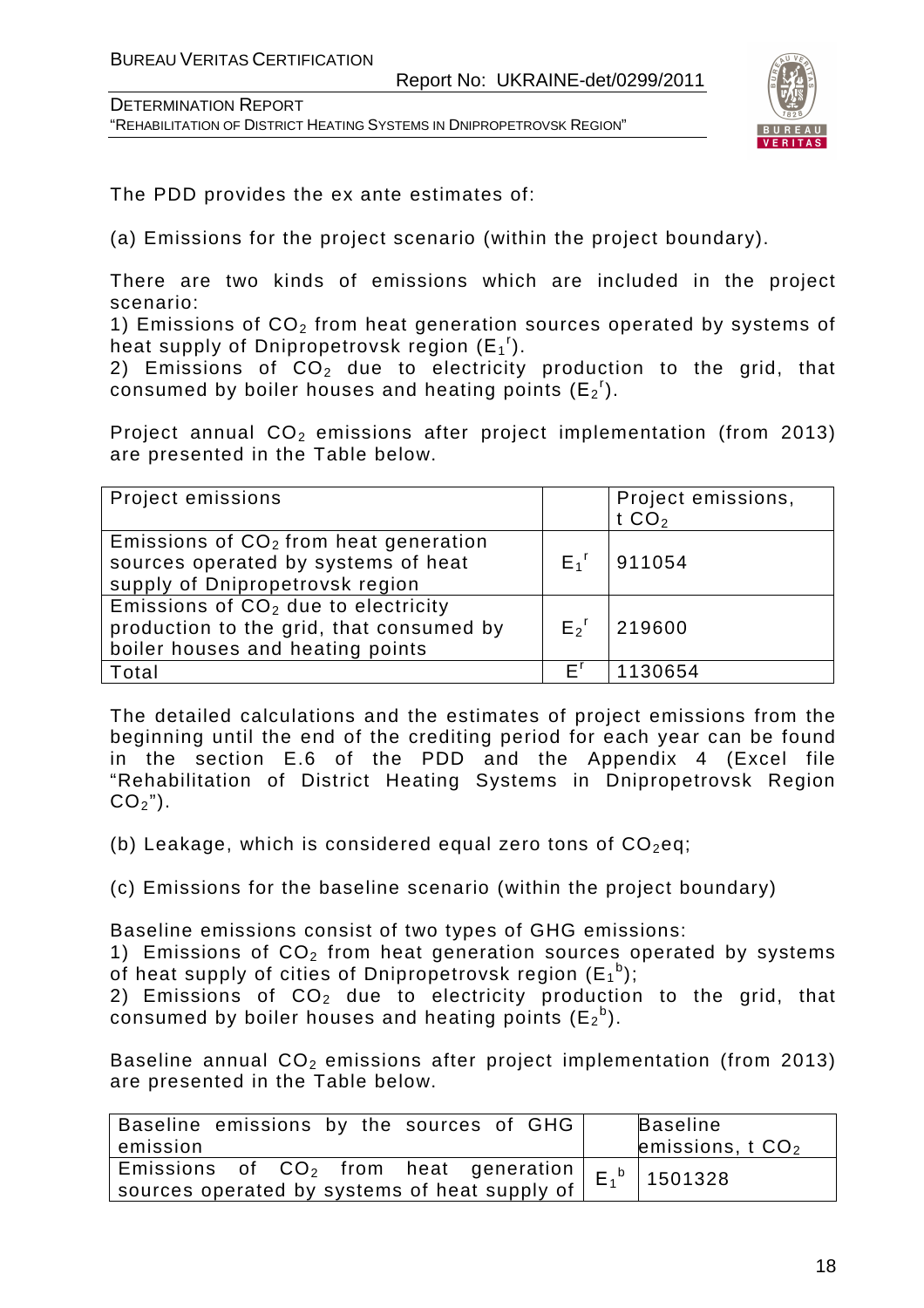

"REHABILITATION OF DISTRICT HEATING SYSTEMS IN DNIPROPETROVSK REGION"

| cities of Dnipropetrovsk region                                                                                                          |                |         |
|------------------------------------------------------------------------------------------------------------------------------------------|----------------|---------|
| Emissions of $CO2$ due to electricity production<br>  to the grid, that consumed by boiler houses $ E_2^b $ 234952<br>and heating points |                |         |
| Total                                                                                                                                    | F <sub>p</sub> | 1736280 |

More detailed calculation of resulting annual baseline emissions that would take place during typical heating season (if DH systems of district heating enterprises that implement the project remains unchanged) are presented in the section B of the PDD and the Appendix 4 (Excel file "Rehabilitation of District Heating Systems in Dnipropetrovsk Region  $CO<sub>2</sub>$ ".

(d) Emission reductions adjusted by leakage (based on (a)-(c) above)

| Year                    | Estimated<br>project<br>emissions<br>of<br>(tonnes<br>CO <sub>2</sub><br>equivalent) | <b>Estimated</b><br>leakage<br>of<br>(tonnes<br>CO <sub>2</sub><br>equivalent) | Estimated<br>baseline<br>emissions<br>of<br>(tonnes<br>CO <sub>2</sub><br>equivalent) | Estimated<br>emission<br>reduction<br>(tonnes of CO2<br>equivalent) |
|-------------------------|--------------------------------------------------------------------------------------|--------------------------------------------------------------------------------|---------------------------------------------------------------------------------------|---------------------------------------------------------------------|
| 2003                    | 1665672                                                                              | $\overline{0}$                                                                 | 1680558                                                                               | 14886                                                               |
| 2004                    | 1587766                                                                              | $\mathbf 0$                                                                    | 1676728                                                                               | 88962                                                               |
| 2005                    | 1466574                                                                              | $\overline{0}$                                                                 | 1672898                                                                               | 206324                                                              |
| 2006                    | 1425230                                                                              | $\mathbf 0$                                                                    | 1672898                                                                               | 247668                                                              |
| 2007                    | 1358379                                                                              | $\overline{0}$                                                                 | 1672898                                                                               | 314519                                                              |
| Subtotal<br>2003 - 2007 | 7503621                                                                              | $\overline{0}$                                                                 | 8375980                                                                               | 872359                                                              |
| 2008                    | 1347659                                                                              | $\overline{0}$                                                                 | 1734748                                                                               | 387089                                                              |
| 2009                    | 1313756                                                                              | $\overline{0}$                                                                 | 1738195                                                                               | 424439                                                              |
| 2010                    | 1263101                                                                              | $\overline{0}$                                                                 | 1735897                                                                               | 472796                                                              |
| 2011                    | 1202797                                                                              | $\mathbf 0$                                                                    | 1736280                                                                               | 533483                                                              |
| 2012                    | 1130654                                                                              | $\mathbf 0$                                                                    | 1736280                                                                               | 605626                                                              |
| Subtotal<br>2008 - 2012 | 6257967                                                                              | 0                                                                              | 8681400                                                                               | 2423433                                                             |
| 2013                    | 1130654                                                                              | $\overline{0}$                                                                 | 1736280                                                                               | 605626                                                              |
| 2014                    | 1130654                                                                              | $\overline{0}$                                                                 | 1736280                                                                               | 605626                                                              |
| 2015                    | 1130654                                                                              | $\mathbf 0$                                                                    | 1736280                                                                               | 605626                                                              |
| 2016                    | 1130654                                                                              | $\mathbf 0$                                                                    | 1736280                                                                               | 605626                                                              |
| 2017                    | 1130654                                                                              | $\overline{0}$                                                                 | 1736280                                                                               | 605626                                                              |
| 2018                    | 1130654                                                                              | $\overline{0}$                                                                 | 1736280                                                                               | 605626                                                              |
| 2019                    | 1130654                                                                              | $\mathbf 0$                                                                    | 1736280                                                                               | 605626                                                              |
| 2020                    | 1130654                                                                              | $\mathbf 0$                                                                    | 1736280                                                                               | 605626                                                              |
| 2021                    | 1130654                                                                              | $\overline{0}$                                                                 | 1736280                                                                               | 605626                                                              |
| 2022                    | 1130654                                                                              | $\overline{0}$                                                                 | 1736280                                                                               | 605626                                                              |
| 2023                    | 1130654                                                                              | 0                                                                              | 1736280                                                                               | 605626                                                              |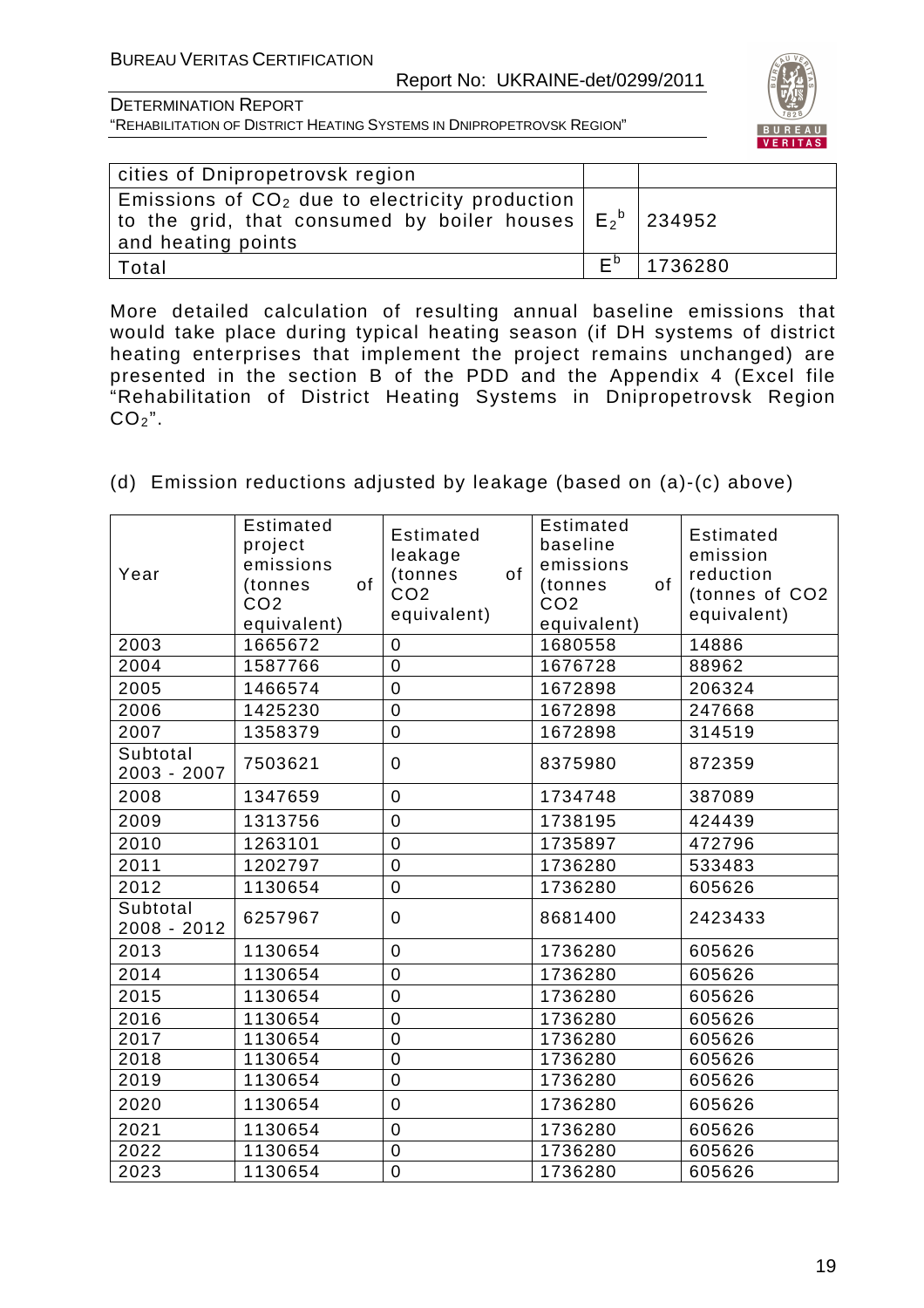#### Report No: UKRAINE-det/0299/2011



DETERMINATION REPORT "REHABILITATION OF DISTRICT HEATING SYSTEMS IN DNIPROPETROVSK REGION"

| 2024                                                     | 1130654  | 0 | 1736280  | 605626   |
|----------------------------------------------------------|----------|---|----------|----------|
| 2025                                                     | 1130654  | 0 | 1736280  | 605626   |
| 2026                                                     | 1130654  | 0 | 1736280  | 605626   |
| 2027                                                     | 1130654  | 0 | 1736280  | 605626   |
| 2028                                                     | 1130654  | 0 | 1736280  | 605626   |
| 2029                                                     | 1130654  | 0 | 1736280  | 605626   |
| 2030                                                     | 1130654  | 0 | 1736280  | 605626   |
| Subtotal<br>$2013 - 2030$                                | 20351772 | 0 | 31253040 | 10901268 |
| Total<br>οf<br>(tonnes<br>CO <sub>2</sub><br>equivalent) | 34113360 | 0 | 48310420 | 14197060 |

The estimates referred to above are given:

- (a) On a periodic basis;
- (b) From 01/01/2003 to 31/12/2030, covering the whole crediting period;
- (c) On a source-by-source basis;
- (d) For each GHG gas, which is  $CO<sub>2</sub>$ ;

(e) In tonnes of  $CO<sub>2</sub>$  equivalent, using global warming potentials defined by decision 2/CP.3 or as subsequently revised in accordance with Article 5 of the Kyoto Protocol;

GHG emission reductions from the project are estimated by means of the following formulae:

 $ERUs = E_b - E_r$ where: ERUs – emission reduction units,  $tCO<sub>2</sub>$ eq  $E_r$  – project emissions, tCO<sub>2</sub>eq  $E_b$  – baseline emissions, tCO<sub>2</sub>eq

The formulas used for calculating the estimates referred above are the same as those used for project monitoring and consistent throughout the PDD. Data sources used for calculating the estimates referred to above are clearly identified, reliable and transparent.

Emission factors, such as grid emission factor for electricity consumption, carbon emission factor for fuels, were selected by carefully balancing accuracy and reasonableness, and appropriately justified of the choice.

The estimation referred to above is based on conservative assumptions and the most plausible scenarios in a transparent manner.

The estimates referred to above are consistent throughout the PDD.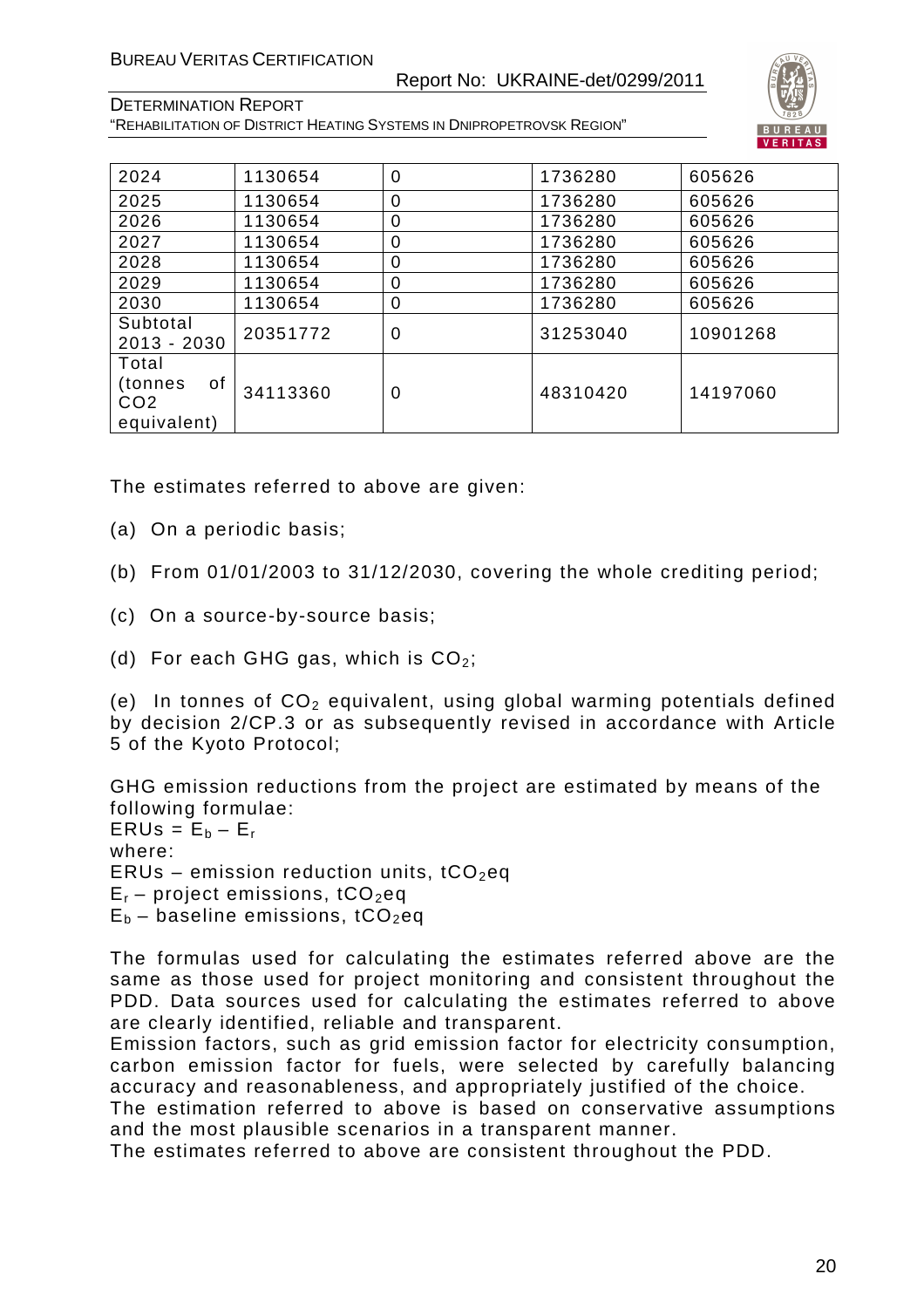

# **3.10 Environmental impacts (48)**

The PDD lists and attaches documentation on the analysis of the environmental impacts of the project, including transboundary impacts, in accordance with procedures as determined by the host Party.

According to the Ukrainian rules, the design documentation for the new building, reconstruction and technical re-equipment of industrial and civil objects must include the environmental impact assessment, the main requirements for which are listed in the State Building Norms of Ukraine A.2.2-1-2003.

Overall, the project "Rehabilitation of District Heating Systems in Dnipropetrovsk Region" will have a positive effect on environment. Following points will give detailed information on environmental benefits.

1. Project implementation will allow saving about 36.5 million  $Nm^3$  of natural gas, 708 t of coal and 2600 MWh per year after project complete implementation. Natural gas and coal are non-renewable resources and their saving is important.

2. Project implementation is expected to reduce direct  $CO<sub>2</sub>$  emissions from city and regional boilers about 74.2 thousand tonnes per year after project complete implementation due to increased boilers efficiencies, achieved through installation of up-to-date boiler equipment, particularly new boilers, heat utilizers and new boiler burners, and installation of preinsulated network pipes instead of existing regular network pipes.

3. Due to fuel saving and the new environmentally friendlier technologies of fuel combustion, project implementation will reduce emissions of SOx, NOx, CO and particulate matter (co-products of combustion).

4. It is expected that due to a better DH service Dnipropetrovsk region population will reduce electricity consumption from electric heaters thus reducing power plants emissions of  $CO_2$ ,  $SO_x$ ,  $NO_x$ ,  $CO$  and particulate matter.

The transboundary effects are not considered (no effect can be deduced). Emissions are mainly localised not far from the source sites. The transboundary effects may appear only in the case of maximum permissible emissions of contaminant to atmosphere exceeding. There were no maximum permissible emissions exceeding fixed at the district heating enterprises that implement the project.

# **3.11 Stakeholder consultation (49)**

No stakeholders' comments were received.

# **4 SUMMARY AND REPORT OF HOW DUE ACCOUNT WAS TAKEN OF COMMENTS RECEIVED PURSUANT TO PARAGRAPH 32 OF THE JI GUIDELINES**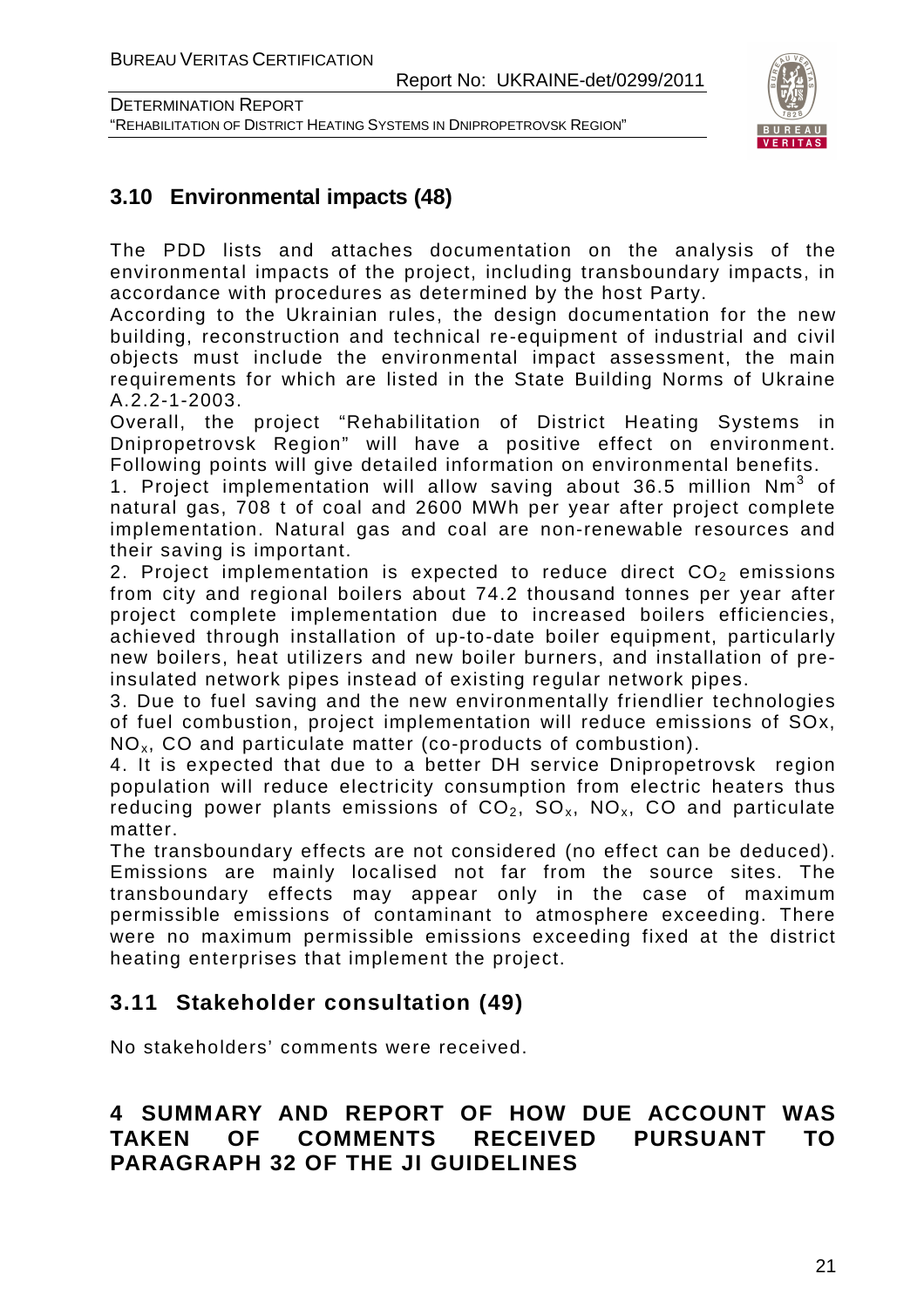

No comments, pursuant to paragraph 32 of the JI Guidelines, were received.

# **5 DETERMINATION OPINION**

Bureau Veritas Certification has performed a determination of the "Rehabilitation of District Heating Systems in Dnipropetrovsk Region" project of OJSC "Oblteplocomunenergo" located in Dnipropetrovsk Region, Ukraine. The determination was performed on the basis of UNFCCC criteria and host country criteria and also on the criteria given to provide for consistent project operations, monitoring and reporting.

The determination consisted of the following three phases: i) a desk review of the project design and the baseline and monitoring plan; ii) follow-up interviews with project stakeholders; iii) the resolution of outstanding issues and the issuance of the final determination report and opinion.

Project participants used the latest tool for demonstration of the additionality. In line with this tool, the PDD provides analysis of investment, technological and other barriers to determine that the project activity itself is not the baseline scenario.

By the rehabilitation of boilers and heat distribution networks the project is likely to result in reductions of GHG emissions partially. An analysis of the investment and technological barriers demonstrates that the proposed project activity is not a likely baseline scenario. Emission reductions attributable to the project are hence additional to any that would occur in the absence of the project activity. Given that the project is implemented and maintained as designed, the project is likely to achieve the estimated amount of emission reductions.

The review of the project design documentation "Rehabilitation of District Heating Systems in Dnipropetrovsk Region" versions 04 and the interviews have provided Bureau Veritas Certification with sufficient evidence to determine the fulfillment of stated criteria. In our opinion, the project correctly applies and meets the relevant UNFCCC requirements for the JI and the relevant host country criteria.

The determination is based on the information made available to us and the engagement conditions detailed in this report.

# **6 REFERENCES**

#### **Category 1 Documents:**

Documents provided by OJSC "Oblteplocomunenergo" that relate directly to the GHG components of the project.

/1/ PDD "Rehabilitation of District Heating Systems in Dnipropetrovsk Region" version 01 dated 15/11/2010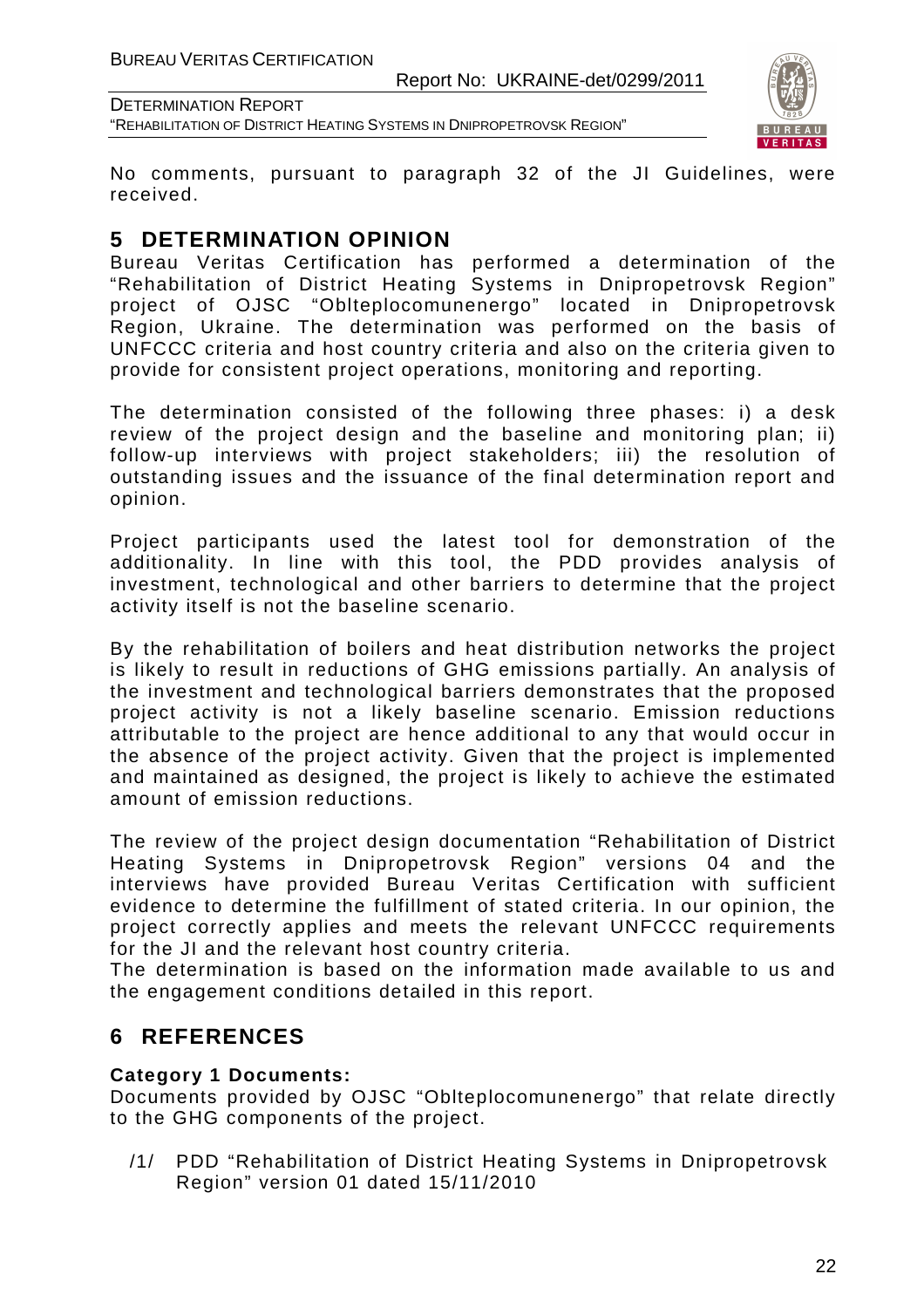"REHABILITATION OF DISTRICT HEATING SYSTEMS IN DNIPROPETROVSK REGION"



- /2/ PDD "Rehabilitation of District Heating Systems in Dnipropetrovsk Region" version 02 dated 06/12/2010
- /3/ PDD "Rehabilitation of District Heating Systems in Dnipropetrovsk Region" version 03 dated 15/12/2010
- /4/ PDD "Rehabilitation of District Heating Systems in Dnipropetrovsk Region" version 04 dated 18/07/2011
- /5/ Excel file "Rehabilitation of District Heating Systems in Dnipropetrovsk Region CO<sub>2</sub>"
- /6/ Guidelines for Users of the Joint Implementation Project Design Document Form/Version 04, JISC.
- /7/ JISC Guidance on criteria for baseline setting and monitoring. Version 02.
- /8/ Tool for the demonstration and assessment of additionality, Version 05.2.

#### **Category 2 Documents:**

Background documents related to the design and/or methodologies employed in the design and other reference documents.

Power of attorney, Dnipropetrovsk, 2010, Regional Municipal

- /1/ Enterprise "Dniproteploenergo" gives the right to OJSC "Oblteplokomunenergo" to provide all necessary actions. Supplementary agreement No.4 dated 16.06.2011 to Agreement #353/1 dated 18.08.2010 was signed. According to it the MEHSN
- /2/ "Kryvorizhteplomerezha", the ME "Teploenergo" of Dnipropetrovsk City Council and CME "Dnipropetrovski miski teplovi merezhi" have joined the Joint Activity (as the project partners).

Decision #1 contracting parties on joint activity # 353/1 from 18.08.2010 about opening a bank account and identifying the

- /3/ persons who is entitled to sign the preliminary and operations on the account, Dnipropetrovsk
- /4/ Material of 16th conference of UN with international participation (July, 06-10 2006, Sevastopol), Kyiv, 2006
- $/5/$  State Department of Intellectual Property, Declaration Patent # 33892 A
- /6/ Small size hot-water boiler, КВ-ГМ-58-115СН МВ <sup>К</sup>-5, Manufactured in Ukraine, Zaporizhzhya
- /7/ Contact # 476, Kyiv, 20.06.2002, Institute of industrial ecology and ''Dniproteploenergo''

Protocol of the agreement about agreed price on scientific-

- /8/ technical materials for request formation on the project  $CO<sub>2</sub>$ emission reduction due to fuel economy in system ''Dniproteploenergo'' according to contract # 476 from 20.06.2002 Planned schedule of operation according to contract # 476 from
- /9/ 20.06.2002. Preparation of initial materials for request formation on the project  $CO<sub>2</sub>$  emission reduction due to fuel economy in system ''Dniproteploenergo''
- /10/ Protocol of divergences to contract # 476 from 20.06.2002 from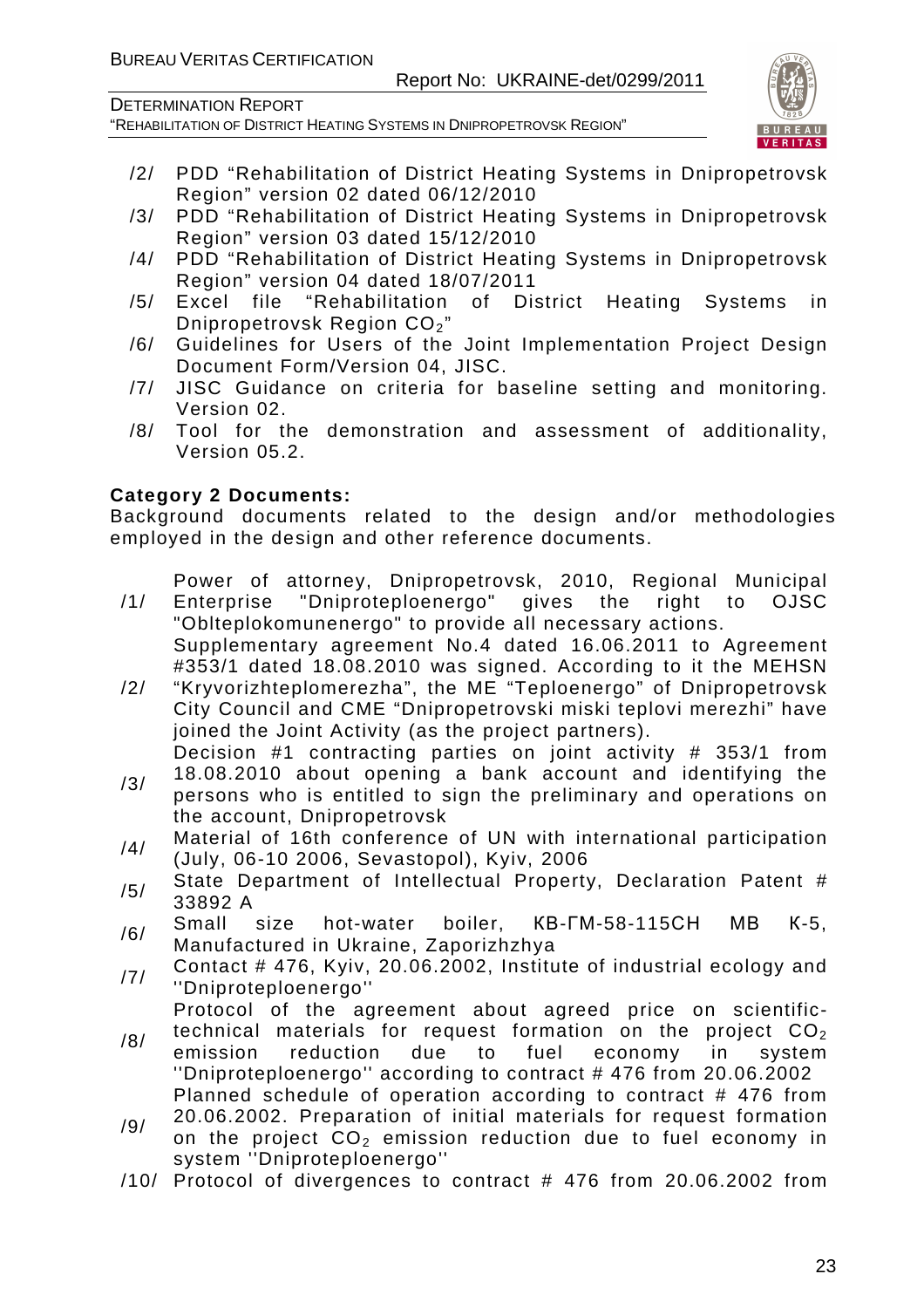

|      | Preparation of initial materials for request formation on the project          |    |        |
|------|--------------------------------------------------------------------------------|----|--------|
|      | reduction due to fuel economy in<br>CO <sub>2</sub><br>emission                |    | system |
|      | "Dniproteploenergo"                                                            |    |        |
|      | Additional agreement to contract # 476 from 20.06.2002 from                    |    |        |
|      | Preparation of initial materials for request formation on the project          |    |        |
| /11/ | reduction<br>emission<br>due<br>to<br>fuel<br>economy<br>in<br>CO <sub>2</sub> |    | system |
|      | "Dniproteploenergo"                                                            |    |        |
|      | Corrected planned schedule of operation to Additional agreement                |    |        |
| /12/ | # 6 to contract # 476 from 20.06.2002                                          |    |        |
|      | of Admission Committee<br>Statement<br>on<br>acceptance                        | οf | the    |
| /13/ | construction completion, Dnipropetrovsk, 04.02.2003                            |    |        |
|      |                                                                                |    |        |
| /14/ | Admission<br>Committee<br><b>Statement</b><br>0f<br>on<br>acceptance           | of | the    |
|      | construction completion, Dnipropetrovsk, 18.06.2003                            |    |        |
| /15/ | of Admission Committee<br>Statement<br>on<br>acceptance                        | of | the    |
|      | construction completion, Dnipropetrovsk,<br>18.09.2003                         |    |        |
| /16/ | Admission Committee<br>of<br>Statement<br>on<br>acceptance                     | of | the    |
|      | construction completion, Dnipropetrovsk, 22.09.2003                            |    |        |
| /17/ | 0f<br>Admission Committee<br>Statement<br>acceptance<br>on                     | of | the    |
|      | construction completion, Dnipropetrovsk, 15.09.2003                            |    |        |
|      | Admission Committee<br>0f<br>Statement<br>acceptance<br>on                     | of | the    |
| /18/ | construction completion, Dnipropetrovsk, 10.09.2003                            |    |        |
|      | of Admission Committee<br>Statement<br>on<br>acceptance                        | of | the    |
| /19/ | construction completion, Dnipropetrovsk, 12.09.2003                            |    |        |
|      | of l<br>Admission Committee<br>Statement<br>on<br>acceptance                   | of | the    |
| /20/ | construction completion, Dnipropetrovsk, 09.09.2003                            |    |        |
|      | Admission<br>Committee<br><b>Statement</b><br>of                               | of | the    |
| /21/ | acceptance<br>on                                                               |    |        |
|      | construction completion, Dnipropetrovsk, 05.09.2003                            |    |        |
| /22/ | of Admission Committee<br>Statement<br>on<br>acceptance                        | of | the    |
|      | construction completion, Dnipropetrovsk, 03.09.2003                            |    |        |
| /23/ | of<br>Admission Committee<br><b>Statement</b><br>acceptance<br>on              | of | the    |
|      | construction completion, Dnipropetrovsk, 02.09.2004                            |    |        |
| /24/ | of<br>Admission<br>Committee<br><b>Statement</b><br>acceptance<br>on           | of | the    |
|      | construction completion, Dnipropetrovsk, 31.08.2005                            |    |        |
| /25/ | of Admission Committee<br>Statement<br>acceptance<br>on                        | οf | the    |
|      | construction completion, Dnipropetrovsk, 02.10.2006                            |    |        |
|      | Admission<br>Committee<br>Statement<br>0f<br>on<br>acceptance                  | of | the    |
| /26/ | construction completion, Dnipropetrovsk, 24.10.2006                            |    |        |
|      | 0f<br>Admission Committee<br>Statement<br>on<br>acceptance                     | οf | the    |
| /27/ | construction completion, Dnipropetrovsk, 27.10.2006                            |    |        |
|      | 0f<br>Admission Committee<br><b>Statement</b><br>on<br>acceptance              | of | the    |
| /28/ | construction completion, Dnipropetrovsk, 24.11.2007                            |    |        |
|      | 0f<br>Admission<br>Committee<br><b>Statement</b><br>on<br>acceptance           | οf | the    |
| /29/ | construction completion, Dnipropetrovsk, 22.11.2007                            |    |        |
|      |                                                                                |    |        |
| /30/ | of<br>Admission Committee<br>Statement<br>on<br>acceptance                     | οf | the    |
|      | construction completion, Dnipropetrovsk, 26.11.2007                            |    |        |
| /31/ | Admission Committee<br><b>Statement</b><br>0f<br>on<br>acceptance              | οf | the    |
|      | construction completion, Dnipropetrovsk, 25.11.2008                            |    |        |
| /32/ | Admission<br>Committee<br><b>Statement</b><br>of<br>on<br>acceptance           | οf | the    |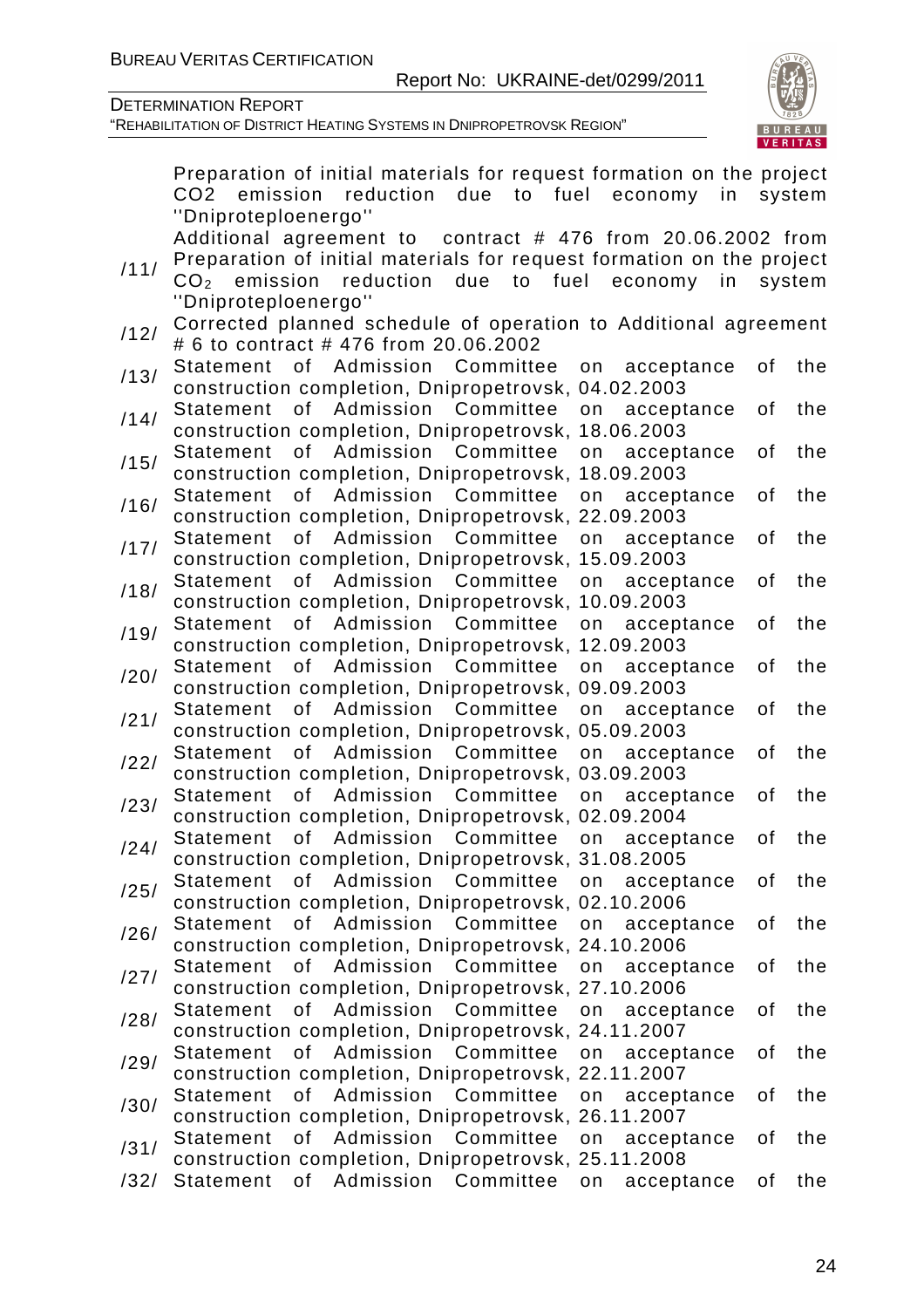

"REHABILITATION OF DISTRICT HEATING SYSTEMS IN DNIPROPETROVSK REGION"

construction completion, Dnipropetrovsk, 27.11.2008

- /33/ Statement of Admission Committee on acceptance of the<br>construction completion, Dnipropetrovsk, 25.11.2008
- /34/ Statement of Admission Committee on acceptance of the<br>/34/ construction.completion,Dnipropetrovsk,06.10.2009
- /35/ Statement of Admission Committee on acceptance of the construction completion, Dnipropetrovsk, 07.10.2009
- /36/ Statement of Admission Committee on acceptance of the construction completion, Dnipropetrovsk, 09.10.2009
- /37/ Environmental Impact Assessment "Ekopron Yug", 2003
- /38/ and water temperature in Dnipro river during 2001, # 01.06/09 Note about monthly average air temperature in Dnepropetrovsk
- from 31.01.2002, ''Dniproteploenergo'' Note about monthly average air temperature in Dnepropetrovsk
- /39/ and water temperature in Dnipro river during 2002, # 01.07/59 from 31.01.2003, ''Dniproteploenergo''
	- Note about monthly average air temperature in Dnepropetrovsk
- /40/ and water temperature in Dnipro river during 2003, # 02.27/62 from 01.02.2004, ''Dniproteploenergo''
- /41/ Consumed gas volume by ''Dniproteploenergo'' during 2002
- /42/ Heat load for boiler houses "Dniproteploenergo" during 2002
- /43/ Actual values for boiler houses "Dniproteploenergo" during 2002
- /44/ Information about length of boiler houses operation on heating and hot water supply during 2002
- /45/ Note about converting of bad heat supply
- /46/ Energy expense on "Dniproteploenergo" in 2002

### **Persons interviewed:**

List persons interviewed during the determination or persons that contributed with other information that are not included in the documents listed above.

Donetskmiskteplomerezha

- /1/ Derevianko V.I. general director of RME "Dniproteploenergo"
- /2/ Mazurkevich T.P. chief power engineer
- /3/ Derevyanko N.I. plant-operating engineer
- /4/ Derkach L.V. engineer of production and technical department
- /5/ Novgorodova V.I. engineer of production and technical department
- /6/ Severin R.P. engineer of production and technical department
- /7/ Zajchuk S.V. deputy head of thermal energy accounting and sales department

Institute of Engineering Ecology

/8/ Korniychuk K. – JI consultant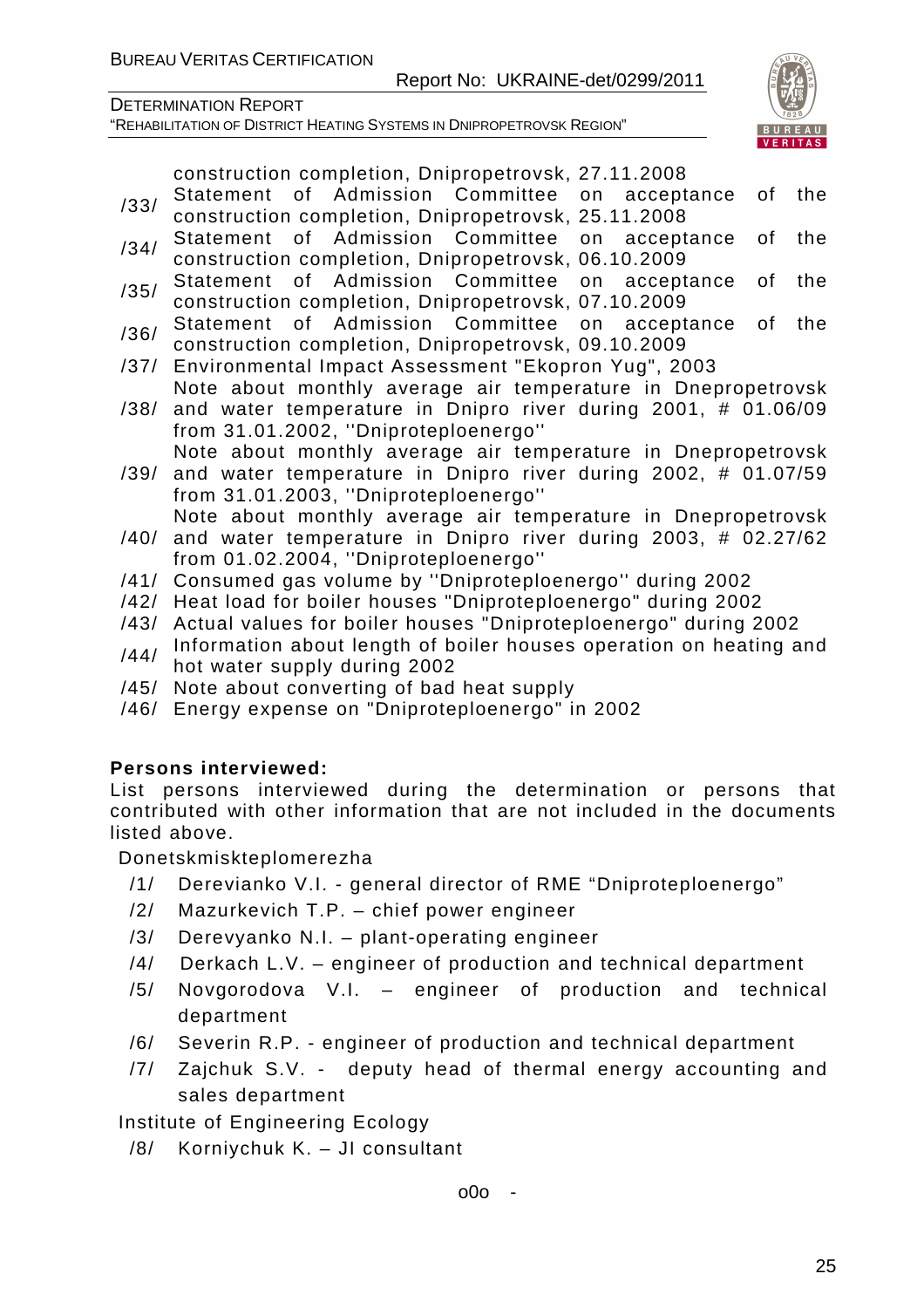"REHABILITATION OF DISTRICT HEATING SYSTEMS IN DNIPROPETROVSK REGION"

# Report No: UKRAINE-det/0299/2011



BUREAU VERITAS CERTIFICATION

#### **DETERMINATION PROTOCOL**

Check list for determination, according to

JOINT IMPLEMENTATION DETERMINATION AND VERIFICATION MANUAL (Version 02)

| Guide<br><b>lines</b><br>for JI PDD<br><b>Form Users</b><br>or DVM<br>Paragraph | <b>Check Item</b>                                                                                                                                                                                                               | Initial finding                                                                                                                                                                                                                                                                                                                                                                       | <b>Response from</b><br>project<br>participants | <b>Review of</b><br>project<br>Participants'<br>action | <b>Conclu</b><br>sion |
|---------------------------------------------------------------------------------|---------------------------------------------------------------------------------------------------------------------------------------------------------------------------------------------------------------------------------|---------------------------------------------------------------------------------------------------------------------------------------------------------------------------------------------------------------------------------------------------------------------------------------------------------------------------------------------------------------------------------------|-------------------------------------------------|--------------------------------------------------------|-----------------------|
|                                                                                 |                                                                                                                                                                                                                                 | <b>Guidelines for JI PDD Form Users</b><br><b>Section A General description of the project</b>                                                                                                                                                                                                                                                                                        |                                                 |                                                        |                       |
|                                                                                 |                                                                                                                                                                                                                                 |                                                                                                                                                                                                                                                                                                                                                                                       |                                                 |                                                        |                       |
|                                                                                 |                                                                                                                                                                                                                                 | A.1. Title of the project                                                                                                                                                                                                                                                                                                                                                             |                                                 |                                                        |                       |
| A.1                                                                             | the<br>title of<br>the<br>Is.<br>project presented?<br>which project pertains<br>presented?<br>Is the current version<br>of<br>number<br>document presented?<br>Is the date when the<br>document<br>was<br>completed presented? | The title is stated in the<br>section A.1. of the PDD:<br>Is the sectoral scope to   "Rehabilitation of District<br>Heating<br>Systems<br>-in<br>Dnipropetrovsk Region"<br>Sectoral scopes:<br>the $\vert$ 1. Energy<br>industries<br>(renewable / non-renewable<br>sources);<br>2. Energy distribution;<br>3. Energy demand.<br>Version number and the<br>date of completion is also | N/A                                             | N/A                                                    | <b>OK</b>             |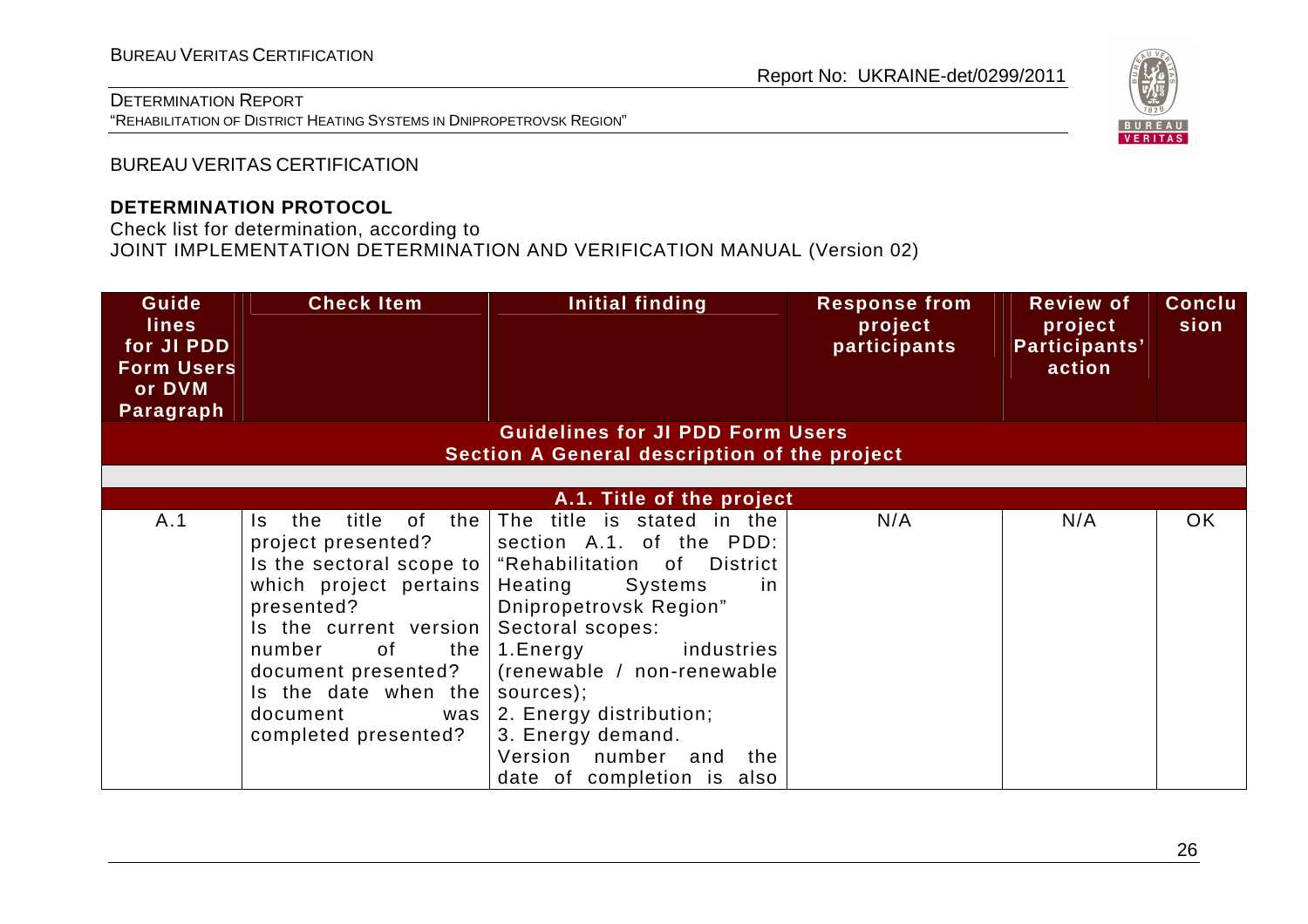

| Guide<br><b>lines</b><br>for JI PDD<br><b>Form Users</b><br>or DVM<br>Paragraph | <b>Check Item</b>                                                                                                                                                                                                                                                                                                                                                                                                                        | <b>Initial finding</b>                                                                                                                                                                                                                                                                                                                                                                                               | <b>Response from</b><br>project<br>participants | <b>Review of</b><br>project<br>Participants'<br>action       | <b>Conclu</b><br>sion |
|---------------------------------------------------------------------------------|------------------------------------------------------------------------------------------------------------------------------------------------------------------------------------------------------------------------------------------------------------------------------------------------------------------------------------------------------------------------------------------------------------------------------------------|----------------------------------------------------------------------------------------------------------------------------------------------------------------------------------------------------------------------------------------------------------------------------------------------------------------------------------------------------------------------------------------------------------------------|-------------------------------------------------|--------------------------------------------------------------|-----------------------|
|                                                                                 |                                                                                                                                                                                                                                                                                                                                                                                                                                          | presented the in the section<br>A.1. of the PDD.                                                                                                                                                                                                                                                                                                                                                                     |                                                 |                                                              |                       |
|                                                                                 |                                                                                                                                                                                                                                                                                                                                                                                                                                          | A.2 Description of the project                                                                                                                                                                                                                                                                                                                                                                                       |                                                 |                                                              |                       |
| A.2                                                                             | Is the purpose of the<br>project included with a<br>concise, summarizing<br>explanation<br>$(max. 1-2 pages)$ of<br>the:<br>a) Situation existing<br>prior to the starting<br>date of the project;<br>b) Baseline scenario;<br>and<br>$\mathsf{C}$ )<br>Project scenario<br>(expected<br>outcome,<br>including a technical<br>description).<br>Is the history of the<br>project (incl.<br>its JI<br>component)<br>briefly<br>summarized? | the<br>No,<br>regarding baseline scenario   the PDD version 03.<br>and situation existing prior<br>to the starting date of the<br>project is missing.<br>CAR01<br>include<br>Please<br>the<br>baseline<br>description<br>of l<br>scenario and the situation<br>existing prior to the starting<br>date of the project in the<br>section A.2. of the PDD as<br>per Guidelines for users of<br>the JI PDD form, ver.04. | information This is provided in The issue is    | closed based<br>due<br>corrections<br>made to in<br>the PDD. | <b>OK</b>             |
|                                                                                 |                                                                                                                                                                                                                                                                                                                                                                                                                                          | A.3 Project participants                                                                                                                                                                                                                                                                                                                                                                                             |                                                 |                                                              |                       |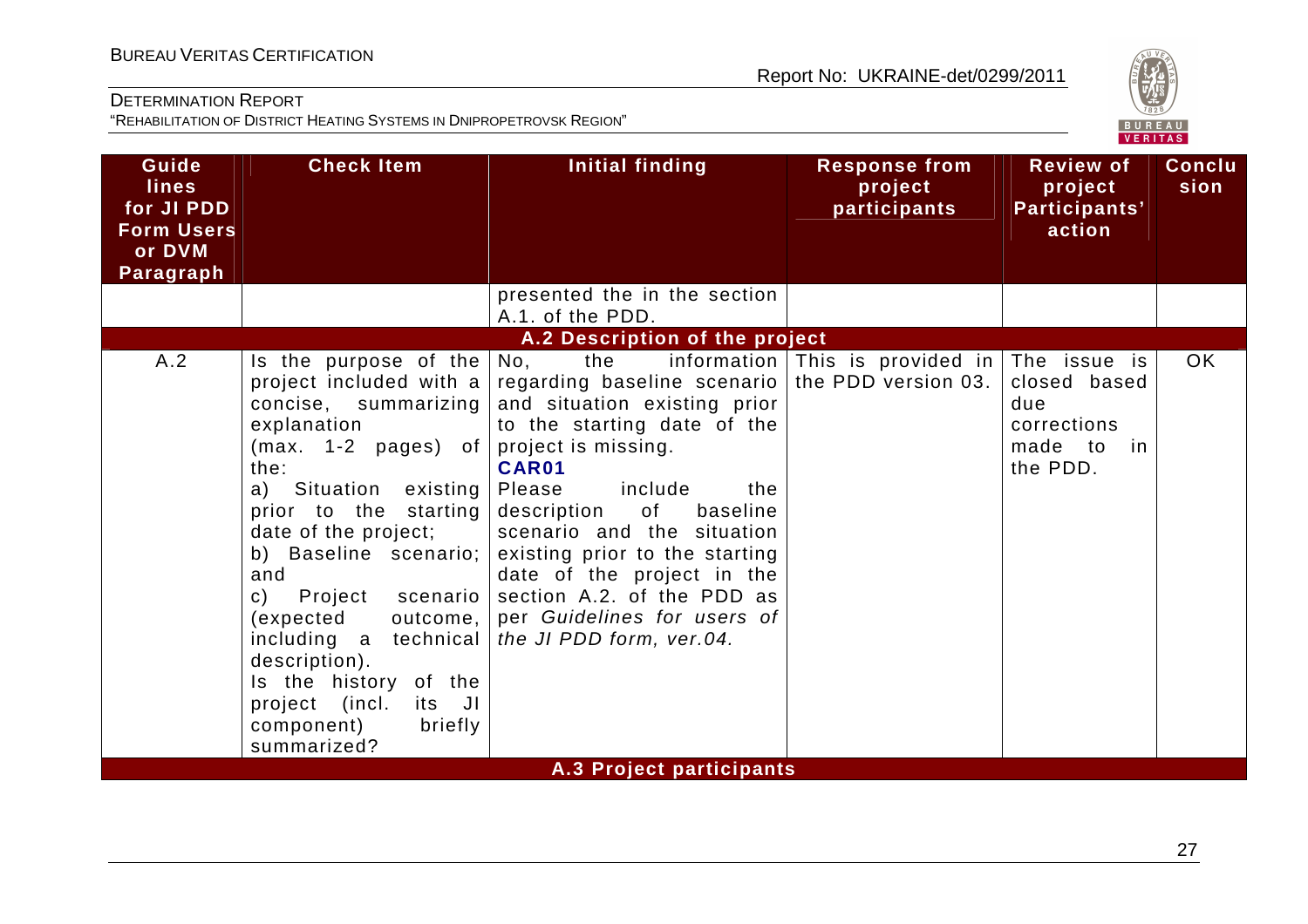

| Guide<br><b>lines</b><br>for JI PDD<br><b>Form Users</b><br>or DVM<br><b>Paragraph</b> | <b>Check Item</b>                                                                                                                             | Initial finding                                                                                                                                                                                                                         | <b>Response from</b><br>project<br>participants | <b>Review of</b><br>project<br>Participants'<br>action                                      | <b>Conclu</b><br>sion |
|----------------------------------------------------------------------------------------|-----------------------------------------------------------------------------------------------------------------------------------------------|-----------------------------------------------------------------------------------------------------------------------------------------------------------------------------------------------------------------------------------------|-------------------------------------------------|---------------------------------------------------------------------------------------------|-----------------------|
| A.3                                                                                    | Are project participants<br>and Party(ies) involved<br>in the project listed?<br>Is contact information<br>provided in Annex 1 of<br>the PDD? | project<br>Yes,<br>the<br>participants,<br>Party(ies)<br>involved<br>and<br>contact<br>information is provided.                                                                                                                         | N/A                                             | N/A                                                                                         | <b>OK</b>             |
|                                                                                        |                                                                                                                                               | A.4 Technical description of the project                                                                                                                                                                                                |                                                 |                                                                                             |                       |
| A.4.1                                                                                  | Location of the project                                                                                                                       | See section A.4. of the PDD                                                                                                                                                                                                             | N/A                                             | N/A                                                                                         | OK                    |
| A.4.1.1                                                                                | Host Party(ies)                                                                                                                               | The project is located in<br>Ukraine.                                                                                                                                                                                                   | N/A                                             | N/A                                                                                         | <b>OK</b>             |
| A.4.1.2                                                                                | Region/State/Province<br>etc.                                                                                                                 | The Project is situated in<br>Dnipropetrovsk Region.                                                                                                                                                                                    | N/A                                             | N/A                                                                                         | <b>OK</b>             |
| A.4.1.3                                                                                | City/Town/Community<br>etc.                                                                                                                   | The information is included This is provided in The issue is<br>in the section A.4.1.3 of the<br>PDD.<br>CAR02<br>provide<br>Please<br>the<br>for<br>interpretation<br>the<br>contraction "t." and "v." in<br>the section A of the PDD. | the PDD version 03.                             | closed based<br>due<br>corrections<br>made<br>$\overline{\phantom{a}}$ to<br>in<br>the PDD. | OK                    |
| A.4.1.4                                                                                | Detail of the physical<br>location,<br>including<br>information<br>allowing                                                                   | The district heating systems<br>from almost all the territorial<br>districts<br>the<br>of                                                                                                                                               | N/A                                             | N/A                                                                                         | <b>OK</b>             |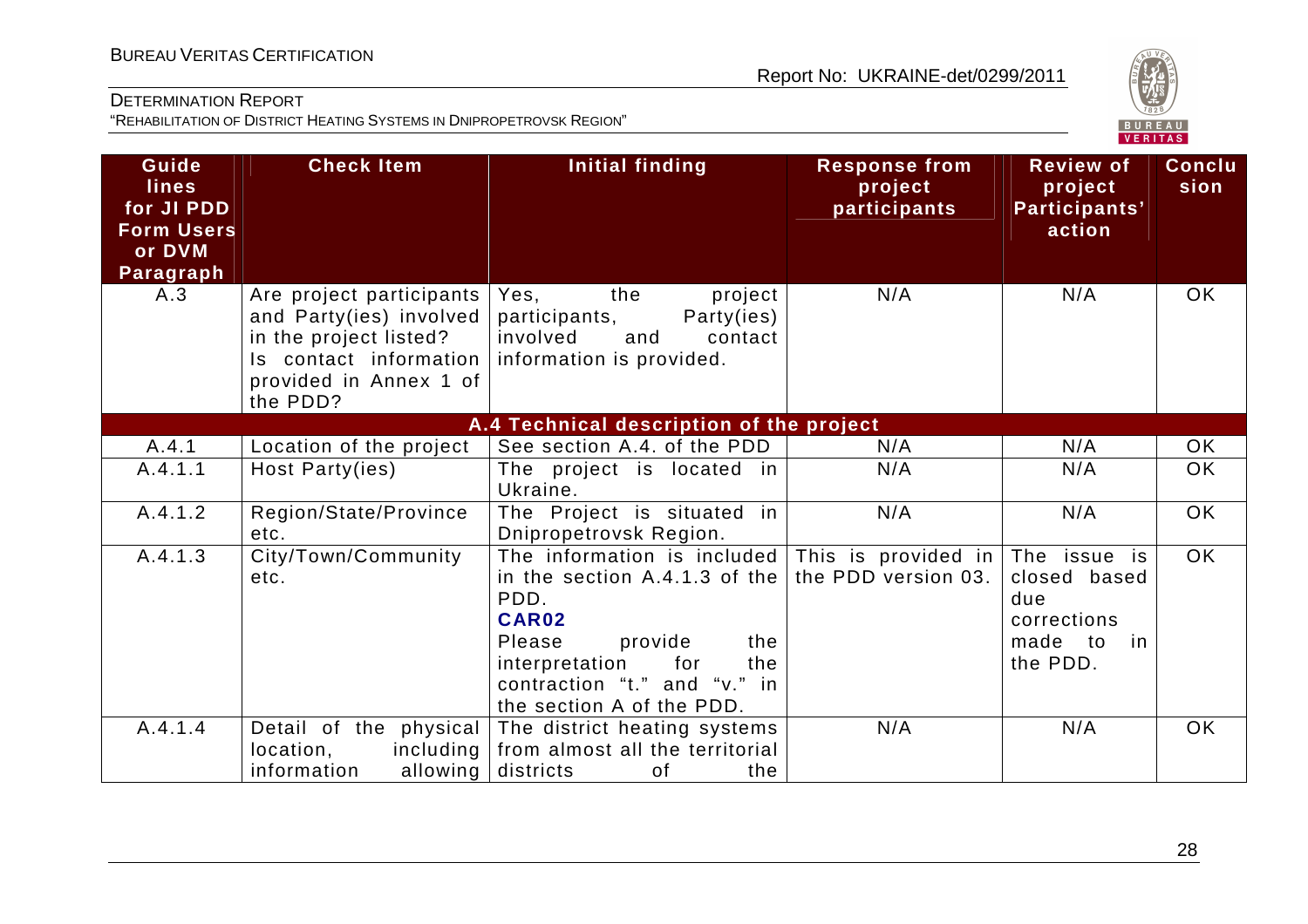

| Guide<br><b>lines</b><br>for JI PDD<br><b>Form Users</b><br>or DVM<br>Paragraph | <b>Check Item</b>                                                                                                                                                                       | Initial finding                                                                                                                                                                                                                                                                                                                                                                                                                                                                                                                                                                                                                              | <b>Response from</b><br>project<br>participants | <b>Review of</b><br>project<br>Participants'<br>action                                                | <b>Conclu</b><br>sion |
|---------------------------------------------------------------------------------|-----------------------------------------------------------------------------------------------------------------------------------------------------------------------------------------|----------------------------------------------------------------------------------------------------------------------------------------------------------------------------------------------------------------------------------------------------------------------------------------------------------------------------------------------------------------------------------------------------------------------------------------------------------------------------------------------------------------------------------------------------------------------------------------------------------------------------------------------|-------------------------------------------------|-------------------------------------------------------------------------------------------------------|-----------------------|
|                                                                                 | unique<br>the<br>identification<br>project. (This section)<br>should not exceed one<br>page)                                                                                            | Dnipropetrovsk region are<br>of the involved<br>in the<br>project.<br>involved<br>Places<br>in the<br>project are marked in the<br>map (section A.4.1.4. of the<br>PDD).                                                                                                                                                                                                                                                                                                                                                                                                                                                                     |                                                 |                                                                                                       |                       |
| A.4.2                                                                           | to<br>measures, operations<br>actions<br>to<br>be<br>or<br>implemented<br>by<br>project, including<br>all l<br>relevant technical data<br>and the implementation<br>schedule described? | A.4.2. Technologies to be employed, or measures, operations or actions to be implemented by the project<br>Are the technology(ies) The technologies to be This is clarified in PDD<br>be employed, or employed and actions to be the PDD version 03<br>implemented by the project<br>are sufficiently described in<br>the $ $ the PDD.<br>CAR03<br>It is stated in the PDD (p.9)<br>the<br>efficiency<br>that<br>of<br>distribution networks system<br>will<br>considerably<br>be<br>increased by "improving of<br>pipes". Please clarify in the<br>PDD what is meant under<br>the measure mentioned.<br>CAR04<br>The information concerning |                                                 | was<br>checked. The<br>issue<br>is<br>closed based<br>due<br>corrections<br>made to<br>in<br>the PDD. | OK                    |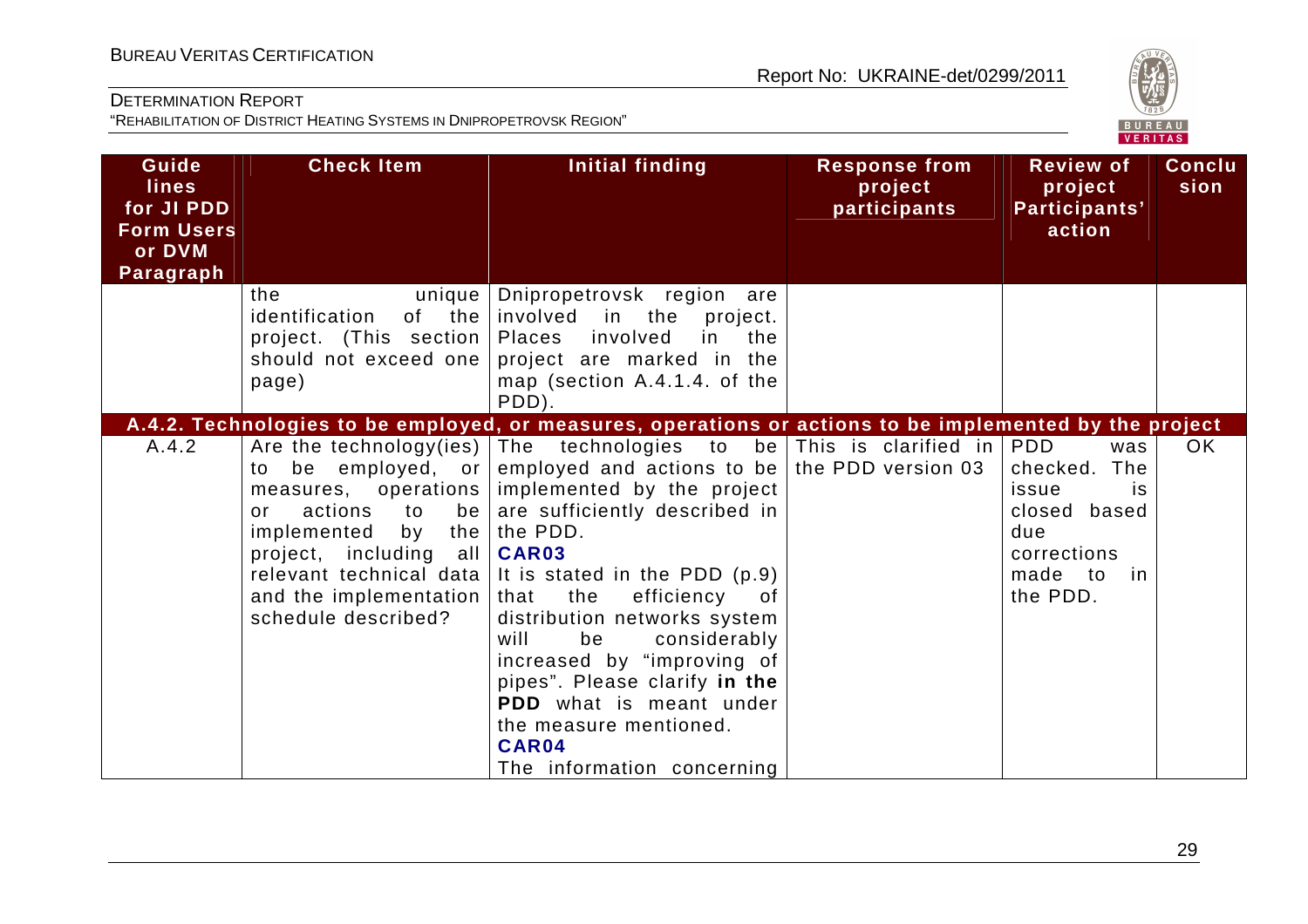

| Guide<br><b>lines</b><br>for JI PDD<br><b>Form Users</b><br>or DVM<br>Paragraph | <b>Check Item</b>                                                                                                                               | Initial finding                                                                                                                                                                                                                                                | <b>Response from</b><br>project<br>participants | <b>Review of</b><br>project<br>Participants'<br>action | Conclu<br>sion |
|---------------------------------------------------------------------------------|-------------------------------------------------------------------------------------------------------------------------------------------------|----------------------------------------------------------------------------------------------------------------------------------------------------------------------------------------------------------------------------------------------------------------|-------------------------------------------------|--------------------------------------------------------|----------------|
|                                                                                 |                                                                                                                                                 | an implementation schedule<br>for the measures to<br>be<br>implemented is missing in<br>the section A.4.2. Please<br>add<br>the<br>appropriate<br>information<br>as<br>per<br>Guidelines for users of the<br>JI PDD form, ver.04.                              |                                                 |                                                        |                |
|                                                                                 |                                                                                                                                                 | A.4.3. Brief explanation of how the anthropogenic emissions of greenhouse gases by sources are to be<br>reduced by the proposed JI project, including why the emission reductions would not occur in the absence                                               |                                                 |                                                        |                |
|                                                                                 |                                                                                                                                                 | of the proposed project, taking into account national and/or sectoral policies and circumstances                                                                                                                                                               |                                                 |                                                        |                |
| A.4.3                                                                           | anthropogenic  <br>how<br><b>GHG</b><br>emission<br>reductions are to be<br>achieved?<br>(This<br>section<br>should<br>not<br>exceed one page.) | Is it explained briefly The project activities will<br>increase energy efficiency<br>of Dnipropetrovsk Region<br>system, thus enabling it to<br>produce the same amount of<br>heat energy with less fuel<br>consumed. This will lead to<br>emission reduction. | N/A                                             | N/A                                                    | <b>OK</b>      |
|                                                                                 |                                                                                                                                                 | A.4.3.1. Estimated amount of emission reductions over the crediting period                                                                                                                                                                                     |                                                 |                                                        |                |
| A.4.3.1                                                                         | Is the length of the   CAR05<br>crediting<br>period<br>Indicated?                                                                               | Please provide formatting of the PDD version 03.<br>the Table A.4.3.1<br>of the                                                                                                                                                                                | This is provided in The issue is                | closed based<br>due                                    | <b>OK</b>      |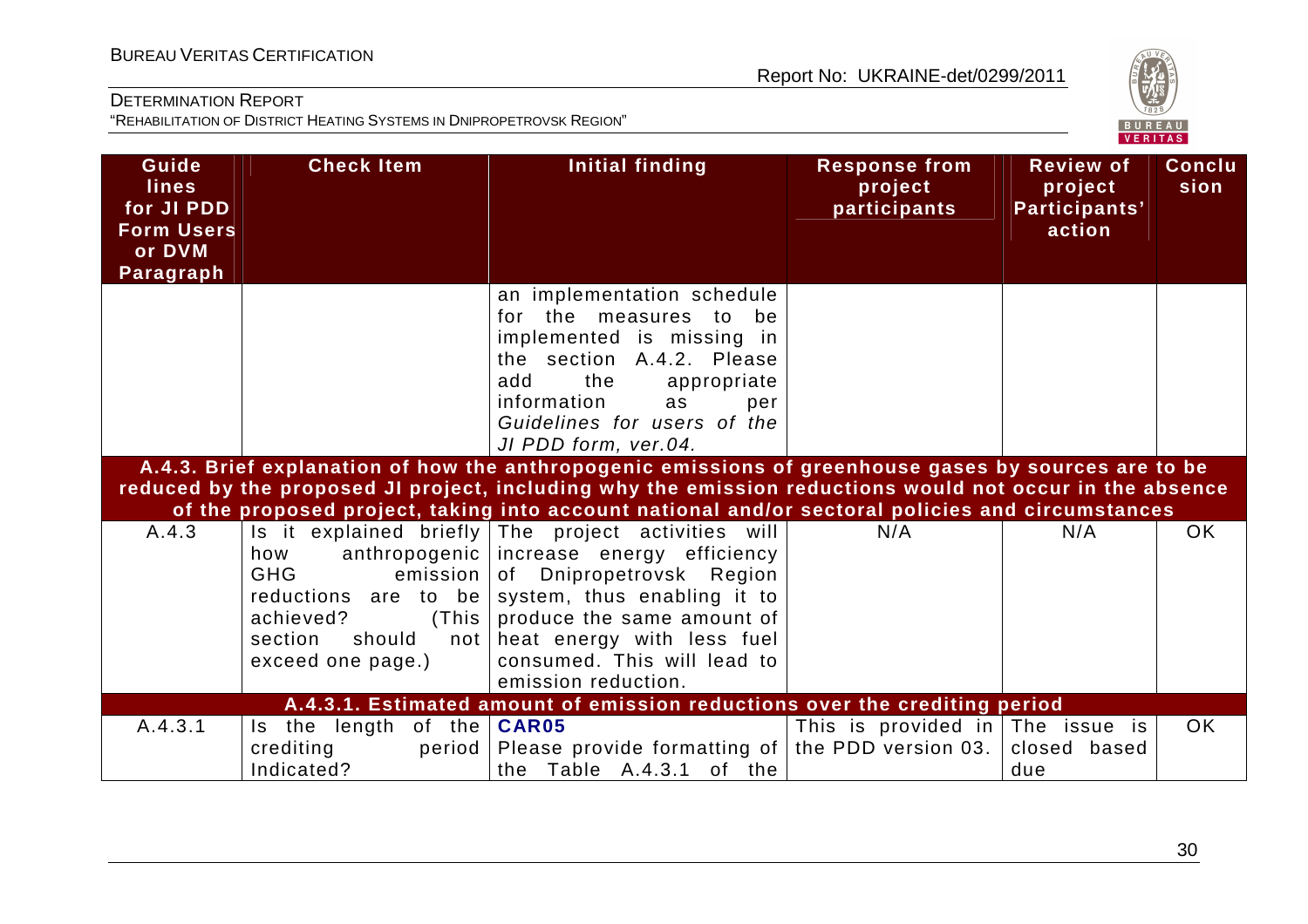

| Guide<br><b>lines</b><br>for JI PDD<br><b>Form Users</b><br>or DVM<br>Paragraph | <b>Check Item</b>                                                                                                               | Initial finding                                                                                                                                                                                             | <b>Response from</b><br>project<br>participants                                                                                                                                                                                                                                                                                              | <b>Review of</b><br>project<br>Participants'<br>action                                                                               | Conclu<br>sion |
|---------------------------------------------------------------------------------|---------------------------------------------------------------------------------------------------------------------------------|-------------------------------------------------------------------------------------------------------------------------------------------------------------------------------------------------------------|----------------------------------------------------------------------------------------------------------------------------------------------------------------------------------------------------------------------------------------------------------------------------------------------------------------------------------------------|--------------------------------------------------------------------------------------------------------------------------------------|----------------|
|                                                                                 | as well as annual and<br>annual<br>average<br>emission reductions in<br>CO <sub>2</sub><br>0f<br>tonnes<br>equivalent provided? | Are estimates of total PDD in line with Guidelines<br>for users of the JI PDD<br>form, ver.04. Please provide<br>the estimates of emission<br>reductions separately for the<br>period until and after 2012. |                                                                                                                                                                                                                                                                                                                                              | corrections<br>made to<br>in<br>the PDD.                                                                                             |                |
|                                                                                 |                                                                                                                                 | A.5. Project approval by the Parties involved                                                                                                                                                               |                                                                                                                                                                                                                                                                                                                                              |                                                                                                                                      |                |
| A.5                                                                             | written<br>Is.<br>approvals<br>by<br><b>Parties</b><br>involved<br>attached?                                                    | project   CAR06<br>the The project has no approval<br>of the host Party and the<br>Party.<br>Please  <br>sponsor<br>provide Letters of Approval.                                                            | After<br>finishing  <br>project<br>determination<br>report, the PDD and<br>Determination<br>Report<br>will<br>be<br>presented<br>to l<br>National<br>Environmental<br><b>Investments Agency</b><br>Ukraine<br>for<br>of<br>receiving the Letter<br>of Approval.<br>The<br>Letter of Approval<br>from the country -<br>will<br>investor<br>be | The<br>conclusion on<br>this CAR<br>is<br>pending<br>the<br>written<br>project<br>approvals by<br><b>Parties</b><br>the<br>involved. | <b>OK</b>      |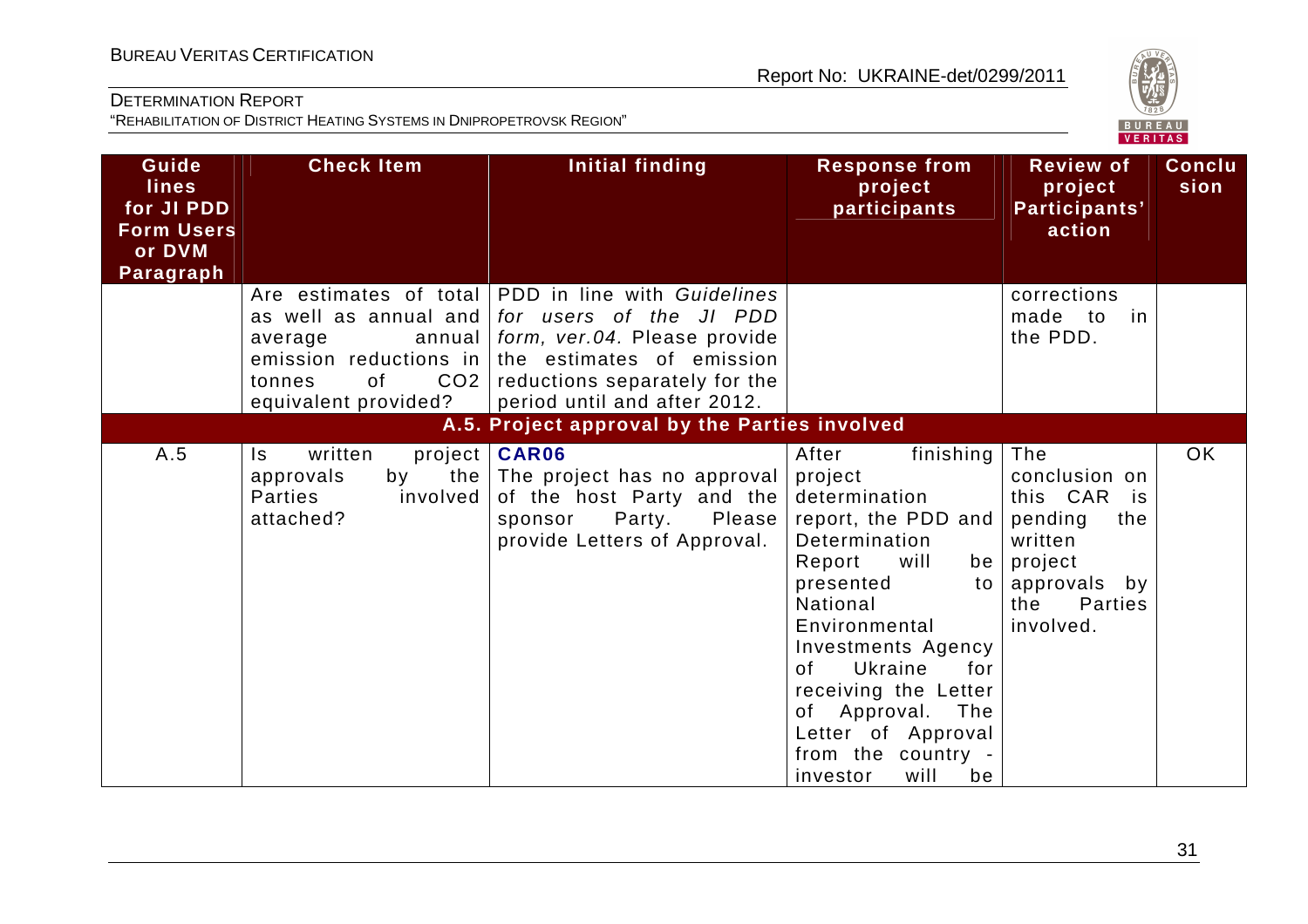

| Guide<br><b>lines</b><br>for JI PDD<br><b>Form Users</b><br>or DVM<br>Paragraph | <b>Check Item</b>                                                                                                                                          | <b>Initial finding</b>                      | <b>Response from</b><br>project<br>participants                                                                                                                                       | <b>Review of</b><br>project<br>Participants'<br>action | <b>Conclu</b><br>sion |
|---------------------------------------------------------------------------------|------------------------------------------------------------------------------------------------------------------------------------------------------------|---------------------------------------------|---------------------------------------------------------------------------------------------------------------------------------------------------------------------------------------|--------------------------------------------------------|-----------------------|
|                                                                                 |                                                                                                                                                            |                                             | provided<br>after<br>approval of project<br>by Ukraine.                                                                                                                               |                                                        |                       |
|                                                                                 |                                                                                                                                                            | <b>DVM</b>                                  |                                                                                                                                                                                       |                                                        |                       |
|                                                                                 |                                                                                                                                                            | <b>Project approvals by Parties</b>         |                                                                                                                                                                                       |                                                        |                       |
| 19                                                                              | Have the DFPs of all<br><b>Parties</b><br>listed<br>as<br>involved"<br>"Parties<br>in<br><b>PDD</b><br>provided<br>the<br>written<br>project<br>approvals? | See CAR from the section<br>A.5. above.     |                                                                                                                                                                                       | Pending                                                | OK                    |
| 19                                                                              | Does the PDD identify<br>at least the host Party<br>as a "Party involved"?                                                                                 | Ukraine is identified as the<br>Host Party. | N/A                                                                                                                                                                                   | N/A                                                    | OK                    |
| 19                                                                              | Has the DFP of the<br>host Party issued a<br>written<br>project<br>approval?                                                                               | See CAR from the section<br>A.5. above.     | Ukrainian<br>project<br>participant<br>is<br>preliminary<br>authorized<br>by<br>Ukrainian<br><b>DFP</b><br>through Letter<br><b>of</b><br>Endorsement<br>for<br>JI<br>this<br>project | Pending                                                | <b>OK</b>             |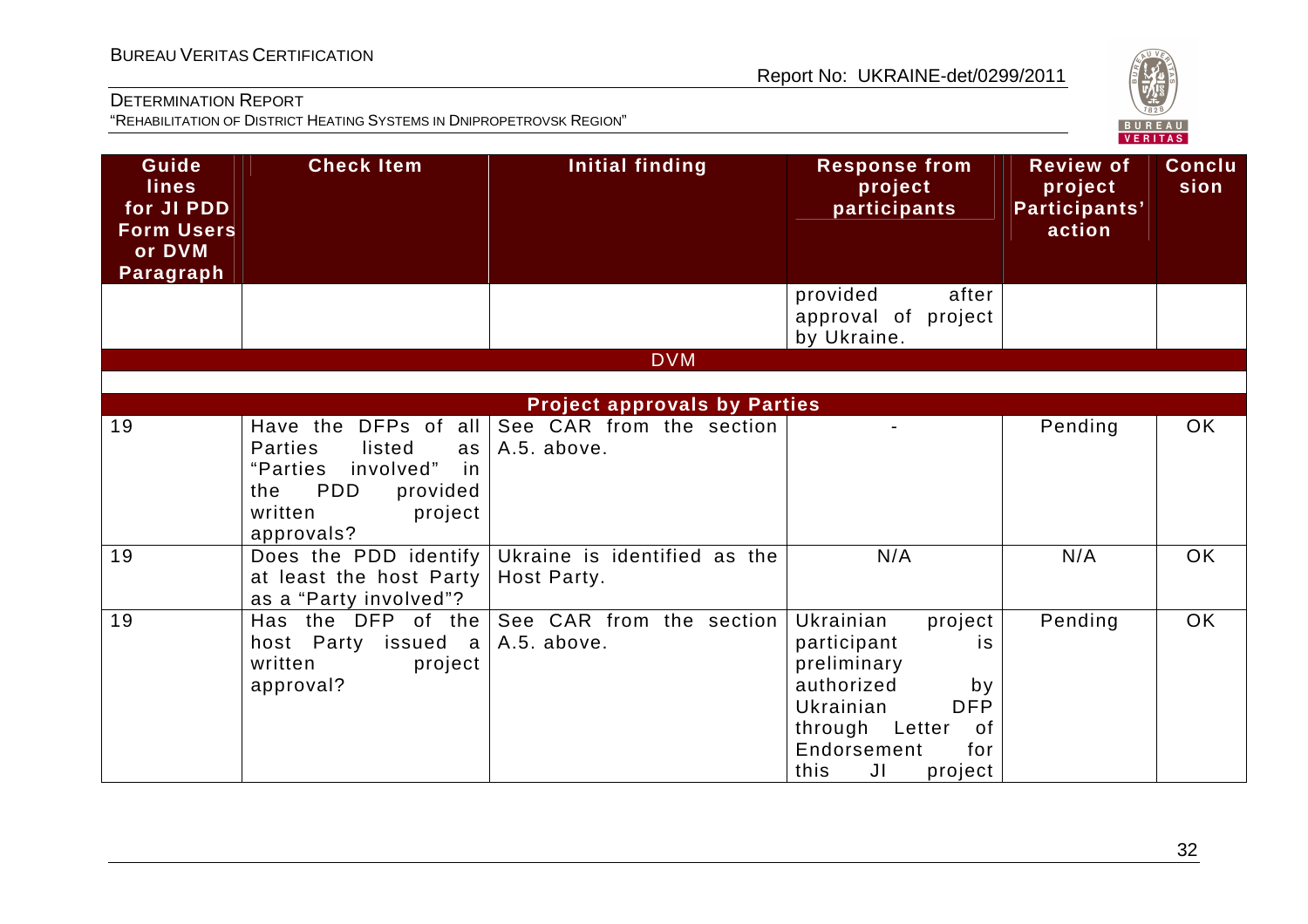

| Guide<br><b>lines</b><br>for JI PDD<br><b>Form Users</b><br>or DVM<br>Paragraph | <b>Check Item</b>                                                                                                                                                                                                                                                                                                                                                                         | Initial finding                                                                          | <b>Response from</b><br>project<br>participants | <b>Review of</b><br>project<br>Participants'<br>action | <b>Conclu</b><br>sion |
|---------------------------------------------------------------------------------|-------------------------------------------------------------------------------------------------------------------------------------------------------------------------------------------------------------------------------------------------------------------------------------------------------------------------------------------------------------------------------------------|------------------------------------------------------------------------------------------|-------------------------------------------------|--------------------------------------------------------|-----------------------|
|                                                                                 |                                                                                                                                                                                                                                                                                                                                                                                           |                                                                                          | (#1901/23/7<br>dated<br>16.11.2010)             |                                                        |                       |
| 20                                                                              | all<br>the<br>written  <br>Are<br>project approvals by<br><b>Parties</b><br>involved<br>unconditional?                                                                                                                                                                                                                                                                                    | Conclusion is pending a<br>response to CAR06 above.                                      |                                                 | Pending                                                | OK                    |
|                                                                                 |                                                                                                                                                                                                                                                                                                                                                                                           | Authorization of project participants by Parties involved                                |                                                 |                                                        |                       |
| 21                                                                              | listed<br>entities<br>as  <br>project participants in<br>the PDD authorized by<br>a Party involved, which<br>is also listed in the<br>PDD, through:<br>- A written project<br>approval by a Party<br>involved,<br>explicitly<br>indicating the name of<br>the legal entity? or<br>- Any other form of<br>project<br>participant<br>authorization in writing,<br>explicitly indicating the | Is each of the legal Conclusion is pending a<br>response to CAR from the<br>section A.5. |                                                 | Pending                                                | OK                    |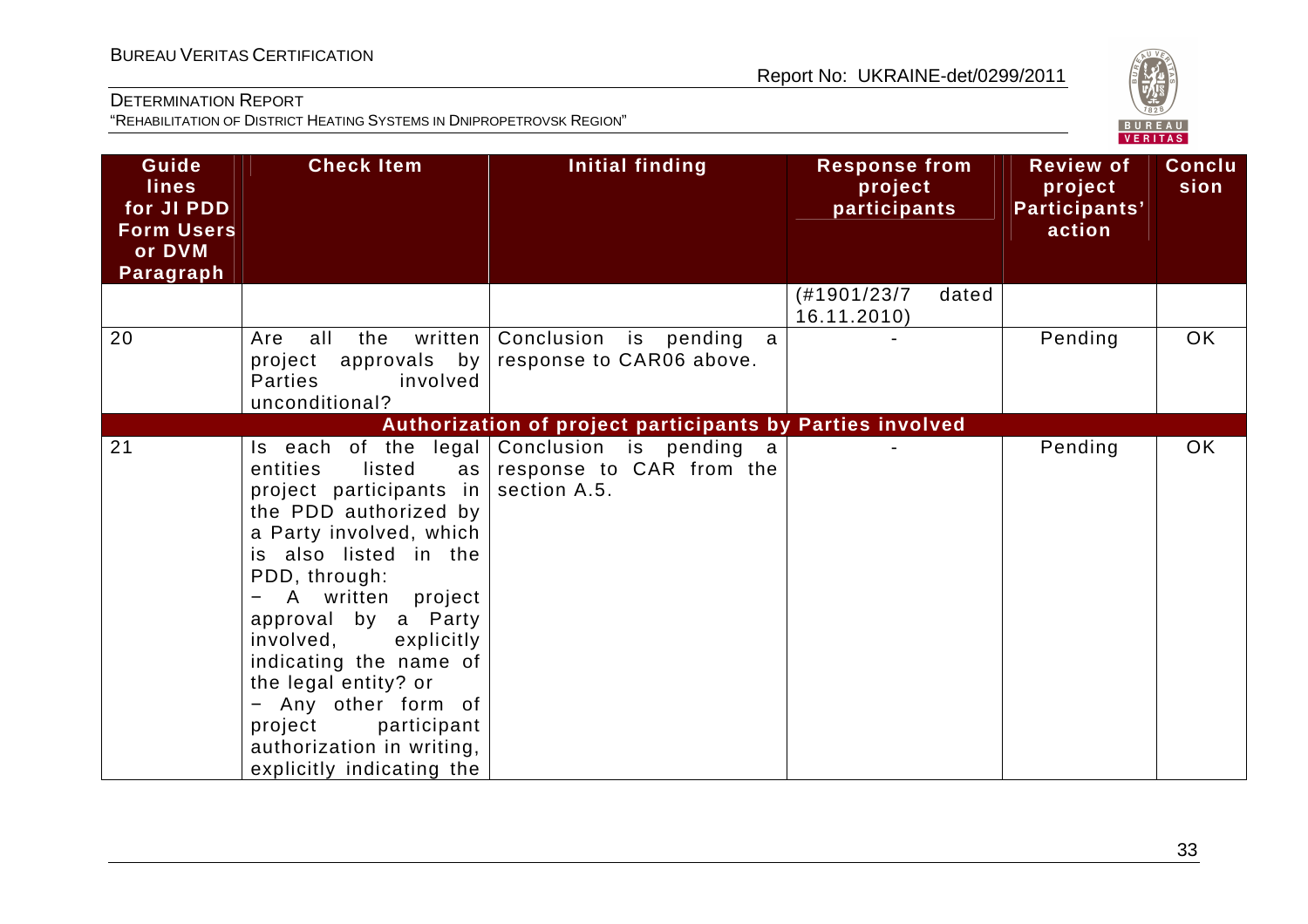

| Guide<br><b>lines</b><br>for JI PDD<br><b>Form Users</b><br>or DVM<br>Paragraph | <b>Check Item</b>                                                                                                                                                                                         | <b>Initial finding</b>                                                                                                                                                                                                                                                                                                                                         | <b>Response from</b><br>project<br>participants | <b>Review of</b><br>project<br>Participants'<br>action                                                      | <b>Conclu</b><br>sion |
|---------------------------------------------------------------------------------|-----------------------------------------------------------------------------------------------------------------------------------------------------------------------------------------------------------|----------------------------------------------------------------------------------------------------------------------------------------------------------------------------------------------------------------------------------------------------------------------------------------------------------------------------------------------------------------|-------------------------------------------------|-------------------------------------------------------------------------------------------------------------|-----------------------|
|                                                                                 | of<br>the<br>legal<br>name<br>entity?                                                                                                                                                                     |                                                                                                                                                                                                                                                                                                                                                                |                                                 |                                                                                                             |                       |
|                                                                                 |                                                                                                                                                                                                           | <b>Baseline setting</b>                                                                                                                                                                                                                                                                                                                                        |                                                 |                                                                                                             |                       |
| 22                                                                              | PDD<br>Does<br>the<br>explicitly<br>indicate<br>which of the following<br>approaches is used for<br>identifying<br>the I<br>baseline?<br>- JI specific approach<br>- Approved CDM<br>methodology approach | PDD explicitly indicates that $\vert$ This is indicated in $\vert$ PDD<br>the JI specific approach is $ $ the PDD version 03.<br>used<br>for<br>identifying<br>a<br>baseline.<br><b>CAR07</b><br>Please<br>indicate<br>the<br>if.<br>entities<br>indicated<br>the<br>in<br>section B.4. of the PDD are<br>the<br>project<br>participants<br>listed in Annex I. |                                                 | was<br>checked.<br>The<br>issue<br>is<br>closed based<br>due<br>corrections<br>made<br>to<br>in<br>the PDD. | <b>OK</b>             |
|                                                                                 |                                                                                                                                                                                                           | JI specific approach only                                                                                                                                                                                                                                                                                                                                      |                                                 |                                                                                                             |                       |
| 23                                                                              | Does the PDD provide<br>a detailed theoretical<br>description<br>in<br>a<br>complete<br>and<br>transparent manner?                                                                                        | The sufficient description is<br>provided in a complete and<br>transparent manner in the<br>section B.1. of the PDD.<br><b>CAR08</b><br>Annex 2 shall contain a This is provided in<br>of<br>the<br>key  <br>summary<br>elements in tabular form.<br>Please provide.                                                                                           | the PDD version 03.                             |                                                                                                             |                       |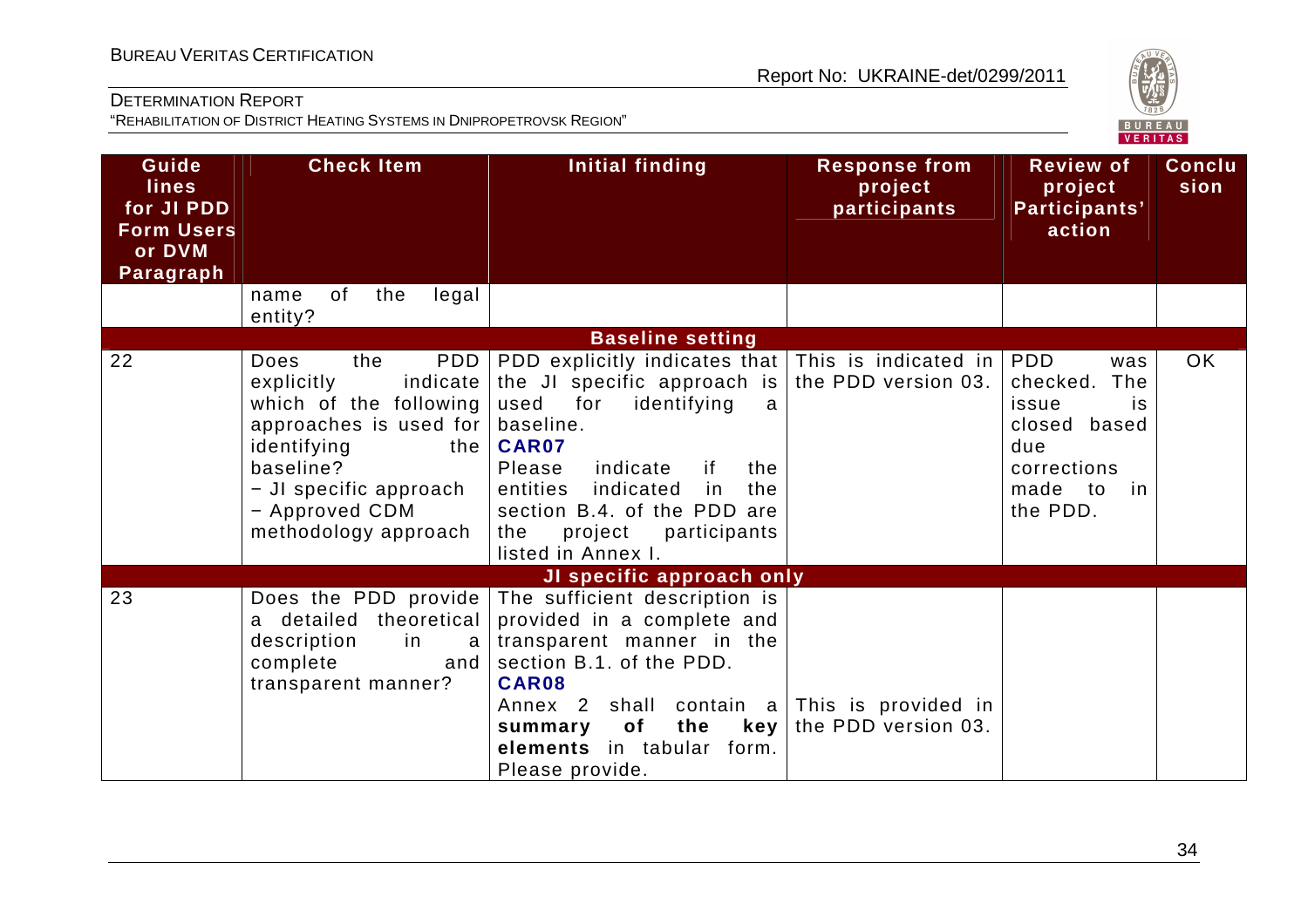

| Guide<br><b>lines</b><br>for JI PDD<br><b>Form Users</b><br>or DVM<br>Paragraph | <b>Check Item</b>                                                                                                                                                                                                                                                                                                                                                                                                                                                       | <b>Initial finding</b>                                                                                                                                                                                                                                                                                                                                                                                                                                                                                                                                                                                                                                                                                                                                                                                                        | <b>Response from</b><br>project<br>participants                                                                                                                                                                                                                                                                                                                                                                     | <b>Review of</b><br>project<br>Participants'<br>action                                    | <b>Conclu</b><br>sion |
|---------------------------------------------------------------------------------|-------------------------------------------------------------------------------------------------------------------------------------------------------------------------------------------------------------------------------------------------------------------------------------------------------------------------------------------------------------------------------------------------------------------------------------------------------------------------|-------------------------------------------------------------------------------------------------------------------------------------------------------------------------------------------------------------------------------------------------------------------------------------------------------------------------------------------------------------------------------------------------------------------------------------------------------------------------------------------------------------------------------------------------------------------------------------------------------------------------------------------------------------------------------------------------------------------------------------------------------------------------------------------------------------------------------|---------------------------------------------------------------------------------------------------------------------------------------------------------------------------------------------------------------------------------------------------------------------------------------------------------------------------------------------------------------------------------------------------------------------|-------------------------------------------------------------------------------------------|-----------------------|
| 23                                                                              | Does the PDD provide  <br>justification that the<br>baseline is established:<br>(a)<br>By listing and<br>plausible  <br>describing<br>future scenarios on the<br>basis of conservative<br>assumptions<br>plausible one?<br>national<br>relevant<br>and/or sectoral policies<br>and circumstance?<br>affect a baseline taken<br>into account?<br>$(c)$ In a transparent<br>manner with regard to<br>choice<br>the<br>0f<br>approaches,<br>assumptions,<br>methodologies, | <b>CAR09</b><br>Please<br>add<br>all<br>key<br>parameters to the section<br>B.1. in tabular form in line   Response to CAR12  <br>with Guidelines for users of For boiler houses<br>the JI PDD form, ver.04.<br><b>CAR10</b><br>and The $CO2$ emission factors heating enterprises the PDD.<br>selecting the most for the fuels were taken<br>form IPCC 2006 Guidelines<br>(b) Taking into account   for $National$ Greenhouse   for<br>Gas Inventories Volume 2<br>Energy.<br>The<br>source  <br>mentioned<br>irrelevant.<br>is<br>- Are key factors that Please use the data form<br>the <i>IPCC</i> 1996 Guidelines   year previous to the<br>National<br>for<br>Gas Inventories and take it<br>into consideration for ERU<br>calculations.<br><b>CAR11</b><br>Please make consistent the<br>values of physical quantities | This is provided in $ PDD $<br>the PDD version 03.<br>that were taken to<br>balance of district<br>after starting of the<br>project and if data<br>2002<br>are<br>unavailable,<br>the<br>Base year for these<br>boiler<br>houses<br><b>is</b><br>established as the<br>Greenhouse   first year in which<br>enterprise<br>an<br>started to operate a<br>boiler house. This is<br>clarified in the PDD<br>version 03. | was<br>checked.<br>The<br>issue<br>is<br>closed based<br>due<br>corrections<br>made to in | OK                    |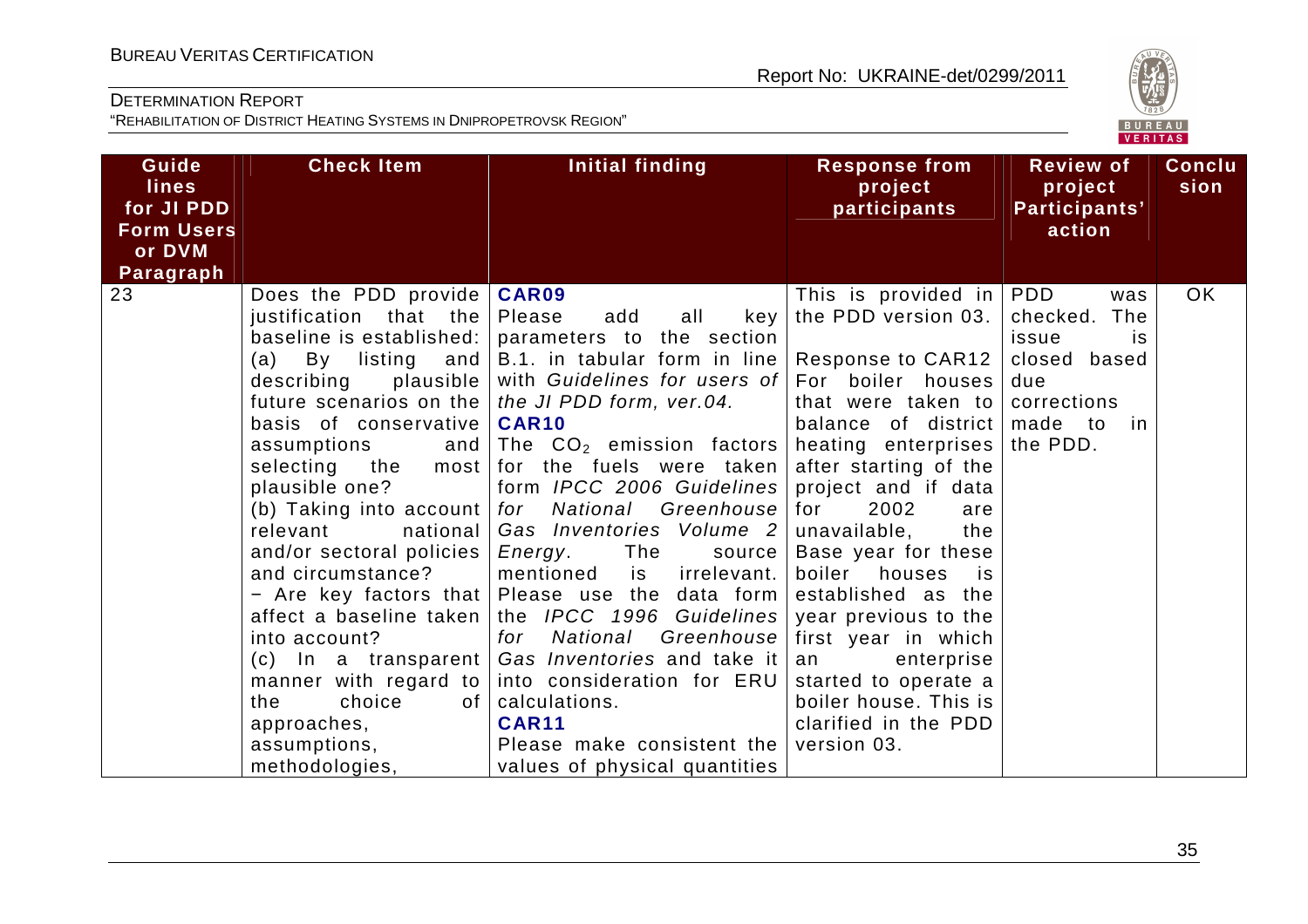

| Guide<br><b>lines</b><br>for JI PDD<br><b>Form Users</b><br>or DVM<br>Paragraph | <b>Check Item</b>                                                                                                                                                                                                                                                                                                                                                                                                                                                                                                                                                                                                                                                                                                        | Initial finding                                                                                                                                                                                                                                                                                                                                                                                                                                                                       | <b>Response from</b><br>project<br>participants | <b>Review of</b><br>project<br>Participants'<br>action | <b>Conclu</b><br>sion |
|---------------------------------------------------------------------------------|--------------------------------------------------------------------------------------------------------------------------------------------------------------------------------------------------------------------------------------------------------------------------------------------------------------------------------------------------------------------------------------------------------------------------------------------------------------------------------------------------------------------------------------------------------------------------------------------------------------------------------------------------------------------------------------------------------------------------|---------------------------------------------------------------------------------------------------------------------------------------------------------------------------------------------------------------------------------------------------------------------------------------------------------------------------------------------------------------------------------------------------------------------------------------------------------------------------------------|-------------------------------------------------|--------------------------------------------------------|-----------------------|
|                                                                                 | parameters,<br>key  <br>and<br>sources<br>factors?<br>(d) Taking into account   The<br>of uncertainties and<br>using<br>conservative<br>assumptions?<br>(e) In such a way that $ $<br>cannot<br><b>ERUs</b><br>earned for decreases<br>activity<br>levels  <br>in i<br>outside the project or<br>(f) By drawing on the<br>of the contract of the contract of the contract of the contract of the contract of the contract of the contract of the contract of the contract of the contract of the contract of the contract of the contract of the contrac<br>standard<br>list<br>variables contained in<br>B<br>to<br>appendix<br>"Guidance on criteria<br>for baseline setting and<br>monitoring",<br>as<br>appropriate? | date   in the conversion factors of<br>$CO2$ calculations (17 p.).<br><b>CAR12</b><br>data<br>concerning<br>baseline<br>annual<br>consumption of natural gas<br>baseline<br>and<br>power<br>consumption<br>by<br>boiler<br>be houses and heating points<br>of RME "Dniproteploenergo"<br>(PDD p.18 and Excel file<br>Appendix_1_3_4_Dnepr_v02<br>due to force majeure? $ $ do not correspond to the<br>provided<br>by<br>data<br>the<br>enterprise onsite. Please<br>correct/clarify. |                                                 |                                                        |                       |
| 24                                                                              | If selected elements or The<br>combinations                                                                                                                                                                                                                                                                                                                                                                                                                                                                                                                                                                                                                                                                              | developed<br>own<br>is<br>used<br>of   approach<br>to                                                                                                                                                                                                                                                                                                                                                                                                                                 | N/A                                             | N/A                                                    | <b>OK</b>             |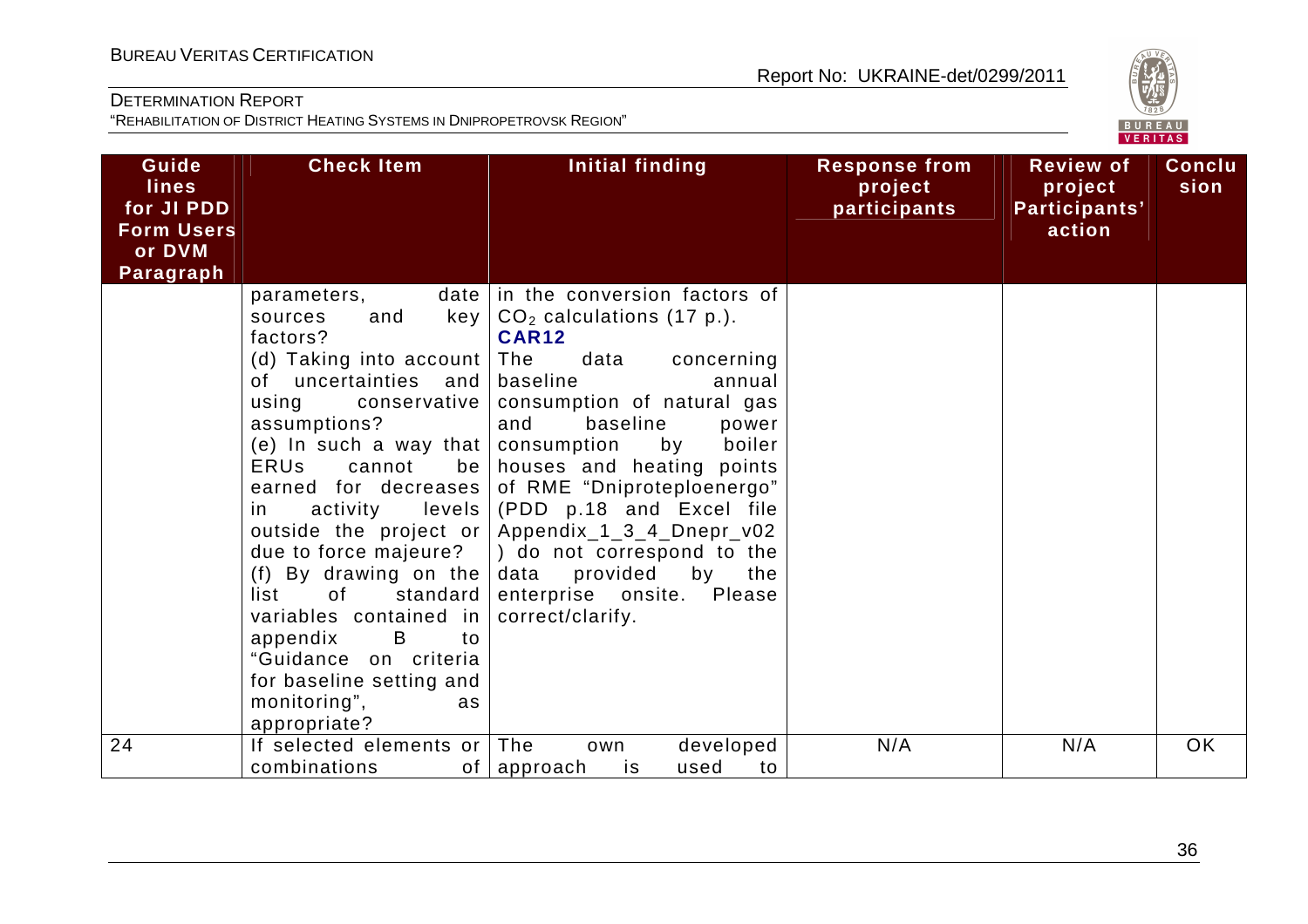

| Guide<br><b>lines</b><br>for JI PDD<br><b>Form Users</b><br>or DVM<br>Paragraph | <b>Check Item</b>                                                                                                                                                                                                                                                                          | <b>Initial finding</b>                        | <b>Response from</b><br>project<br>participants | <b>Review of</b><br>project<br>Participants'<br>action | <b>Conclu</b><br>sion |
|---------------------------------------------------------------------------------|--------------------------------------------------------------------------------------------------------------------------------------------------------------------------------------------------------------------------------------------------------------------------------------------|-----------------------------------------------|-------------------------------------------------|--------------------------------------------------------|-----------------------|
|                                                                                 | CDM<br>approved<br>methodologies<br>or<br>methodological<br>tools<br>for baseline setting are<br>used, are the selected<br>elements<br>or<br>combinations together<br>the<br>elements<br>with<br>supplementary<br>developed<br>by<br>the<br>project participants in<br>line with 23 above? | establish a baseline.                         |                                                 |                                                        |                       |
| 25                                                                              | f <br>multi-project<br>a<br>factor<br>emission<br>is<br>used, does the PDD<br>provide<br>appropriate<br>justification?                                                                                                                                                                     | N/A                                           | N/A                                             | N/A                                                    | OK                    |
| 26(a)                                                                           | Does the PDD provide<br>title,<br>reference<br>the<br>number and version of<br>CDM<br>the<br>approved<br>methodology used?                                                                                                                                                                 | Approved CDM methodology approach only<br>N/A | N/A                                             | N/A                                                    | <b>OK</b>             |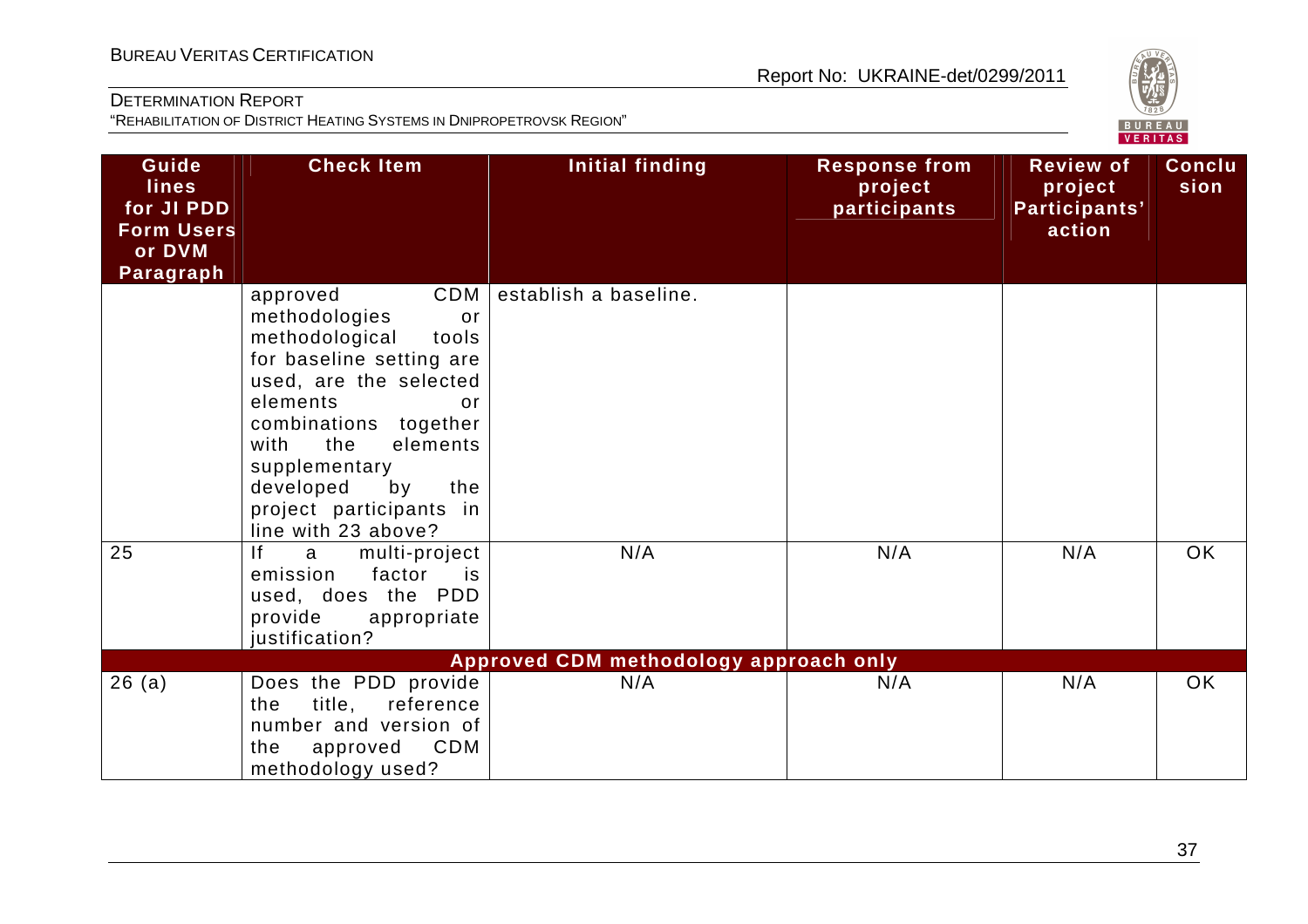

| Guide<br><b>lines</b><br>for JI PDD<br><b>Form Users</b><br>or DVM<br>Paragraph | <b>Check Item</b>                                                                                                                                                                                                                                                                       | <b>Initial finding</b> | <b>Response from</b><br>project<br>participants | <b>Review of</b><br>project<br>Participants'<br>action | <b>Conclu</b><br>sion |
|---------------------------------------------------------------------------------|-----------------------------------------------------------------------------------------------------------------------------------------------------------------------------------------------------------------------------------------------------------------------------------------|------------------------|-------------------------------------------------|--------------------------------------------------------|-----------------------|
| 26(a)                                                                           | Is the approved CDM<br>methodology the most<br>recent valid version<br>the<br>PDD<br>when<br>is<br>submitted<br>for<br>publication? If not, is<br>the methodology still<br>within the grace period<br>(was the methodology<br>revised to a newer<br>version in the past two<br>months)? | N/A                    | N/A                                             | N/A                                                    | OK                    |
| 26(b)                                                                           | Does the PDD provide<br>a description of why<br>CDM<br>approved<br>the<br>methodology<br>is<br>applicable<br>to<br>the<br>project?                                                                                                                                                      | N/A                    | N/A                                             | N/A                                                    | OK                    |
| 26(c)                                                                           | Are all explanations,<br>descriptions<br>and<br>analyses pertaining to<br>the baseline in the<br><b>PDD</b><br>made<br>in                                                                                                                                                               | N/A                    | N/A                                             | N/A                                                    | OK                    |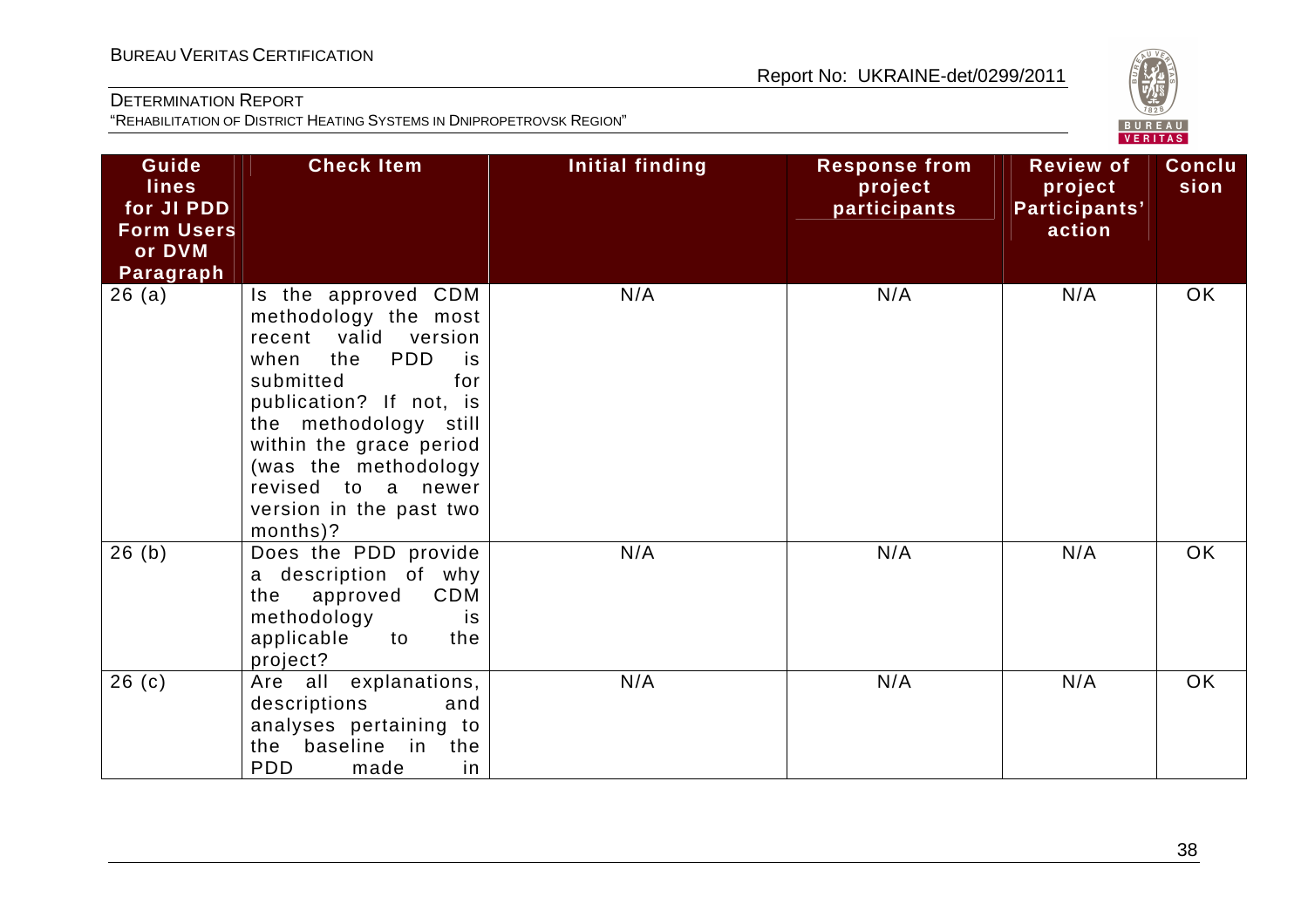

| Guide<br><b>lines</b><br>for JI PDD<br><b>Form Users</b><br>or DVM<br>Paragraph | <b>Check Item</b>                                                                                                                                                                                                                                                                                                                                                         | <b>Initial finding</b>                                                                                                                                                                                                                                                                                                                                                                                                                 | <b>Response from</b><br>project<br>participants                                                                                                                                                                                                                               | <b>Review of</b><br>project<br>Participants'<br>action                                                                                                                                                                                    | <b>Conclu</b><br>sion |
|---------------------------------------------------------------------------------|---------------------------------------------------------------------------------------------------------------------------------------------------------------------------------------------------------------------------------------------------------------------------------------------------------------------------------------------------------------------------|----------------------------------------------------------------------------------------------------------------------------------------------------------------------------------------------------------------------------------------------------------------------------------------------------------------------------------------------------------------------------------------------------------------------------------------|-------------------------------------------------------------------------------------------------------------------------------------------------------------------------------------------------------------------------------------------------------------------------------|-------------------------------------------------------------------------------------------------------------------------------------------------------------------------------------------------------------------------------------------|-----------------------|
|                                                                                 | accordance<br>the<br>with<br>referenced<br>approved<br>CDM methodology?                                                                                                                                                                                                                                                                                                   |                                                                                                                                                                                                                                                                                                                                                                                                                                        |                                                                                                                                                                                                                                                                               |                                                                                                                                                                                                                                           |                       |
| 26(d)                                                                           | baseline<br>ls.<br>the<br>identified appropriately<br>as a result?                                                                                                                                                                                                                                                                                                        | N/A                                                                                                                                                                                                                                                                                                                                                                                                                                    | N/A                                                                                                                                                                                                                                                                           | N/A                                                                                                                                                                                                                                       | <b>OK</b>             |
|                                                                                 |                                                                                                                                                                                                                                                                                                                                                                           | <b>Additionality</b>                                                                                                                                                                                                                                                                                                                                                                                                                   |                                                                                                                                                                                                                                                                               |                                                                                                                                                                                                                                           |                       |
|                                                                                 |                                                                                                                                                                                                                                                                                                                                                                           | JI specific approach only                                                                                                                                                                                                                                                                                                                                                                                                              |                                                                                                                                                                                                                                                                               |                                                                                                                                                                                                                                           |                       |
| 28                                                                              | Does the PDD indicate<br>which of the following<br>approaches<br>for<br>demonstrating<br>additionality is used?<br>Provision<br>(a)<br>of<br>traceable<br>and<br>transparent information<br>showing the baseline<br>was identified on the<br>basis of conservative<br>assumptions, that the<br>project scenario is not<br>part of the identified<br>baseline scenario and | It is demonstrated that the<br>project scenario is not part<br>of the identified baseline<br>scenario and that the project<br>will<br>emission<br>lead<br>to<br>reductions.<br>The<br>developer<br>"Tool<br>used<br>for<br>demonstration<br>and<br>assessment of additionality"<br>ver 05.2. A barriers analysis<br>practice  <br>and a<br>common<br>analysis<br>used<br>were<br>to to<br>demonstrate additionality of<br>the project. | Investment<br>analysis,<br>barriers<br>analysis<br>and<br>common<br>practice<br>analysis were used<br>demonstrate<br>to<br>additionality of the<br>project activity.<br>The developer has<br>grounded<br>and<br>conducted<br>the<br>simple<br>cost<br>investment<br>analysis. | The<br>developer re-<br>introduced<br>step-2<br>Investment<br>analysis.<br>$\ln$<br>this step the<br>developer<br>is<br>using simple<br>cost analysis<br>which<br>is<br>consistent<br>with nature of<br>the<br>project<br>existing<br>and | <b>OK</b>             |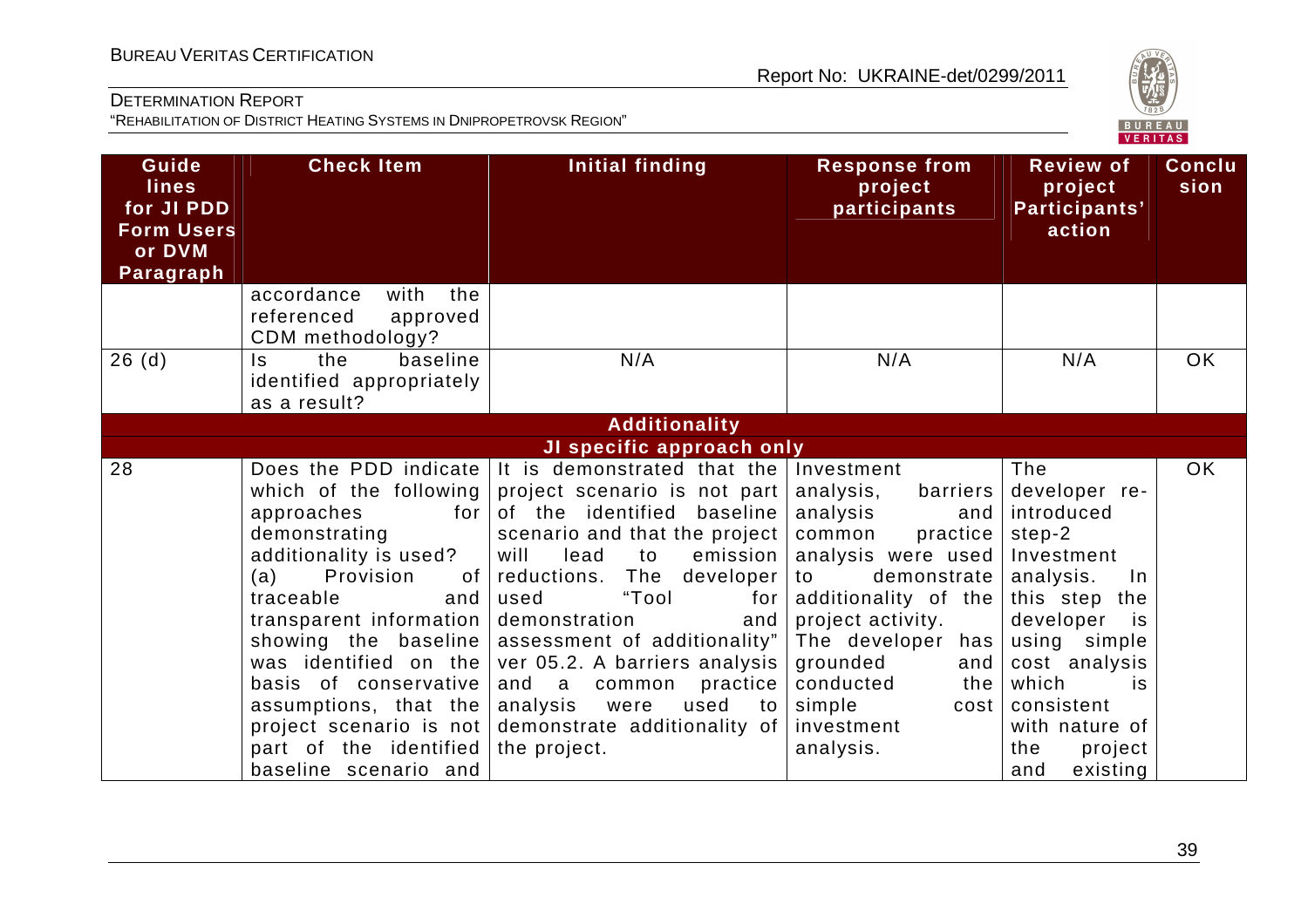

| Guide<br><b>lines</b><br>for JI PDD<br><b>Form Users</b><br>or DVM<br>Paragraph | <b>Check Item</b>                                                                                                                                                                                                                                                                                                                                                                                                                                                                                        | Initial finding                                                                                                                                                                                                                                                                                                                                                                                                                                                                                                                                                                                                                                                                                                                                                                                                       | <b>Response from</b><br>project<br>participants                                                                                                                                                                                                                                                                                        | <b>Review of</b><br>project<br>Participants'<br>action                                                                                                                             | <b>Conclu</b><br>sion |
|---------------------------------------------------------------------------------|----------------------------------------------------------------------------------------------------------------------------------------------------------------------------------------------------------------------------------------------------------------------------------------------------------------------------------------------------------------------------------------------------------------------------------------------------------------------------------------------------------|-----------------------------------------------------------------------------------------------------------------------------------------------------------------------------------------------------------------------------------------------------------------------------------------------------------------------------------------------------------------------------------------------------------------------------------------------------------------------------------------------------------------------------------------------------------------------------------------------------------------------------------------------------------------------------------------------------------------------------------------------------------------------------------------------------------------------|----------------------------------------------------------------------------------------------------------------------------------------------------------------------------------------------------------------------------------------------------------------------------------------------------------------------------------------|------------------------------------------------------------------------------------------------------------------------------------------------------------------------------------|-----------------------|
|                                                                                 | to<br>emission<br>lead<br>reductions<br>or<br>enhancements<br>of<br>removals;<br>Provision<br>of<br>(b)<br>traceable<br>and<br>transparent information<br>that an AIE has already<br>positively<br>determined<br>that a<br>comparable<br>project<br>(to<br>be)<br>under<br>implemented<br>comparable<br>circumstances<br>has<br>additionality;<br>(c) Application of the<br>most recent version of<br>"Tool<br>for<br>the<br>the<br>demonstration<br>and<br>assessment<br>of<br>additionality. (allowing | that the project will The developer does not Electricity<br>conduct investment analysis<br>thereby bypassing step 2 as $ $<br>allowed by the Tool. Among<br>the barriers identified at the $ $ from<br>Step3 the Developer is information<br>referring to the investment project partners.<br>barrier as one of the key<br>the<br>factors<br>preventing<br>project from implementation<br>in absence of JI activity<br>providing<br>extensive<br>justification<br>for<br>this  <br>statement.<br>When<br>the<br>proving<br>additionality of the project<br>the developer is using latest<br>version of the Tool for the<br>demonstration<br>and  <br>assessment of additionality   Appendix_5_BP_Dn<br>version<br>05.2<br>referred as the Tool) but removed.<br>for a two-month grace   there is minor deviation from | natural gas tariff<br>data are taken as force<br>average for region mentioned on<br>The reference is<br>provided in the PDD<br>V.03.<br>Appendix<br>$5\overline{)}$<br>is I<br>removed in the PDD<br>V.03.<br>Only the simple<br>investment<br>cost<br>analysis is provided<br>in the PDD v.03.<br>(hereinafter $ epr_v02.x s$ file is | and legislation<br>regulations in<br>history the page 26<br>of of the PDD.<br>The<br>additionality<br>is now well<br>established<br>from the point<br>financial<br>of<br>analysis. |                       |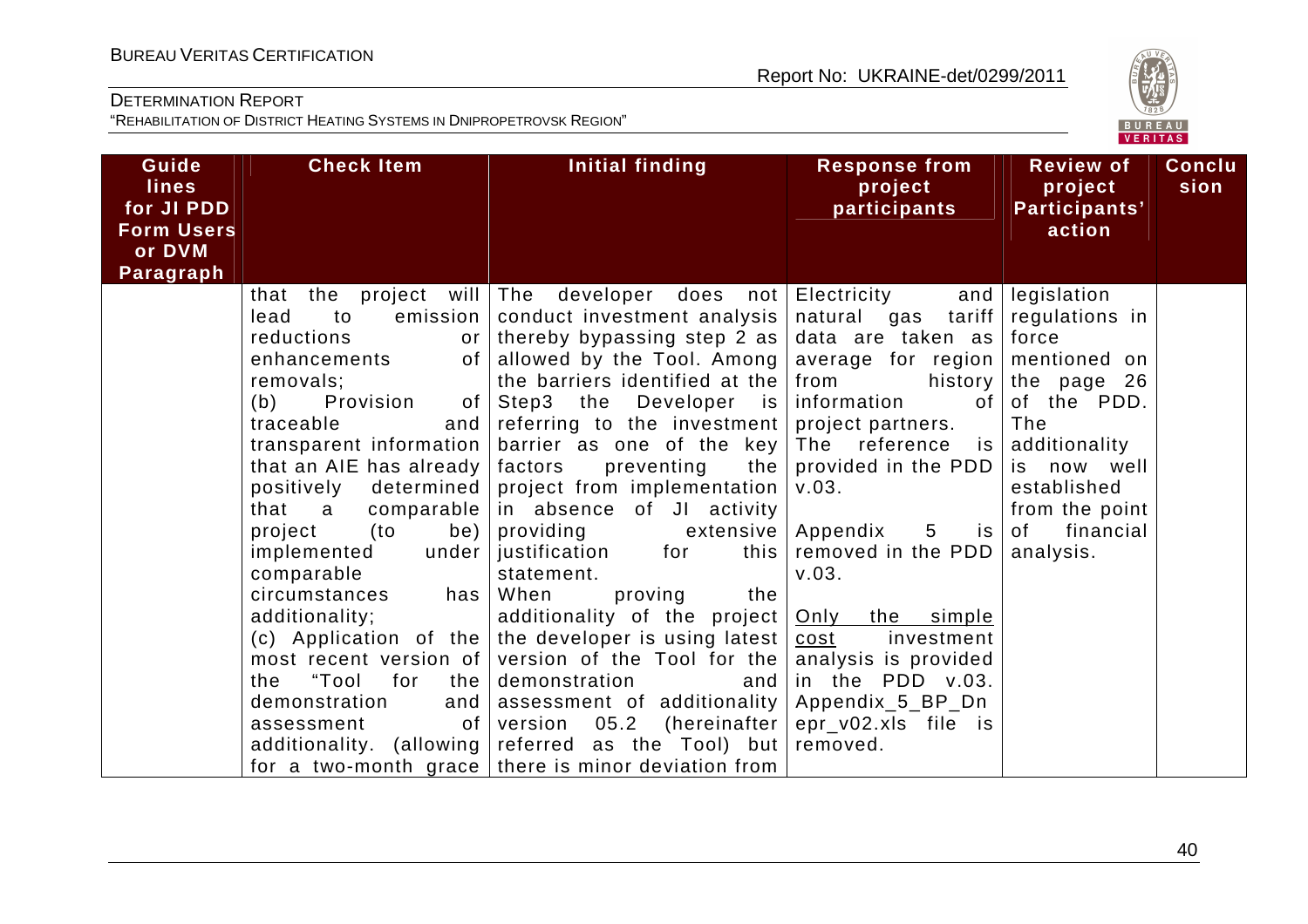

| Guide<br><b>lines</b><br>for JI PDD<br><b>Form Users</b><br>or DVM<br>Paragraph | <b>Check Item</b>                                                                     | Initial finding                                                                                                                                                                                                                                                                                                                                                                                                                                                                                                                                                                                                                                                                           | <b>Response from</b><br>project<br>participants | <b>Review of</b><br>project<br>Participants'<br>action | <b>Conclu</b><br>sion |
|---------------------------------------------------------------------------------|---------------------------------------------------------------------------------------|-------------------------------------------------------------------------------------------------------------------------------------------------------------------------------------------------------------------------------------------------------------------------------------------------------------------------------------------------------------------------------------------------------------------------------------------------------------------------------------------------------------------------------------------------------------------------------------------------------------------------------------------------------------------------------------------|-------------------------------------------------|--------------------------------------------------------|-----------------------|
|                                                                                 | for<br>proving<br>method<br>additionality approved<br>by the CDM Executive<br>Board". | period) or any other the form prescribed by the<br>document:<br><b>CAR13</b><br>The developer omitted sub-<br>step 4b where the relevant<br>statement regarding similar<br>JI projects shall be moved<br>from sub-step 4a.<br><b>CAR14</b><br>Please pay attention that<br>the common practice of the<br>investment analysis requires<br>the fair value of the assets<br>at the end of the end of<br>assessment period to be<br>included to the cash flow for<br>the final year of the financial<br>model. It can be calculated<br>as the residual value of the<br>project assets. For<br>the<br>project<br>the<br>present<br>operational lifespan of the<br>assets is indicated to be 28 |                                                 |                                                        |                       |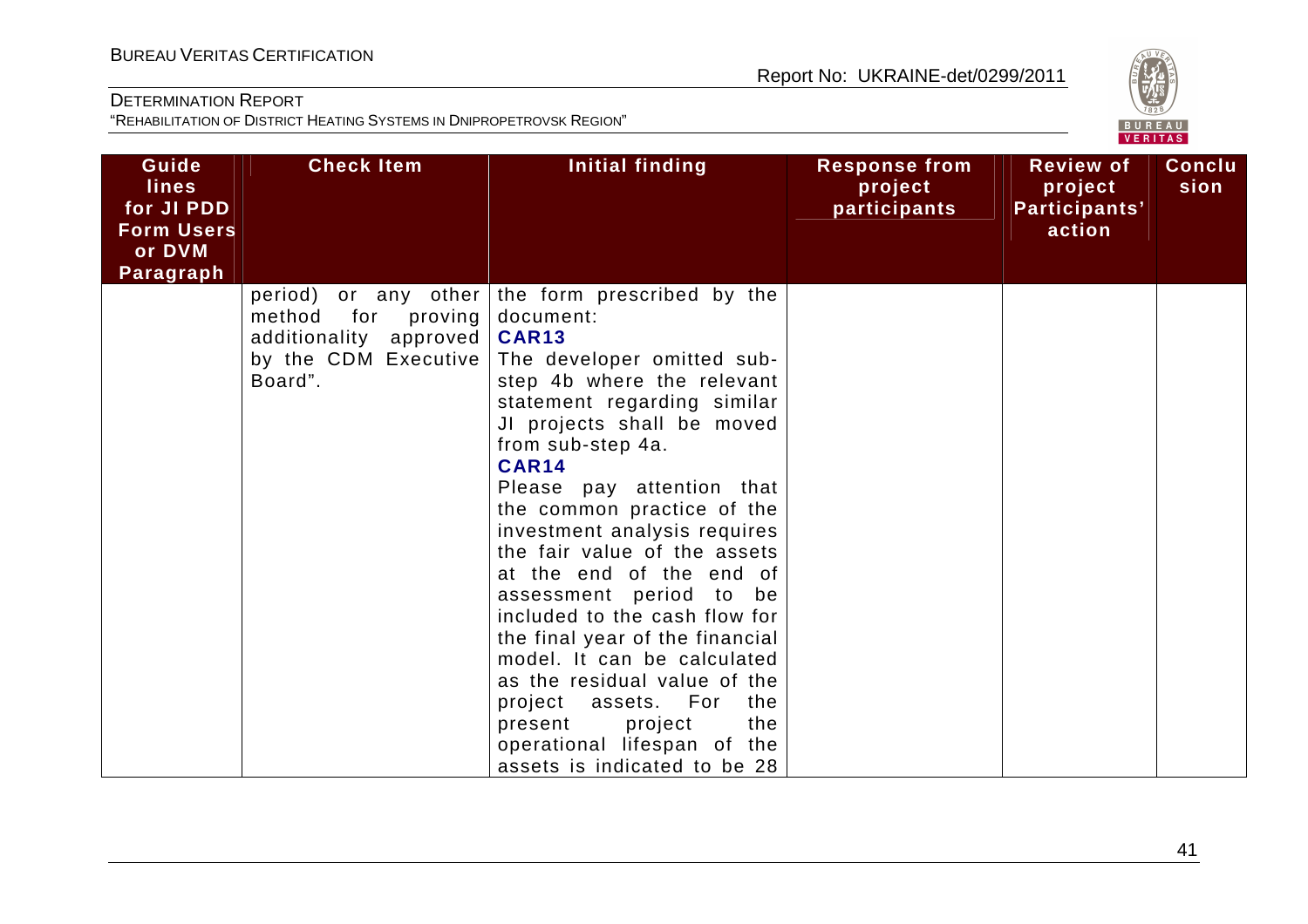

| Guide<br><b>lines</b><br>for JI PDD<br><b>Form Users</b><br>or DVM | <b>Check Item</b> | Initial finding                                                                                                                                                                                                                                                                                                                                                                                                                                                                                                                                                                                                                                                  | <b>Response from</b><br>project<br>participants | <b>Review of</b><br>project<br>Participants'<br>action | Conclu<br>sion |
|--------------------------------------------------------------------|-------------------|------------------------------------------------------------------------------------------------------------------------------------------------------------------------------------------------------------------------------------------------------------------------------------------------------------------------------------------------------------------------------------------------------------------------------------------------------------------------------------------------------------------------------------------------------------------------------------------------------------------------------------------------------------------|-------------------------------------------------|--------------------------------------------------------|----------------|
| Paragraph                                                          |                   | years (page 31 of the PDD),<br>consequently for example<br>after 14 years of operation<br>the value of the assets may<br>be determined as 50% of<br>their initial value. Please<br>note that "tax" depreciation<br>method will not be proper<br>measure for estimate of the<br>residual value as it is not<br>based on the service period<br>of particular equipment.<br><b>CAR15</b><br>provide<br>Please<br>the<br>reference for the source of<br>electricity and natural gas<br>tariff data.<br><b>CAR16</b><br>Appendix 5 indicates on<br>sheet "Economic input" that<br>operational expenses are<br>linked only to JI project. At<br>the same time they are |                                                 |                                                        |                |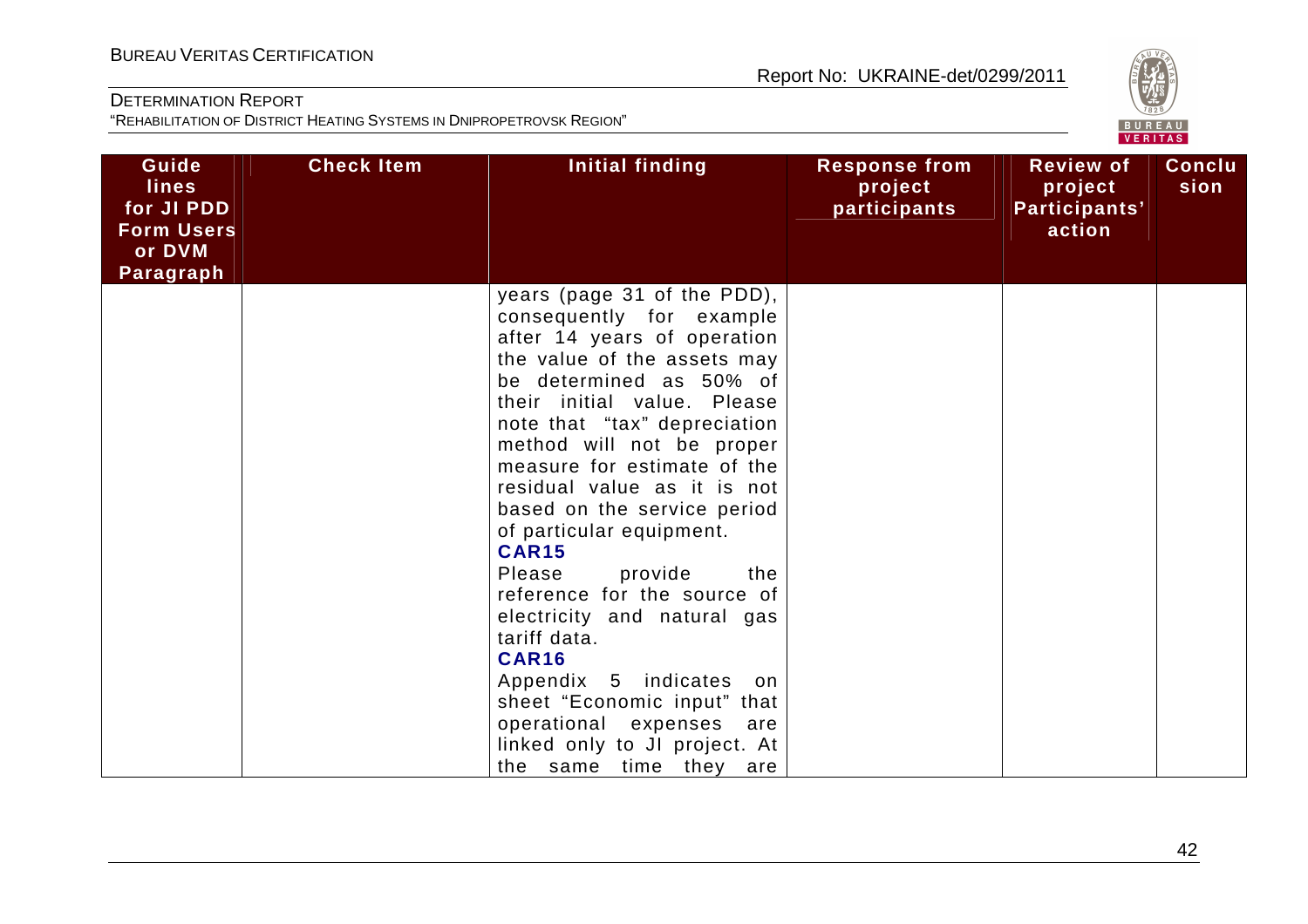

| Guide<br><b>lines</b><br>for JI PDD<br><b>Form Users</b><br>or DVM<br>Paragraph | <b>Check Item</b> | Initial finding                                                                                                                                                                                                                                                                                                                                                                                                                                                                                                                                                                                                                                                                                            | <b>Response from</b><br>project<br>participants | <b>Review of</b><br>project<br>Participants'<br>action | <b>Conclu</b><br>sion |
|---------------------------------------------------------------------------------|-------------------|------------------------------------------------------------------------------------------------------------------------------------------------------------------------------------------------------------------------------------------------------------------------------------------------------------------------------------------------------------------------------------------------------------------------------------------------------------------------------------------------------------------------------------------------------------------------------------------------------------------------------------------------------------------------------------------------------------|-------------------------------------------------|--------------------------------------------------------|-----------------------|
|                                                                                 |                   | included in the calculations<br>of the cash flow for "without<br>ERU"<br>Please<br>scenario.<br>clarify/correct.<br><b>CAR17</b><br>IRR calculations<br>in the<br>present financial<br>model<br>currently account for the<br>period of 2003-2013. Taking<br>into account the fact that<br>major components of<br>the<br>project<br>assets<br>are<br>commissioned as late as<br>2011 and 2012 it means that<br>the model account for only<br>1-2 years of operation of the<br>major part of the equipment.<br>This period is obviously to<br>short for the proper financial<br>analysis. Please extend the<br>evaluation period until 2023<br>which<br>is<br>quite<br>easily<br>attainable as the necessary |                                                 |                                                        |                       |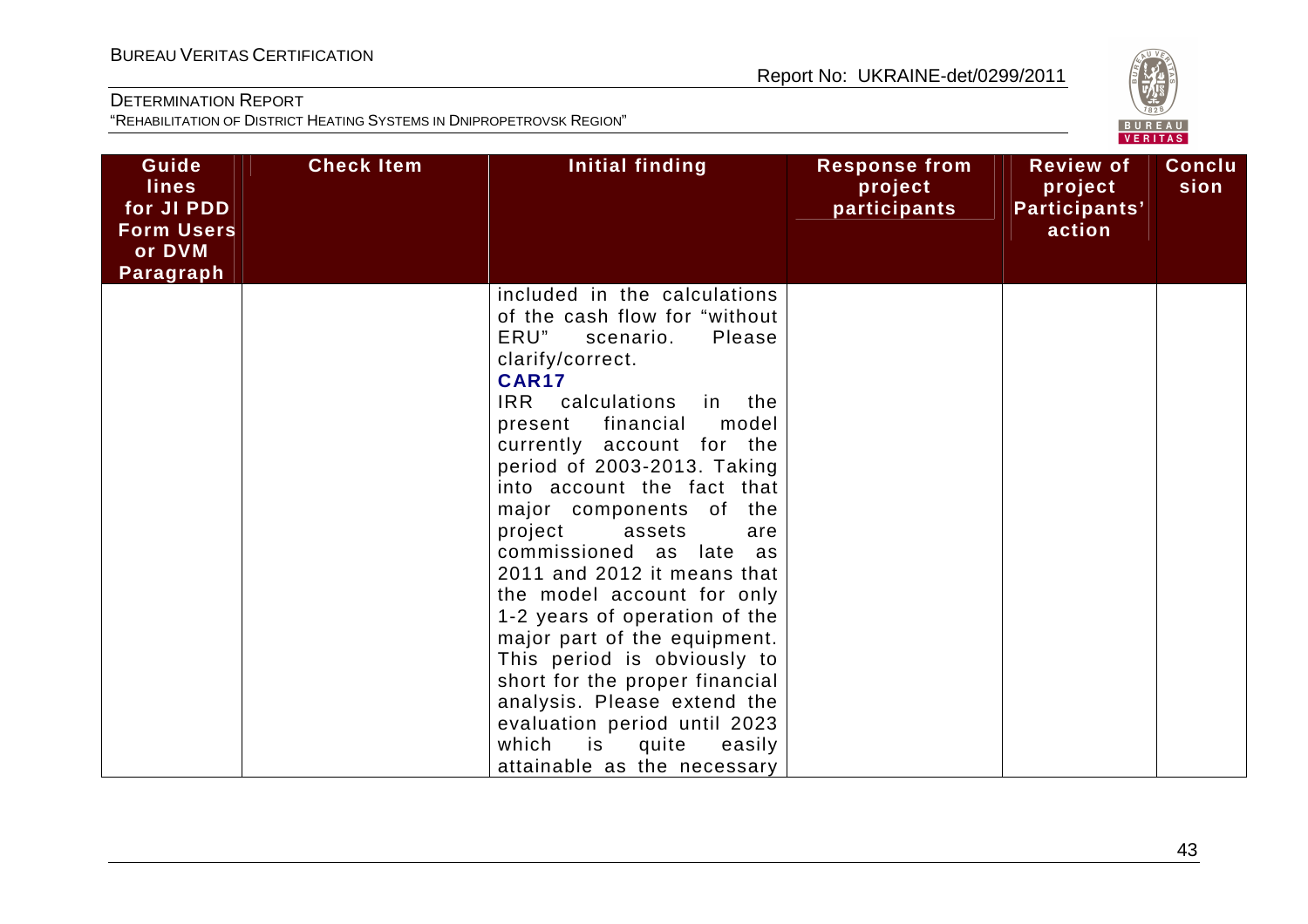

| Guide<br><b>lines</b><br>for JI PDD<br><b>Form Users</b><br>or DVM<br>Paragraph | <b>Check Item</b> | Initial finding                                                                                                                                                                                                                                                                                                                                                                                                                                                                                                                                                                                                                                                        | <b>Response from</b><br>project<br>participants | <b>Review of</b><br>project<br>Participants'<br>action | Conclu<br>sion |
|---------------------------------------------------------------------------------|-------------------|------------------------------------------------------------------------------------------------------------------------------------------------------------------------------------------------------------------------------------------------------------------------------------------------------------------------------------------------------------------------------------------------------------------------------------------------------------------------------------------------------------------------------------------------------------------------------------------------------------------------------------------------------------------------|-------------------------------------------------|--------------------------------------------------------|----------------|
|                                                                                 |                   | inputs are already present in<br>Appendix_5_BP_Dnepr_v02.<br>xls file.<br><b>CAR18</b><br>Financial model currently<br>for<br>account<br>does<br>not<br>inflation during the future<br>periods, which<br>is<br>not<br>acceptable for development<br>of the long term financial<br>model. For example for<br>proper adjustment of the<br>future cash flows we may<br>use expected inflation rate<br>derived from 10 years<br>average inflation index for<br>EuroZone<br>(we<br>apply<br>EuroZone inflation because<br>financial calculations<br>are<br>made in Euros). For the<br>period of 2000-2009 it is<br>2,1%. Source is Eurostat<br>http://epp.eurostat.ec.europ |                                                 |                                                        |                |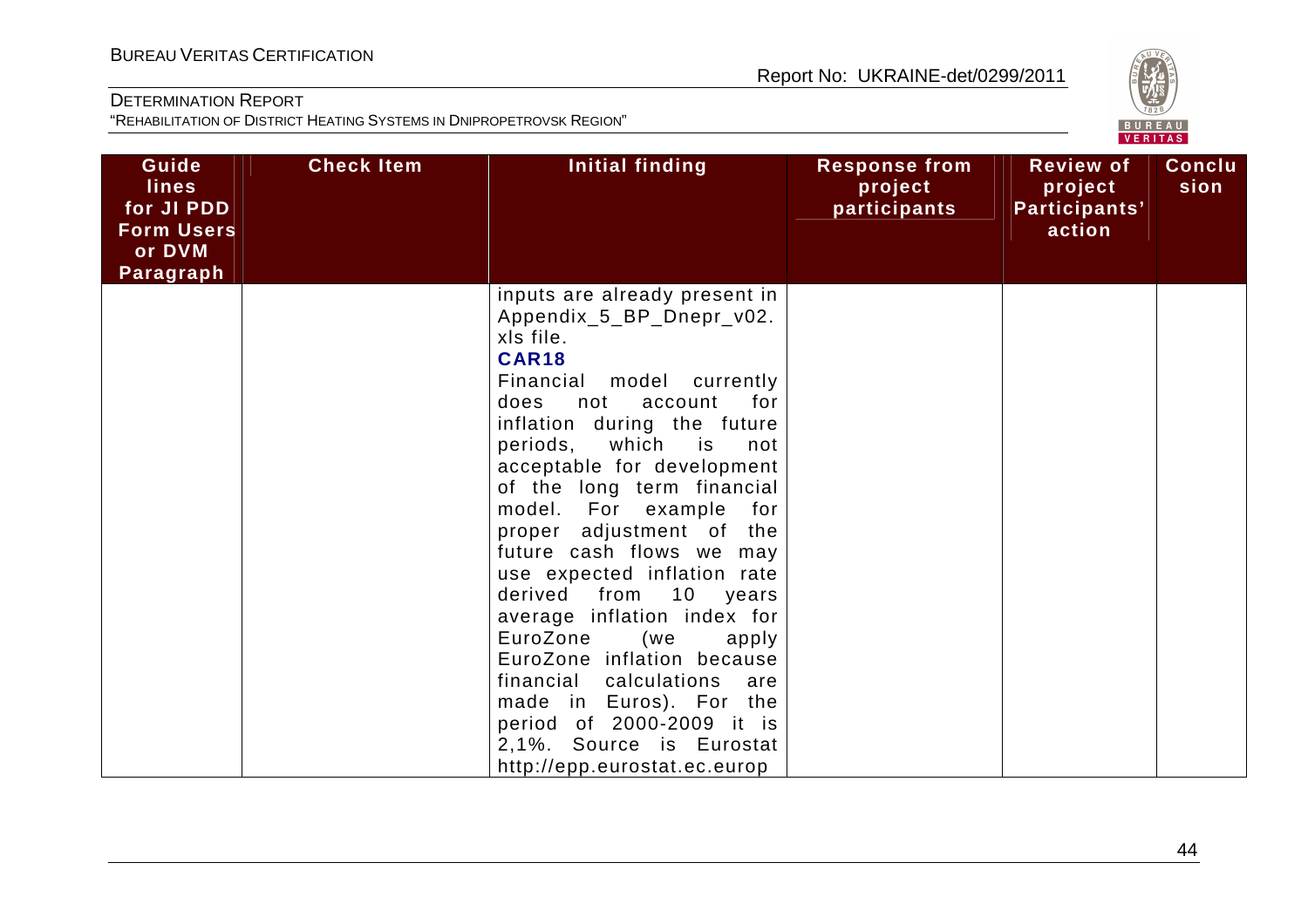

| Guide<br><b>lines</b><br>for JI PDD<br><b>Form Users</b><br>or DVM<br>Paragraph | <b>Check Item</b> | Initial finding                                                                                                                                                                                                                                                                                                                                                                                                                                                                                                                                                                                                                                                                                                 | <b>Response from</b><br>project<br>participants | <b>Review of</b><br>project<br>Participants'<br>action | <b>Conclu</b><br>sion |
|---------------------------------------------------------------------------------|-------------------|-----------------------------------------------------------------------------------------------------------------------------------------------------------------------------------------------------------------------------------------------------------------------------------------------------------------------------------------------------------------------------------------------------------------------------------------------------------------------------------------------------------------------------------------------------------------------------------------------------------------------------------------------------------------------------------------------------------------|-------------------------------------------------|--------------------------------------------------------|-----------------------|
|                                                                                 |                   | a.eu/tgm/table.do?tab=table<br>&language=en&pcode=tsieb<br>060&tableSelection=1&footn<br>otes=yes&labeling=labels&pl<br>$ugin=1.$<br><b>CAR19</b><br>Please note that the current<br>model does not account for<br>of<br><b>VAT</b><br>the<br>payment<br>from<br>the<br>generated<br>operational activities. While<br>it is understandable for the<br>period of 2003-2012 due to<br><b>VAT</b><br>the<br>excessive<br>receivables from investment<br>purchases,<br>from<br>starting<br>2013<br><b>VAT</b><br>the<br>tax<br>obligations will exceed the<br>receivables<br>accumulated<br>before, so the company will<br>have to start VAT payments.<br>Thereby operational cash<br>flow shall be calculated with |                                                 |                                                        |                       |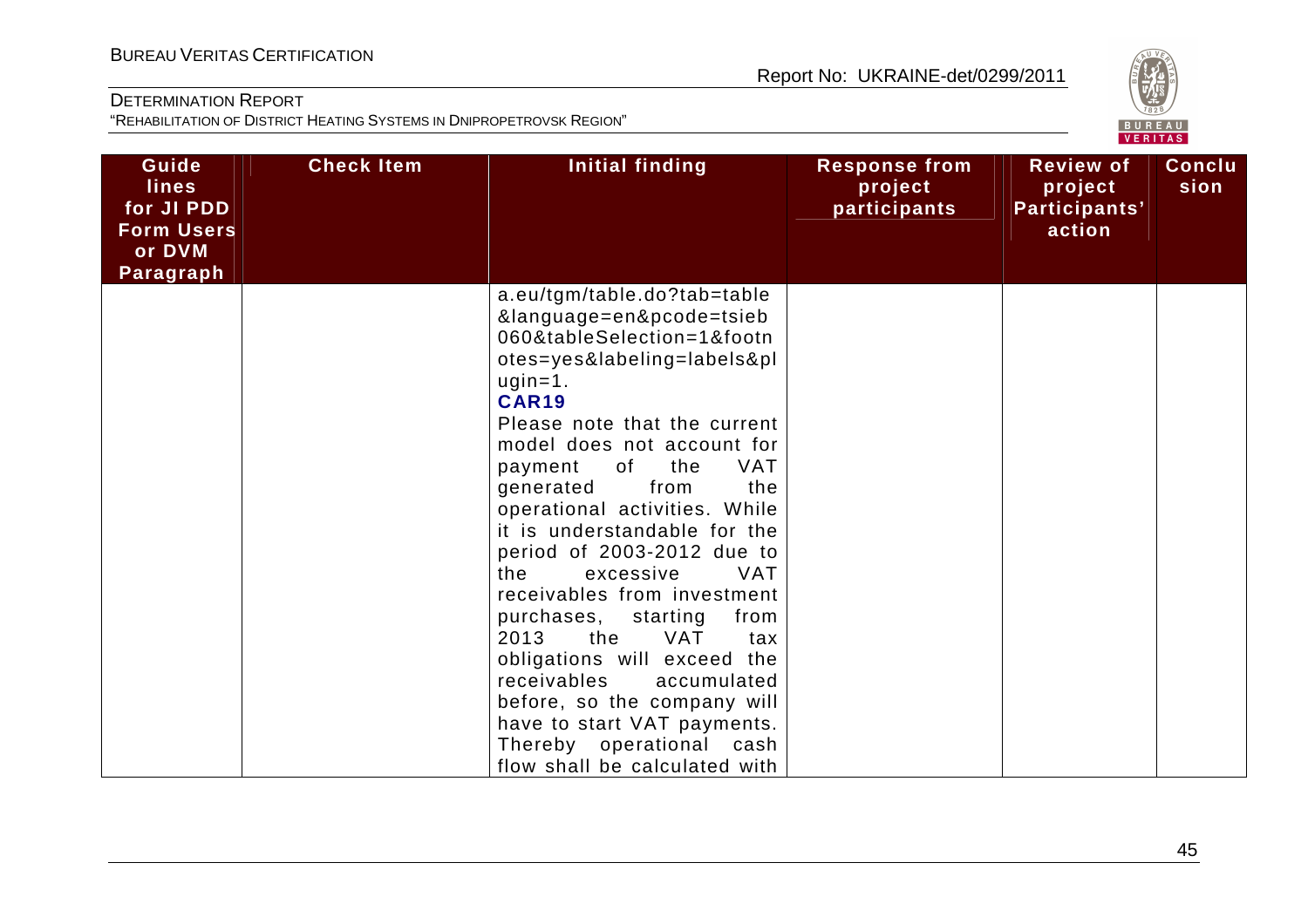

| Guide<br><b>lines</b><br>for JI PDD<br><b>Form Users</b><br>or DVM<br>Paragraph | <b>Check Item</b>                                                                                                                       | <b>Initial finding</b>                                                                                                                                                                                                                                                                                                                                             | <b>Response from</b><br>project<br>participants | <b>Review of</b><br>project<br>Participants'<br>action | <b>Conclu</b><br>sion |
|---------------------------------------------------------------------------------|-----------------------------------------------------------------------------------------------------------------------------------------|--------------------------------------------------------------------------------------------------------------------------------------------------------------------------------------------------------------------------------------------------------------------------------------------------------------------------------------------------------------------|-------------------------------------------------|--------------------------------------------------------|-----------------------|
|                                                                                 |                                                                                                                                         | VAT excluded starting from<br>2013. Another option is to<br>calculate all cash flows<br>without VAT in order to<br>simplify the model.<br><b>CAR20</b><br>profit<br>The<br>tax<br>is.<br>overestimated as the pre-tax<br>profit shall be calculated<br>basing on the revenues VAT<br>excluded while currently the<br>revenues are calculated with<br>VAT included. |                                                 |                                                        |                       |
| 29(a)                                                                           | Does the PDD provide  <br>a justification of the<br>applicability of the<br>approach with a clear<br>and<br>transparent<br>description? | The necessary justification<br>is included in the section<br>B.2. of the PDD.                                                                                                                                                                                                                                                                                      | N/A                                             | N/A                                                    | <b>OK</b>             |
| 29(b)                                                                           | Are additionality proofs<br>provided?                                                                                                   | Yes. See section B.2. of the<br>PDD.                                                                                                                                                                                                                                                                                                                               | N/A                                             | N/A                                                    | OK.                   |
| 29 <sub>(c)</sub>                                                               | additionality<br>the<br>Is.<br>demonstrated                                                                                             | Yes.                                                                                                                                                                                                                                                                                                                                                               | N/A                                             | N/A                                                    | OK                    |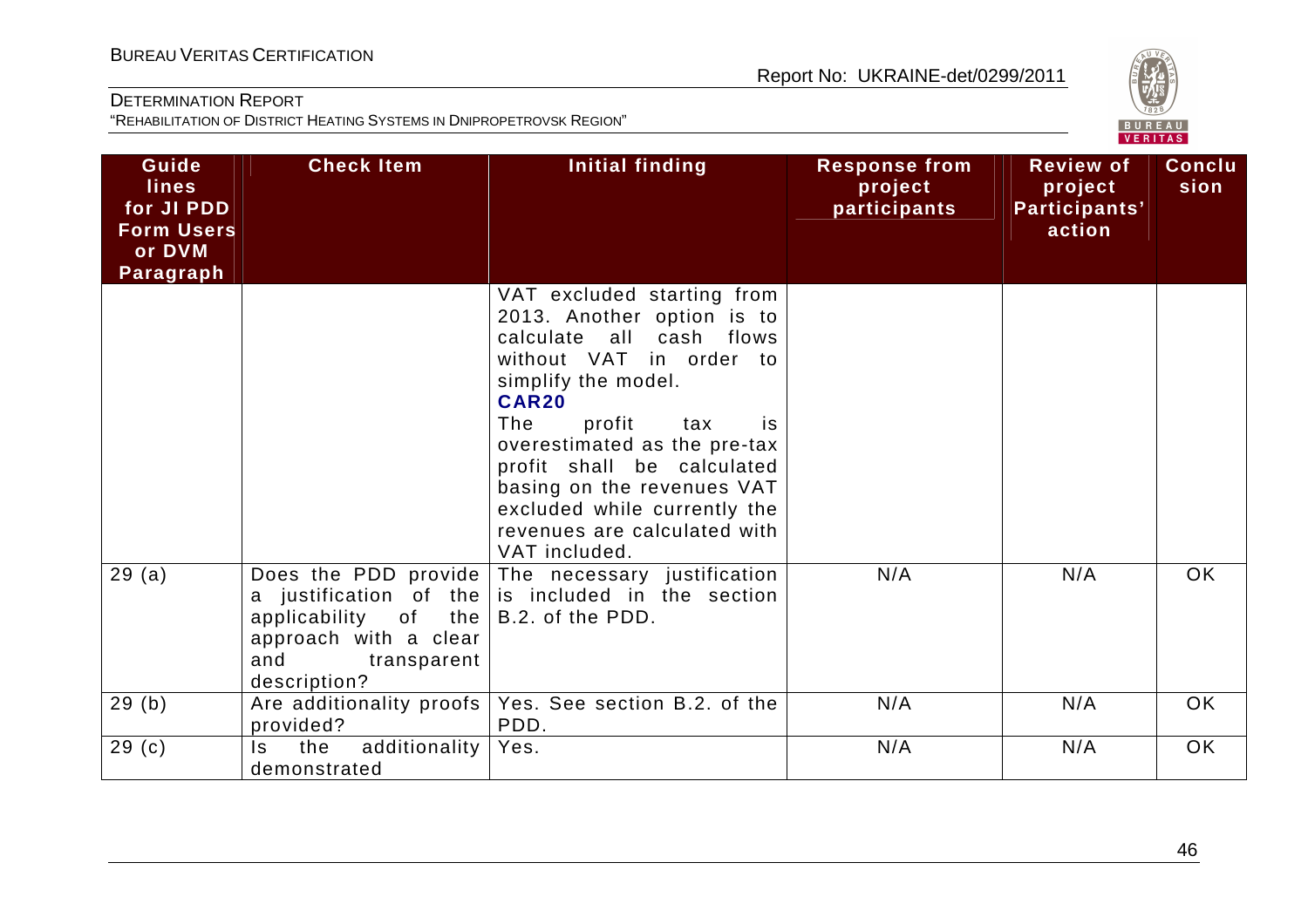

| Guide<br><b>lines</b><br>for JI PDD<br><b>Form Users</b><br>or DVM<br>Paragraph | <b>Check Item</b>                                                                                                                                                                             | <b>Initial finding</b>                                                                                                                                             | <b>Response from</b><br>project<br>participants | <b>Review of</b><br>project<br>Participants'<br>action | <b>Conclu</b><br>sion |
|---------------------------------------------------------------------------------|-----------------------------------------------------------------------------------------------------------------------------------------------------------------------------------------------|--------------------------------------------------------------------------------------------------------------------------------------------------------------------|-------------------------------------------------|--------------------------------------------------------|-----------------------|
|                                                                                 | appropriately<br>as<br>a<br>result?                                                                                                                                                           |                                                                                                                                                                    |                                                 |                                                        |                       |
| 30                                                                              | If the approach $28$ (c)<br>chosen,<br>all<br>are<br>is<br>explanations,<br>descriptions<br>and<br>analyses<br>made<br>in I<br>accordance<br>with<br>the<br>selected<br>tool<br>or<br>method? | Yes,<br>all<br>explanations,<br>descriptions and analyses<br>made in accordance with the<br>Tool for demonstration and<br>assessment of additionality<br>ver 05.2. | N/A                                             | N/A                                                    | <b>OK</b>             |
|                                                                                 |                                                                                                                                                                                               | Approved CDM methodology approach only                                                                                                                             |                                                 |                                                        |                       |
| 31(a)                                                                           | Does the PDD provide<br>title,<br>reference<br>the<br>number and version of<br><b>CDM</b><br>approved<br>the<br>methodology used?                                                             | N/A                                                                                                                                                                | N/A                                             | N/A                                                    | N/A                   |
| 31(b)                                                                           | Does the PDD provide<br>a description of why<br>and how the referenced<br><b>CDM</b><br>approved<br>methodology<br><i>is</i><br>applicable<br>to<br>the<br>project?                           | N/A                                                                                                                                                                | N/A                                             | N/A                                                    | N/A                   |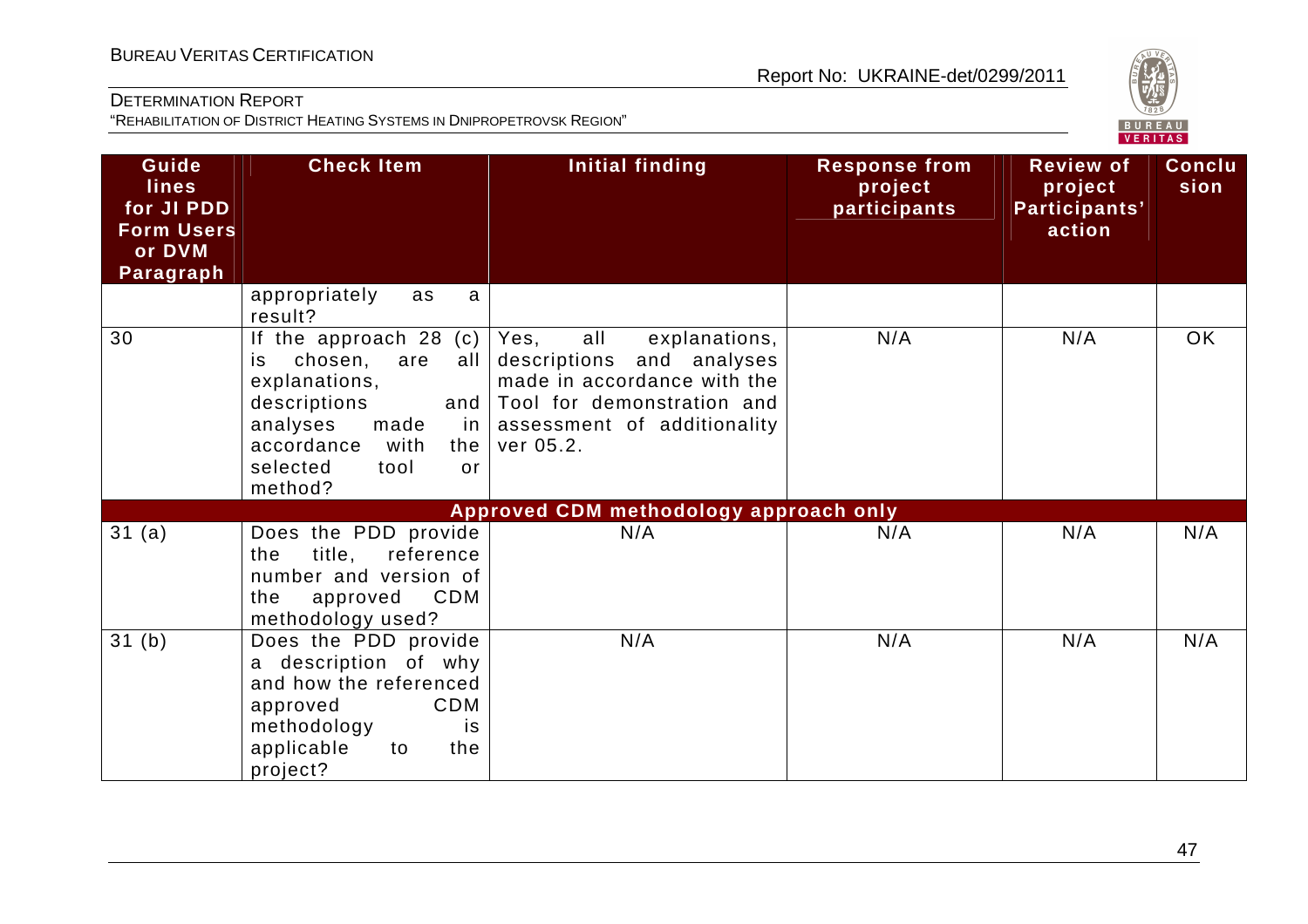

| Guide<br><b>lines</b><br>for JI PDD<br><b>Form Users</b><br>or DVM | <b>Check Item</b>                                                                                                                                                                                            | Initial finding                                                                                                                                                                                                                                    | <b>Response from</b><br>project<br>participants | <b>Review of</b><br>project<br>Participants'<br>action                                                      | <b>Conclu</b><br>sion |
|--------------------------------------------------------------------|--------------------------------------------------------------------------------------------------------------------------------------------------------------------------------------------------------------|----------------------------------------------------------------------------------------------------------------------------------------------------------------------------------------------------------------------------------------------------|-------------------------------------------------|-------------------------------------------------------------------------------------------------------------|-----------------------|
| Paragraph                                                          |                                                                                                                                                                                                              |                                                                                                                                                                                                                                                    |                                                 |                                                                                                             |                       |
| 31 $(c)$                                                           | Are all explanations,<br>descriptions<br>and<br>analyses with regard to<br>additionality made<br>in<br>accordance<br>with the<br>selected methodology?                                                       | N/A                                                                                                                                                                                                                                                | N/A                                             | N/A                                                                                                         | N/A                   |
| 31(d)                                                              | Are additionality proofs<br>provided?                                                                                                                                                                        | N/A                                                                                                                                                                                                                                                | N/A                                             | N/A                                                                                                         | N/A                   |
| 31(e)                                                              | additionality<br>the<br>Is.<br>demonstrated<br>appropriately<br>as<br>a<br>result?                                                                                                                           | N/A                                                                                                                                                                                                                                                | N/A                                             | N/A                                                                                                         | N/A                   |
|                                                                    |                                                                                                                                                                                                              | Project boundary (applicable except for JI LULUCF projects                                                                                                                                                                                         |                                                 |                                                                                                             |                       |
|                                                                    |                                                                                                                                                                                                              | JI specific approach only                                                                                                                                                                                                                          |                                                 |                                                                                                             |                       |
| 32(a)                                                              | project  <br>Does<br>the<br>defined in<br>boundary<br>the PDD encompass all<br>anthropogenic<br>emissions by sources<br>of GHGs that are:<br>(i) Under the control of $ $<br>the<br>project<br>participants? | <b>CAR21</b><br>The Fig. 9 of the PDD is the PDD version 03.<br>named "Project boundaries<br><b>Baseline</b><br>scenario".<br>for<br>Please<br>clarify<br>how<br>the<br>project boundaries can be<br>applied<br><b>Baseline</b><br>to<br>scenario. | This is provided in $ PDD $                     | was<br>checked.<br>The<br>issue<br>is<br>based<br>closed<br>due<br>corrections<br>made to<br>in<br>the PDD. | <b>OK</b>             |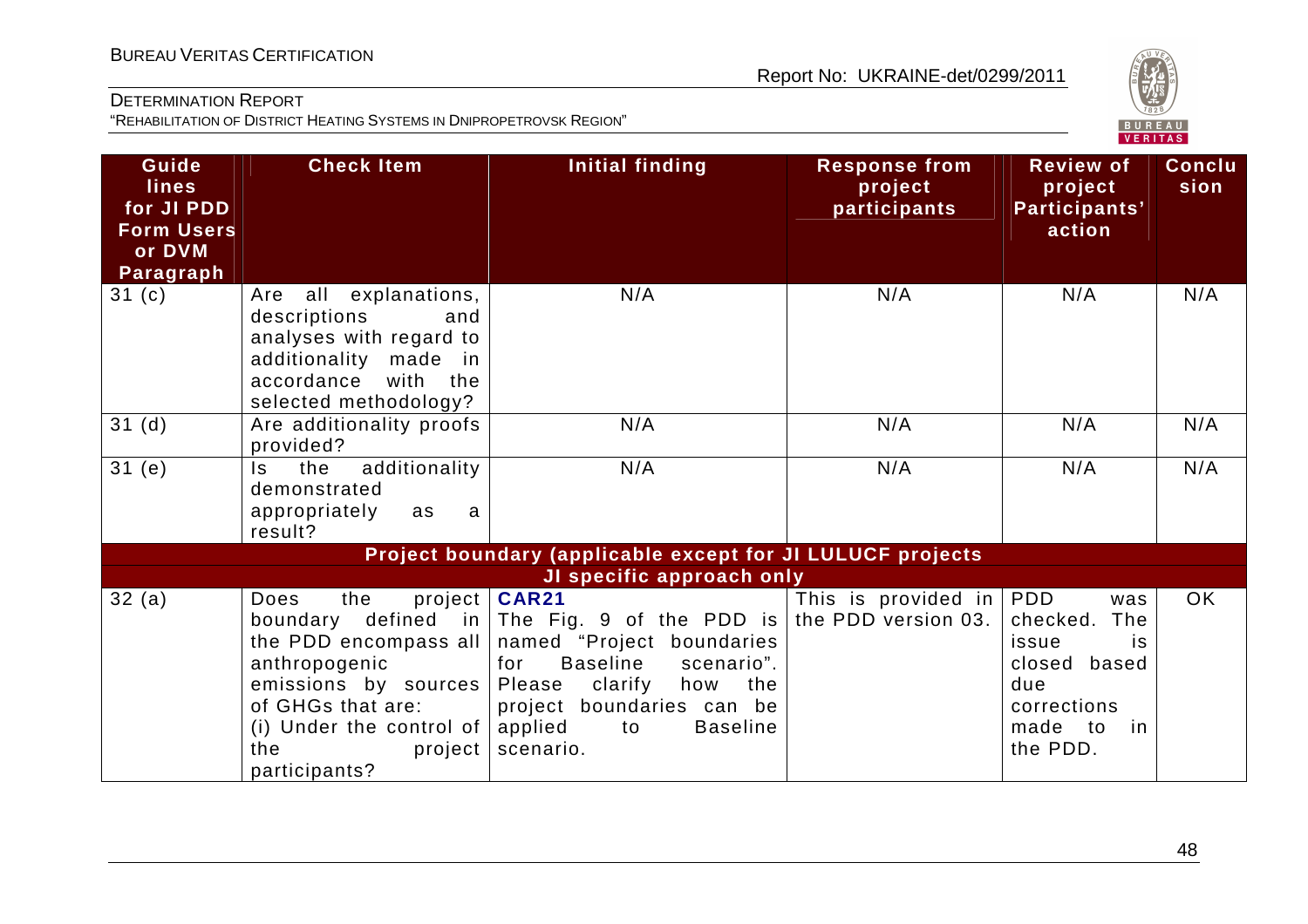

| Guide<br><b>lines</b><br>for JI PDD<br><b>Form Users</b><br>or DVM<br>Paragraph | <b>Check Item</b>                                                                                                                                                                                                     | Initial finding                                                                                                                                                                                            | <b>Response from</b><br>project<br>participants | <b>Review of</b><br>project<br>Participants'<br>action                                                | Conclu<br>sion |
|---------------------------------------------------------------------------------|-----------------------------------------------------------------------------------------------------------------------------------------------------------------------------------------------------------------------|------------------------------------------------------------------------------------------------------------------------------------------------------------------------------------------------------------|-------------------------------------------------|-------------------------------------------------------------------------------------------------------|----------------|
|                                                                                 | Reasonably<br>(ii)<br>attributable<br>the<br>to<br>project?<br>(iii) Significant?                                                                                                                                     |                                                                                                                                                                                                            |                                                 |                                                                                                       |                |
| 32(b)                                                                           | defined on the basis of<br>a<br>assessment<br>with<br>regard to the criteria<br>referred to in $32$ (a)<br>above?                                                                                                     | Is the project boundary $\sqrt{Y}$ Yes, the project boundary<br>defined on the basis of a<br>$case-by-case \mid case-by-case$<br>assessment<br>with regard to the criteria<br>referred to in 32 (a) above. | N/A                                             | N/A                                                                                                   | <b>OK</b>      |
| 32(c)                                                                           | Are the delineation of <b>CAR22</b><br>the project boundary Please<br>included<br>sources<br>appropriately described<br>justified in the<br>and<br>PDD by using a figure<br>flow<br>chart<br>as<br>or<br>appropriate? | indicate<br>what is<br>and the gases and   marked with the black arrow<br>in the flow (Figure 10 of the<br>PDD).                                                                                           | This is indicated in PDD<br>the PDD version 03. | was<br>checked.<br>The<br>issue<br>is<br>closed based<br>due<br>corrections<br>made to in<br>the PDD. | <b>OK</b>      |
| 32(d)                                                                           | all<br>Are<br>gases<br>included<br>sources<br>explicitly                                                                                                                                                              | and   Yes. All emissions sources<br>are clearly justified. Only<br>stated, and $CO2$ emissions were taken                                                                                                  | N/A                                             | N/A                                                                                                   | <b>OK</b>      |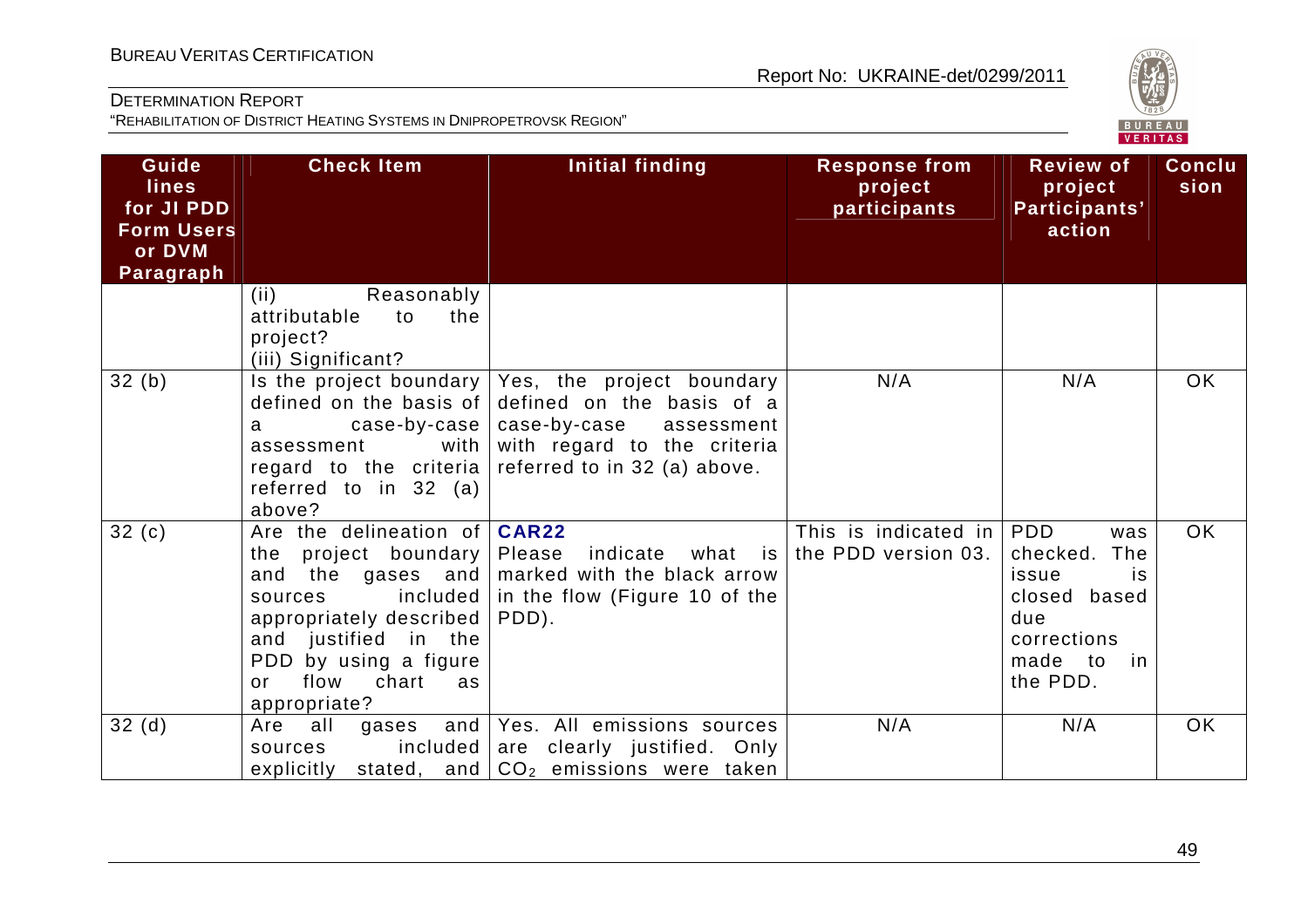

| Guide<br><b>lines</b><br>for JI PDD<br><b>Form Users</b><br>or DVM<br>Paragraph | <b>Check Item</b>                                                                                                                                                                               | <b>Initial finding</b>                                                                                                                                                                                                                          | <b>Response from</b><br>project<br>participants | <b>Review of</b><br>project<br>Participants'<br>action | <b>Conclu</b><br>sion |
|---------------------------------------------------------------------------------|-------------------------------------------------------------------------------------------------------------------------------------------------------------------------------------------------|-------------------------------------------------------------------------------------------------------------------------------------------------------------------------------------------------------------------------------------------------|-------------------------------------------------|--------------------------------------------------------|-----------------------|
|                                                                                 | the exclusions of any<br>sources related to the<br>baseline or the project<br>appropriately<br>are<br>justified?                                                                                | into account.                                                                                                                                                                                                                                   |                                                 |                                                        |                       |
|                                                                                 |                                                                                                                                                                                                 | Approved CDM methodology approach only                                                                                                                                                                                                          |                                                 |                                                        |                       |
| 33                                                                              | Is the project boundary<br>defined in accordance<br>with the approved CDM<br>methodology?                                                                                                       | N/A                                                                                                                                                                                                                                             | N/A                                             | N/A                                                    | N/A                   |
|                                                                                 |                                                                                                                                                                                                 | <b>Crediting period</b>                                                                                                                                                                                                                         |                                                 |                                                        |                       |
| 34(a)                                                                           | Does the PDD state the<br>starting date of the<br>project as the date on<br>which<br>the<br>implementation<br>or<br>construction<br>real<br>or<br>action of the project<br>will begin or began? | The starting date of the<br>project is accepted as the<br>agreement #476<br>between<br>RME<br>"Dniproteploenergo"<br>Institute<br>the<br>0f<br>and<br>Engineering<br>Ecology<br>on<br>preparation<br>of<br>project<br>documentation was signed. | N/A                                             | N/A                                                    | <b>OK</b>             |
| 34 (a)                                                                          | Is the starting date<br>after the beginning of<br>2000?                                                                                                                                         | Yes.                                                                                                                                                                                                                                            | N/A                                             | N/A                                                    | <b>OK</b>             |
| 34(b)                                                                           | Does the PDD state the                                                                                                                                                                          | <b>CAR23</b>                                                                                                                                                                                                                                    | This is provided in PDD                         | was                                                    | OK                    |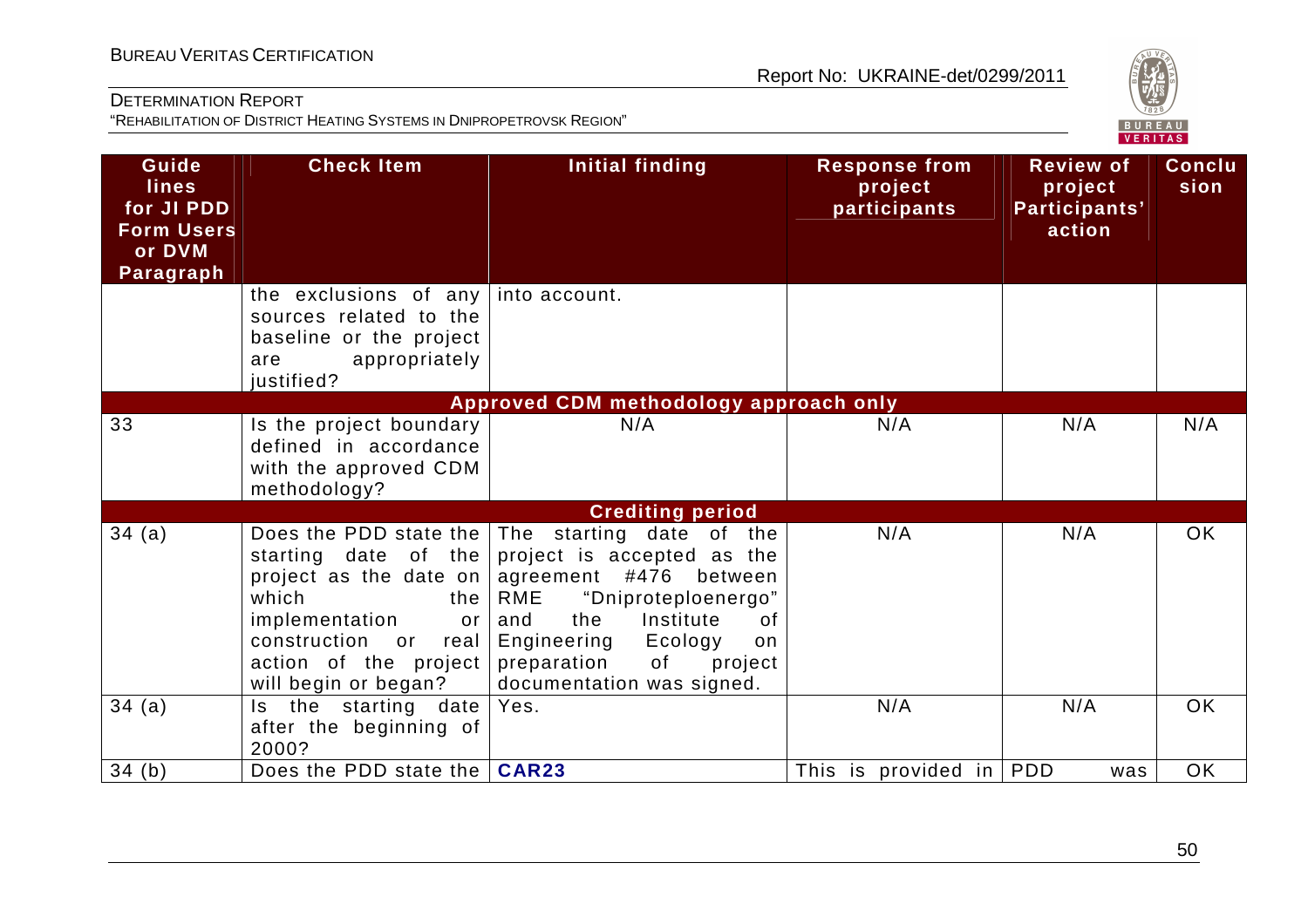

| Guide<br><b>lines</b><br>for JI PDD<br><b>Form Users</b><br>or DVM<br>Paragraph | <b>Check Item</b>                                                                                       | Initial finding                                                                                                                                                                                 | <b>Response from</b><br>project<br>participants | <b>Review of</b><br>project<br>Participants'<br>action                                                | <b>Conclu</b><br>sion |
|---------------------------------------------------------------------------------|---------------------------------------------------------------------------------------------------------|-------------------------------------------------------------------------------------------------------------------------------------------------------------------------------------------------|-------------------------------------------------|-------------------------------------------------------------------------------------------------------|-----------------------|
|                                                                                 | operational<br>expected<br>lifetime of the project<br>in years and months?                              | Please provide the expected the PDD version 03.<br>operational lifetime of the<br>project in years and months.                                                                                  |                                                 | checked. The<br>issue<br><b>is</b><br>closed based<br>due<br>corrections<br>made to<br>in<br>the PDD. |                       |
| 34 $(c)$                                                                        | length of the crediting<br>period in years and<br>months?                                               | Does the PDD state the Yes. See section C.3. of the<br>PDD.                                                                                                                                     | N/A                                             | N/A                                                                                                   | <b>OK</b>             |
| 34(c)                                                                           | first<br>emission  <br>reductions<br>or<br>enhancements of net<br>removals generated by<br>the project? | Is the starting date of Yes, the starting date of the<br>the crediting period on crediting period is after the<br>or after the date of the date of the first emission<br>reductions generation. | N/A                                             | N/A                                                                                                   | <b>OK</b>             |
| 34(d)                                                                           | crediting  <br>that<br>the<br>ERUs starts only after beyond                                             | Does the PDD state   Yes, ERUs generation starts<br>on the 1 <sup>st</sup> of January of<br>period for issuance of 2008 and does not extend<br>the<br>operational                               | N/A                                             | N/A                                                                                                   | OK                    |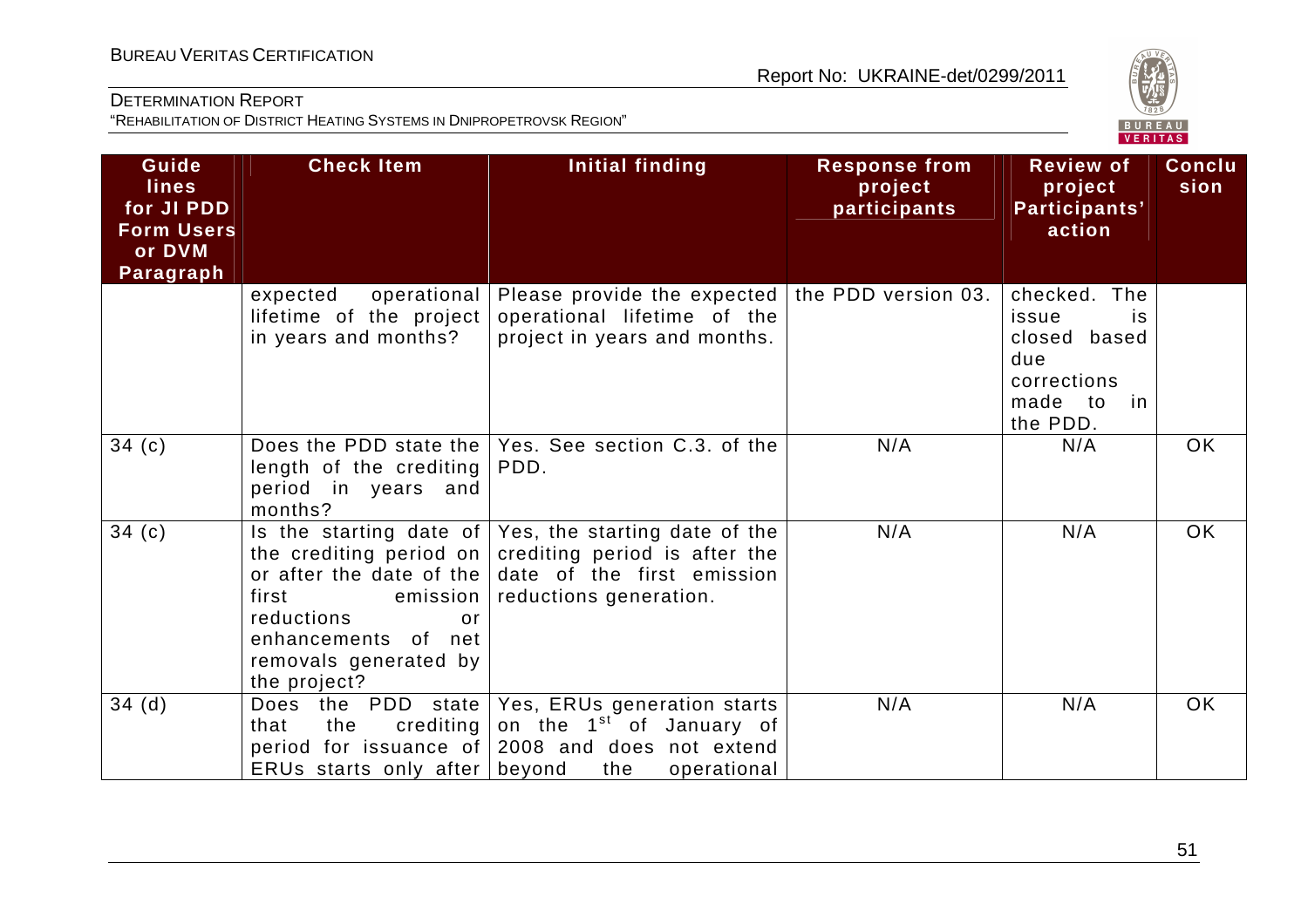

| Guide<br><b>lines</b><br>for JI PDD<br><b>Form Users</b><br>or DVM<br>Paragraph | <b>Check Item</b>                                                                                                                                                                                                                                                                                               | <b>Initial finding</b>                                                                                              | <b>Response from</b><br>project<br>participants                          | <b>Review of</b><br>project<br>Participants'<br>action                        | Conclu<br>sion |
|---------------------------------------------------------------------------------|-----------------------------------------------------------------------------------------------------------------------------------------------------------------------------------------------------------------------------------------------------------------------------------------------------------------|---------------------------------------------------------------------------------------------------------------------|--------------------------------------------------------------------------|-------------------------------------------------------------------------------|----------------|
|                                                                                 | the beginning of 2008<br>and does not extend<br>beyond the operational<br>lifetime of the project?                                                                                                                                                                                                              | lifetime of the project.                                                                                            |                                                                          |                                                                               |                |
| 34(d)                                                                           | If the crediting period<br>extends beyond 2012,<br>does the PDD state<br>that the extension is<br>subject to the host<br>Party approval?<br>Are the estimates of<br>emission reductions or<br>enhancements of net<br>removals<br>presented<br>separately<br>for<br>those<br>until 2012 and those<br>after 2012? | See CAR from the section<br>A.4.3.1 above.                                                                          |                                                                          | Pending                                                                       | OK             |
|                                                                                 |                                                                                                                                                                                                                                                                                                                 | <b>Monitoring plan</b>                                                                                              |                                                                          |                                                                               |                |
| 35                                                                              | <b>PDD</b><br>the<br><b>Does</b><br>indicate<br>explicitly<br>which of the following<br>approaches is used?<br>-JI specific approach                                                                                                                                                                            | The<br>developed<br>own<br>JI<br>specific approach was used<br>to establish the monitoring<br>plan.<br><b>CAR24</b> | Corresponding<br>corrections<br>were I<br>made in the PDD<br>version 03. | <b>PDD</b><br>was<br>The<br>checked.<br>issue<br>is<br>based<br>closed<br>due | <b>OK</b>      |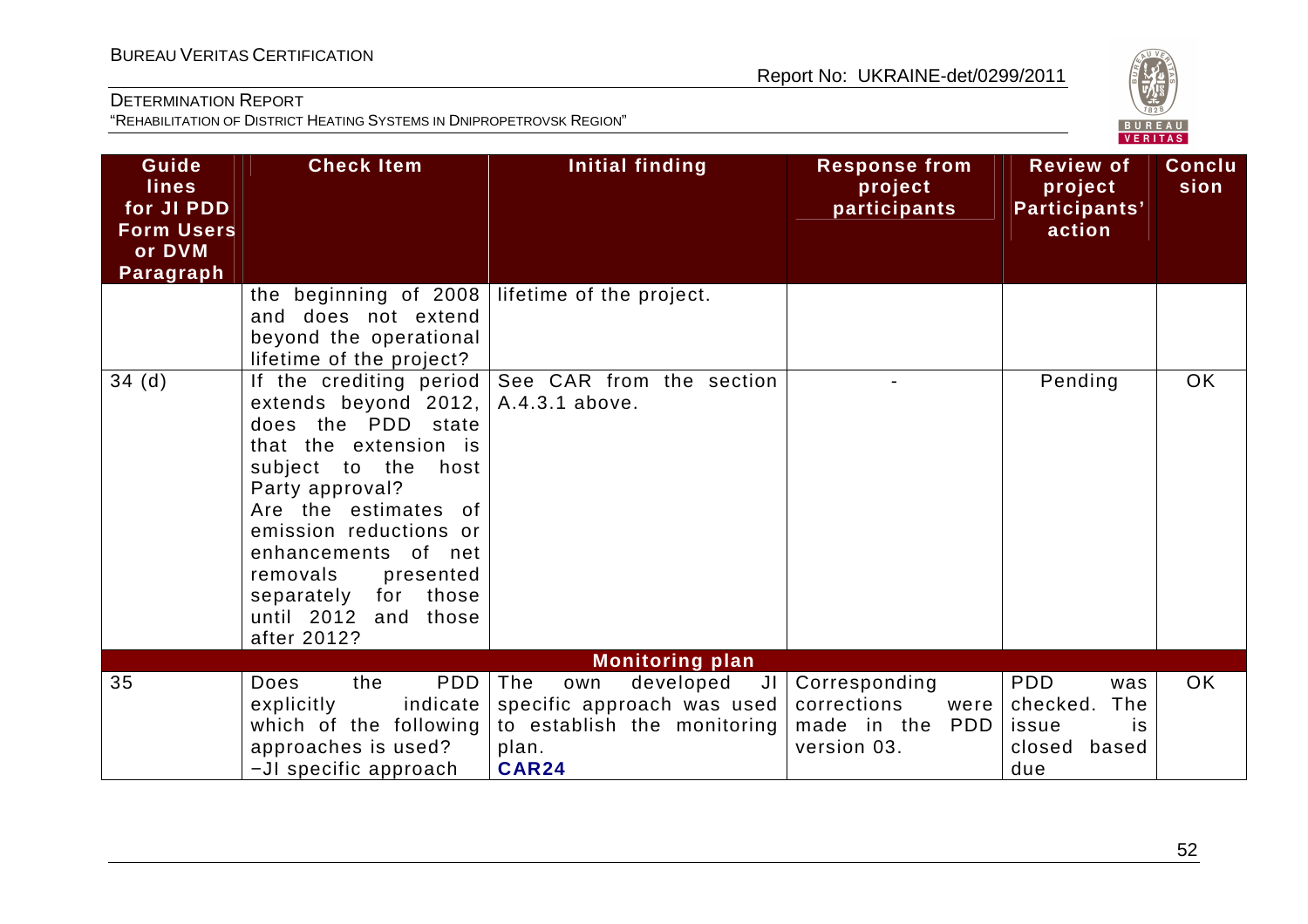

| Guide<br><b>lines</b><br>for JI PDD<br><b>Form Users</b><br>or DVM | <b>Check Item</b>                                                                                                                                                                                                                                                             | <b>Initial finding</b>                                                                                                                                                                                                                                                                                                                                                                                                                                                                | <b>Response from</b><br>project<br>participants                                                                                                                                                                                                                    | <b>Review of</b><br>project<br>Participants'<br>action                                                              | <b>Conclu</b><br>sion |
|--------------------------------------------------------------------|-------------------------------------------------------------------------------------------------------------------------------------------------------------------------------------------------------------------------------------------------------------------------------|---------------------------------------------------------------------------------------------------------------------------------------------------------------------------------------------------------------------------------------------------------------------------------------------------------------------------------------------------------------------------------------------------------------------------------------------------------------------------------------|--------------------------------------------------------------------------------------------------------------------------------------------------------------------------------------------------------------------------------------------------------------------|---------------------------------------------------------------------------------------------------------------------|-----------------------|
| Paragraph                                                          | CDM<br>-Approved                                                                                                                                                                                                                                                              | All equations in the section                                                                                                                                                                                                                                                                                                                                                                                                                                                          |                                                                                                                                                                                                                                                                    | corrections                                                                                                         |                       |
|                                                                    | methodology approach                                                                                                                                                                                                                                                          | D should be numbered as<br>per Guidance on criteria for<br>baseline<br>setting<br>and<br>monitoring<br>$02$ ).<br>version)<br>Please make corresponding<br>corrections.                                                                                                                                                                                                                                                                                                               |                                                                                                                                                                                                                                                                    | made to<br>in<br>the PDD.                                                                                           |                       |
|                                                                    |                                                                                                                                                                                                                                                                               | JI specific approach only                                                                                                                                                                                                                                                                                                                                                                                                                                                             |                                                                                                                                                                                                                                                                    |                                                                                                                     |                       |
| 36(a)                                                              | the monitoring<br>Does<br>plan describe:<br>- All relevant factors<br>and key characteristics<br>that will be monitored?<br>- The period in which<br>they will be monitored?<br>- All decisive factors<br>for the control and<br>reporting<br>of<br>project  <br>performance? | <b>CAR25</b><br>Please<br>provide<br>interpretation for each of the $ $ made for symbols $ $<br>symbol in the section $D/Ei^b$ , Ei <sup>r</sup> , Q <sub>hr</sub> and<br>when first mentioned in the<br>text:<br>- $Ei^b$ , $Ei^r$ - p.32<br>$-a - p.35$<br>- Q <sub>hr</sub> – p.35<br><b>CAR26</b><br>Two different formulas are<br>indicated on the $p.33$ and Section<br>$p.34$ of<br><b>PDD</b><br>the<br>for  <br>calculation of $E_1^b$ parameter.<br>Please correct/clarify. | Corresponding<br>the $ $ corrections<br>were<br>others in the PDD<br>03.<br>The<br>version<br>interpretation<br>for  <br>the symbol a was<br>provided<br>below<br>equation D.1.1-13.<br>D.1.1<br>describes<br>the<br>monitoring<br>specific<br>project<br>approach | <b>PDD</b><br>was<br>checked.<br>The<br>is<br>issue<br>closed based<br>due<br>corrections<br>made to in<br>the PDD. | OK                    |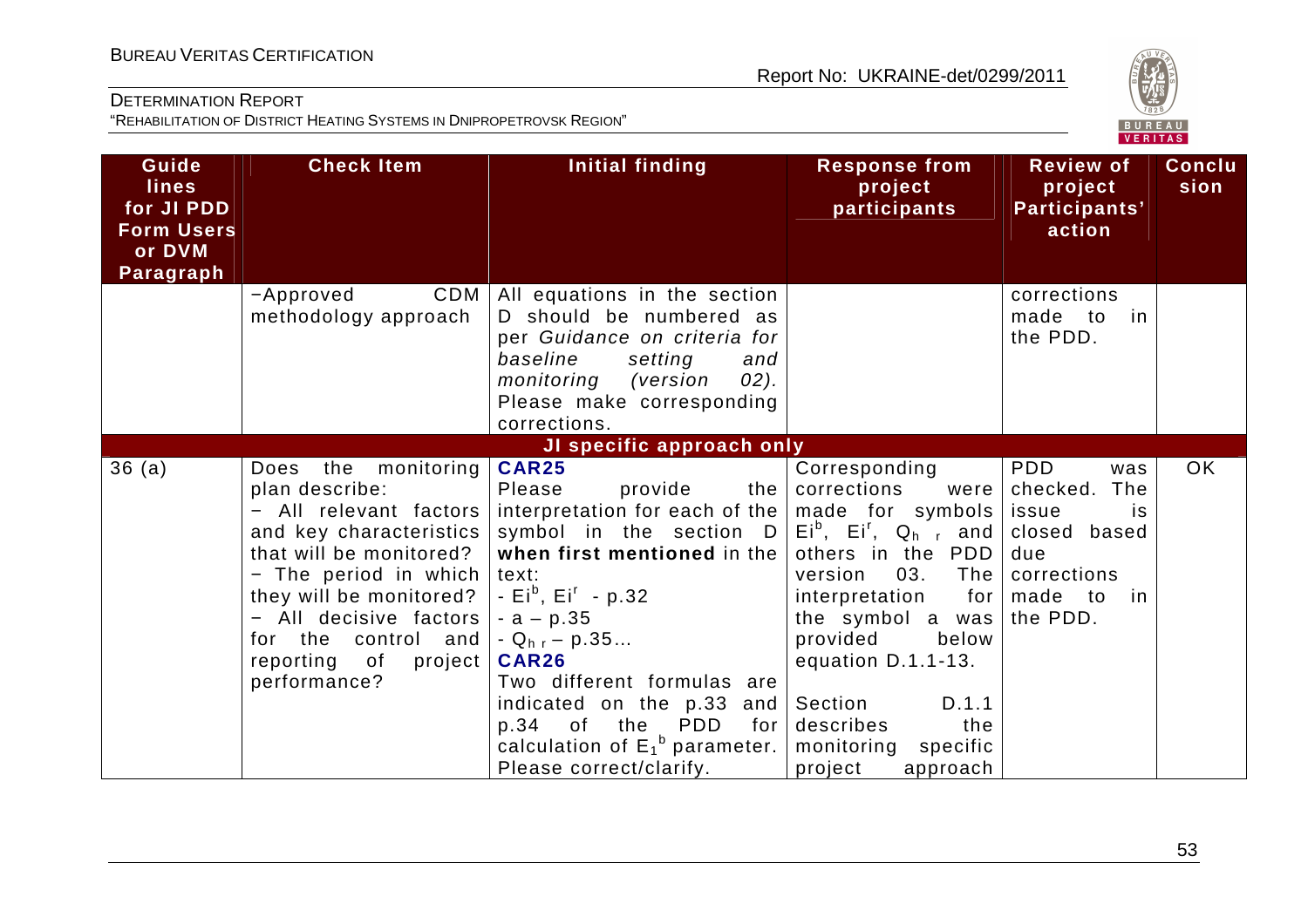

| Guide<br><b>lines</b><br>for JI PDD<br><b>Form Users</b><br>or DVM<br>Paragraph |             | <b>Check Item</b> | <b>Initial finding</b>                                                                                                                                                                                                                                                                                                                                                                  | <b>Response from</b><br>project<br>participants                                                                                                                                                                                                                                                                                                                                                                                            | <b>Review of</b><br>project<br>Participants'<br>action | <b>Conclu</b><br>sion |
|---------------------------------------------------------------------------------|-------------|-------------------|-----------------------------------------------------------------------------------------------------------------------------------------------------------------------------------------------------------------------------------------------------------------------------------------------------------------------------------------------------------------------------------------|--------------------------------------------------------------------------------------------------------------------------------------------------------------------------------------------------------------------------------------------------------------------------------------------------------------------------------------------------------------------------------------------------------------------------------------------|--------------------------------------------------------|-----------------------|
|                                                                                 |             |                   | <b>CAR27</b><br>Please<br>indicate<br>in<br>the<br>Tables D.1.1.1. and D.1.1.3<br>if the coal consumption will  <br>be measured, calculated or<br>estimated.<br><b>CAR28</b><br>The information concerning<br>sources of data indicated in<br>the section $D.1.1.3$ . does<br>the<br>correspond<br>to<br>not<br>situation observed onsite.<br>Please make corresponding<br>adjustments. | developed<br>for<br>Heating"<br>"District<br>projects<br><i>in</i><br>Ukrainian<br>conditions.<br>Equation D.1.1-4 is<br>the general type<br>equation though the<br>Equations D.1.1-11<br>D.1.1-12 are<br>and<br>used for different<br>cases according to<br>Dynamic<br>the<br><b>Baseline</b><br>assumption as it is<br>indicated<br><b>PDD</b><br>in<br>above.<br>Corresponding<br>adjustments<br>were<br>made in the PDD<br>version 03. |                                                        |                       |
| 36(h)                                                                           | Does<br>the | monitoring        | See<br>CARs from<br>the item                                                                                                                                                                                                                                                                                                                                                            |                                                                                                                                                                                                                                                                                                                                                                                                                                            | Pending                                                | <b>OK</b>             |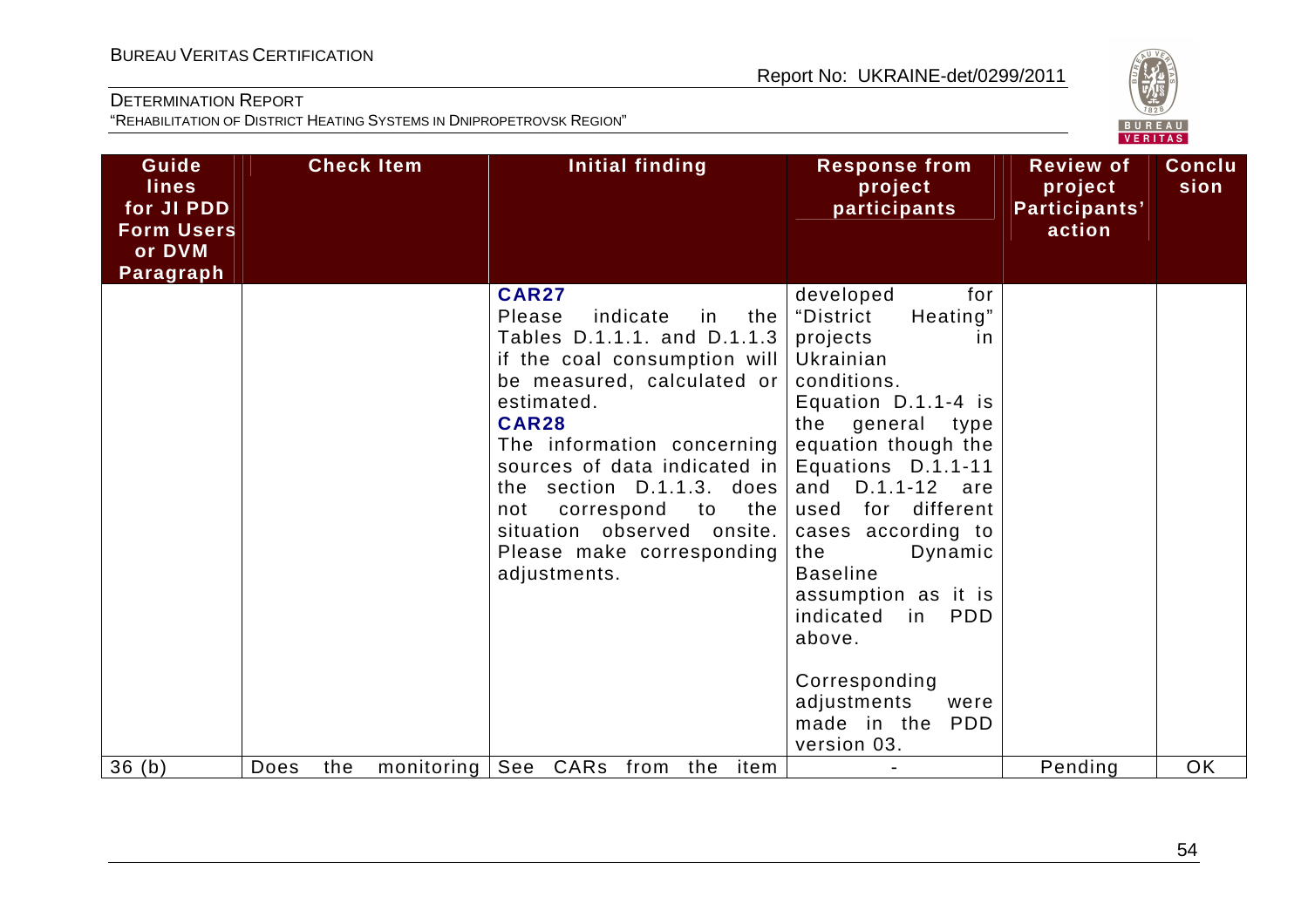

| Guide<br><b>lines</b><br>for JI PDD<br><b>Form Users</b><br>or DVM<br>Paragraph | <b>Check Item</b>                                                                                                                                                                                                                                                         | Initial finding                                                                                                                                                                                                                                                                                                                                                               | <b>Response from</b><br>project<br>participants | <b>Review of</b><br>project<br>Participants'<br>action                                                                        | <b>Conclu</b><br>sion |
|---------------------------------------------------------------------------------|---------------------------------------------------------------------------------------------------------------------------------------------------------------------------------------------------------------------------------------------------------------------------|-------------------------------------------------------------------------------------------------------------------------------------------------------------------------------------------------------------------------------------------------------------------------------------------------------------------------------------------------------------------------------|-------------------------------------------------|-------------------------------------------------------------------------------------------------------------------------------|-----------------------|
|                                                                                 | specify<br>the<br>plan<br>indicators,<br>constants<br>and variables used that<br>are reliable, valid and<br>provide transparent<br>picture of the emission<br>reductions<br>or<br>enhancements of<br>net<br>removals<br>be<br>to<br>monitored?                            | $36(a)$ above.                                                                                                                                                                                                                                                                                                                                                                |                                                 |                                                                                                                               |                       |
| 36(b)                                                                           | If default values are<br>used:<br>– Are accuracy<br>and<br>reasonableness<br>their selection?<br>- Do the default values<br>originate<br>from<br>recognized sources?<br>default<br>Are<br>the<br>values supported by <b>CAR30</b><br>statistical<br>analyses<br>providing | <b>CAR29</b><br>Please add to the Table<br>D.1.1.1. of the PDD all data<br>necessary to establish the<br>carefully balanced in project emissions, including<br>Cef carbon emission factor<br>and CEF <sub>c</sub> Carbon Emission<br>factor<br>for<br>reducing<br>electricity consumption in<br>Ukraine.<br>The Emission Factors for<br>reasonable the Ukrainian grid used is | This was added in<br>the PDD version 03.        | <b>PDD</b><br>was<br>checked.<br>The<br>issue<br><i>is</i><br>closed based<br>due<br>corrections<br>made to<br>in<br>the PDD. | <b>OK</b>             |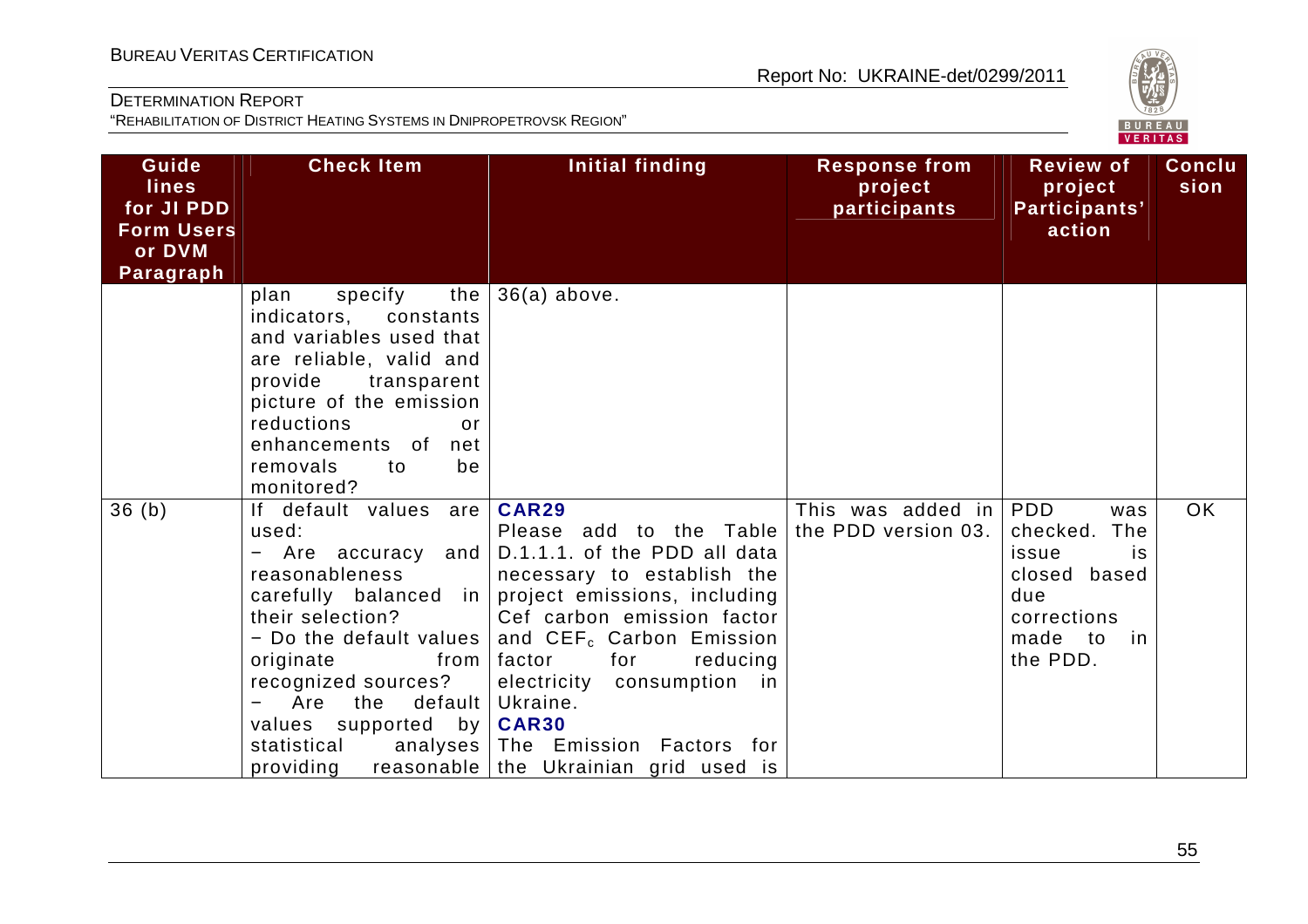

| Guide<br><b>lines</b><br>for JI PDD<br><b>Form Users</b><br>or DVM<br>Paragraph | <b>Check Item</b>                                                                                                                                                    | Initial finding                                                                                                                                                                                       | <b>Response from</b><br>project<br>participants | <b>Review of</b><br>project<br>Participants'<br>action | <b>Conclu</b><br>sion |
|---------------------------------------------------------------------------------|----------------------------------------------------------------------------------------------------------------------------------------------------------------------|-------------------------------------------------------------------------------------------------------------------------------------------------------------------------------------------------------|-------------------------------------------------|--------------------------------------------------------|-----------------------|
|                                                                                 | confidence levels?<br>default<br>Are<br>the<br>values presented in a<br>transparent manner?                                                                          | valid only till 2012. Please<br>explicitly distinguish in the<br>PDD which value of Carbon<br>Emission factor will be used<br>for ERU calculations after<br>2012 till the end of crediting<br>period. |                                                 |                                                        |                       |
| $36$ (b) (i)                                                                    | For those values that Yes.<br>the<br>project<br>participants, does the<br>monitoring plan clearly<br>indicate how the values<br>are to be selected and<br>justified? | The<br>appropriate<br>are to be provided by information can be found in<br>the section D of the PDD.                                                                                                  | N/A                                             | N/A                                                    | <b>OK</b>             |
| $36$ (b) (ii)                                                                   | For other values,<br>plan clearly indicate<br>the precise references<br>which<br>from<br>these<br>values are taken?<br>the<br>Is.<br>of<br>conservativeness          | Yes,<br>all<br>necessary<br>- Does the monitoring references are presented in<br>the section D of the PDD.                                                                                            | N/A                                             | N/A                                                    | <b>OK</b>             |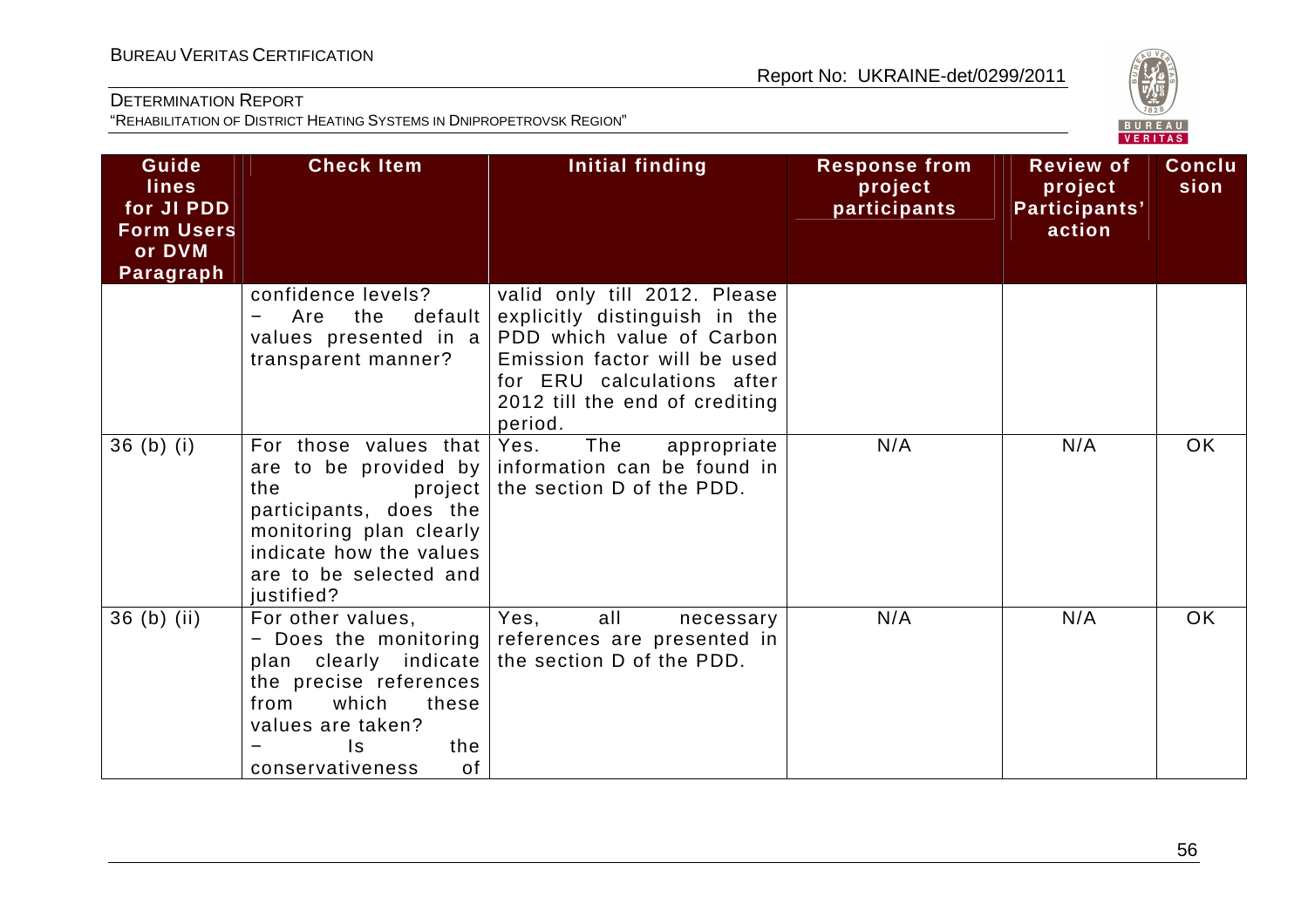

| Guide<br><b>lines</b><br>for JI PDD<br><b>Form Users</b><br>or DVM<br>Paragraph | <b>Check Item</b>                                                                                                                                                                                           | Initial finding                                                                                                                                       | <b>Response from</b><br>project<br>participants           | <b>Review of</b><br>project<br>Participants'<br>action                                                      | <b>Conclu</b><br>sion |
|---------------------------------------------------------------------------------|-------------------------------------------------------------------------------------------------------------------------------------------------------------------------------------------------------------|-------------------------------------------------------------------------------------------------------------------------------------------------------|-----------------------------------------------------------|-------------------------------------------------------------------------------------------------------------|-----------------------|
|                                                                                 | provided<br>values<br>the<br>justified?                                                                                                                                                                     |                                                                                                                                                       |                                                           |                                                                                                             |                       |
| 36 (b) (iii)                                                                    | For all data sources,<br>the monitoring<br>does<br>specify<br>plan<br>the<br>procedures<br>to<br>be<br>followed if expected<br>data are unavailable?                                                        | <b>CAR31</b><br>Please<br>specify<br>in<br>monitoring<br>plan<br>the  <br>procedures to be followed if<br>expected monitored data are<br>unavailable. | This was specified   PDD<br>the in the PDD version<br>03. | was<br>checked.<br>The<br>issue<br>is<br>closed based<br>due<br>corrections<br>made to<br>in in<br>the PDD. | <b>OK</b>             |
| $36$ (b) (iv)                                                                   | International<br>Are<br>System Unit (SI units)<br>used?                                                                                                                                                     | No.                                                                                                                                                   | N/A                                                       | N/A                                                                                                         | OK                    |
| 36(b)(v)                                                                        | Does<br>plan<br>note<br>parameters,<br>coefficients, variables,<br>etc. that are used to<br>calculate<br>baseline<br>emissions<br>net<br>or<br>removals<br>but<br>are<br>obtained<br>through<br>monitoring? | the monitoring   Yes. See sections D.1.1.1-<br>any $ D.1.1.4.$                                                                                        | N/A                                                       | N/A                                                                                                         | OK                    |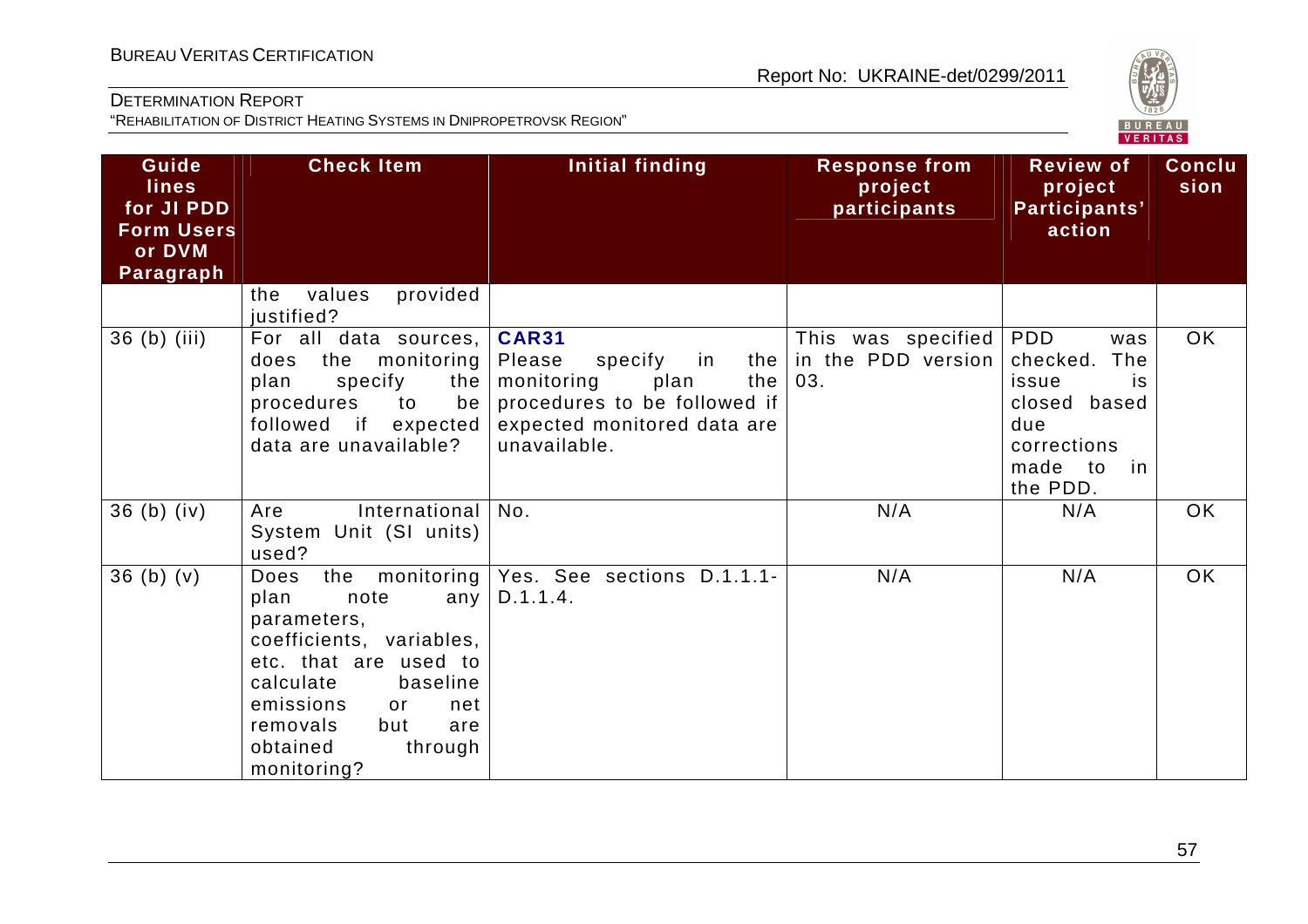

| Guide<br><b>lines</b><br>for JI PDD<br><b>Form Users</b><br>or DVM<br>Paragraph | <b>Check Item</b>                                                                                                                                                                         | Initial finding                                                                                                                                                                                                                                                                                                | <b>Response from</b><br>project<br>participants | <b>Review of</b><br>project<br>Participants'<br>action                                                          | <b>Conclu</b><br>sion |
|---------------------------------------------------------------------------------|-------------------------------------------------------------------------------------------------------------------------------------------------------------------------------------------|----------------------------------------------------------------------------------------------------------------------------------------------------------------------------------------------------------------------------------------------------------------------------------------------------------------|-------------------------------------------------|-----------------------------------------------------------------------------------------------------------------|-----------------------|
| $36$ (b) (v)                                                                    | the<br>Is.<br>use<br>parameters,<br>coefficients, variables,<br>consistent  <br>etc.<br>between the baseline<br>and monitoring plan?                                                      | of $ $ The<br>use<br>of parameters,<br>coefficients, variables, etc.<br>is consistent between the<br>baseline<br>and<br>monitoring<br>plan.                                                                                                                                                                    | N/A                                             | N/A                                                                                                             | <b>OK</b>             |
| 36(c)                                                                           | Does the monitoring<br>plan draw on the list of<br>standard<br>variables<br>contained in appendix<br>B of "Guidance on<br>baseline<br>criteria<br>for<br>setting<br>and<br>monitoring"?   | Some variables contained in<br>appendix B of "Guidance on<br>criteria for baseline setting<br>monitoring"<br>and<br>were<br>included in the monitoring<br>plan.                                                                                                                                                | N/A                                             | N/A                                                                                                             | OK                    |
| 36(d)                                                                           | the monitoring<br>Does<br>$explicity$ and<br>plan<br>clearly distinguish:<br>and $ $<br>(i)<br>Data<br>monitored throughout (i)<br>crediting period,<br>the<br>but<br>are<br>only<br>once | <b>CAR32</b><br>No. Explicitly and clearly<br>distinguish in the section D<br>of the PDD which of the<br>parameters that are not $ $ parameters to be monitored:<br>are<br>monitored<br>not<br>throughout<br>the<br>crediting<br>determined period, but are determined<br>(and thus only once (and thus remain | This was specified<br>in the PDD version<br>03. | PDD<br>was<br>checked.<br>The<br>issue<br>is<br>closed based<br>due<br>corrections<br>made to<br>in<br>the PDD. | <b>OK</b>             |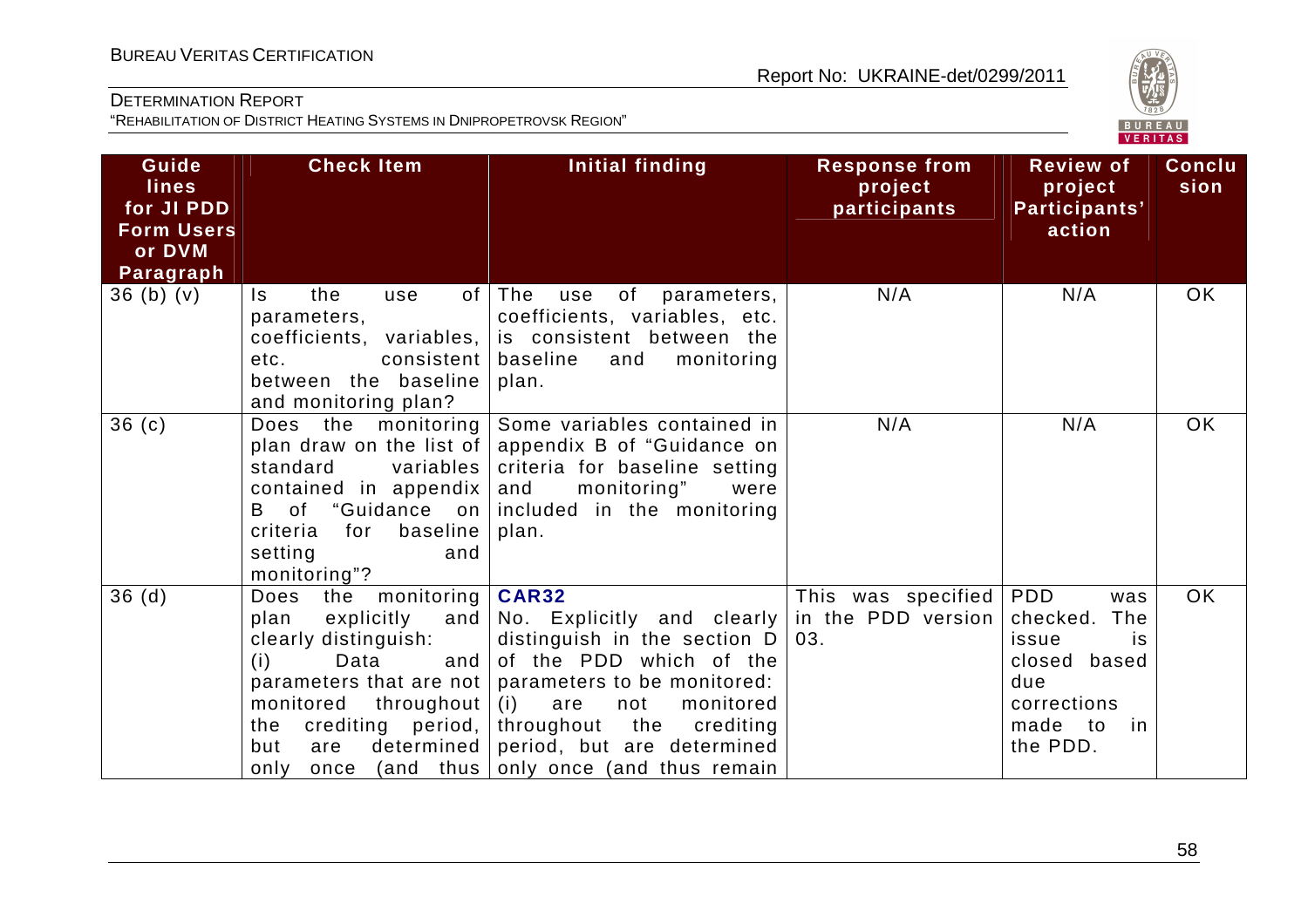

| Guide<br><b>lines</b><br>for JI PDD<br><b>Form Users</b><br>or DVM<br>Paragraph | <b>Check Item</b>                                                                                                                                                                                                                                                                                                                                                                                                                                                                                                      | <b>Initial finding</b>                                                                                                                                                                                                                                                                                                                                                                                                                                                         | <b>Response from</b><br>project<br>participants | <b>Review of</b><br>project<br>Participants'<br>action | <b>Conclu</b><br>sion |
|---------------------------------------------------------------------------------|------------------------------------------------------------------------------------------------------------------------------------------------------------------------------------------------------------------------------------------------------------------------------------------------------------------------------------------------------------------------------------------------------------------------------------------------------------------------------------------------------------------------|--------------------------------------------------------------------------------------------------------------------------------------------------------------------------------------------------------------------------------------------------------------------------------------------------------------------------------------------------------------------------------------------------------------------------------------------------------------------------------|-------------------------------------------------|--------------------------------------------------------|-----------------------|
|                                                                                 | remain<br>throughout<br>the  <br>are<br>available  <br>that<br>already at the stage of  <br>determination?<br>and<br>(ii)<br>Data<br>parameters that are not<br>monitored<br>throughout<br>the crediting period,<br>determined  <br>but<br>are<br>only once (and thus<br>remain<br>fixed<br>throughout<br>the  <br>crediting period), but<br>that are not already<br>available at the stage<br>of determination?<br>(iii)<br>Data<br>and<br>parameters that<br>are<br>monitored<br>throughout<br>the crediting period? | fixed   fixed<br>throughout<br>the<br>crediting period), and that<br>crediting period), and are available already at the<br>stage of determination?<br>(ii) are<br>not<br>monitored<br>throughout the crediting<br>period, but are determined<br>only once (and thus remain<br>fixed<br>throughout<br>the<br>crediting period), but that<br>are not already available at<br>the stage of determination?<br>(iii)<br>monitored<br>are<br>crediting<br>throughout the<br>period. |                                                 |                                                        |                       |
| 36(e)                                                                           | monitoring   Yes.<br>the<br>Does                                                                                                                                                                                                                                                                                                                                                                                                                                                                                       |                                                                                                                                                                                                                                                                                                                                                                                                                                                                                | N/A                                             | N/A                                                    | OK                    |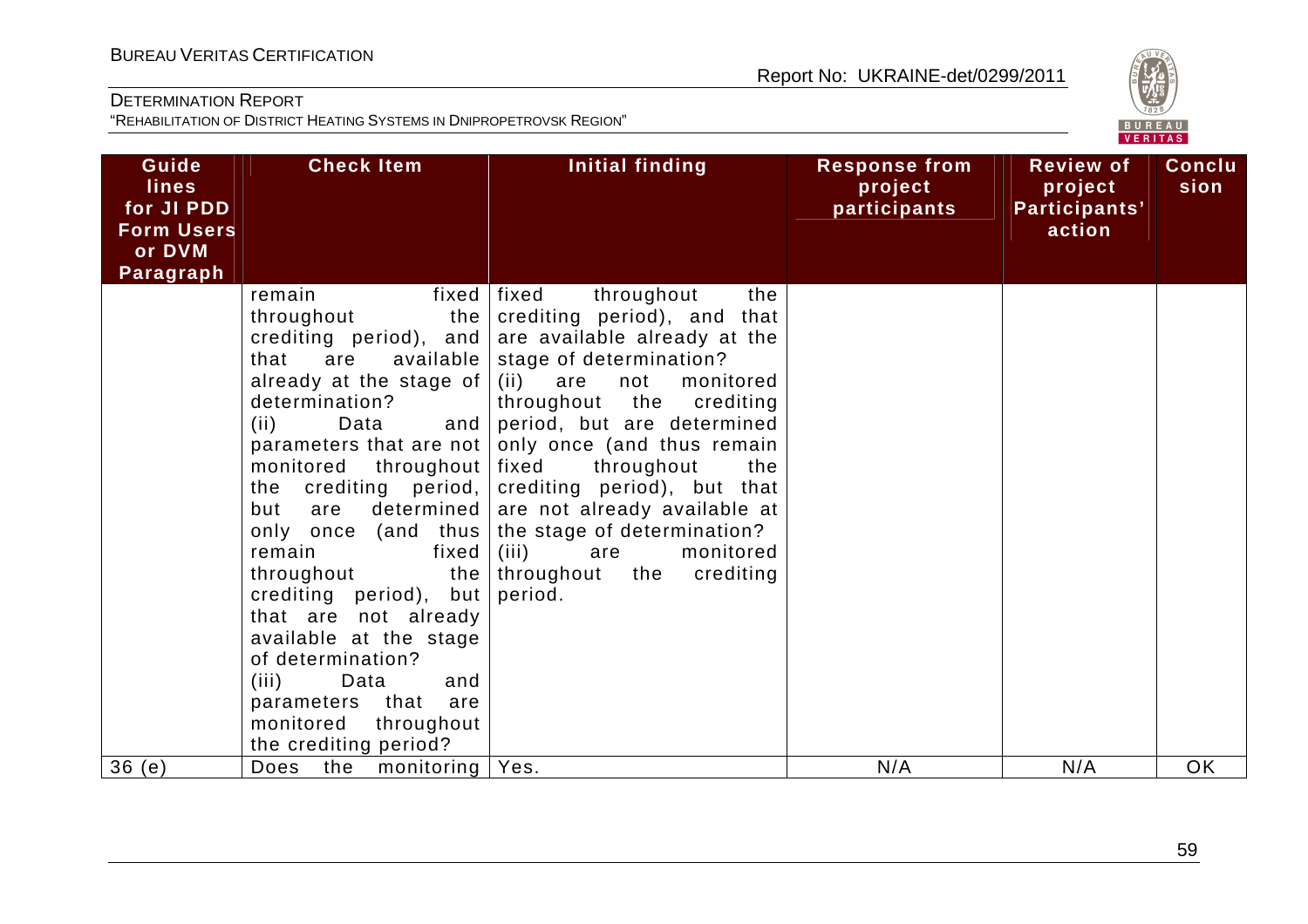

| Guide<br><b>lines</b><br>for JI PDD<br><b>Form Users</b><br>or DVM<br><b>Paragraph</b> | <b>Check Item</b>                                                                                                                                                                                                                                                                                                             | Initial finding                                                               | <b>Response from</b><br>project<br>participants | <b>Review of</b><br>project<br>Participants'<br>action | <b>Conclu</b><br>sion |
|----------------------------------------------------------------------------------------|-------------------------------------------------------------------------------------------------------------------------------------------------------------------------------------------------------------------------------------------------------------------------------------------------------------------------------|-------------------------------------------------------------------------------|-------------------------------------------------|--------------------------------------------------------|-----------------------|
|                                                                                        | describe<br>plan<br>the<br>methods employed for<br>data<br>monitoring<br>(including)<br>its<br>frequency)<br>and<br>recording?                                                                                                                                                                                                |                                                                               |                                                 |                                                        |                       |
| 36(f)                                                                                  | monitoring<br>the<br>Does<br>elaborate<br>plan<br>all<br>algorithms<br>and<br>formulae used for the<br>estimation/calculation<br>0f<br>baseline<br>emissions/removals<br>and project emissions/<br>removals<br>direct<br>or<br>monitoring of emission<br>reductions<br>from<br>the<br>project, leakage,<br>as<br>appropriate? | Yes,<br>all<br>necessary<br>algorithms and formulae are<br>provided.          | N/A                                             | N/A                                                    | OK                    |
| $36(f)$ (i)                                                                            | underlying<br>the<br>$\mathsf{ls}$<br>the<br>rationale<br>for<br>algorithms/formulae<br>explained?                                                                                                                                                                                                                            | all<br>Yes,<br>necessary<br>algorithms and formulae are<br>clearly described. | N/A                                             | N/A                                                    | <b>OK</b>             |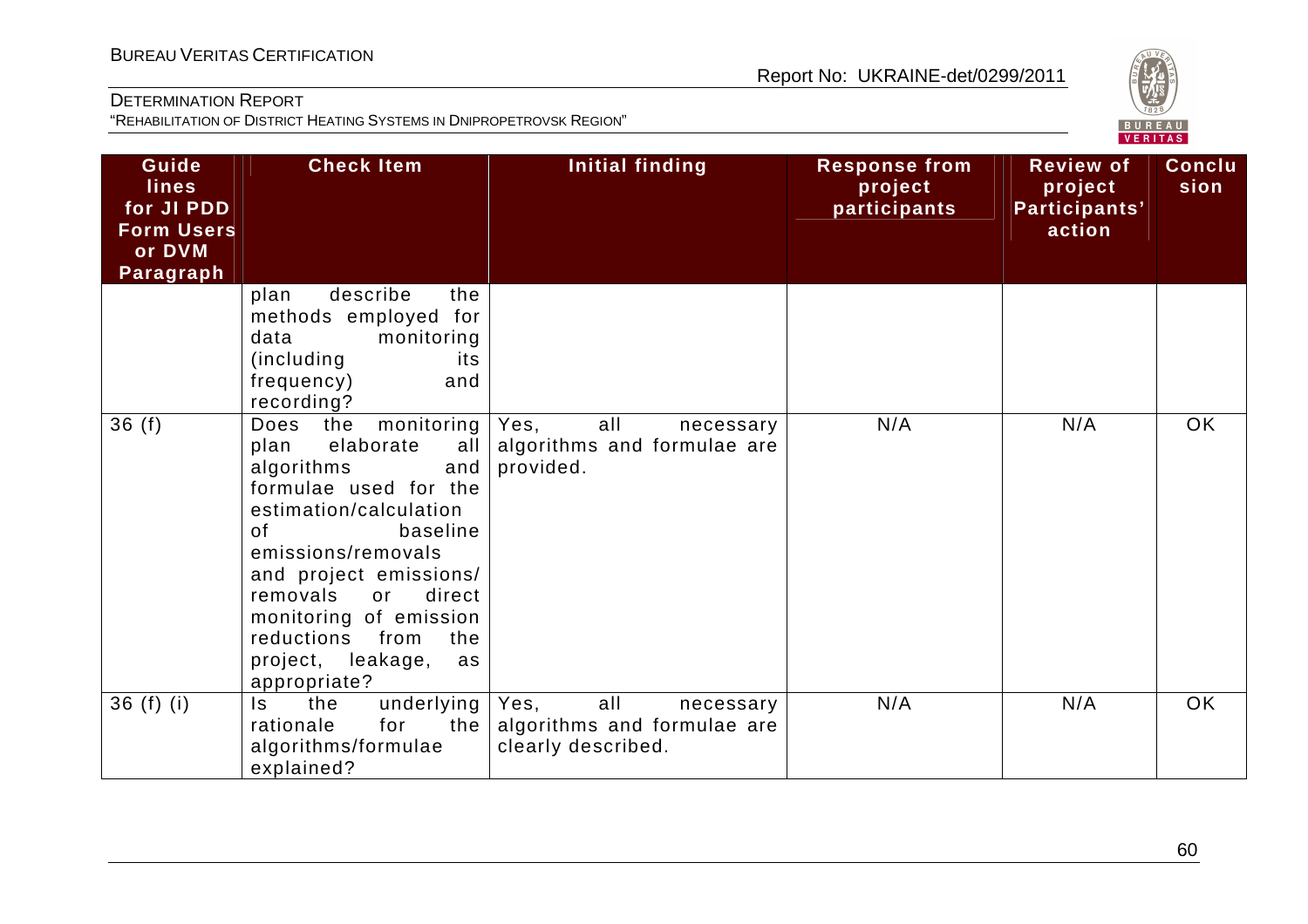

| Guide<br>lines<br>for JI PDD<br><b>Form Users</b><br>or DVM<br>Paragraph | <b>Check Item</b>                                                                                                               | <b>Initial finding</b>                                                                                                                                            | <b>Response from</b><br>project<br>participants | <b>Review of</b><br>project<br>Participants'<br>action | <b>Conclu</b><br>sion |
|--------------------------------------------------------------------------|---------------------------------------------------------------------------------------------------------------------------------|-------------------------------------------------------------------------------------------------------------------------------------------------------------------|-------------------------------------------------|--------------------------------------------------------|-----------------------|
| $36(f)$ (ii)                                                             | Are<br>equation<br>variables,<br>formats, subscripts etc.<br>used?                                                              | consistent   Yes, all variables, equation<br>format, subscripts etc. used<br>are consistent.                                                                      | N/A                                             | N/A                                                    | <b>OK</b>             |
| 36 (f) (iii)                                                             | Are all equations<br>numbered?                                                                                                  | No see CAR from the item<br>35 above.                                                                                                                             | N/A                                             | N/A                                                    | <b>OK</b>             |
| $36(f)$ (iv)                                                             | Are all variables, with<br>units<br>indicated<br>defined?                                                                       | Yes.                                                                                                                                                              | N/A                                             | N/A                                                    | <b>OK</b>             |
| 36 $(f)(v)$                                                              | the<br>Is.<br>of<br>conservativeness<br>the<br>algorithms/procedures<br>justified?                                              | Used algorithms/procedures<br>are in line with the state<br>and<br>used<br>norms<br>in<br>conservative manner.                                                    | N/A                                             | N/A                                                    | <b>OK</b>             |
| 36 $(f)(v)$                                                              | To the extent possible, $ $<br>methods<br>to<br>are<br>quantitatively account<br>for uncertainty in key<br>parameters included? | Yes.                                                                                                                                                              | N/A                                             | N/A                                                    | <b>OK</b>             |
| 36(f) (vi)                                                               | Is consistency between   Yes.<br>the<br>procedure                                                                               | The<br>consistency<br>the elaboration of the between the elaboration of<br>baseline scenario and the baseline scenario and<br>for   the procedure for calculating | N/A                                             | N/A                                                    | <b>OK</b>             |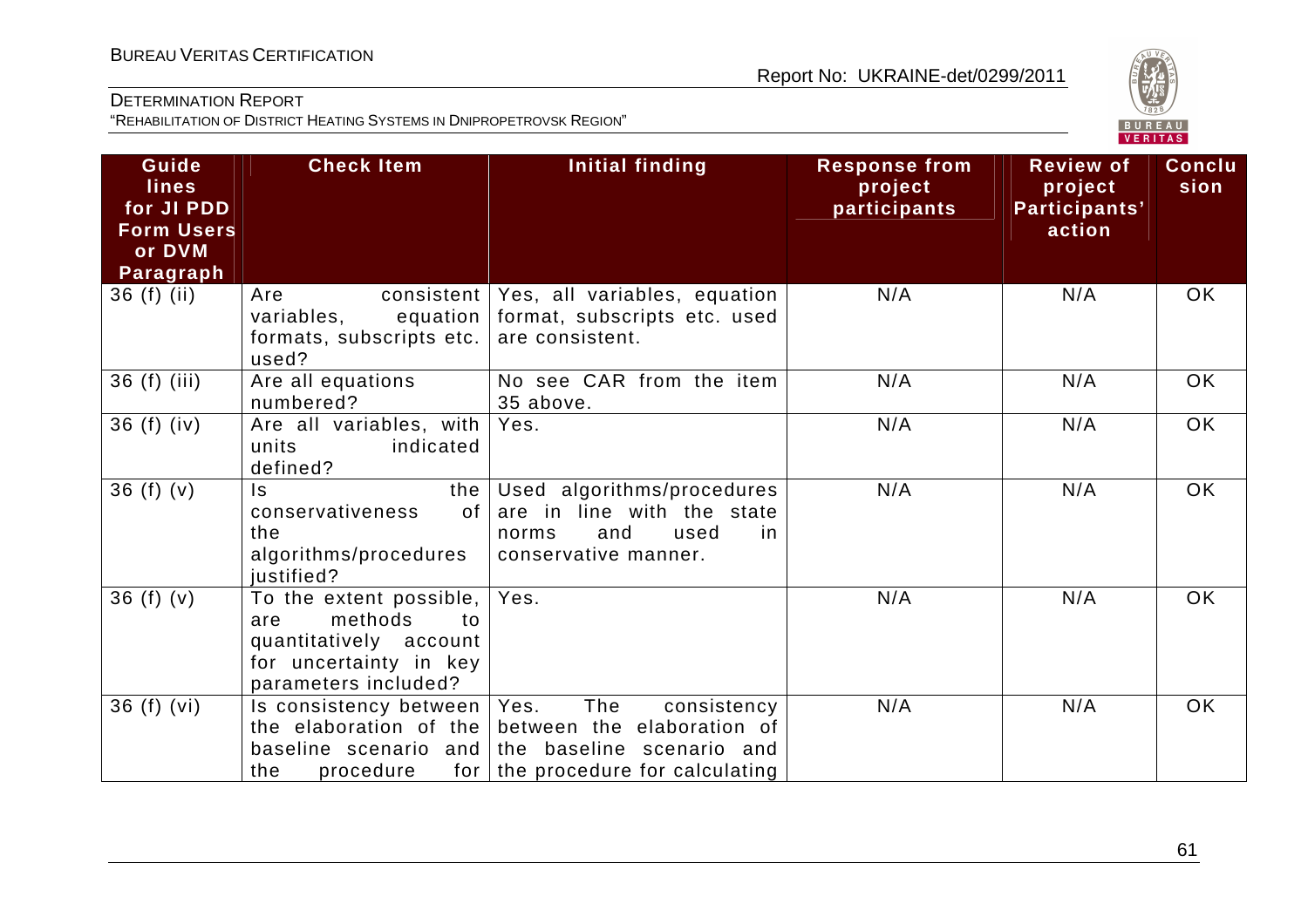

| Guide<br><b>lines</b><br>for JI PDD<br><b>Form Users</b><br>or DVM<br>Paragraph | <b>Check Item</b>                                                                                | <b>Initial finding</b>                                                                                                                                       | <b>Response from</b><br>project<br>participants | <b>Review of</b><br>project<br>Participants'<br>action | <b>Conclu</b><br>sion |
|---------------------------------------------------------------------------------|--------------------------------------------------------------------------------------------------|--------------------------------------------------------------------------------------------------------------------------------------------------------------|-------------------------------------------------|--------------------------------------------------------|-----------------------|
|                                                                                 | calculating<br>emissions<br>net<br>or<br>0f<br>removals<br>the I<br>baseline ensured?            | the $ $ the<br>emissions<br>net<br>or<br>removals of the baseline is<br>ensured.                                                                             |                                                 |                                                        |                       |
| 36 (f) (vii)                                                                    | algorithms or formulae<br>not<br>self-<br>that<br>are<br>evident explained?                      | Are any parts of the $\vert$ All algorithms and formulas<br>are clearly explained.                                                                           | N/A                                             | N/A                                                    | <b>OK</b>             |
| 36 (f) (vii)                                                                    | procedure is consistent<br>with standard technical<br>procedures<br>in<br>relevant sector?       | Is it justified that the $ $ The procedure is consistent<br>standard<br>with<br>technical<br>procedures in the relevant<br>the sector and is well justified. | N/A                                             | N/A                                                    | <b>OK</b>             |
| 36 (f) (vii)                                                                    | references  <br>Are<br>provided<br>as<br>necessary?                                              | All necessary references are<br>provided.                                                                                                                    | N/A                                             | N/A                                                    | <b>OK</b>             |
| 36 (f) (vii)                                                                    | Are implicit and explicit<br>assumptions  <br>key<br>explained<br>in<br>a<br>transparent manner? | All<br>implicit<br>and<br>explicit<br>assumptions are explained<br>in a transparent manner.                                                                  | N/A                                             | N/A                                                    | <b>OK</b>             |
| 36 (f) (vii)                                                                    | it.<br>clearly stated<br>Is.<br>procedures                                                       | <b>CAR33</b><br>which assumptions and Please add all variables to the PDD version 03.<br>have be monitored to the table                                      | This was added in                               | <b>PDD</b><br>was<br>checked.<br>The<br>is.<br>issue   | OK                    |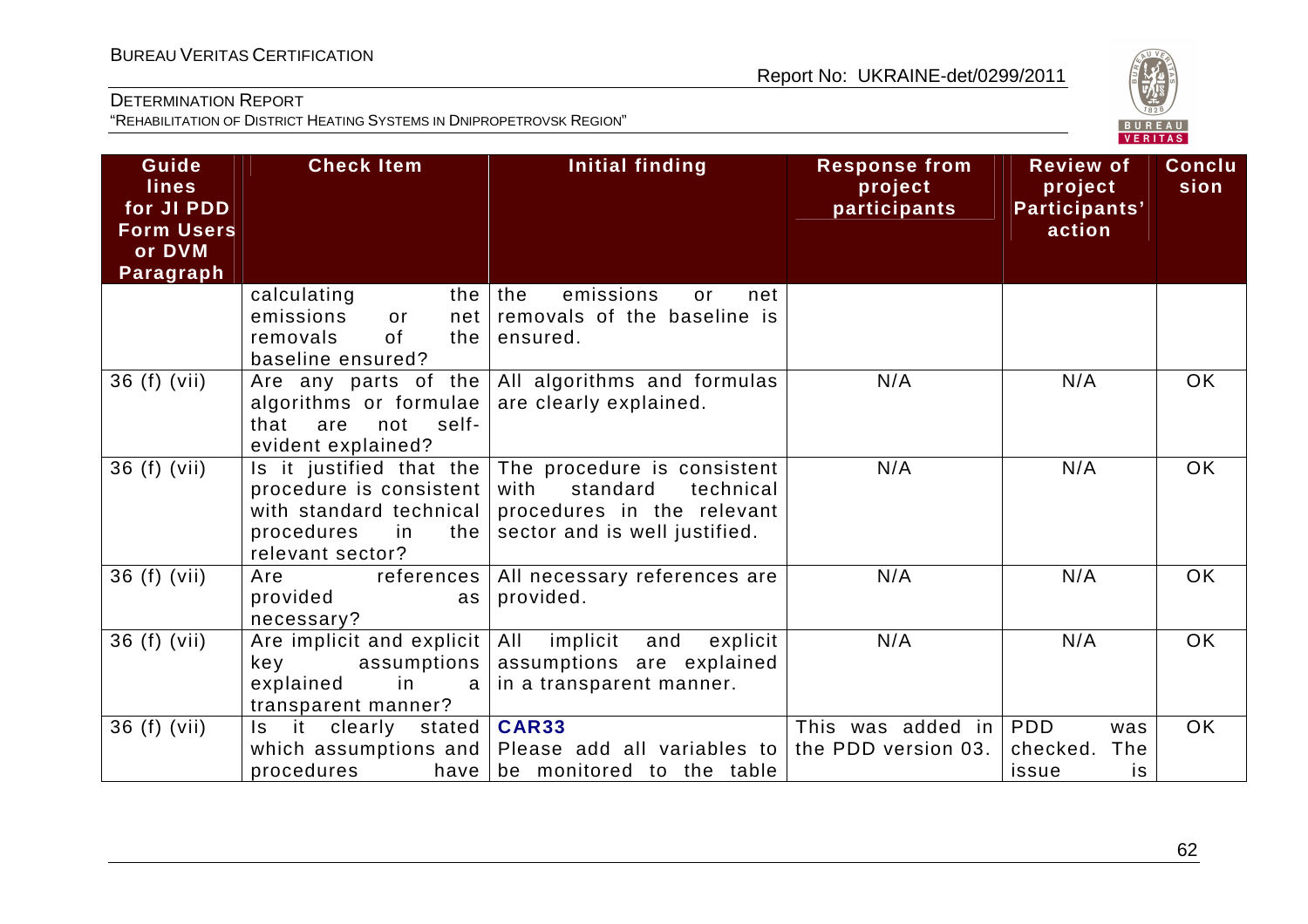

| Guide<br><b>lines</b><br>for JI PDD<br><b>Form Users</b><br>or DVM<br><b>Paragraph</b> | <b>Check Item</b>                                                                                                                                                                                                                                  | Initial finding                                                                              | <b>Response from</b><br>project<br>participants | <b>Review of</b><br>project<br>Participants'<br>action       | <b>Conclu</b><br>sion |
|----------------------------------------------------------------------------------------|----------------------------------------------------------------------------------------------------------------------------------------------------------------------------------------------------------------------------------------------------|----------------------------------------------------------------------------------------------|-------------------------------------------------|--------------------------------------------------------------|-----------------------|
|                                                                                        | associated with them,<br>how<br>such<br>and<br>uncertainty is to be<br>addressed?                                                                                                                                                                  | significant uncertainty $ D.2$ and estimate level of<br>uncertainty associated with<br>them. |                                                 | closed based<br>due<br>corrections<br>made to in<br>the PDD. |                       |
| 36 (f) (vii)                                                                           | parameters<br>key<br>described and, where<br>possible,<br>is<br>an<br>uncertainty range<br>at<br>95% confidence level<br>for key parameters for<br>calculation<br>0f<br>the<br>emission reductions or<br>enhancements of net<br>removals provided? | Is the uncertainty of See CAR form the item 36<br>36 (f) (vii) above.                        |                                                 | Pending                                                      | OK                    |
| 36 <sub>(g)</sub>                                                                      | Does the monitoring<br>plan identify a national<br>international<br>$\alpha$ r<br>monitoring standard if<br>such standard has to<br>be and/or is applied to<br>certain aspects of the                                                              | The monitoring plan is in<br>line<br>with<br>the<br>relevant<br>national standards.          | N/A                                             | N/A                                                          | <b>OK</b>             |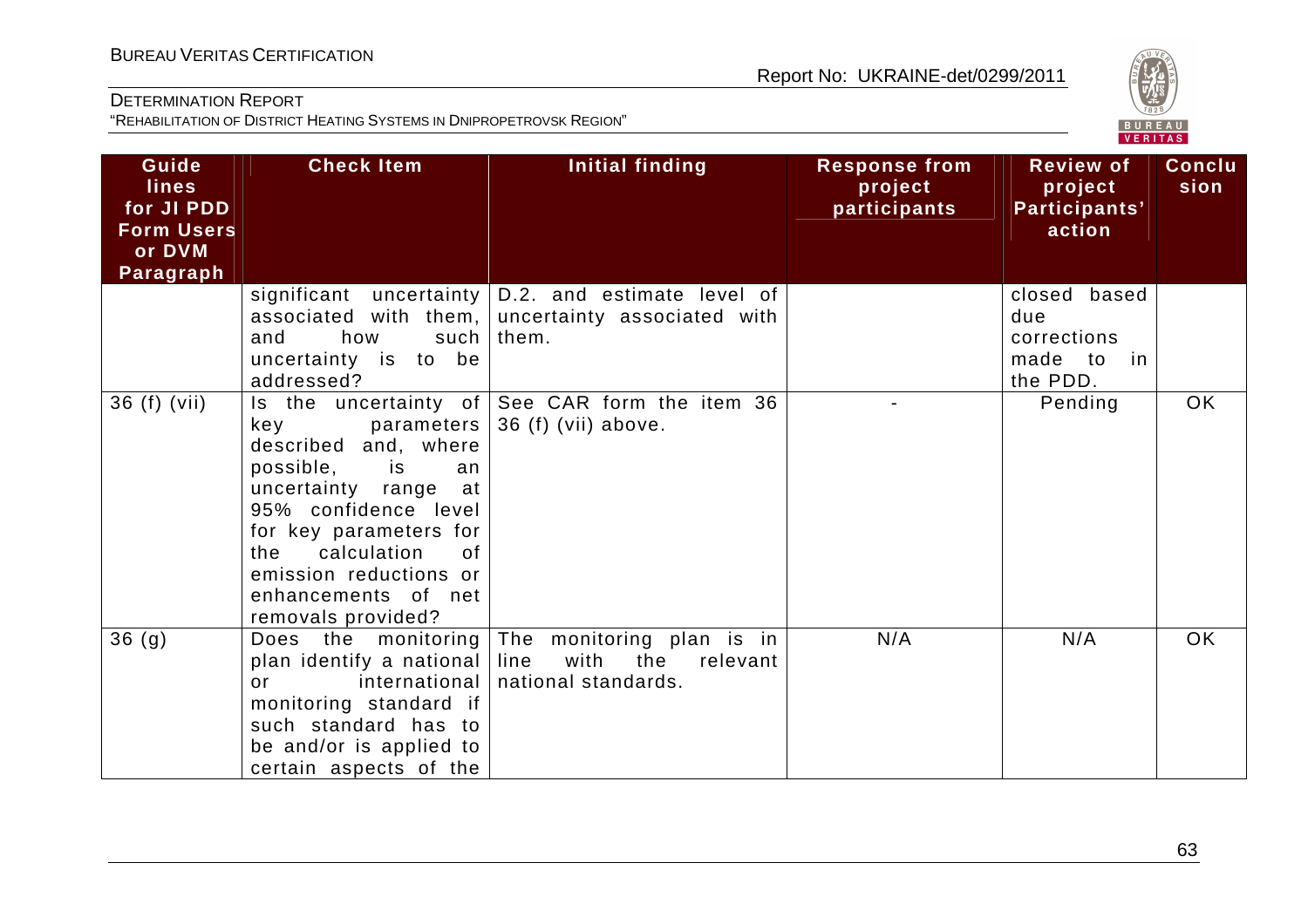

| Guide<br><b>lines</b><br>for JI PDD<br><b>Form Users</b><br>or DVM<br>Paragraph | <b>Check Item</b>                                                                                                                                                                                                           | <b>Initial finding</b> | <b>Response from</b><br>project<br>participants | <b>Review of</b><br>project<br>Participants'<br>action | <b>Conclu</b><br>sion |
|---------------------------------------------------------------------------------|-----------------------------------------------------------------------------------------------------------------------------------------------------------------------------------------------------------------------------|------------------------|-------------------------------------------------|--------------------------------------------------------|-----------------------|
|                                                                                 | project?<br>the monitoring<br>Does<br>provide<br>plan<br>a<br>reference as to where<br>a detailed description<br>of the standard can be<br>found?                                                                           |                        |                                                 |                                                        |                       |
| 36(h)                                                                           | the<br>monitoring<br>Does<br>plan<br>document<br>statistical techniques,<br>if used for monitoring,<br>and that they are used<br>conservative<br>a<br>in<br>manner?                                                         | N/A                    | N/A                                             | N/A                                                    | <b>OK</b>             |
| 36(i)                                                                           | monitoring<br>Does the<br>plan present the quality<br>assurance and control<br>the<br>procedures<br>for<br>monitoring<br>process,<br>including,<br>as<br>appropriate,<br>information<br><b>on</b><br>calibration and on how | Yes.                   | N/A                                             | N/A                                                    | <b>OK</b>             |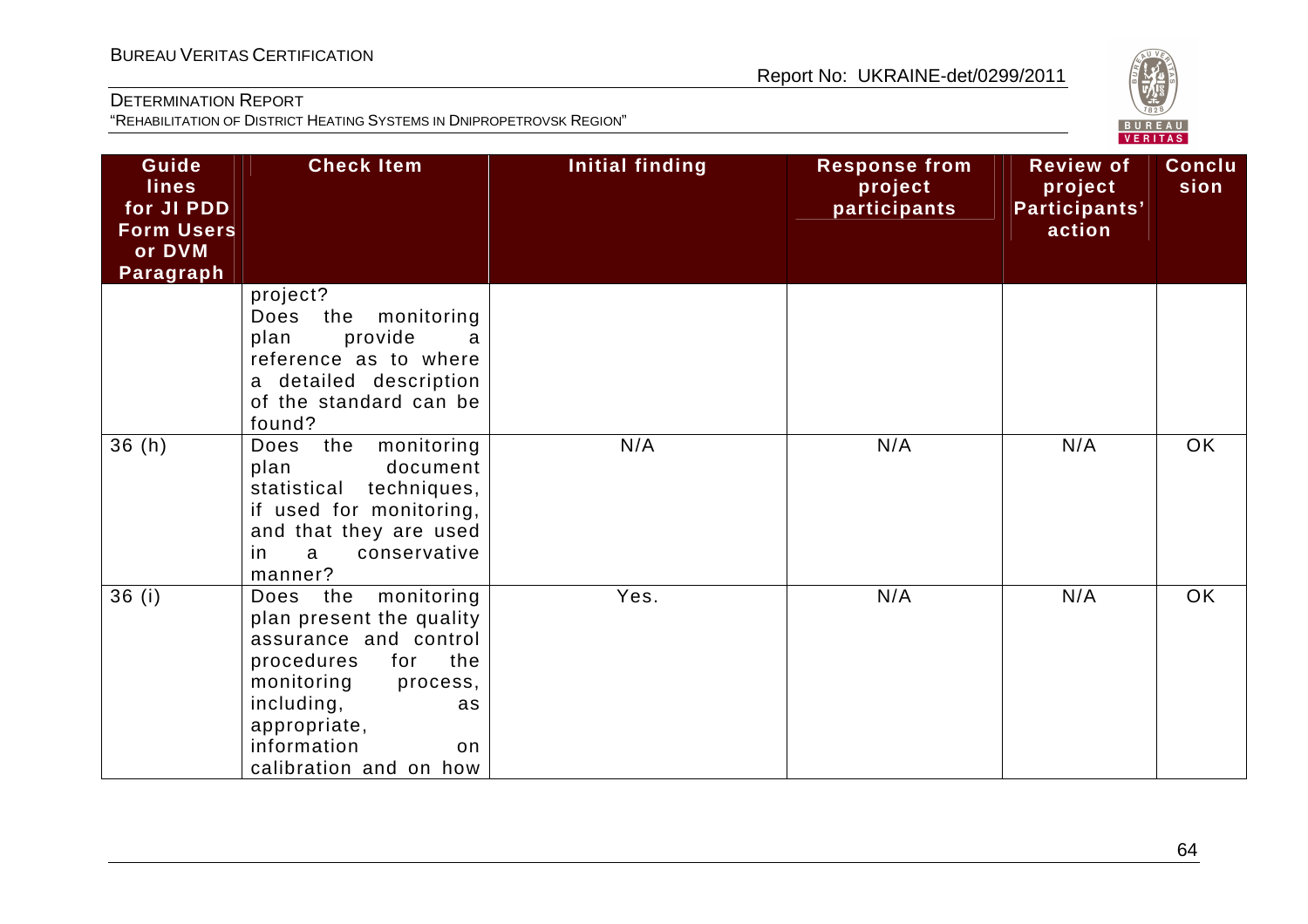

| Guide<br><b>lines</b><br>for JI PDD<br><b>Form Users</b><br>or DVM<br>Paragraph | <b>Check Item</b>                                                                                                                                                                                                                  | Initial finding                                                                                                                                                                                                                                                 | <b>Response from</b><br>project<br>participants | <b>Review of</b><br>project<br>Participants'<br>action                                              | <b>Conclu</b><br>sion |
|---------------------------------------------------------------------------------|------------------------------------------------------------------------------------------------------------------------------------------------------------------------------------------------------------------------------------|-----------------------------------------------------------------------------------------------------------------------------------------------------------------------------------------------------------------------------------------------------------------|-------------------------------------------------|-----------------------------------------------------------------------------------------------------|-----------------------|
|                                                                                 | records on data and/or<br>validity<br>method<br>and<br>accuracy are kept and<br>made available upon<br>request?                                                                                                                    |                                                                                                                                                                                                                                                                 |                                                 |                                                                                                     |                       |
| 36(j)                                                                           | Does the monitoring<br>plan clearly identify the<br>responsibilities and the<br>authority regarding the<br>monitoring activities?                                                                                                  | <b>CAR34</b><br>Please state in the PDD the PDD version 03.<br>(section<br>D.3.)<br>scheme<br>identifying<br>the<br>responsibilities<br>the<br>and<br>authority<br>the<br>regarding<br>monitoring<br>activities<br>for<br>each parameter to<br>be<br>monitored. | This is provided in $ PDD $                     | was<br>checked. The<br>issue<br>is.<br>closed based<br>due<br>corrections<br>made to in<br>the PDD. | OK                    |
| 36(k)                                                                           | monitoring<br>Does<br>the<br>the whole,<br>plan,<br>on<br>reflect good monitoring<br>practices appropriate<br>to the project type?<br>If it is a JI LULUCF<br>project, is the good<br>practice<br>guidance<br>by IPCC<br>developed | The monitoring plan reflects<br>good monitoring practices<br>appropriate to the project<br>type.                                                                                                                                                                | N/A                                             | N/A                                                                                                 | <b>OK</b>             |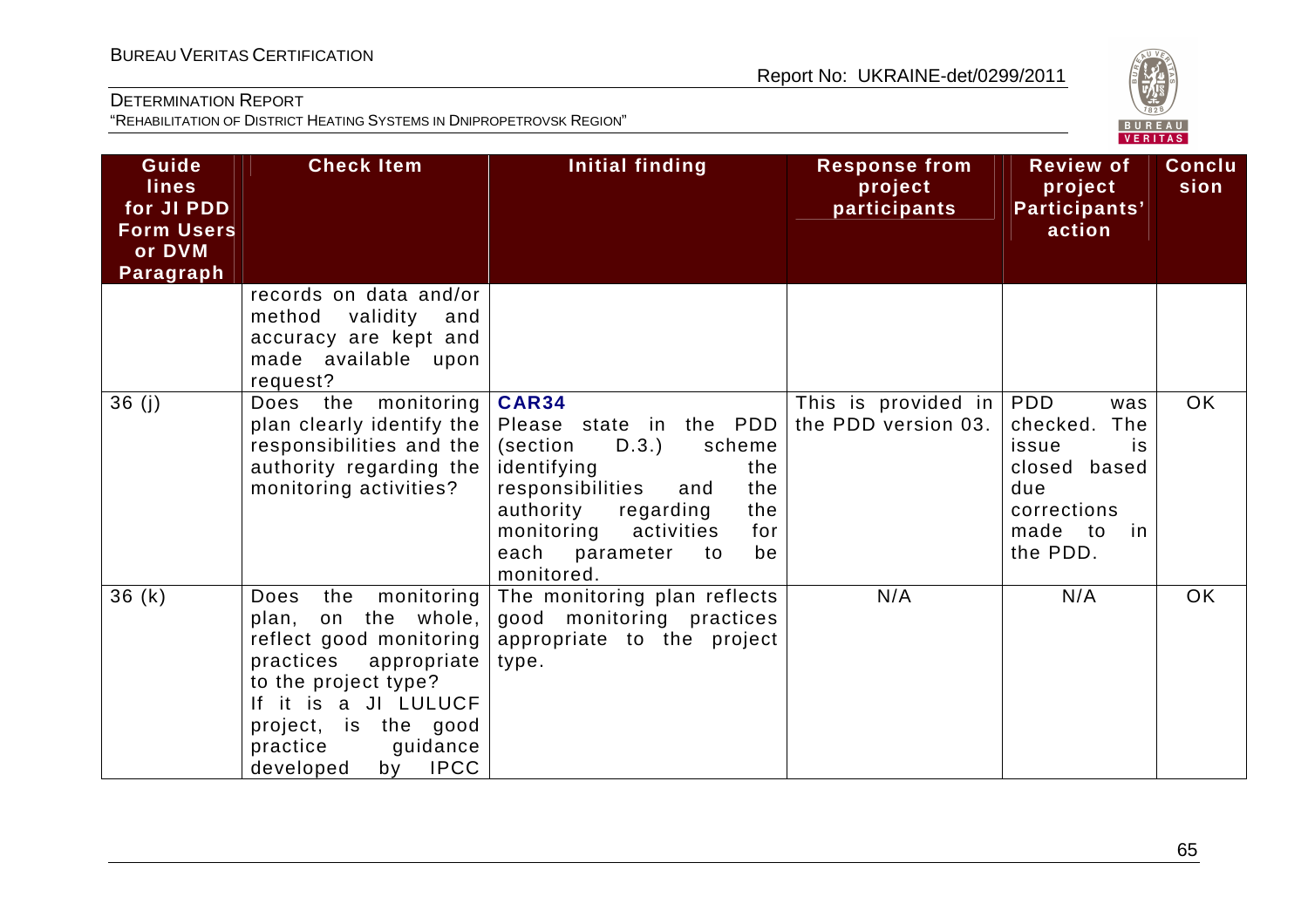

| Guide<br><b>lines</b><br>for JI PDD<br><b>Form Users</b><br>or DVM<br>Paragraph | <b>Check Item</b>                                                                                                                                                                                                                                                                                                                                               | Initial finding                                                                                                                                                                                                                                                          | <b>Response from</b><br>project<br>participants                                                                                   | <b>Review of</b><br>project<br>Participants'<br>action | Conclu<br>sion                                                   |
|---------------------------------------------------------------------------------|-----------------------------------------------------------------------------------------------------------------------------------------------------------------------------------------------------------------------------------------------------------------------------------------------------------------------------------------------------------------|--------------------------------------------------------------------------------------------------------------------------------------------------------------------------------------------------------------------------------------------------------------------------|-----------------------------------------------------------------------------------------------------------------------------------|--------------------------------------------------------|------------------------------------------------------------------|
|                                                                                 | applied?                                                                                                                                                                                                                                                                                                                                                        |                                                                                                                                                                                                                                                                          |                                                                                                                                   |                                                        |                                                                  |
| 36(1)                                                                           | Does the<br>monitoring<br>plan provide, in tabular<br>form.<br>complete<br>a<br>compilation of the data<br>need<br>that<br>be<br>to<br>collected<br>its<br>for<br>including<br>application,<br>data that are measured<br>or sampled and data<br>that are collected from<br>other sources but not<br>including data that are<br>calculated<br>with<br>equations? | Yes.                                                                                                                                                                                                                                                                     | N/A                                                                                                                               | N/A                                                    | OK                                                               |
| 36(m)                                                                           | Does the monitoring<br>plan indicate that the<br>monitored<br>data<br>and  <br>required for verification<br>are to be kept for two<br>years after the<br>last<br>transfer of ERUs for<br>the project?                                                                                                                                                           | FAR01<br>submit<br>Please<br>documented<br>which indicates that the data   the PDD version 03<br>monitored and required for and will be sand as<br>verification are to be kept instruction<br>after the project<br>for two<br>years<br>crediting period as per JI during | The instruction<br>is<br>any   indicated<br><i>in</i><br>instruction   monitoring $plan$<br>in.<br>for<br>partners<br>preparation | Pending                                                | This<br>issue<br>must<br>be<br>checke<br>d<br>during<br>verifica |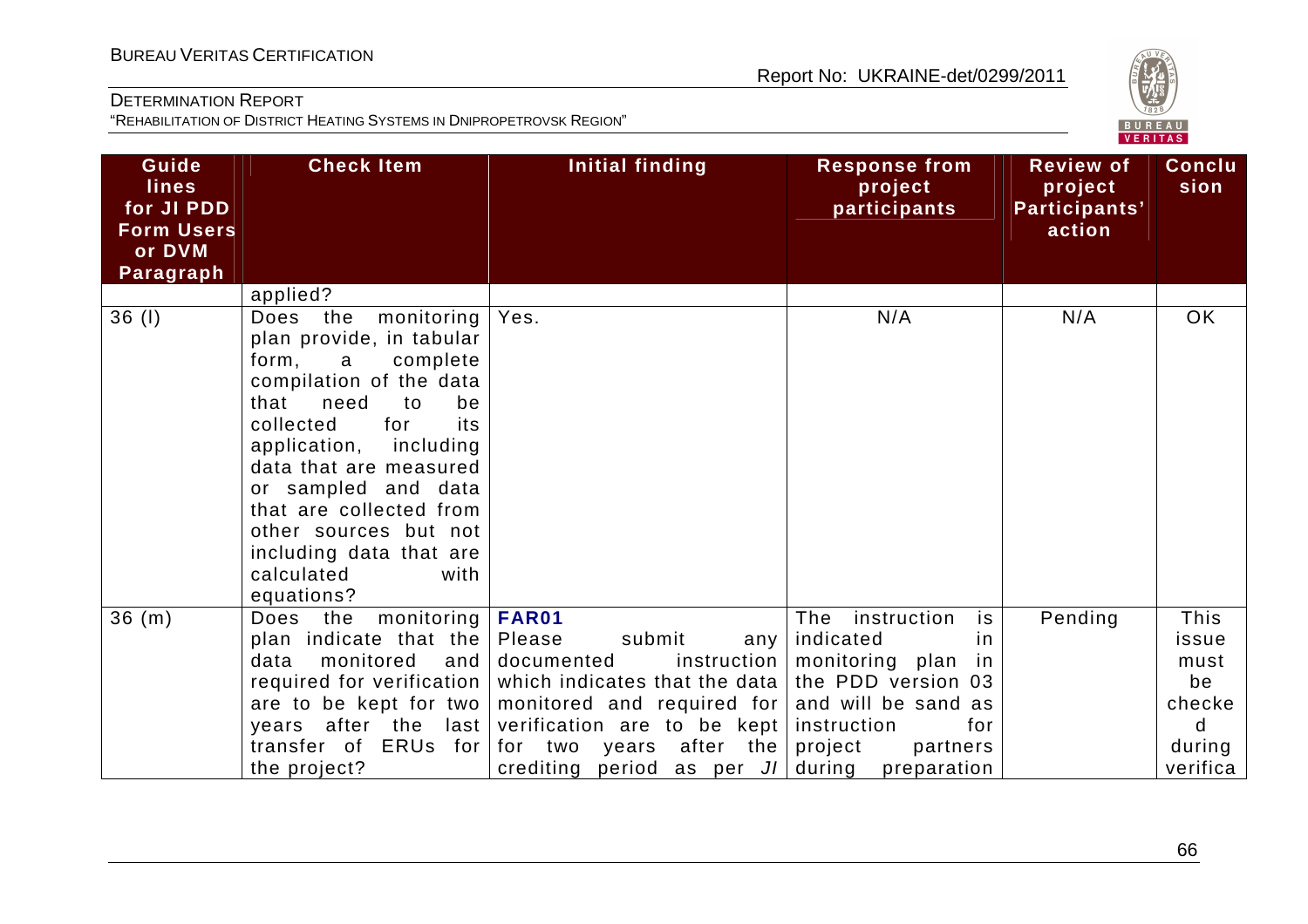

| Guide<br>lines<br>for JI PDD<br><b>Form Users</b><br>or DVM<br><b>Paragraph</b> | <b>Check Item</b>                                                                                                                                                                                                                                                                                                                                                | Initial finding                                                                                                                               | <b>Response from</b><br>project<br>participants | <b>Review of</b><br>project<br>Participants'<br>action | <b>Conclu</b><br>sion |
|---------------------------------------------------------------------------------|------------------------------------------------------------------------------------------------------------------------------------------------------------------------------------------------------------------------------------------------------------------------------------------------------------------------------------------------------------------|-----------------------------------------------------------------------------------------------------------------------------------------------|-------------------------------------------------|--------------------------------------------------------|-----------------------|
|                                                                                 |                                                                                                                                                                                                                                                                                                                                                                  | determination<br>and<br>verification manual.                                                                                                  | of<br>monitoring<br>report.                     |                                                        | tion.                 |
| 37                                                                              | If selected elements or<br>combinations<br>of<br>CDM<br>approved<br>methodologies<br>or<br>methodological<br>tools<br>used<br>for<br>are<br>establishing<br>the<br>monitoring plan,<br>are<br>the selected elements<br>combination,<br>or<br>together with elements<br>supplementary<br>developed<br>by<br>the<br>project participants in<br>line with 36 above? | No any selected elements or<br>combinations of approved<br>CDM<br>methodologies<br>or<br>methodological tools used in<br>the monitoring plan. | N/A                                             | N/A                                                    | OK                    |
|                                                                                 |                                                                                                                                                                                                                                                                                                                                                                  | Approved CDM methodology approach only                                                                                                        |                                                 |                                                        |                       |
| 38(a)                                                                           | Does the PDD provide<br>title,<br>reference<br>the<br>number and version of<br><b>CDM</b><br>the<br>approved<br>methodology used?                                                                                                                                                                                                                                | N/A                                                                                                                                           | N/A                                             | N/A                                                    | <b>OK</b>             |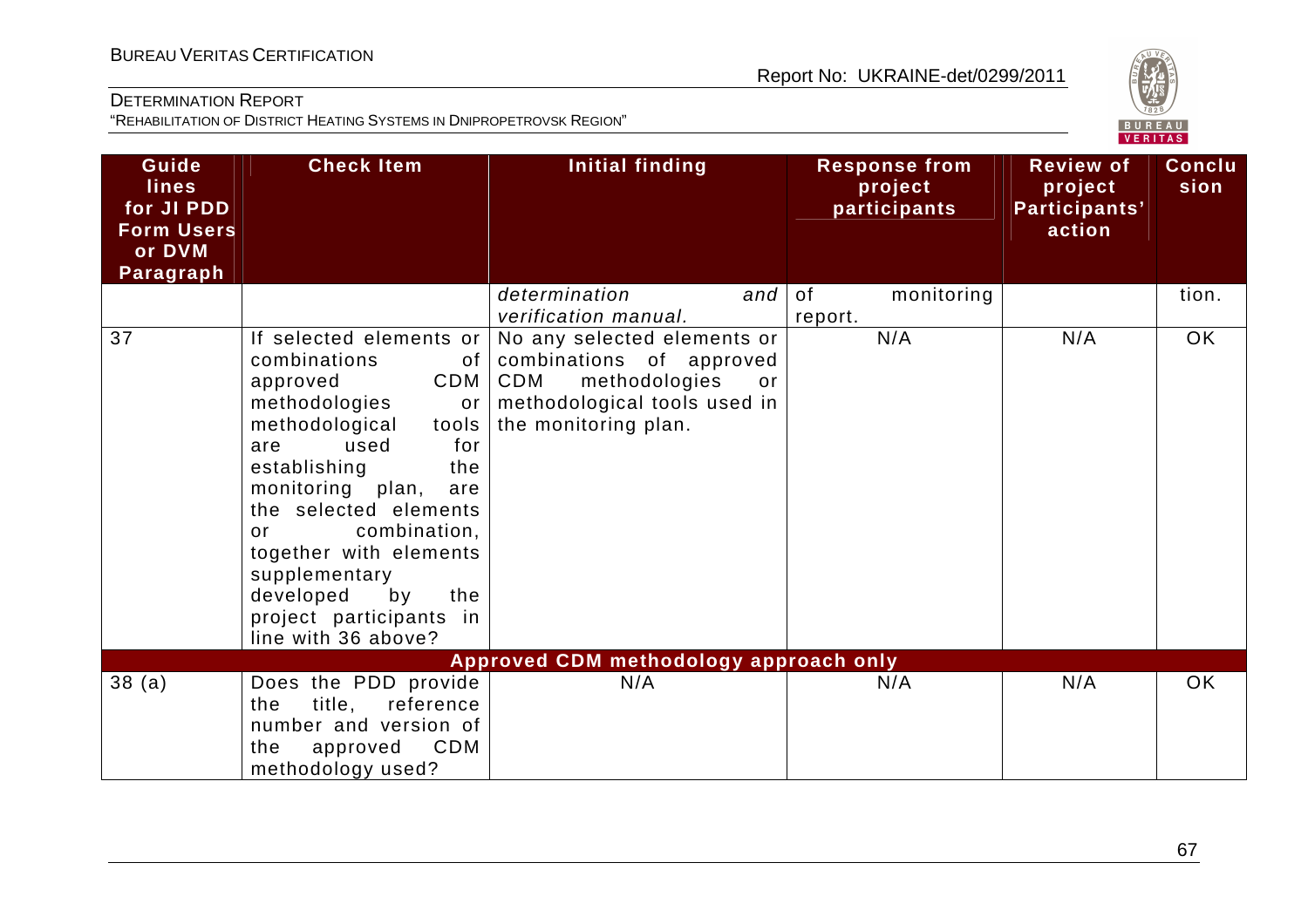

| Guide<br><b>lines</b><br>for JI PDD<br><b>Form Users</b><br>or DVM<br>Paragraph | <b>Check Item</b>                                                                                                                                                                                                                                                                                | <b>Initial finding</b> | <b>Response from</b><br>project<br>participants | <b>Review of</b><br>project<br>Participants'<br>action | <b>Conclu</b><br>sion |
|---------------------------------------------------------------------------------|--------------------------------------------------------------------------------------------------------------------------------------------------------------------------------------------------------------------------------------------------------------------------------------------------|------------------------|-------------------------------------------------|--------------------------------------------------------|-----------------------|
| 38 (a)                                                                          | Is the approved CDM<br>methodology the most<br>recent valid version<br><b>PDD</b><br>the<br>when<br>is i<br>submitted<br>for<br>publication? If not, is<br>the methodology still<br>within the grace period<br>(was the methodology<br>revised to a newer<br>version in the past two<br>months)? | N/A                    | N/A                                             | N/A                                                    | OK                    |
| 38(b)                                                                           | Does the PDD provide<br>a description of why<br><b>CDM</b><br>approved<br>the<br>methodology<br>is.<br>applicable<br>to<br>the<br>project?                                                                                                                                                       | N/A                    | N/A                                             | N/A                                                    | OK                    |
| 38 <sub>(c)</sub>                                                               | Are all explanations,<br>descriptions<br>and<br>analyses pertaining to<br>monitoring in the PDD<br>made in accordance                                                                                                                                                                            | N/A                    | N/A                                             | N/A                                                    | OK                    |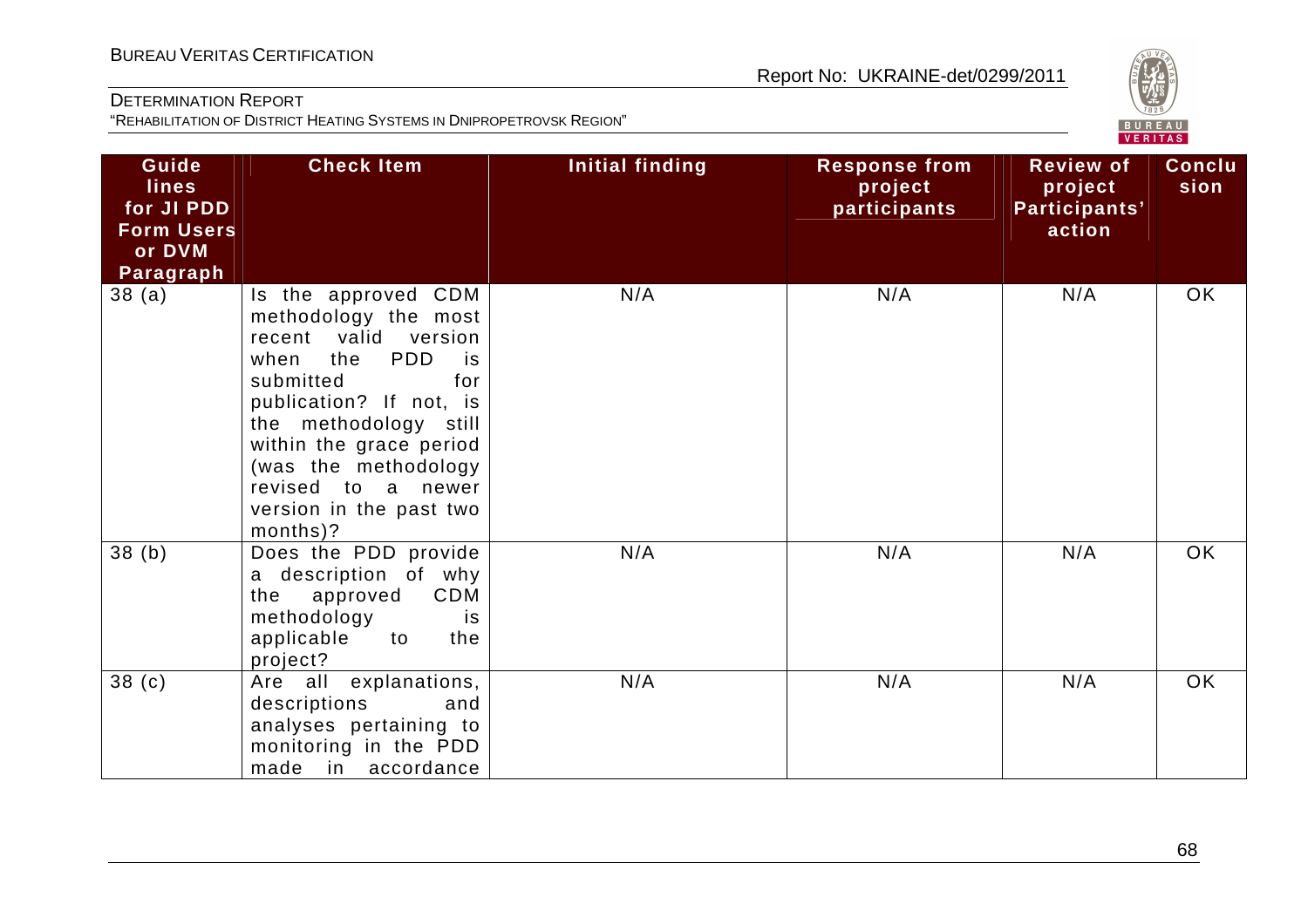

| Guide<br><b>lines</b><br>for JI PDD<br><b>Form Users</b><br>or DVM<br>Paragraph | <b>Check Item</b>                                                                                                                                                                                                                                                                                                            | Initial finding                                                                                          | <b>Response from</b><br>project<br>participants | <b>Review of</b><br>project<br>Participants'<br>action | <b>Conclu</b><br>sion |
|---------------------------------------------------------------------------------|------------------------------------------------------------------------------------------------------------------------------------------------------------------------------------------------------------------------------------------------------------------------------------------------------------------------------|----------------------------------------------------------------------------------------------------------|-------------------------------------------------|--------------------------------------------------------|-----------------------|
|                                                                                 | the<br>referenced<br>with<br>CDM<br>approved<br>methodology?                                                                                                                                                                                                                                                                 |                                                                                                          |                                                 |                                                        |                       |
| 38 <sub>(d)</sub>                                                               | Is the monitoring plan<br>established<br>appropriately<br>as<br>a<br>result?                                                                                                                                                                                                                                                 | N/A                                                                                                      | N/A                                             | N/A                                                    | OK                    |
|                                                                                 |                                                                                                                                                                                                                                                                                                                              | Applicable to both JI specific approach and approved CDM methodology approach                            |                                                 |                                                        |                       |
| 39                                                                              | overlapping<br>indicates<br>periods<br>monitoring<br>during the<br>crediting<br>period:<br>(a) Is the underlying<br>project composed of<br>clearly<br>identifiable<br>components for which<br>emission reductions or<br>enhancements<br>0f<br>removals<br>be<br>can<br>calculated<br>independently?<br>(b) Can monitoring be | If the monitoring plan There are no overlapping<br>monitoring periods<br>during<br>the crediting period. | N/A                                             | N/A                                                    | OK                    |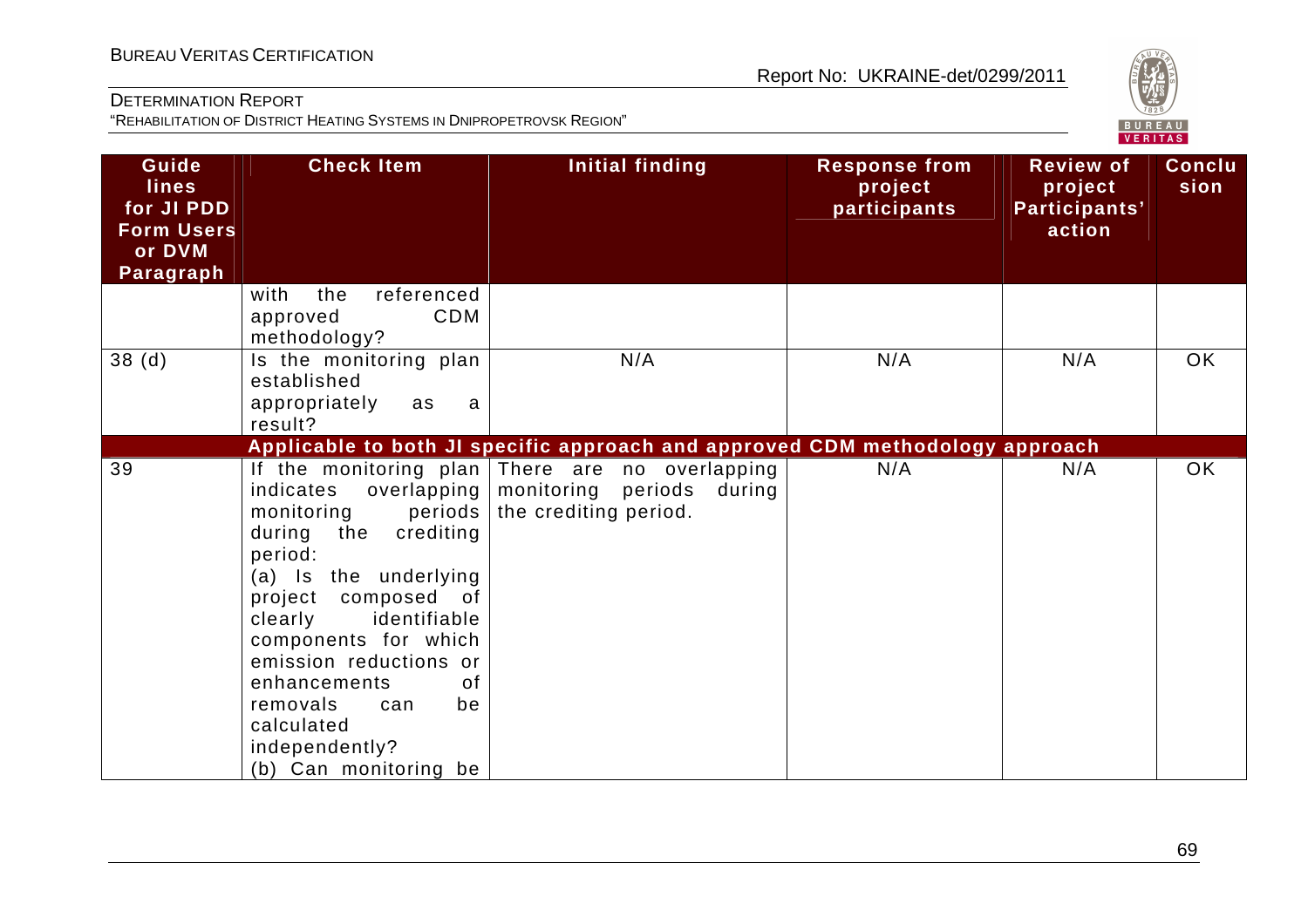

| Guide<br><b>lines</b><br>for JI PDD<br><b>Form Users</b><br>or DVM<br><b>Paragraph</b> | <b>Check Item</b>                                                                                                                                                                                                                                                                                                                                                                                                                                                                                                                            | Initial finding | <b>Response from</b><br>project<br>participants | <b>Review of</b><br>project<br>Participants'<br>action | <b>Conclu</b><br>sion |
|----------------------------------------------------------------------------------------|----------------------------------------------------------------------------------------------------------------------------------------------------------------------------------------------------------------------------------------------------------------------------------------------------------------------------------------------------------------------------------------------------------------------------------------------------------------------------------------------------------------------------------------------|-----------------|-------------------------------------------------|--------------------------------------------------------|-----------------------|
|                                                                                        | performed<br>independently for each<br>of these components<br>(i.e.<br>the<br>data/parameters<br>monitored<br>for<br>one<br>component<br>not<br>are<br>dependent<br>on/effect<br>data/parameters to be<br>monitored for another<br>component)?<br>(c) Does the monitoring<br>that<br>plan<br>ensure<br>monitoring<br>is<br>for<br>performed<br>all<br>components and that in<br>these cases all the<br>requirements of the JI<br>guidelines and further<br>guidance by the JISC<br>regarding<br>monitoring<br>are met?<br>(d)<br>the<br>Does |                 |                                                 |                                                        |                       |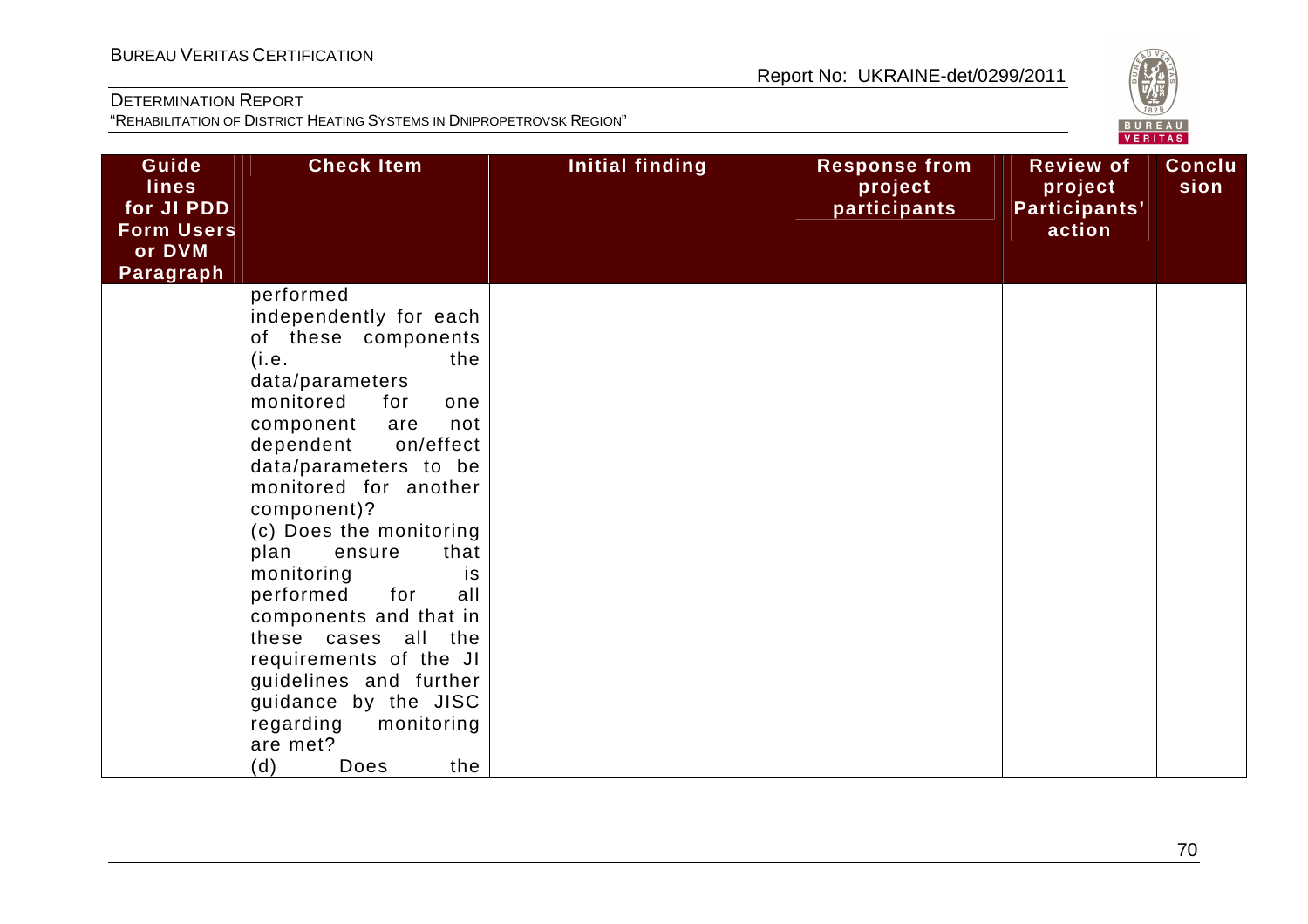

| Guide<br><b>lines</b><br>for JI PDD<br><b>Form Users</b><br>or DVM<br>Paragraph | <b>Check Item</b>                                                                                                                                                                                                                 | Initial finding                                                                                                                                                                                                                                                                                                                                                                                                                                      | <b>Response from</b><br>project<br>participants                                | <b>Review of</b><br>project<br>Participants'<br>action                                                                    | Conclu<br>sion |
|---------------------------------------------------------------------------------|-----------------------------------------------------------------------------------------------------------------------------------------------------------------------------------------------------------------------------------|------------------------------------------------------------------------------------------------------------------------------------------------------------------------------------------------------------------------------------------------------------------------------------------------------------------------------------------------------------------------------------------------------------------------------------------------------|--------------------------------------------------------------------------------|---------------------------------------------------------------------------------------------------------------------------|----------------|
|                                                                                 | monitoring<br>plan<br>explicitly provide for<br>overlapping monitoring<br>periods<br>of<br>clearly<br>defined<br>project<br>components, justify its<br>need and state how the<br>conditions<br>mentioned<br>in $(a)-(c)$ are met? |                                                                                                                                                                                                                                                                                                                                                                                                                                                      |                                                                                |                                                                                                                           |                |
|                                                                                 |                                                                                                                                                                                                                                   | Leakage                                                                                                                                                                                                                                                                                                                                                                                                                                              |                                                                                |                                                                                                                           |                |
|                                                                                 |                                                                                                                                                                                                                                   | JI specific approach only                                                                                                                                                                                                                                                                                                                                                                                                                            |                                                                                |                                                                                                                           |                |
| 40(a)                                                                           | PDD<br><b>Does</b><br>the<br>project<br>and<br>appropriately<br>explain  <br>which<br>sources<br>of <sub>1</sub><br>leakage are to<br>calculated and which<br>can be neglected?                                                   | <b>CAR35</b><br>appropriately describe   It is stated in the section  <br>an assessment of the $ E.2$ that possible leakage is $ $<br>potential leakage of the negligible (less than 1% of in proposed project<br>the total direct emissions)<br>and indirect emissions are<br>not under control of project<br>be developer.<br>However project participants<br>undertake<br>must<br>an<br>assessment of the potential<br>leakage of the proposed JI | This<br>section<br>was<br>reworked.<br>No l<br>leakage is expected<br>activity | <b>PDD</b><br>was<br>checked.<br>The<br>issue<br>is<br>closed based<br>due<br>corrections<br>made to<br>in in<br>the PDD. | OK             |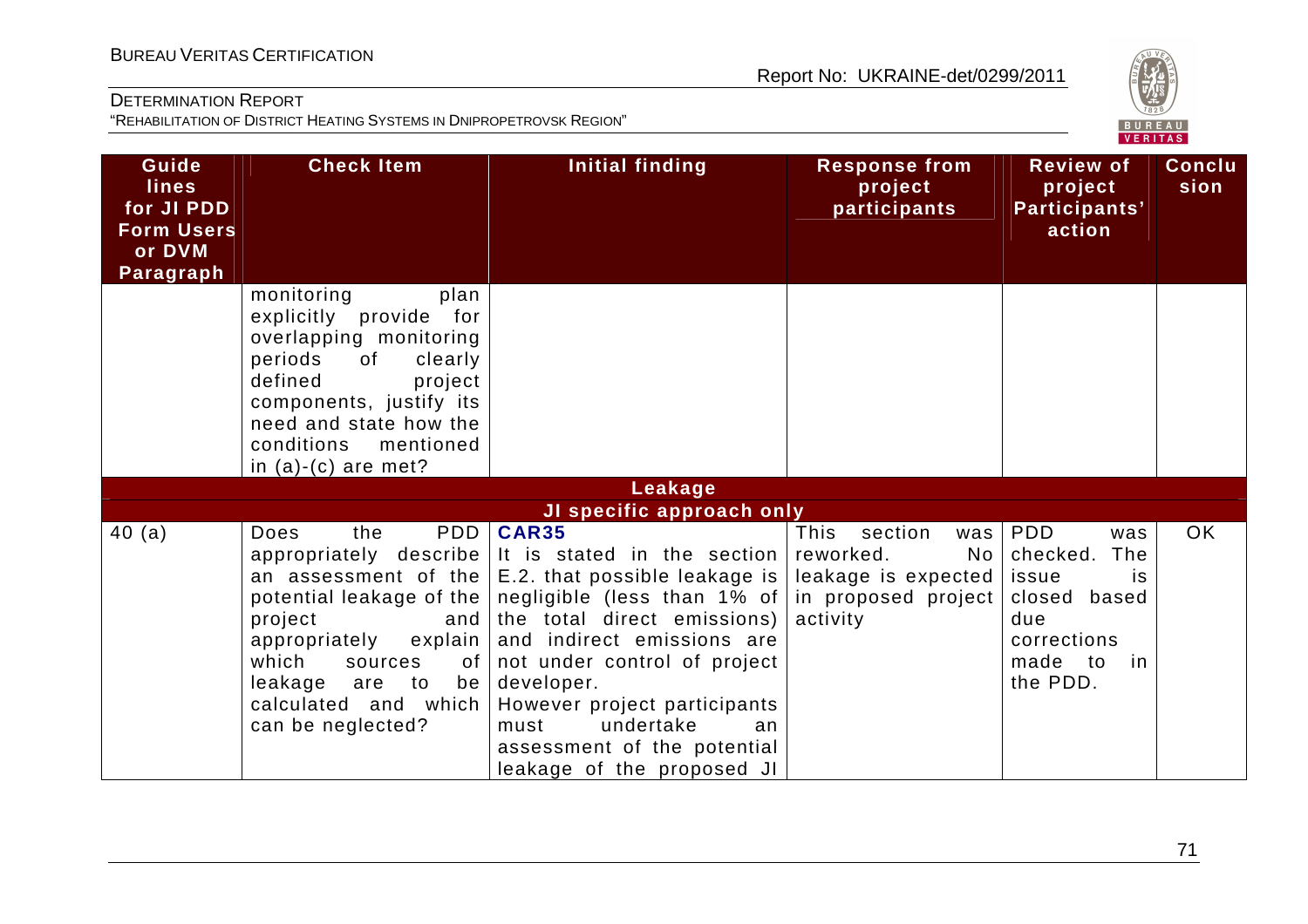

| Guide<br><b>lines</b><br>for JI PDD<br><b>Form Users</b><br>or DVM<br>Paragraph | <b>Check Item</b>                                                                                                                                  | <b>Initial finding</b>                                                                                                                                                                                                                                                                                                                              | <b>Response from</b><br>project<br>participants | <b>Review of</b><br>project<br>Participants'<br>action | Conclu<br>sion |
|---------------------------------------------------------------------------------|----------------------------------------------------------------------------------------------------------------------------------------------------|-----------------------------------------------------------------------------------------------------------------------------------------------------------------------------------------------------------------------------------------------------------------------------------------------------------------------------------------------------|-------------------------------------------------|--------------------------------------------------------|----------------|
| 40 (b)                                                                          | Does the PDD provide  <br>a procedure for an $ex$<br>ante<br>estimate<br>of                                                                        | project and explain which<br>sources of leakage are to be<br>calculated, and which can<br>neglected<br>be<br>as<br>per<br>Guidance on criteria<br>for<br>baseline<br>setting<br>and<br>monitoring Please add the<br>appropriate assessment to<br>the section B of the PDD.<br>No leakage is expected for<br>the<br>proposed<br>project<br>activity. | N/A                                             | N/A                                                    | <b>OK</b>      |
|                                                                                 | leakage?                                                                                                                                           |                                                                                                                                                                                                                                                                                                                                                     |                                                 |                                                        |                |
|                                                                                 |                                                                                                                                                    | Approved CDM methodology approach only                                                                                                                                                                                                                                                                                                              |                                                 |                                                        |                |
| 41                                                                              | Are the leakage<br>and<br>the procedure for its<br>estimation defined<br>in<br>accordance<br>with<br>the<br><b>CDM</b><br>approved<br>methodology? | N/A                                                                                                                                                                                                                                                                                                                                                 | N/A                                             | N/A                                                    | <b>OK</b>      |
|                                                                                 |                                                                                                                                                    | Estimation of emission reductions or enhancements of net removals                                                                                                                                                                                                                                                                                   |                                                 |                                                        |                |
| 42                                                                              | Does the PDD indicate The                                                                                                                          | of<br>assessment<br>which of the following emissions in the baseline                                                                                                                                                                                                                                                                                | N/A                                             | N/A                                                    | OK             |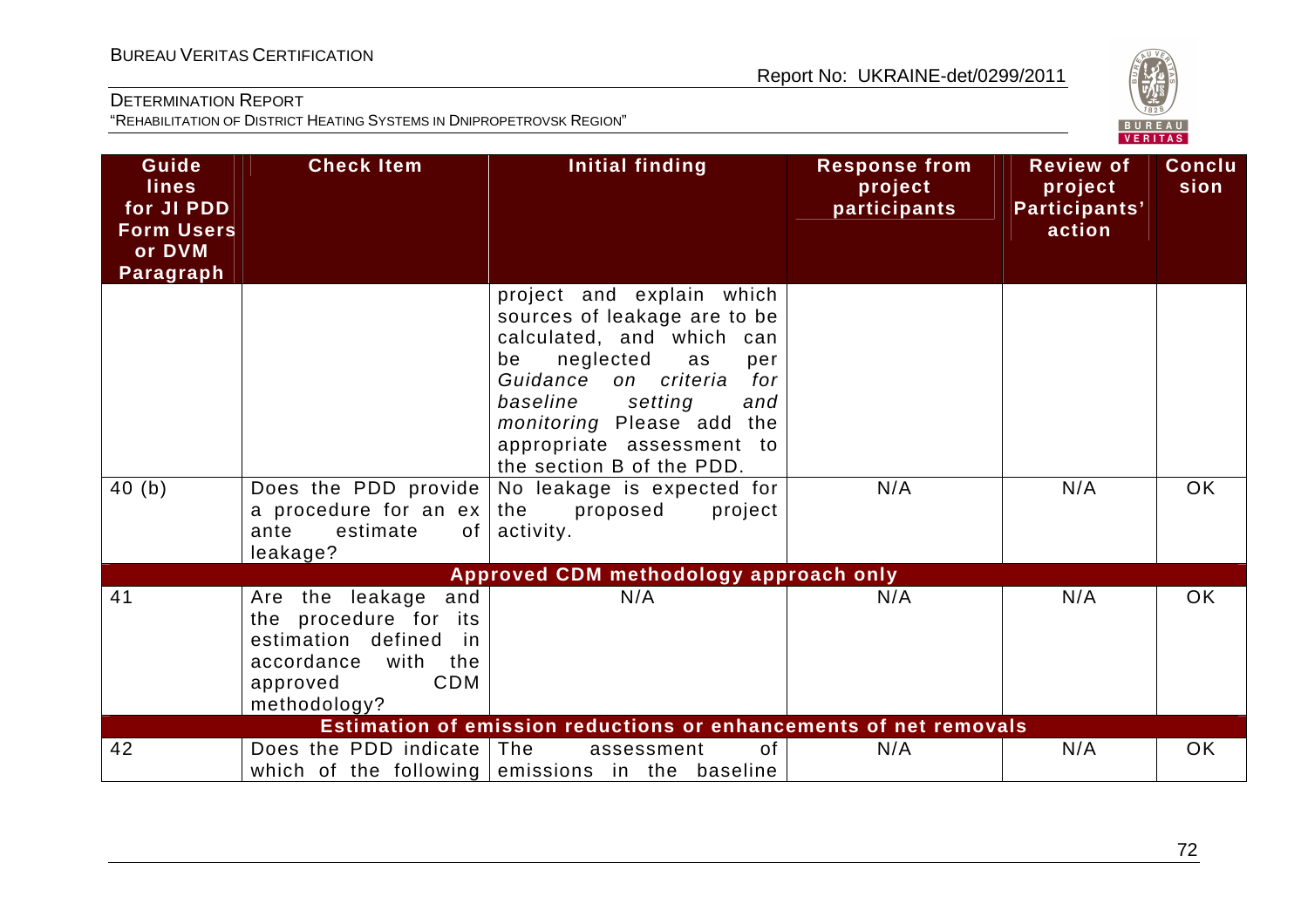

| Guide<br><b>lines</b><br>for JI PDD<br><b>Form Users</b><br>or DVM<br>Paragraph | <b>Check Item</b>                                                                                                                                                                                                                                                                                 | Initial finding                                                                                                                                                                                                            | <b>Response from</b><br>project<br>participants | <b>Review of</b><br>project<br>Participants'<br>action | <b>Conclu</b><br>sion |
|---------------------------------------------------------------------------------|---------------------------------------------------------------------------------------------------------------------------------------------------------------------------------------------------------------------------------------------------------------------------------------------------|----------------------------------------------------------------------------------------------------------------------------------------------------------------------------------------------------------------------------|-------------------------------------------------|--------------------------------------------------------|-----------------------|
|                                                                                 | approaches<br>it I<br>chooses?<br>(a) Assessment<br>0f<br>emissions<br>or<br>net<br>in<br>removals<br>the<br>baseline scenario and<br>in the project scenario<br>(b) Direct assessment<br>of emission reductions                                                                                  | scenario and in the project<br>scenario was used.                                                                                                                                                                          |                                                 |                                                        |                       |
| 43                                                                              | 42 is chosen, does the<br>PDD provide ex ante<br>estimates of:<br>for<br>the<br>removals<br>project scenario (within<br>the project boundary)?<br>(b)<br>Leakage,<br>as.<br>applicable?<br>(c) Emissions or<br>net<br>removals<br>the<br>for<br>baseline<br>scenario<br>(within<br>project<br>the | If the approach (a) in $ $ The estimation of emissions<br>for the project,<br>baseline<br>scenario<br>emission<br>and<br>reductions<br>ante<br>ex<br>is<br>(a) Emissions or net provided in the section $E$ of<br>the PDD. | N/A                                             | N/A                                                    | <b>OK</b>             |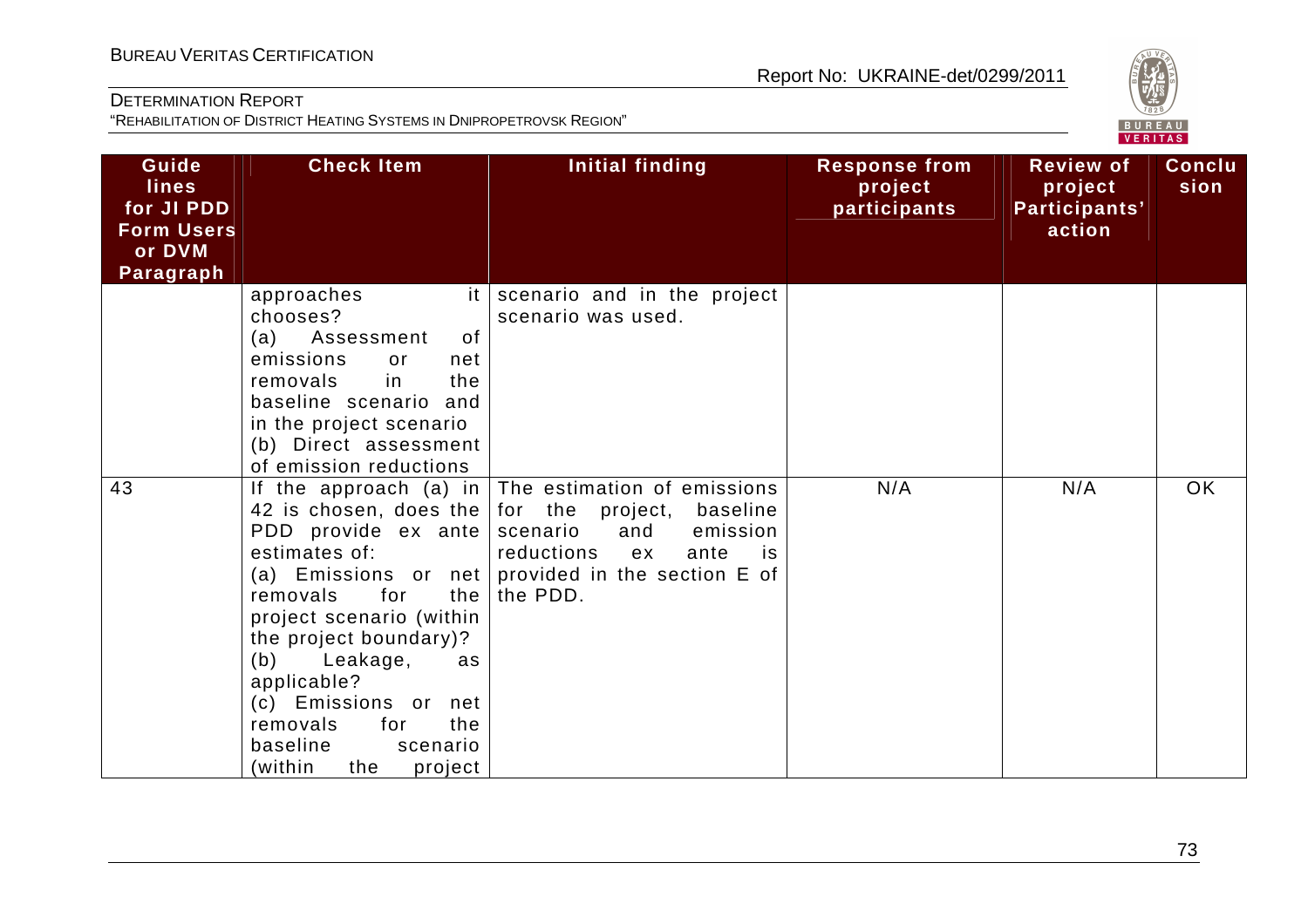

| Guide<br>lines<br>for JI PDD<br><b>Form Users</b><br>or DVM<br>Paragraph | <b>Check Item</b>                                                                                                                                                                                                                                                                                                                           | <b>Initial finding</b>           |                  | <b>Response from</b><br>project<br>participants | <b>Review of</b><br>project<br>Participants'<br>action | <b>Conclu</b><br>sion |
|--------------------------------------------------------------------------|---------------------------------------------------------------------------------------------------------------------------------------------------------------------------------------------------------------------------------------------------------------------------------------------------------------------------------------------|----------------------------------|------------------|-------------------------------------------------|--------------------------------------------------------|-----------------------|
|                                                                          | boundary)?<br>Emission<br>(d)<br>reductions<br>or<br>enhancements of<br>net<br>removals adjusted<br>by<br>leakage?                                                                                                                                                                                                                          |                                  |                  |                                                 |                                                        |                       |
| 44                                                                       | If the approach (b) in<br>42 is chosen, does the<br>PDD provide ex ante<br>estimates of:<br>Emission<br>(a)<br>reductions<br>or<br>enhancements of<br>net<br>removals (within<br>the<br>project boundary)?<br>(b)<br>Leakage,<br>as<br>applicable?<br>(c) Emission reductions<br>or enhancements of net<br>removals adjusted by<br>leakage? | N/A                              |                  | N/A                                             | N/A                                                    | <b>OK</b>             |
| 45                                                                       | For both approaches in<br>42                                                                                                                                                                                                                                                                                                                | <b>CAR36</b><br>The<br>estimates | <b>GHG</b><br>of | Corresponding<br>corrections                    | <b>PDD</b><br>was<br>The<br>checked.<br>are            | <b>OK</b>             |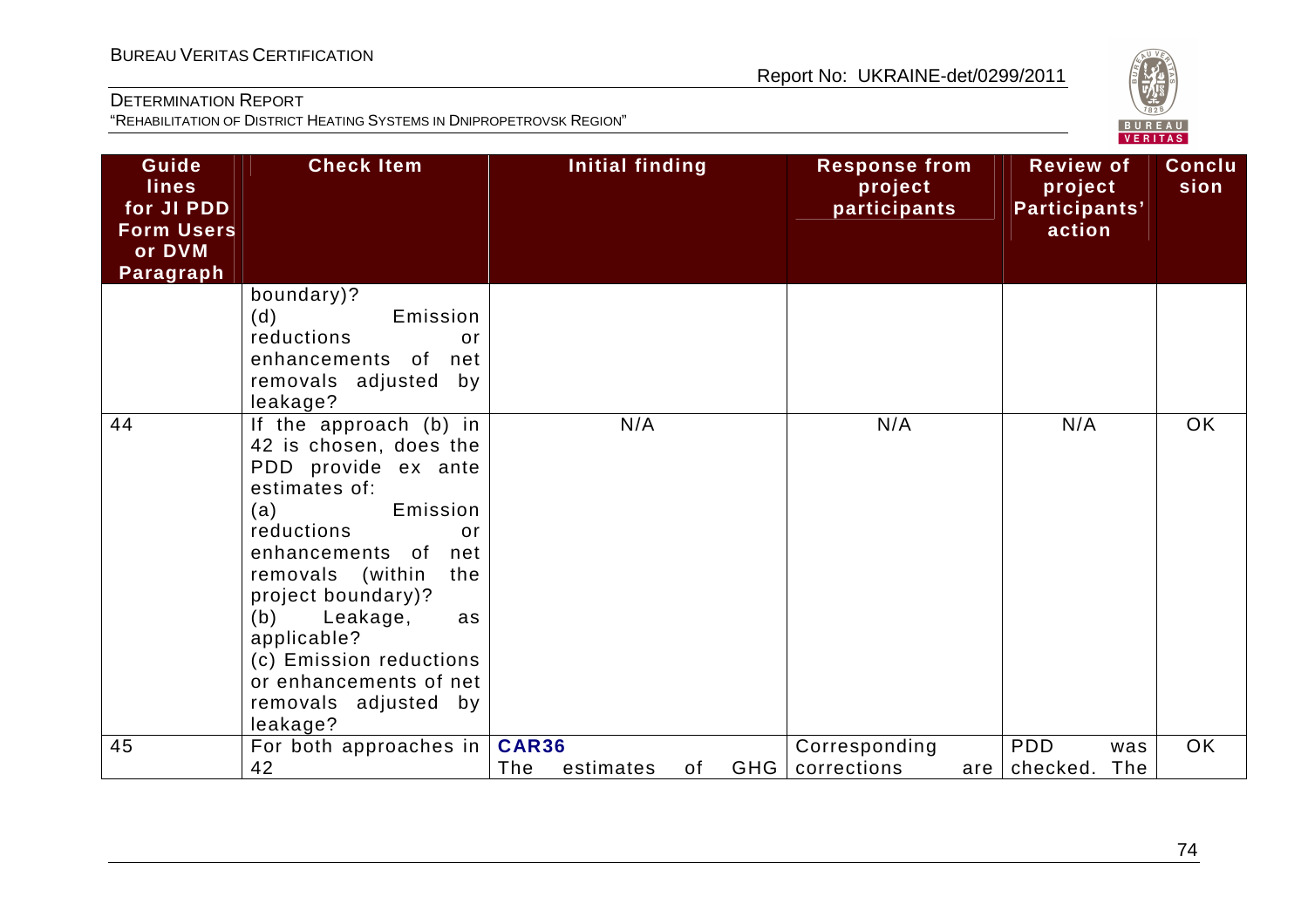

| Guide<br><b>lines</b><br>for JI PDD<br><b>Form Users</b><br>or DVM<br>Paragraph | <b>Check Item</b>                                                                                                                                                                                                                                                                                                                                                                                                            | Initial finding                                                                                                                                                                                                                                                                                                                                                                                                                                                                                                                                                                                                                                                                                                          | <b>Response from</b><br>project<br>participants | <b>Review of</b><br>project<br>Participants'<br>action                                                        | Conclu<br>sion |
|---------------------------------------------------------------------------------|------------------------------------------------------------------------------------------------------------------------------------------------------------------------------------------------------------------------------------------------------------------------------------------------------------------------------------------------------------------------------------------------------------------------------|--------------------------------------------------------------------------------------------------------------------------------------------------------------------------------------------------------------------------------------------------------------------------------------------------------------------------------------------------------------------------------------------------------------------------------------------------------------------------------------------------------------------------------------------------------------------------------------------------------------------------------------------------------------------------------------------------------------------------|-------------------------------------------------|---------------------------------------------------------------------------------------------------------------|----------------|
|                                                                                 | 43 or 44 given:<br>basis?<br>(ii) At least from the $CARS7$<br>beginning until<br>the<br>end of the crediting  <br>period?<br>(iii) On a source-by-<br>source/sink-by-sink<br>basis?<br>(iv) For each GHG?<br>$(v)$ In tones of $CO2$<br>equivalent,<br>global<br>subsequently revised<br>Article 5 of the Kyoto<br>Protocol?<br>Are the formula three sources.<br>(b)<br>used for calculating the   Please correct/clarify. | (a) Are the estimates in emissions must be stated made in the Excel issue<br>from the beginning until the<br>(i) On a periodic end of the crediting period Annexes 4 and the<br>for each year.<br>The estimates of GHG<br>emissions are provided for<br>two sources:<br>E1r - emissions of $CO2$ from<br>heat generation sources<br>operated by systems of heat<br>supply of Dnipropetrovsk<br>region,<br>using $ E2r -$ emissions of $CO2$ due<br>warming to electricity production to<br>potentials defined by the grid, that consumed by<br>decision $2/CP.3$ or as boiler houses and heating<br>points.<br>in $accordance$ with However Table 10 contains<br>estimated<br>0f<br>amount<br>Emission Reductions<br>for | Annexes<br>3,  <br>PDD version 03.              | is<br>closed based<br>due<br>corrections<br>made to in<br>the PDD and<br>the<br>supplementin<br>g Excel file. |                |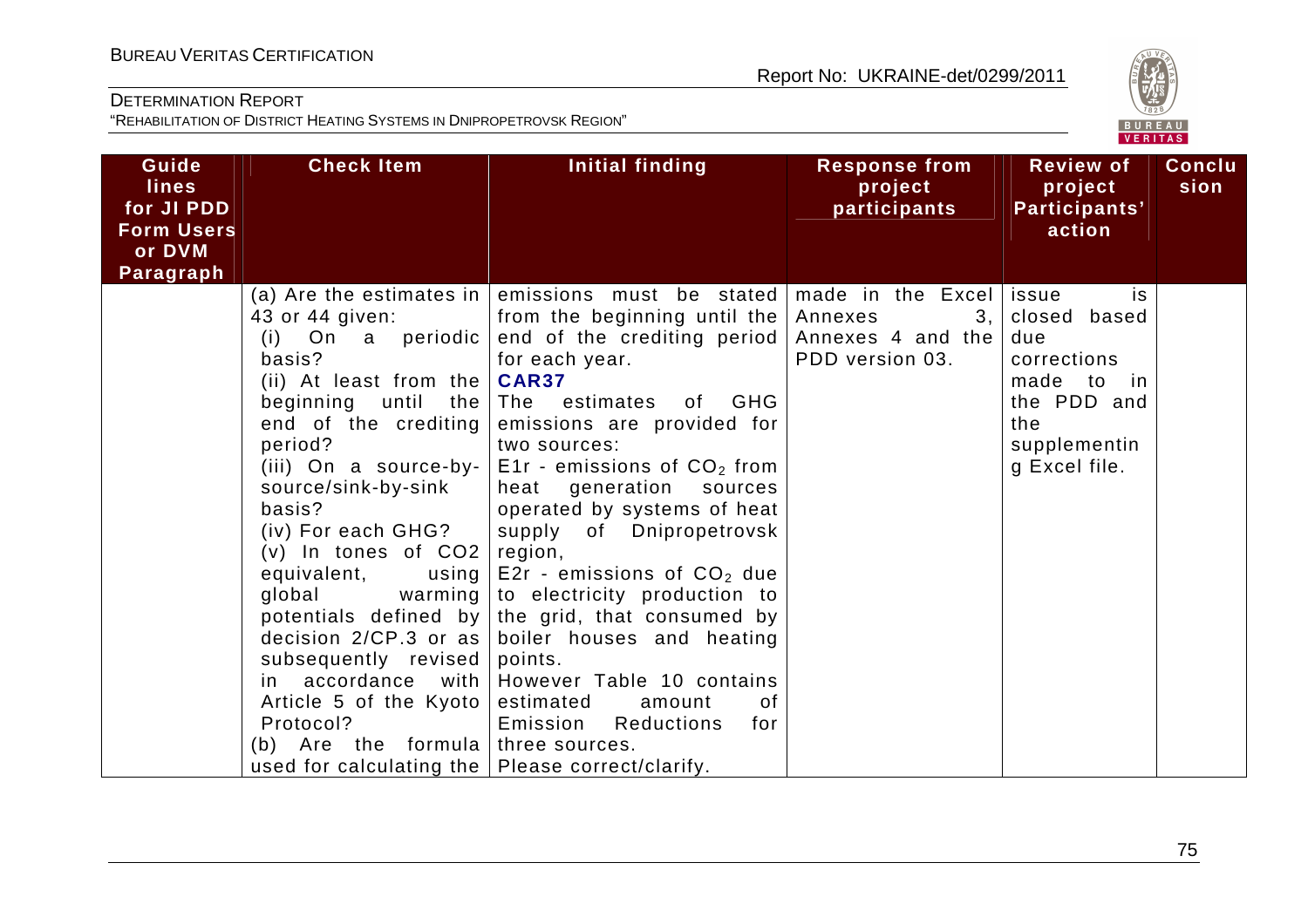

| Guide<br><b>lines</b><br>for JI PDD<br><b>Form Users</b><br>or DVM | <b>Check Item</b>                                                                                                                                                                                                                                                                                                                                                                                                                                                                                                                                                                 | <b>Initial finding</b>                                                                                                                              | <b>Response from</b><br>project<br>participants | <b>Review of</b><br>project<br>Participants'<br>action | <b>Conclu</b><br>sion |
|--------------------------------------------------------------------|-----------------------------------------------------------------------------------------------------------------------------------------------------------------------------------------------------------------------------------------------------------------------------------------------------------------------------------------------------------------------------------------------------------------------------------------------------------------------------------------------------------------------------------------------------------------------------------|-----------------------------------------------------------------------------------------------------------------------------------------------------|-------------------------------------------------|--------------------------------------------------------|-----------------------|
| Paragraph                                                          | estimates in 43 or $44   \text{CAR}38$<br>throughout<br>consistent<br>the PDD?<br>$(c)$ For<br>calculating  <br>estimates in 43 or 44, $ $<br>key<br>factors<br>are<br>influencing<br>the<br>baseline emissions or<br>removals<br>and<br>the<br>activity level of<br>the<br>project<br>the<br>and<br>emissions<br>or<br>net<br>removals as well as<br>risks associated with<br>the project taken into<br>account,<br>as<br>appropriate?<br>(d) Are data sources<br>used for calculating the<br>estimates in 43 or 44<br>clearly<br>identified,<br>reliable<br>and<br>transparent? | The estimates of ERUs in<br>Excel<br>Annexes<br>the<br>3,<br>Annexes 4 and the PDD are<br>not consistent. Please make<br>corresponding corrections. |                                                 |                                                        |                       |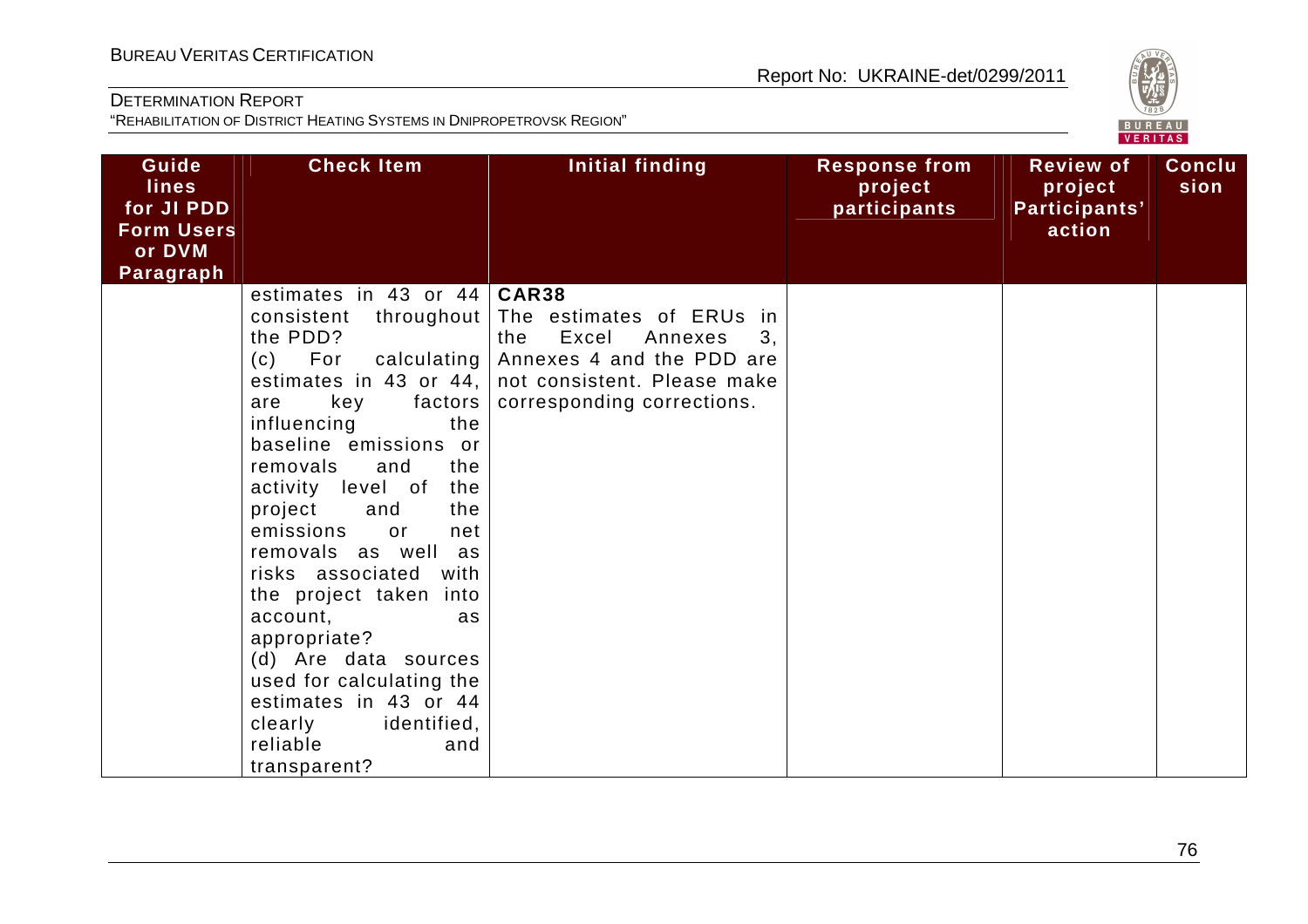

| Guide<br><b>lines</b><br>for JI PDD<br><b>Form Users</b><br>or DVM<br>Paragraph | <b>Check Item</b>                                                                                                                                                                                                                                                                                                                                                                                                                                                                                                                                                          | Initial finding | <b>Response from</b><br>project<br>participants | <b>Review of</b><br>project<br>Participants'<br>action | <b>Conclu</b><br>sion |
|---------------------------------------------------------------------------------|----------------------------------------------------------------------------------------------------------------------------------------------------------------------------------------------------------------------------------------------------------------------------------------------------------------------------------------------------------------------------------------------------------------------------------------------------------------------------------------------------------------------------------------------------------------------------|-----------------|-------------------------------------------------|--------------------------------------------------------|-----------------------|
|                                                                                 | emission<br>Are<br>(e)<br>factors<br>(including)<br>default<br>emission<br>factors) if<br>used for<br>calculating<br>the<br>estimates in 43 or 44<br>selected by carefully<br>balancing accuracy and<br>reasonableness,<br>and<br>appropriately justified<br>of the choice?<br>(f) Is the estimation in<br>43 or 44 based on<br>conservative<br>assumptions and the<br>plausible<br>most<br>scenarios<br>in.<br>a<br>transparent manner?<br>(g) Are the estimates in<br>43 or 44 consistent<br>throughout the PDD?<br>$(h)$ Is<br>the<br>annual<br>of estimated<br>average |                 |                                                 |                                                        |                       |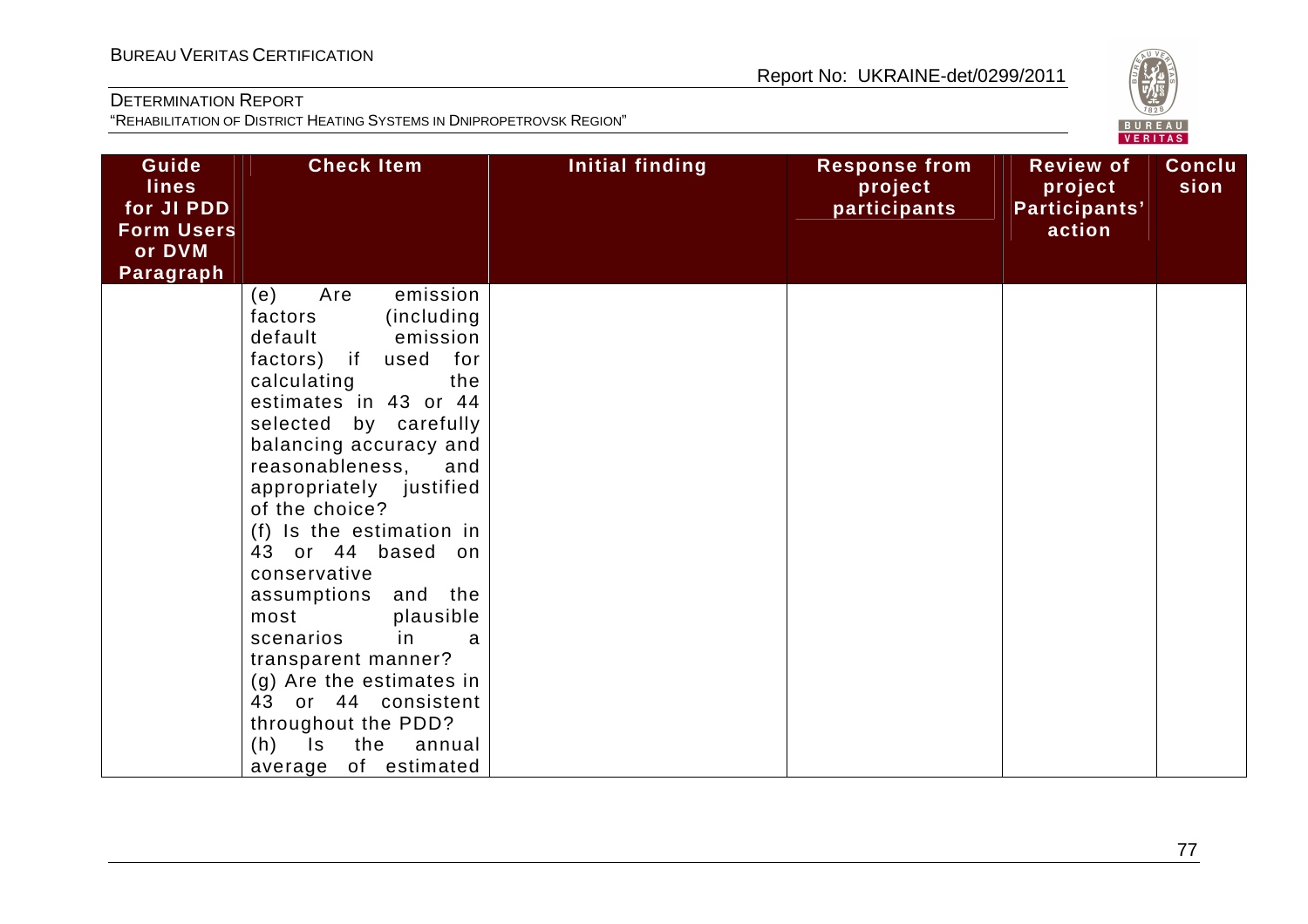## Report No: UKRAINE-det/0299/2011

### DETERMINATION REPORT

"REHABILITATION OF DISTRICT HEATING SYSTEMS IN DNIPROPETROVSK REGION"

| <b>Guide</b><br><b>lines</b><br>for JI PDD<br><b>Form Users</b><br>or DVM<br>Paragraph | <b>Check Item</b>                                                                                                                                                                                                                                                                                                    | <b>Initial finding</b>                                                                    | <b>Response from</b><br>project<br>participants | <b>Review of</b><br>project<br>Participants'<br>action | <b>Conclu</b><br>sion |
|----------------------------------------------------------------------------------------|----------------------------------------------------------------------------------------------------------------------------------------------------------------------------------------------------------------------------------------------------------------------------------------------------------------------|-------------------------------------------------------------------------------------------|-------------------------------------------------|--------------------------------------------------------|-----------------------|
|                                                                                        | emission reductions or<br>enhancements of net<br>removals calculated by<br>dividing<br>the<br>total<br>emission<br>estimated<br>reductions<br>$\alpha$ r<br>enhancements of net<br>the<br>removals<br>over<br>crediting period by the<br>total months of<br>the<br>crediting period<br>and<br>multiplying by twelve? |                                                                                           |                                                 |                                                        |                       |
| 46                                                                                     | If the calculation of the<br>baseline emissions or<br>net removals is to be<br>performed ex<br>post,<br>does the PDD include<br>an illustrative ex ante<br>emissions<br>or<br>net<br>removals calculation?                                                                                                           | Yes, illustrative<br>ante<br>ex<br>emissions calculations<br>are<br>presented in the PDD. | N/A                                             | N/A                                                    | <b>OK</b>             |
|                                                                                        |                                                                                                                                                                                                                                                                                                                      | Approved CDM methodology approach only                                                    |                                                 |                                                        |                       |
| 47 (a)                                                                                 | 0f<br>the<br>estimation<br>Is.<br>emission reductions or                                                                                                                                                                                                                                                             | N/A                                                                                       | N/A                                             | N/A                                                    | <b>OK</b>             |



# BUREAU <sup>V</sup>ERITAS <sup>C</sup>ERTIFICATION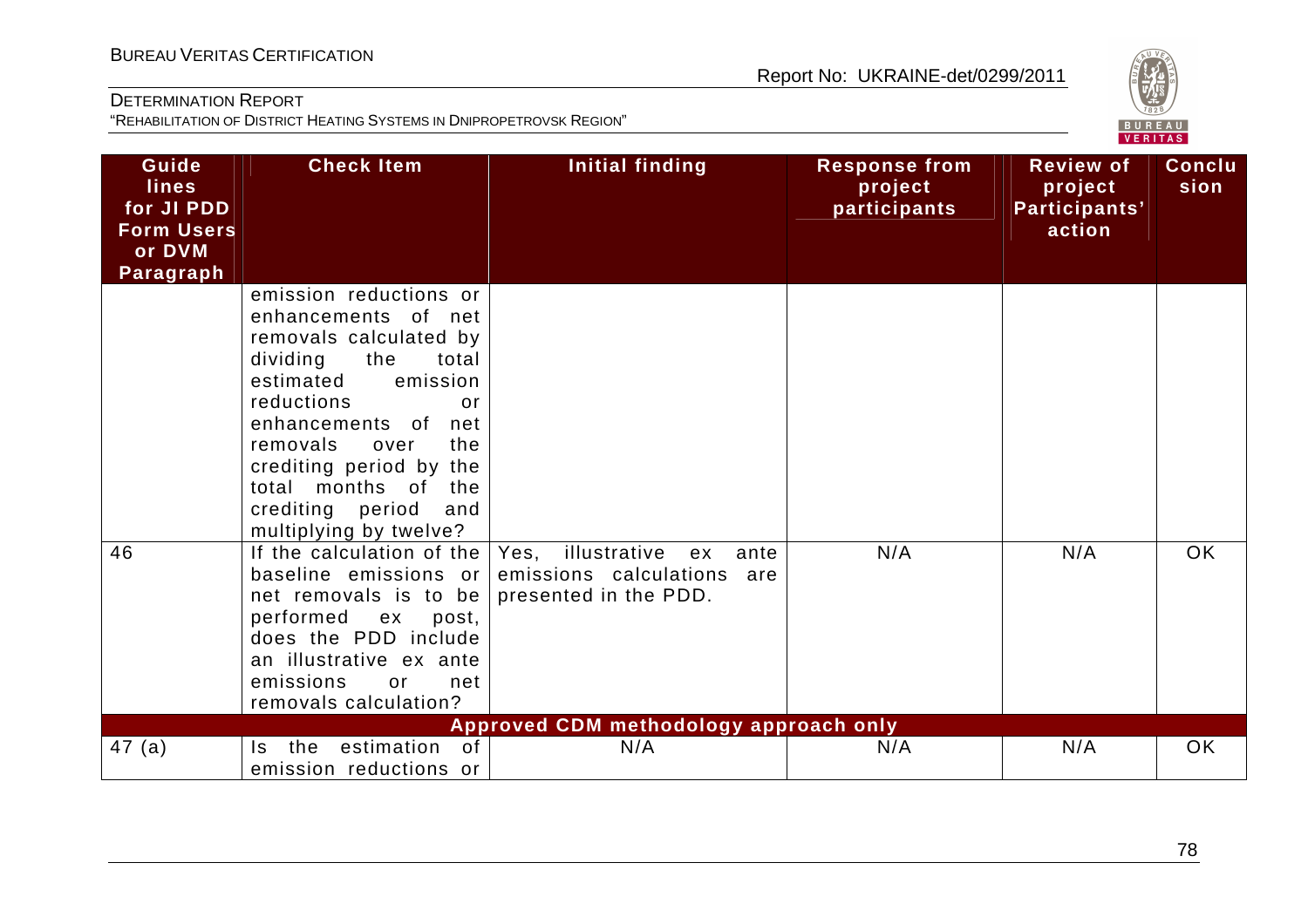

| Guide<br><b>lines</b><br>for JI PDD<br><b>Form Users</b><br>or DVM<br>Paragraph | <b>Check Item</b>                                                                                                                                                                                                                                                                                                                                                                                                     | Initial finding | <b>Response from</b><br>project<br>participants | <b>Review of</b><br>project<br>Participants'<br>action | <b>Conclu</b><br>sion |
|---------------------------------------------------------------------------------|-----------------------------------------------------------------------------------------------------------------------------------------------------------------------------------------------------------------------------------------------------------------------------------------------------------------------------------------------------------------------------------------------------------------------|-----------------|-------------------------------------------------|--------------------------------------------------------|-----------------------|
|                                                                                 | enhancements of<br>net<br>removals<br>made<br>in<br>accordance<br>with<br>the<br><b>CDM</b><br>approved<br>methodology?                                                                                                                                                                                                                                                                                               |                 |                                                 |                                                        |                       |
| 47(b)                                                                           | the estimation<br>0f<br>ls.<br>emission reductions or<br>enhancements of net<br>removals presented in<br>the PDD:<br>- On a periodic basis?<br>- At least from the<br>beginning until the end<br>of the crediting period?<br>On a source-by-<br>source/sink-by-sink<br>basis?<br>- For each GHG?<br>In tones of CO2<br>equivalent,<br>using<br>global<br>warming<br>potentials defined<br>by<br>decision 2/CP.3 or as | N/A             | N/A                                             | N/A                                                    | <b>OK</b>             |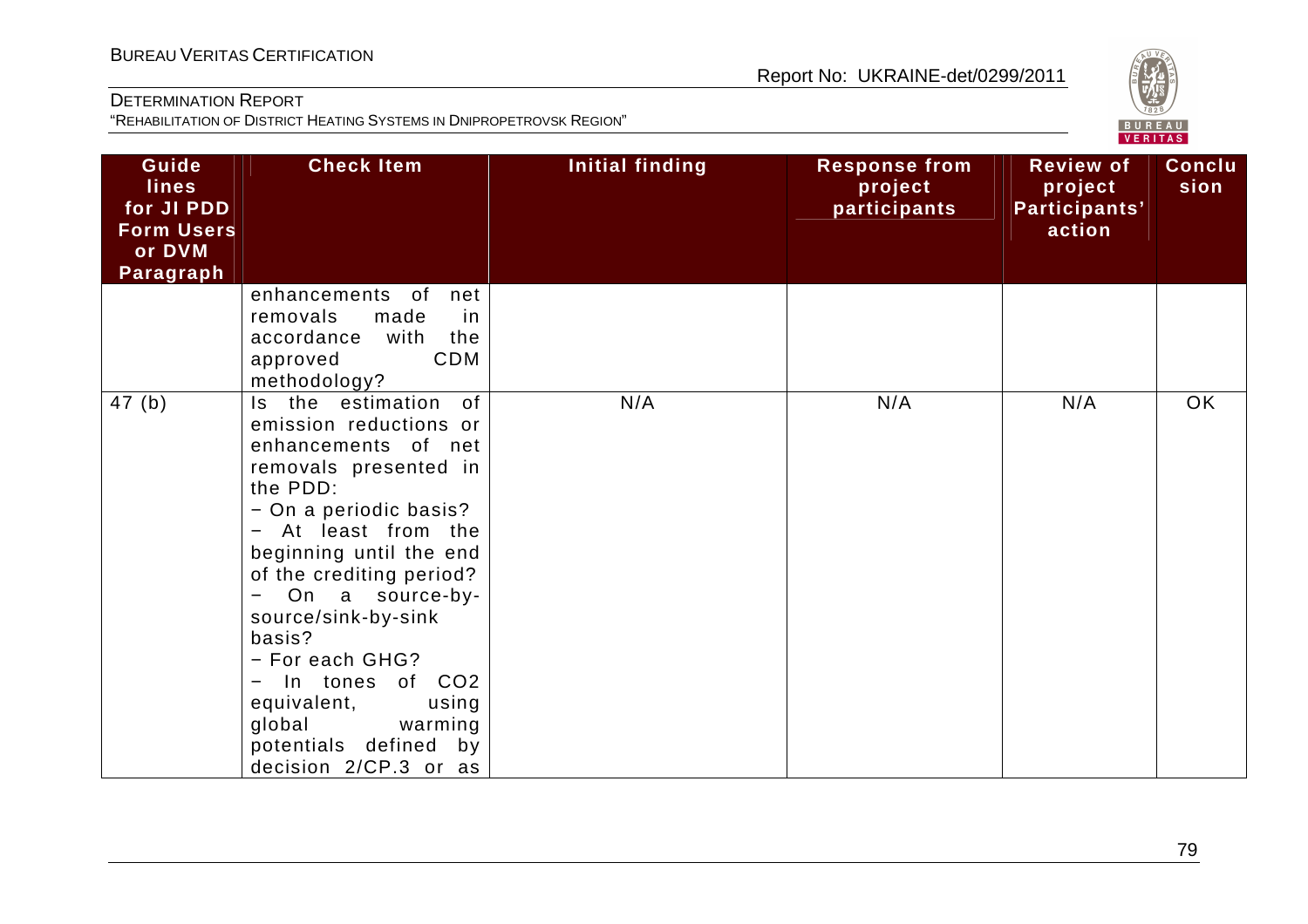

| Guide<br><b>lines</b><br>for JI PDD<br><b>Form Users</b><br>or DVM<br>Paragraph | <b>Check Item</b>                                                                                                                                                                                                                                                                                                                                                                                                                                                                                                                                                                | Initial finding | <b>Response from</b><br>project<br>participants | <b>Review of</b><br>project<br>Participants'<br>action | <b>Conclu</b><br>sion |
|---------------------------------------------------------------------------------|----------------------------------------------------------------------------------------------------------------------------------------------------------------------------------------------------------------------------------------------------------------------------------------------------------------------------------------------------------------------------------------------------------------------------------------------------------------------------------------------------------------------------------------------------------------------------------|-----------------|-------------------------------------------------|--------------------------------------------------------|-----------------------|
|                                                                                 | subsequently<br>revised<br>accordance<br>with<br>in.<br>Article 5 of the Kyoto<br>Protocol?<br>- Are the formula used<br>calculating<br>for<br>the<br>consistent<br>estimates<br>throughout the PDD?<br>- Are the estimates<br>throughout<br>consistent<br>the<br>PDD?<br>$\mathsf{ls}$<br>$\equiv$<br>the<br>annual<br>average of estimated<br>emission reductions or<br>enhancements of net<br>removals calculated by<br>dividing<br>the<br>total<br>estimated<br>emission<br>reductions<br>or<br>enhancements of<br>net<br>the<br>removals<br>over<br>crediting period by the |                 |                                                 |                                                        |                       |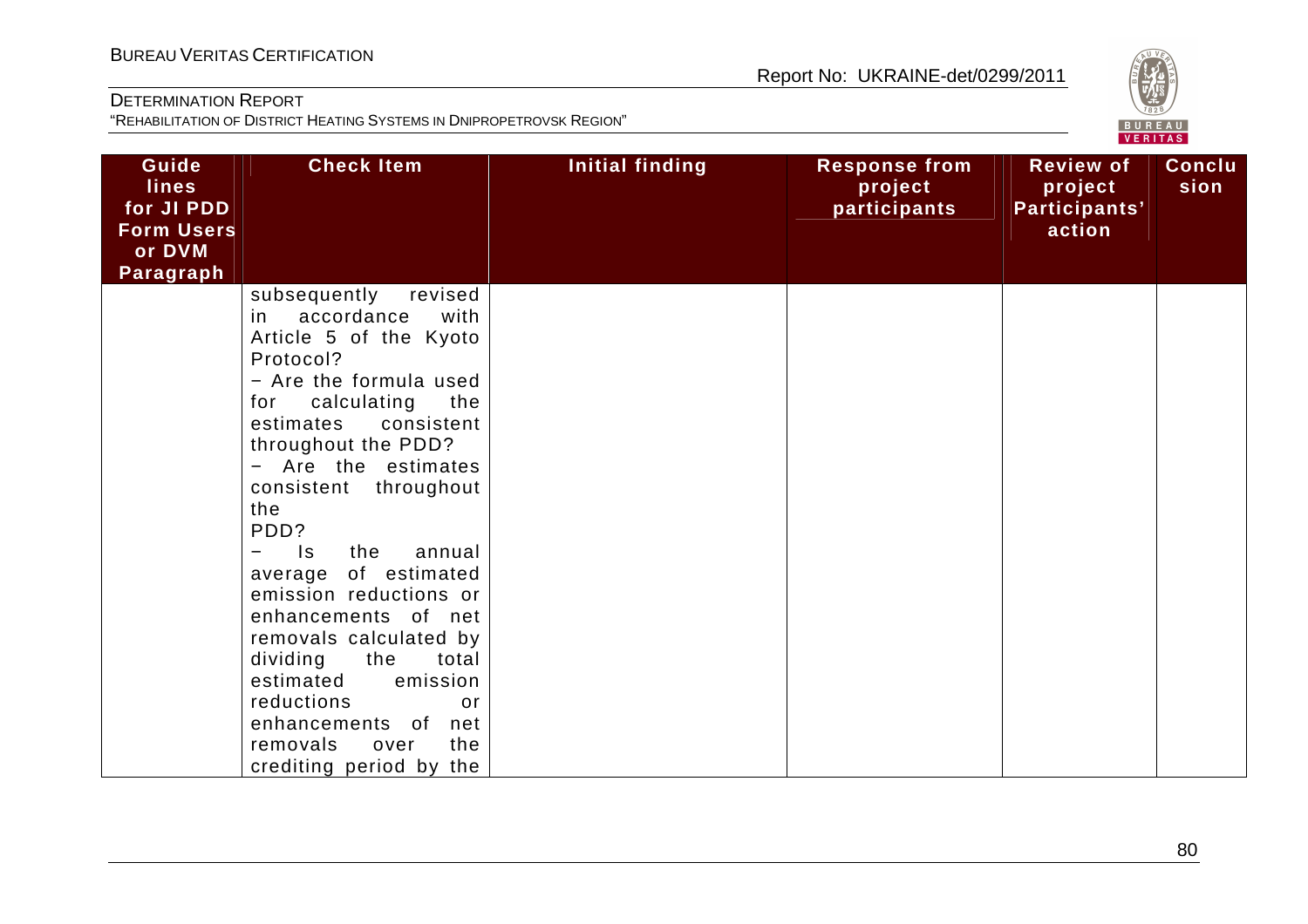

| Guide<br><b>lines</b><br>for JI PDD<br><b>Form Users</b><br>or DVM<br>Paragraph | <b>Check Item</b>                                                                                                                                                                                                               | Initial finding                                                                                                                                                                                                                                                            | <b>Response from</b><br>project<br>participants | <b>Review of</b><br>project<br>Participants'<br>action | Conclu<br>sion |
|---------------------------------------------------------------------------------|---------------------------------------------------------------------------------------------------------------------------------------------------------------------------------------------------------------------------------|----------------------------------------------------------------------------------------------------------------------------------------------------------------------------------------------------------------------------------------------------------------------------|-------------------------------------------------|--------------------------------------------------------|----------------|
|                                                                                 | months of<br>the<br>total<br>crediting period<br>and<br>multiplying by twelve?                                                                                                                                                  |                                                                                                                                                                                                                                                                            |                                                 |                                                        |                |
|                                                                                 |                                                                                                                                                                                                                                 | <b>Environmental impacts</b>                                                                                                                                                                                                                                               |                                                 |                                                        |                |
| 48(a)                                                                           | documentation<br>attach<br>on the analysis of the<br>environmental impacts<br>of<br>the<br>project,<br>including<br>transboundary impacts,<br>accordance<br>with<br>in.<br>procedures<br>as<br>determined by the host<br>Party? | Does the PDD list and District heating enterprises<br>that implement the project<br>the<br>have<br>necessary<br>Environmental<br>Impact<br>Assessment for its activity<br>according<br>Ukrainian<br>to<br>legislation.<br>The<br>documentation<br>was<br>submitted to AIE. | N/A                                             | N/A                                                    | <b>OK</b>      |
| 48(b)                                                                           | If the analysis in 48 (a) $ $<br>the  <br>indicates<br>that<br>environmental impacts<br>considered<br>are<br>significant<br>by<br>the<br>project participants or<br>the host Party, does<br><b>PDD</b><br>provide<br>the        | The<br>information<br>on<br>environmental<br>impact<br>is<br>sufficiently described in the<br>section F.2. of the PDD.                                                                                                                                                     | N/A                                             | N/A                                                    | <b>OK</b>      |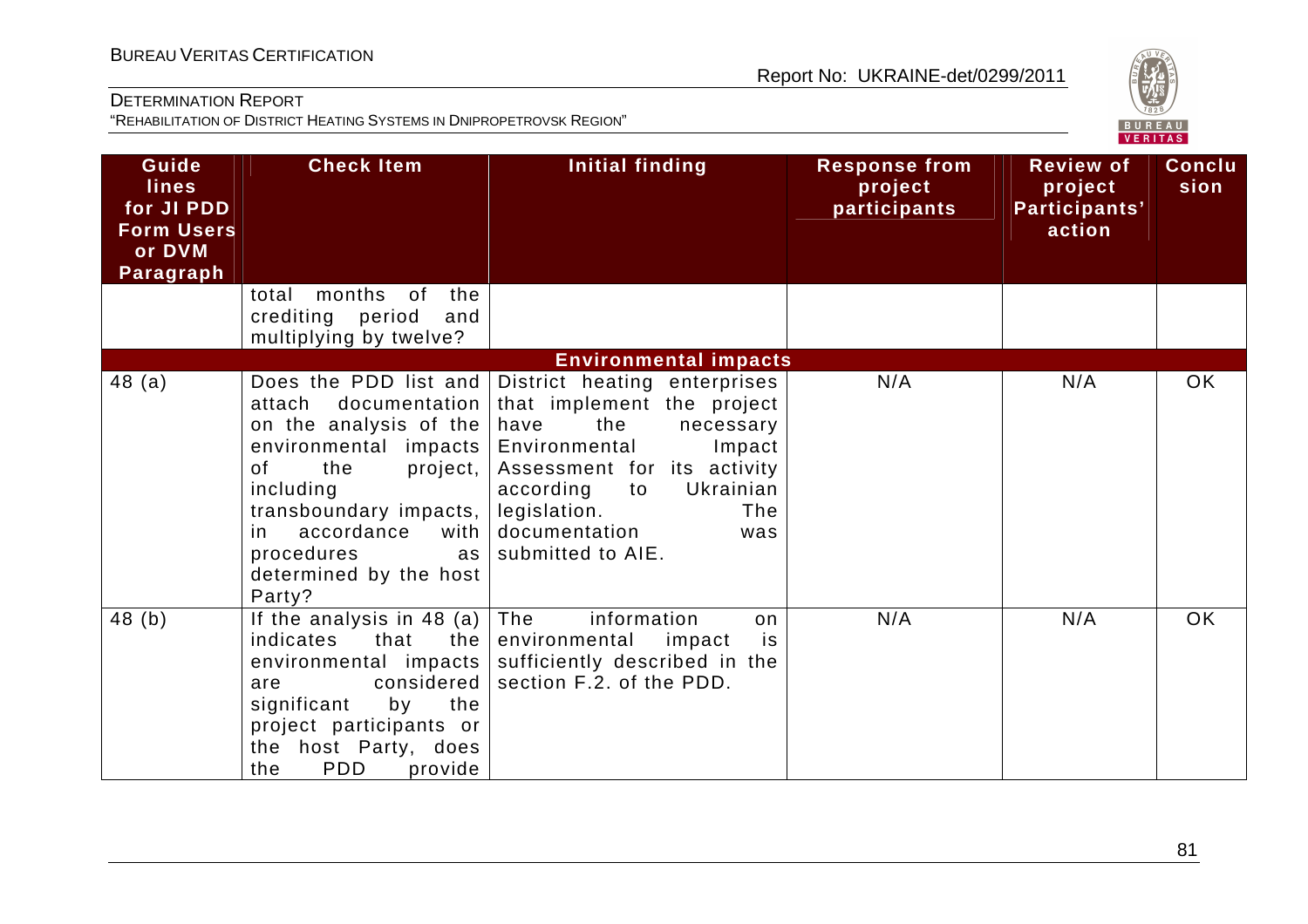

| Guide<br><b>lines</b><br>for JI PDD<br><b>Form Users</b><br>or DVM<br>Paragraph | <b>Check Item</b>                                                                                                                                                                                                                                                                                                         | <b>Initial finding</b>                                                                                                                                                                                                                                                                                                                              | <b>Response from</b><br>project<br>participants | <b>Review of</b><br>project<br>Participants'<br>action | Conclu<br>sion |
|---------------------------------------------------------------------------------|---------------------------------------------------------------------------------------------------------------------------------------------------------------------------------------------------------------------------------------------------------------------------------------------------------------------------|-----------------------------------------------------------------------------------------------------------------------------------------------------------------------------------------------------------------------------------------------------------------------------------------------------------------------------------------------------|-------------------------------------------------|--------------------------------------------------------|----------------|
|                                                                                 | conclusion<br>all<br>and<br>references<br>to<br>supporting<br>documentation<br>of<br>an<br>environmental<br>impact<br>assessment<br>undertaken<br>in.<br>accordance<br>with<br>the<br>procedures as required<br>by the host Party?                                                                                        |                                                                                                                                                                                                                                                                                                                                                     |                                                 |                                                        |                |
|                                                                                 |                                                                                                                                                                                                                                                                                                                           | <b>Stakeholder consultation</b>                                                                                                                                                                                                                                                                                                                     |                                                 |                                                        |                |
| 49                                                                              | stakeholder  <br> f <br>consultation<br>was<br>undertaken<br>in<br>accordance<br>with<br>the I<br>procedure as required<br>by the host Party, does<br>the PDD provide:<br>$\mathsf{A}$<br>list<br>of <sub>1</sub><br>(a)<br>stakeholders<br>from<br>whom comments on the<br>projects<br>have<br>been<br>received, if any? | <b>CAR39</b><br>The information concerning<br>stakeholder<br>consultation<br>process conducted for EIA<br>of the proposed project is<br>missing in the PDD. Please<br>clarify in the PDD if any<br>comments on the<br>project<br>have been received. Please<br>the<br>of<br>state<br>nature<br>and<br>comments<br>the<br>description on whether and | No comments have<br>been received.              | <b>OK</b>                                              | <b>OK</b>      |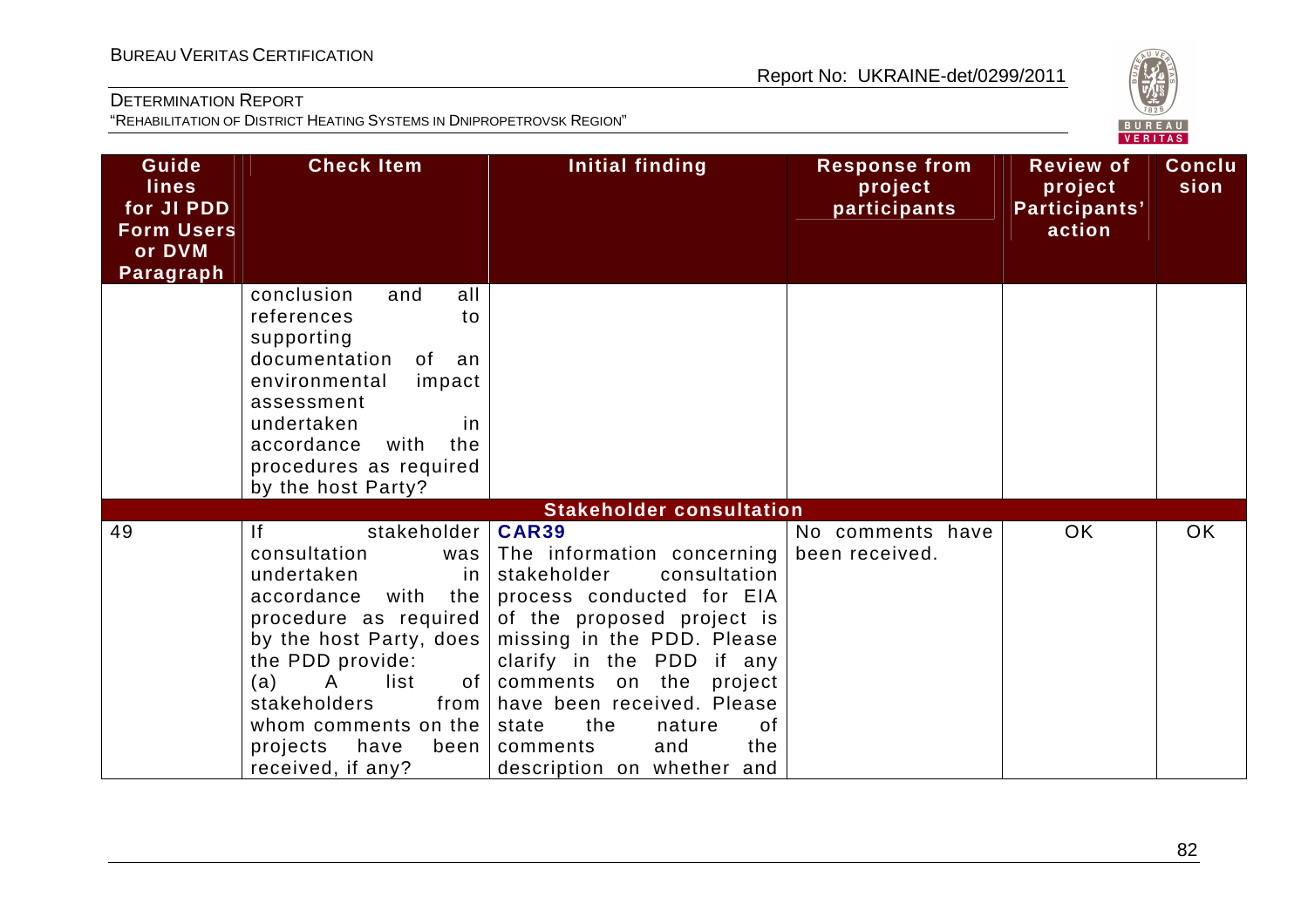# **VERITAS**

#### DETERMINATION REPORT

| Guide<br><b>lines</b><br>for JI PDD<br><b>Form Users</b><br>or DVM<br>Paragraph | <b>Check Item</b>                                                                                                                                     | Initial finding         | <b>Response from</b><br>project<br>participants | <b>Review of</b><br>project<br>Participants'<br>action | <b>Conclu</b><br>sion |
|---------------------------------------------------------------------------------|-------------------------------------------------------------------------------------------------------------------------------------------------------|-------------------------|-------------------------------------------------|--------------------------------------------------------|-----------------------|
|                                                                                 | (b) The nature of the $ how$ the comments<br>comments?<br>description on<br>A<br>(C)<br>whether and how<br>the<br>comments have<br>been<br>addressed? | have<br>been addressed. |                                                 |                                                        |                       |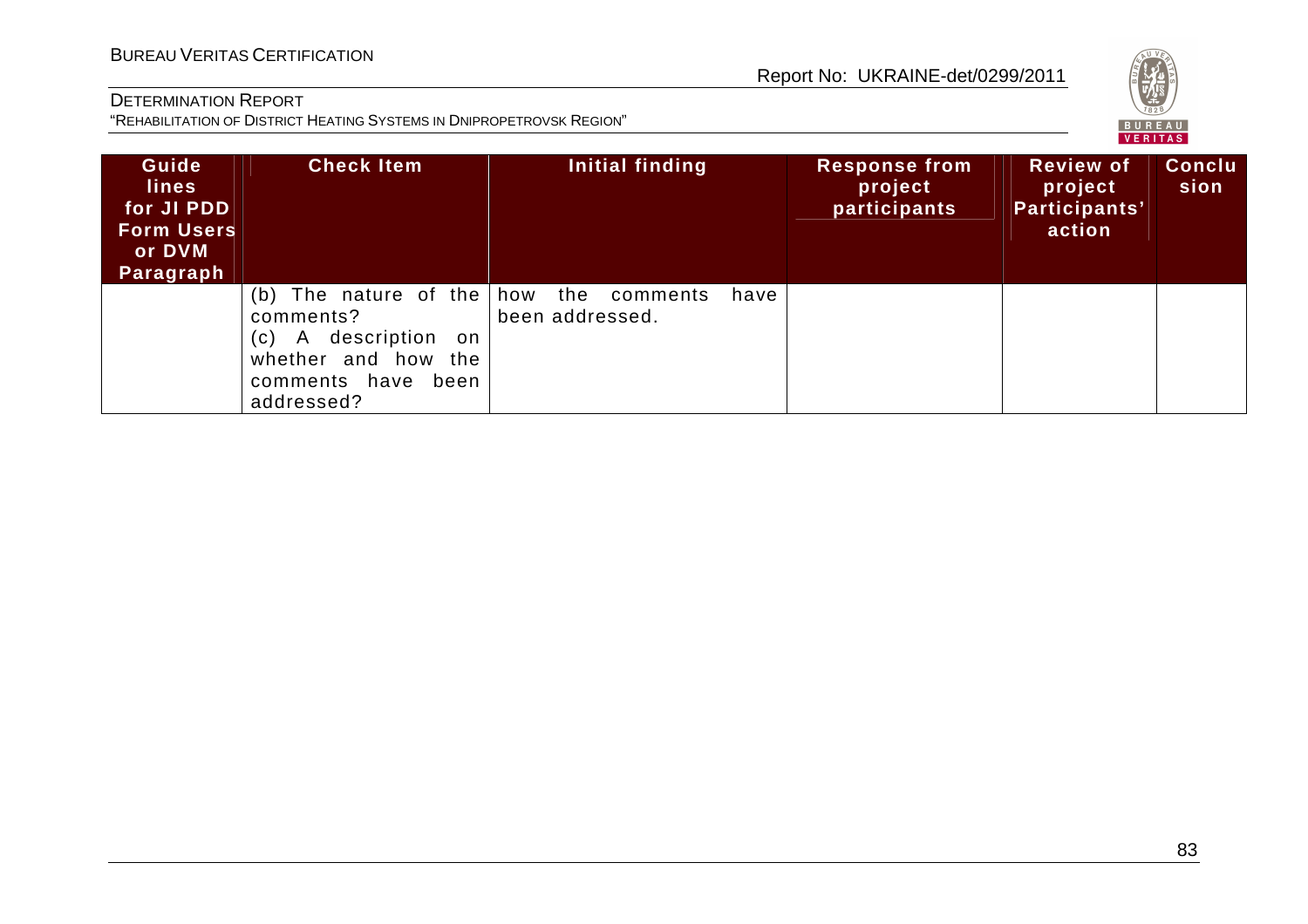BUREAU VERITAS CERTIFICATION

Report No: UKRAINE-det/0299/2011

DETERMINATION REPORT "REHABILITATION OF DISTRICT HEATING SYSTEMS IN DNIPROPETROVSK REGION"



Appendix B: Verifiers CV's

#### **Work carried out by:**

Oleg Skoblyk, Power Management Specialist Team Leader, Climate Change Lead Verifier Bureau Veritas Ukraine Health, Safety and Environment Department project manager Oleg Skoblyk has graduated from the National Technical University of "Kyiv Polytechnic University" with specialty Power Management. He has successfully completed IRCA registered Lead Auditor Training Course for Environment Management Systems and Quality Management Systems. Oleg Skoblyk has undergone intensive training on Clean Development Mechanism/Joint Implementation and he was involved in the determination/verification of 20 JI projects.

Igor Kachan, Ph.D. (chemistry)

Team Member, Climate Change Verifier

Bureau Veritas Ukraine,

Health, Safety and Environment Department Project Manager Igor Kachan has graduated from Kyiv National Taras Shevchenko University and defended a PhD thesis in analytical chemistry speciality. He has successfully completed IRCA registered Lead Auditor Training Course for Environment Management Systems and Quality Management Systems. Igor Kachan has undergone a training course on Clean Development Mechanism/Joint Implementation and participated in determination/verification of more then 20 JI projects.

Denis Pishchalov (specialist in economics) Team member, Financial Specialist

Bureau Veritas Ukraine, Specialist in economics

Master of foreign trade, he has more than five year of experience in foreign trade and procurement. In particular one year as foreign trade manager in the Engineering Corporation (manufacturer and contractor in the municipal sector) and one year in the NIKO publishing house, one year as sales manager in the ITALCOM srl. In addition Denis has spent four years working as procurement specialist in Ukrainian Energy Service Company and two years as chief product manager in the Altset JSC. At the moment Denis is deputy director for finance and economy in the SUD of UTEM JSC.

#### **The determination report was reviewed by:**

#### **Ivan G. Sokolov, Dr. Sci. (biology, microbiology)**

Climate Change Lead Verifier, Internal Technical Reviewer, Bureau Veritas Certification Holding SAS Operational Manager, Local Climate Change Manager for Ukraine